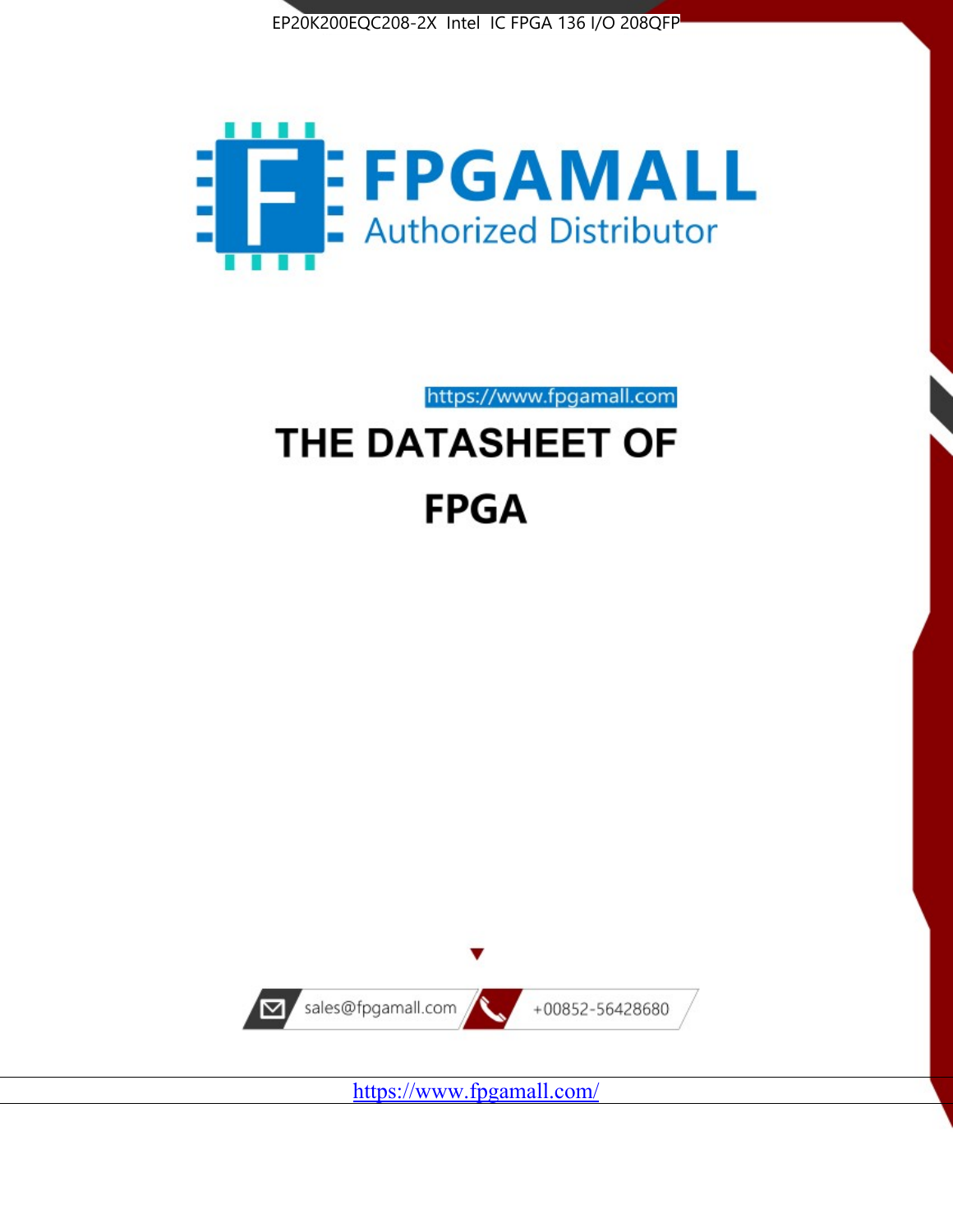### EP20K200EQC208-2X Intel IC FPGA 136 I/O 208QFP



## **APEX 20K**

**Programmable Logic Device Family**

#### **March 2004, ver. 5.1 Data Sheet**

**Features ■** Industry's first programmable logic device (PLD) incorporating system-on-a-programmable-chip (SOPC) integration

- MultiCore™ architecture integrating look-up table (LUT) logic, product-term logic, and embedded memory
- LUT logic used for register-intensive functions
- Embedded system block (ESB) used to implement memory functions, including first-in first-out (FIFO) buffers, dual-port RAM, and content-addressable memory (CAM)
- ESB implementation of product-term logic used for combinatorial-intensive functions
- High density
	- 30,000 to 1.5 million typical gates (see Tables 1 and 2)
	- Up to 51,840 logic elements (LEs)
	- Up to 442,368 RAM bits that can be used without reducing available logic
	- Up to 3,456 product-term-based macrocells

|                             | Table 1. APEX 20K Device Features<br>Note $(1)$ |                 |                 |                  |                  |                 |                  |  |  |  |
|-----------------------------|-------------------------------------------------|-----------------|-----------------|------------------|------------------|-----------------|------------------|--|--|--|
| <b>Feature</b>              | <b>EP20K30E</b>                                 | <b>EP20K60E</b> | <b>EP20K100</b> | <b>EP20K100E</b> | <b>EP20K160E</b> | <b>EP20K200</b> | <b>EP20K200E</b> |  |  |  |
| Maximum<br>system<br>gates  | 113,000                                         | 162,000         | 263.000         | 263,000          | 404.000          | 526,000         | 526,000          |  |  |  |
| Typical<br>gates            | 30,000                                          | 60,000          | 100,000         | 100,000          | 160,000          | 200,000         | 200,000          |  |  |  |
| <b>LEs</b>                  | 1,200                                           | 2,560           | 4,160           | 4,160            | 6.400            | 8,320           | 8,320            |  |  |  |
| <b>ESBs</b>                 | 12                                              | 16              | 26              | 26               | 40               | 52              | 52               |  |  |  |
| Maximum<br><b>RAM</b> bits  | 24,576                                          | 32,768          | 53,248          | 53,248           | 81,920           | 106,496         | 106,496          |  |  |  |
| Maximum<br>macrocells       | 192                                             | 256             | 416             | 416              | 640              | 832             | 832              |  |  |  |
| Maximum<br>user I/O<br>pins | 128                                             | 196             | 252             | 246              | 316              | 382             | 376              |  |  |  |

#### **Altera Corporation 1**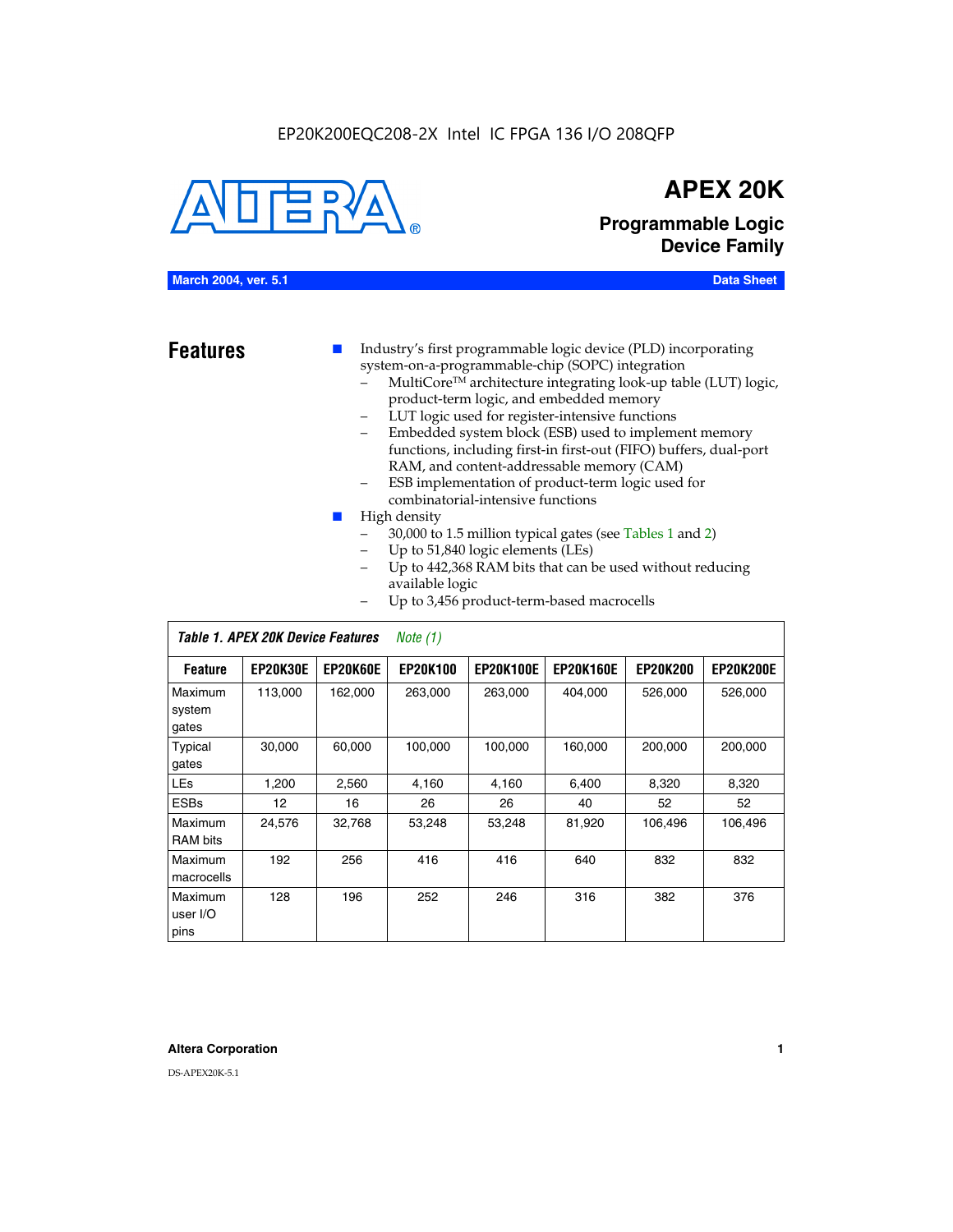| Table 2. Additional APEX 20K Device Features |                  |                 | Note $(1)$       |                  |                   |                   |
|----------------------------------------------|------------------|-----------------|------------------|------------------|-------------------|-------------------|
| <b>Feature</b>                               | <b>EP20K300E</b> | <b>EP20K400</b> | <b>EP20K400E</b> | <b>EP20K600E</b> | <b>EP20K1000E</b> | <b>EP20K1500E</b> |
| Maximum system<br>gates                      | 728,000          | 1,052,000       | 1,052,000        | 1,537,000        | 1,772,000         | 2,392,000         |
| <b>Typical gates</b>                         | 300,000          | 400,000         | 400,000          | 600,000          | 1,000,000         | 1,500,000         |
| <b>LEs</b>                                   | 11,520           | 16.640          | 16.640           | 24,320           | 38,400            | 51,840            |
| <b>ESBs</b>                                  | 72               | 104             | 104              | 152              | 160               | 216               |
| Maximum<br><b>RAM bits</b>                   | 147,456          | 212,992         | 212,992          | 311,296          | 327,680           | 442.368           |
| Maximum<br>macrocells                        | 1,152            | 1,664           | 1,664            | 2.432            | 2,560             | 3,456             |
| Maximum user I/O<br>pins                     | 408              | 502             | 488              | 588              | 708               | 808               |

#### *Note to Tables 1 and 2:*

(1) The embedded IEEE Std. 1149.1 Joint Test Action Group (JTAG) boundary-scan circuitry contributes up to 57,000 additional gates.

**Additional Features**

- Designed for low-power operation
	- 1.8-V and 2.5-V supply voltage (see Table 3)
	- $-$  MultiVolt<sup>TM</sup> I/O interface support to interface with 1.8-V, 2.5-V, 3.3-V, and 5.0-V devices (see Table 3)
	- ESB offering programmable power-saving mode

| <b>Table 3. APEX 20K Supply Voltages</b>                                       |                                                       |                                                                                                                                                                          |  |  |  |  |  |  |
|--------------------------------------------------------------------------------|-------------------------------------------------------|--------------------------------------------------------------------------------------------------------------------------------------------------------------------------|--|--|--|--|--|--|
| <b>Feature</b>                                                                 | <b>Device</b>                                         |                                                                                                                                                                          |  |  |  |  |  |  |
|                                                                                | <b>EP20K100</b><br><b>EP20K200</b><br><b>EP20K400</b> | EP20K30E<br>EP20K60E<br><b>EP20K100E</b><br><b>EP20K160E</b><br>EP20K200E<br><b>EP20K300E</b><br><b>EP20K400E</b><br>EP20K600E<br><b>EP20K1000E</b><br><b>EP20K1500E</b> |  |  |  |  |  |  |
| Internal supply voltage (V <sub>CCINT</sub> )                                  | 2.5V                                                  | 1.8V                                                                                                                                                                     |  |  |  |  |  |  |
| MultiVolt I/O interface voltage levels $(V_{\text{CCIO}})$ 2.5 V, 3.3 V, 5.0 V |                                                       | 1.8 V, 2.5 V, 3.3 V, 5.0 V $(1)$                                                                                                                                         |  |  |  |  |  |  |

#### *Note to Table 3:*

(1) APEX 20KE devices can be 5.0-V tolerant by using an external resistor.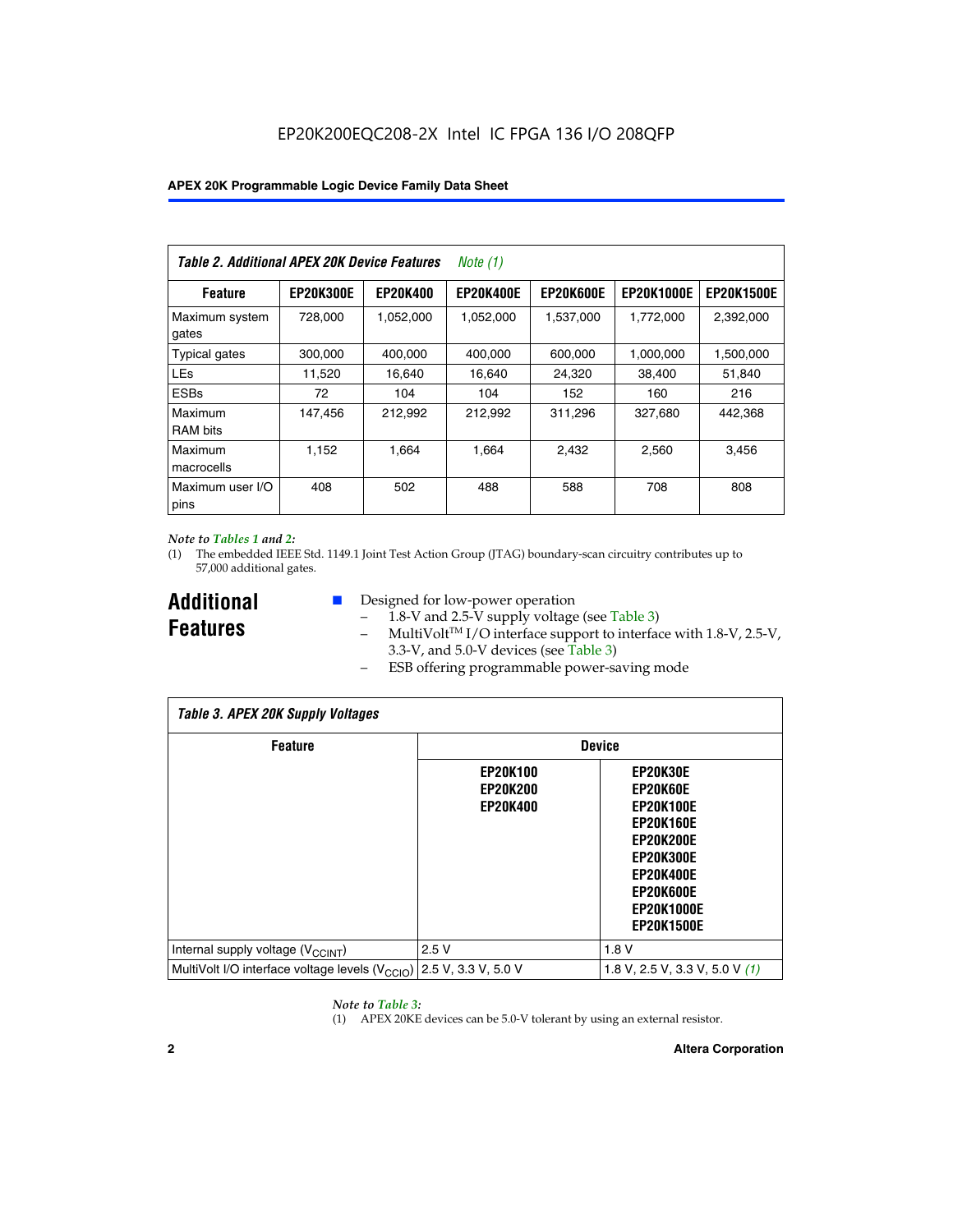### EP20K200EQC208-2X Intel IC FPGA 136 I/O 208QFP

#### **APEX 20K Programmable Logic Device Family Data Sheet**

- Flexible clock management circuitry with up to four phase-locked loops (PLLs)
	- Built-in low-skew clock tree
	- Up to eight global clock signals
	- $ClockLock^{\circledR}$  feature reducing clock delay and skew
	- $ClockBoost^{\circledR}$  feature providing clock multiplication and division
	- ClockShiftTM programmable clock phase and delay shifting
- Powerful I/O features
	- Compliant with peripheral component interconnect Special Interest Group (PCI SIG) *PCI Local Bus Specification, Revision 2.2* for 3.3-V operation at 33 or 66 MHz and 32 or 64 bits
	- Support for high-speed external memories, including DDR SDRAM and ZBT SRAM (ZBT is a trademark of Integrated Device Technology, Inc.)
	- Bidirectional I/O performance  $(t_{CO} + t_{SU})$  up to 250 MHz
	- LVDS performance up to 840 Mbits per channel
	- Direct connection from I/O pins to local interconnect providing fast  $t_{CO}$  and  $t_{SU}$  times for complex logic
	- MultiVolt I/O interface support to interface with 1.8-V, 2.5-V, 3.3-V, and 5.0-V devices (see Table 3)
	- Programmable clamp to  $V_{\text{C}CD}$
	- Individual tri-state output enable control for each pin
	- Programmable output slew-rate control to reduce switching noise
	- Support for advanced I/O standards, including low-voltage differential signaling (LVDS), LVPECL, PCI-X, AGP, CTT, stubseries terminated logic (SSTL-3 and SSTL-2), Gunning transceiver logic plus (GTL+), and high-speed terminated logic (HSTL Class I)
	- Pull-up on I/O pins before and during configuration
- Advanced interconnect structure
	- Four-level hierarchical FastTrack® Interconnect structure providing fast, predictable interconnect delays
	- Dedicated carry chain that implements arithmetic functions such as fast adders, counters, and comparators (automatically used by software tools and megafunctions)
	- Dedicated cascade chain that implements high-speed, high-fan-in logic functions (automatically used by software tools and megafunctions)
	- Interleaved local interconnect allows one LE to drive 29 other LEs through the fast local interconnect
- Advanced packaging options
	- Available in a variety of packages with 144 to 1,020 pins (see Tables 4 through 7)
	- FineLine BGA® packages maximize board space efficiency
- Advanced software support
	- Software design support and automatic place-and-route provided by the Altera® Quartus® II development system for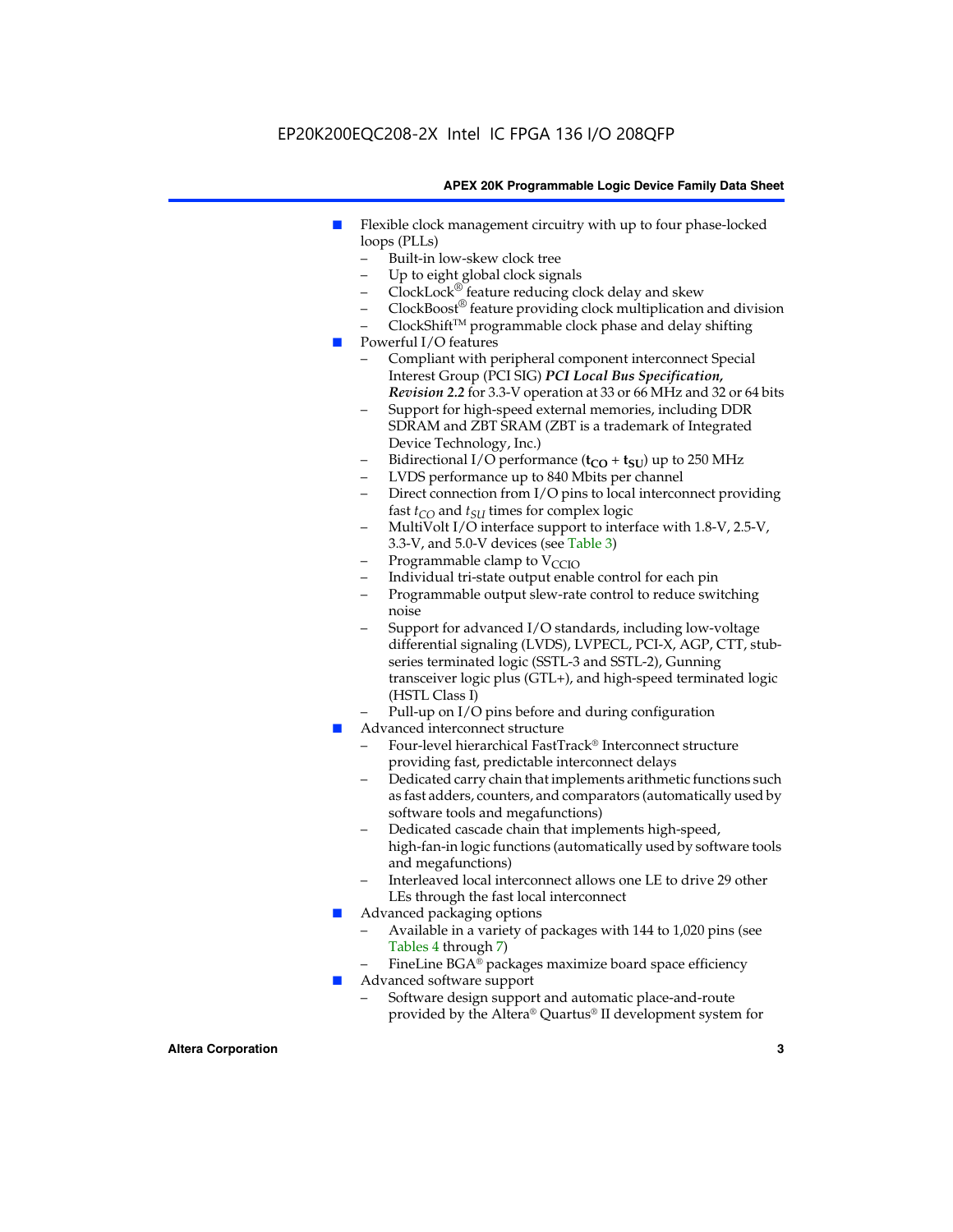Windows-based PCs, Sun SPARCstations, and HP 9000 Series 700/800 workstations

- Altera MegaCore® functions and Altera Megafunction Partners Program (AMPP<sup>SM</sup>) megafunctions
- NativeLink™ integration with popular synthesis, simulation, and timing analysis tools
- Quartus II SignalTap® embedded logic analyzer simplifies in-system design evaluation by giving access to internal nodes during device operation
- Supports popular revision-control software packages including PVCS, Revision Control System (RCS), and Source Code Control System (SCCS )

#### *Table 4. APEX 20K QFP, BGA & PGA Package Options & I/O Count Notes (1), (2)*

| <b>Device</b>   | 144-Pin<br><b>TQFP</b> | 208-Pin<br><b>PQFP</b><br><b>ROFP</b> | 240-Pin<br><b>PQFP</b><br><b>ROFP</b> |     | 356-Pin BGA   652-Pin BGA | 655-Pin PGA |
|-----------------|------------------------|---------------------------------------|---------------------------------------|-----|---------------------------|-------------|
| EP20K30E        | 92                     | 125                                   |                                       |     |                           |             |
| <b>EP20K60E</b> | 92                     | 148                                   | 151                                   | 196 |                           |             |
| EP20K100        | 101                    | 159                                   | 189                                   | 252 |                           |             |
| EP20K100E       | 92                     | 151                                   | 183                                   | 246 |                           |             |
| EP20K160E       | 88                     | 143                                   | 175                                   | 271 |                           |             |
| EP20K200        |                        | 144                                   | 174                                   | 277 |                           |             |
| EP20K200E       |                        | 136                                   | 168                                   | 271 | 376                       |             |
| EP20K300E       |                        |                                       | 152                                   |     | 408                       |             |
| EP20K400        |                        |                                       |                                       |     | 502                       | 502         |
| EP20K400E       |                        |                                       |                                       |     | 488                       |             |
| EP20K600E       |                        |                                       |                                       |     | 488                       |             |
| EP20K1000E      |                        |                                       |                                       |     | 488                       |             |
| EP20K1500E      |                        |                                       |                                       |     | 488                       |             |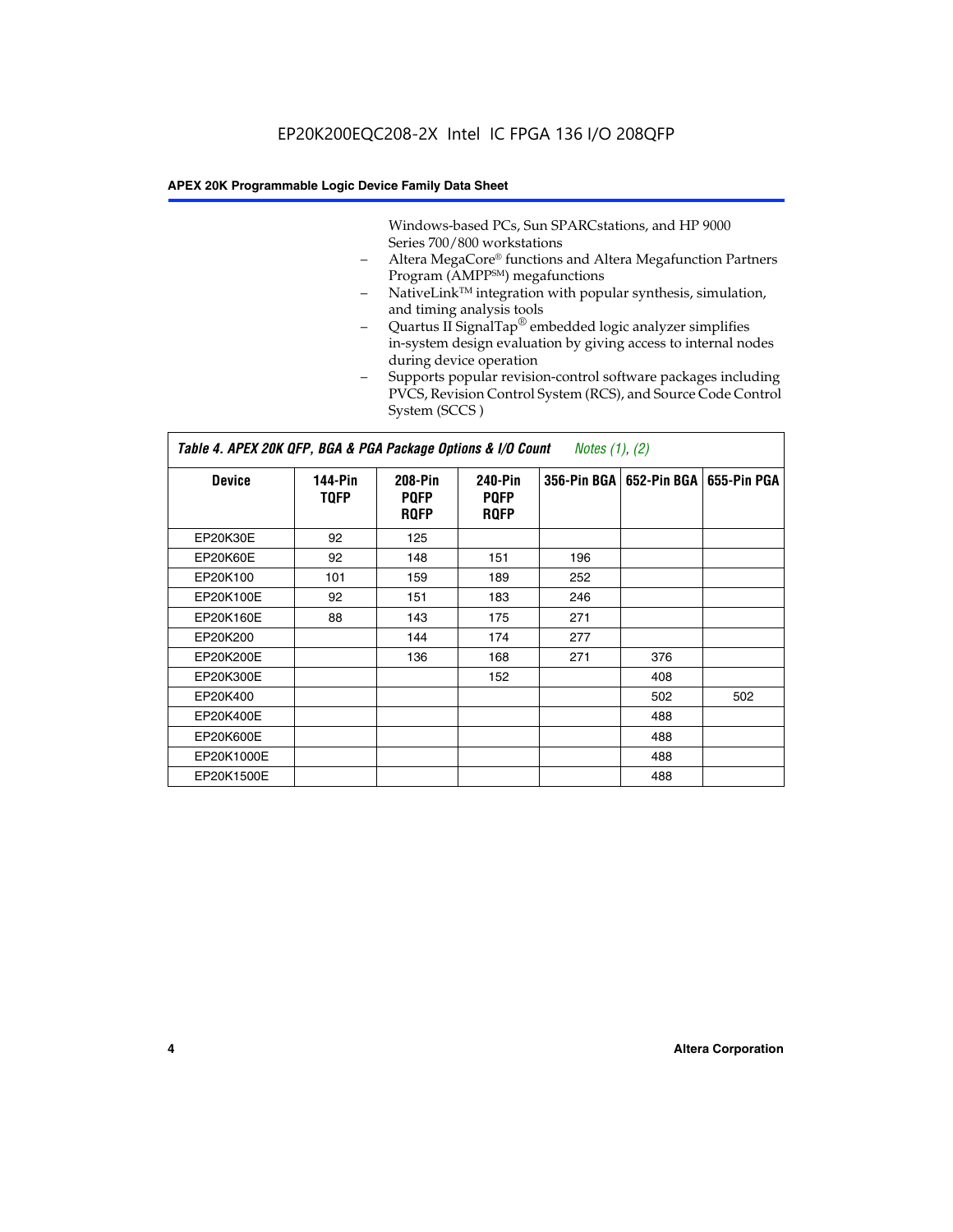| Table 5. APEX 20K FineLine BGA Package Options & I/O Count<br>Notes $(1)$ , $(2)$ |                |                |                |           |           |  |  |  |
|-----------------------------------------------------------------------------------|----------------|----------------|----------------|-----------|-----------|--|--|--|
| <b>Device</b>                                                                     | <b>144 Pin</b> | <b>324 Pin</b> | <b>484 Pin</b> | 672 Pin   | 1,020 Pin |  |  |  |
| EP20K30E                                                                          | 93             | 128            |                |           |           |  |  |  |
| <b>EP20K60E</b>                                                                   | 93             | 196            |                |           |           |  |  |  |
| EP20K100                                                                          |                | 252            |                |           |           |  |  |  |
| EP20K100E                                                                         | 93             | 246            |                |           |           |  |  |  |
| EP20K160E                                                                         |                |                | 316            |           |           |  |  |  |
| EP20K200                                                                          |                |                | 382            |           |           |  |  |  |
| EP20K200E                                                                         |                |                | 376            | 376       |           |  |  |  |
| EP20K300E                                                                         |                |                |                | 408       |           |  |  |  |
| EP20K400                                                                          |                |                |                | 502 $(3)$ |           |  |  |  |
| EP20K400E                                                                         |                |                |                | 488 $(3)$ |           |  |  |  |
| EP20K600E                                                                         |                |                |                | 508 $(3)$ | 588       |  |  |  |
| EP20K1000E                                                                        |                |                |                | 508 $(3)$ | 708       |  |  |  |
| EP20K1500E                                                                        |                |                |                |           | 808       |  |  |  |

#### *Notes to Tables 4 and 5:*

 $\Gamma$ 

(1) I/O counts include dedicated input and clock pins.

(2) APEX 20K device package types include thin quad flat pack (TQFP), plastic quad flat pack (PQFP), power quad flat pack (RQFP), 1.27-mm pitch ball-grid array (BGA), 1.00-mm pitch FineLine BGA, and pin-grid array (PGA) packages.

(3) This device uses a thermally enhanced package, which is taller than the regular package. Consult the *Altera Device Package Information Data Sheet* for detailed package size information.

| Table 6. APEX 20K QFP, BGA & PGA Package Sizes                                                                  |                |                    |                    |                |                |                    |  |  |  |
|-----------------------------------------------------------------------------------------------------------------|----------------|--------------------|--------------------|----------------|----------------|--------------------|--|--|--|
| 144-Pin TQFP<br>208-Pin OFP<br><b>240-Pin OFP</b><br>356-Pin BGA   652-Pin BGA<br>655-Pin PGA<br><b>Feature</b> |                |                    |                    |                |                |                    |  |  |  |
| Pitch (mm)                                                                                                      | 0.50           | 0.50               | 0.50               | 1.27           | 1.27           |                    |  |  |  |
| Area $(mm^2)$                                                                                                   | 484            | 924                | 1.218              | 1.225          | 2.025          | 3,906              |  |  |  |
| Length $\times$ Width<br>$(mm \times mm)$                                                                       | $22 \times 22$ | $30.4 \times 30.4$ | $34.9 \times 34.9$ | $35 \times 35$ | $45 \times 45$ | $62.5 \times 62.5$ |  |  |  |

| Table 7. APEX 20K FineLine BGA Package Sizes                                          |                |                |                |                |                |  |  |  |
|---------------------------------------------------------------------------------------|----------------|----------------|----------------|----------------|----------------|--|--|--|
| <b>324 Pin</b><br><b>1,020 Pin</b><br>144 Pin<br>672 Pin<br>484 Pin<br><b>Feature</b> |                |                |                |                |                |  |  |  |
| Pitch (mm)                                                                            | 1.00           | 1.00           | 1.00           | 1.00           | 1.00           |  |  |  |
| Area ( $mm2$ )                                                                        | 169            | 361            | 529            | 729            | 1,089          |  |  |  |
| Length $\times$ Width (mm $\times$ mm)                                                | $13 \times 13$ | $19 \times 19$ | $23 \times 23$ | $27 \times 27$ | $33 \times 33$ |  |  |  |

٦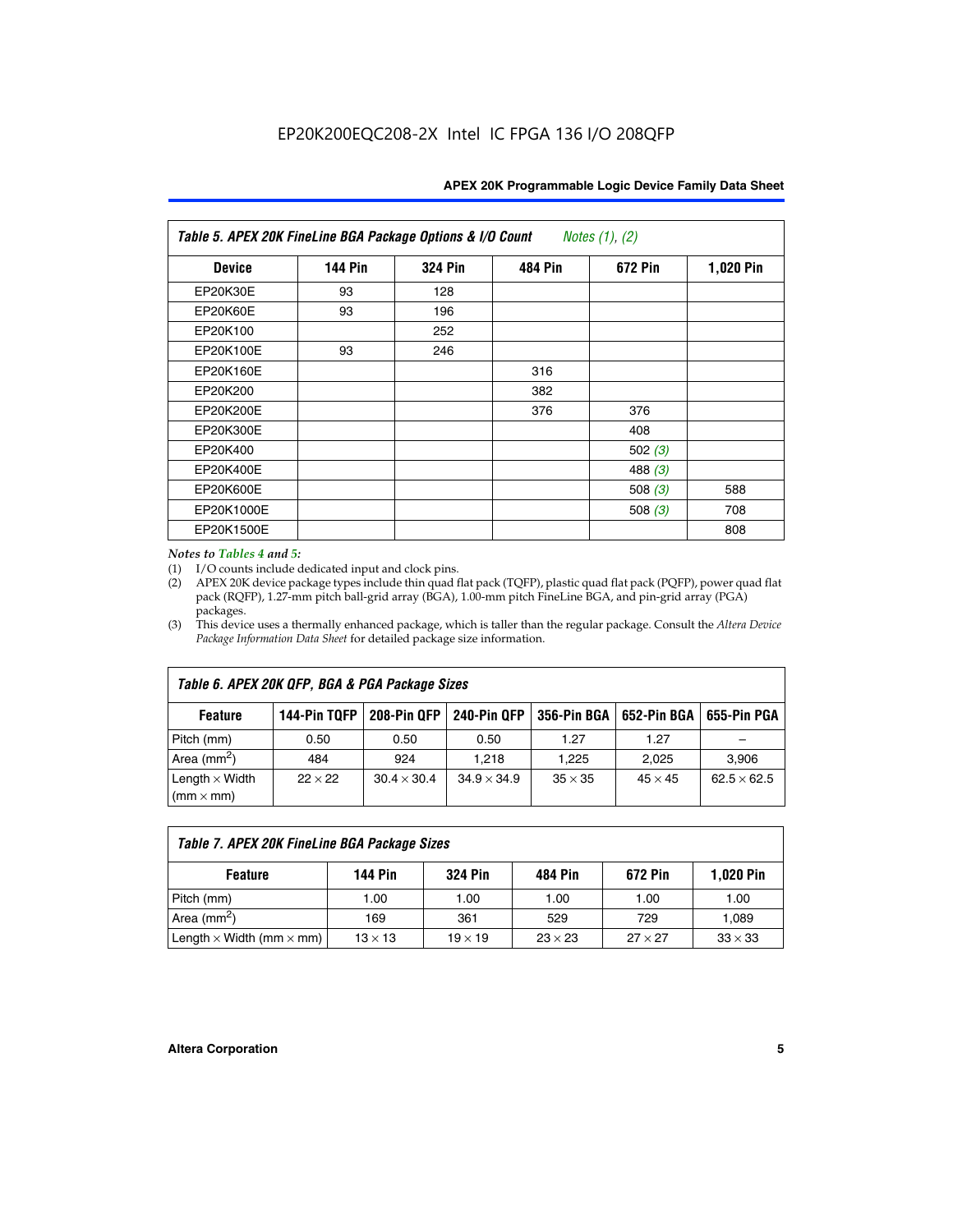### **General Description**

APEXTM 20K devices are the first PLDs designed with the MultiCore architecture, which combines the strengths of LUT-based and productterm-based devices with an enhanced memory structure. LUT-based logic provides optimized performance and efficiency for data-path, registerintensive, mathematical, or digital signal processing (DSP) designs. Product-term-based logic is optimized for complex combinatorial paths, such as complex state machines. LUT- and product-term-based logic combined with memory functions and a wide variety of MegaCore and AMPP functions make the APEX 20K device architecture uniquely suited for system-on-a-programmable-chip designs. Applications historically requiring a combination of LUT-, product-term-, and memory-based devices can now be integrated into one APEX 20K device.

APEX 20KE devices are a superset of APEX 20K devices and include additional features such as advanced I/O standard support, CAM, additional global clocks, and enhanced ClockLock clock circuitry. In addition, APEX 20KE devices extend the APEX 20K family to 1.5 million gates. APEX 20KE devices are denoted with an "E" suffix in the device name (e.g., the EP20K1000E device is an APEX 20KE device). Table 8 compares the features included in APEX 20K and APEX 20KE devices.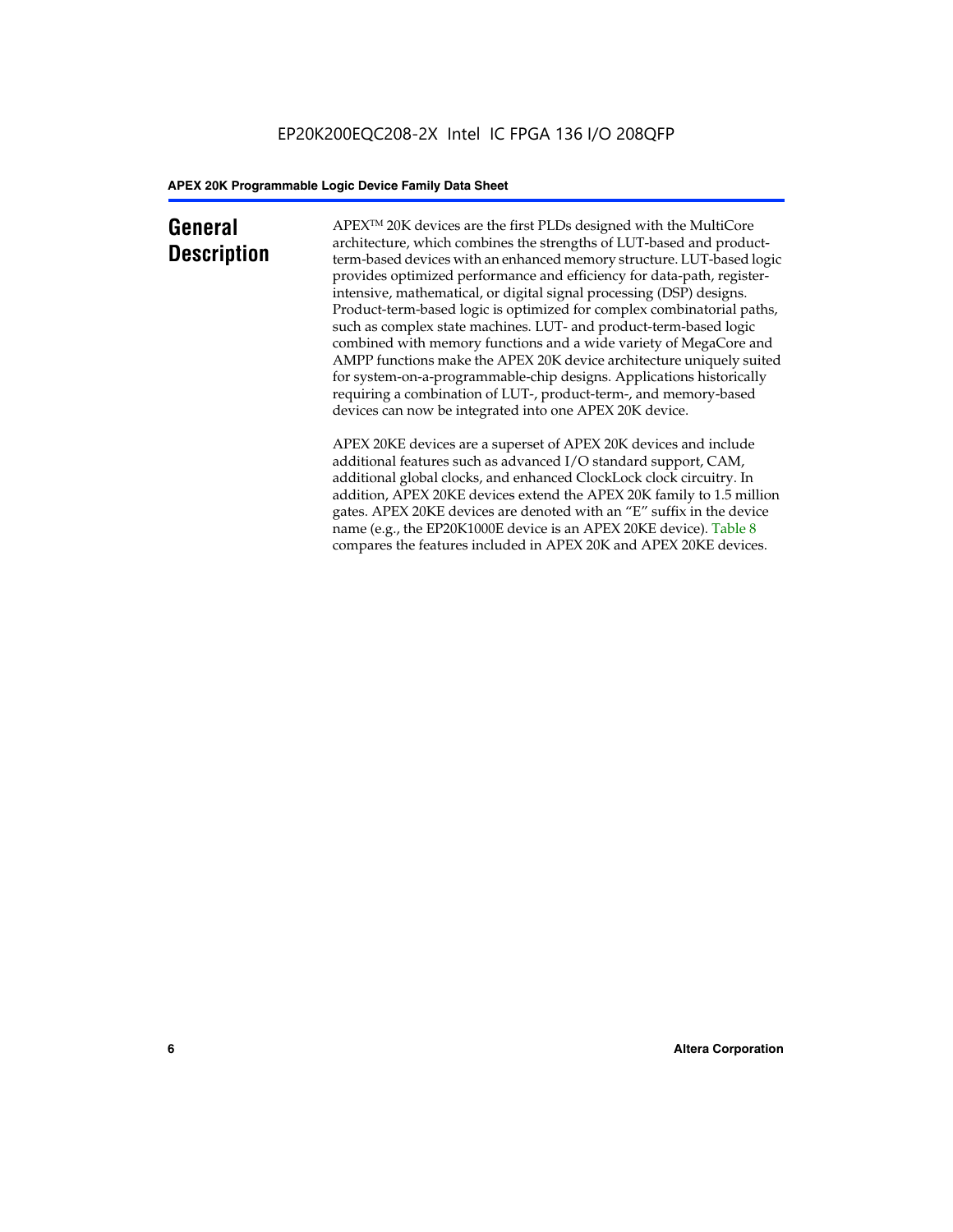| Table 8. Comparison of APEX 20K & APEX 20KE Features |                                                                                                                                                                     |                                                                                                                                                                                                                                                                                                                                                                                                                                                                                       |  |  |  |  |  |
|------------------------------------------------------|---------------------------------------------------------------------------------------------------------------------------------------------------------------------|---------------------------------------------------------------------------------------------------------------------------------------------------------------------------------------------------------------------------------------------------------------------------------------------------------------------------------------------------------------------------------------------------------------------------------------------------------------------------------------|--|--|--|--|--|
| <b>Feature</b>                                       | <b>APEX 20K Devices</b>                                                                                                                                             | <b>APEX 20KE Devices</b>                                                                                                                                                                                                                                                                                                                                                                                                                                                              |  |  |  |  |  |
| MultiCore system integration                         | Full support                                                                                                                                                        | Full support                                                                                                                                                                                                                                                                                                                                                                                                                                                                          |  |  |  |  |  |
| SignalTap logic analysis                             | Full support                                                                                                                                                        | Full support                                                                                                                                                                                                                                                                                                                                                                                                                                                                          |  |  |  |  |  |
| 32/64-Bit, 33-MHz PCI                                | Full compliance in -1, -2 speed<br>grades                                                                                                                           | Full compliance in -1, -2 speed grades                                                                                                                                                                                                                                                                                                                                                                                                                                                |  |  |  |  |  |
| 32/64-Bit, 66-MHz PCI                                |                                                                                                                                                                     | Full compliance in -1 speed grade                                                                                                                                                                                                                                                                                                                                                                                                                                                     |  |  |  |  |  |
| MultiVolt I/O                                        | 2.5-V or 3.3-V V <sub>CCIO</sub><br>V <sub>CCIO</sub> selected for device<br>Certain devices are 5.0-V tolerant                                                     | 1.8-V, 2.5-V, or 3.3-V V <sub>CCIO</sub><br>V <sub>CCIO</sub> selected block-by-block<br>5.0-V tolerant with use of external resistor                                                                                                                                                                                                                                                                                                                                                 |  |  |  |  |  |
| ClockLock support                                    | Clock delay reduction<br>$2\times$ and $4\times$ clock multiplication                                                                                               | Clock delay reduction<br>$m/(n \times v)$ or $m/(n \times k)$ clock multiplication<br>Drive ClockLock output off-chip<br>External clock feedback<br><b>ClockShift</b><br>LVDS support<br>Up to four PLLs<br>ClockShift, clock phase adjustment                                                                                                                                                                                                                                        |  |  |  |  |  |
| Dedicated clock and input pins                       | <b>Six</b>                                                                                                                                                          | Eight                                                                                                                                                                                                                                                                                                                                                                                                                                                                                 |  |  |  |  |  |
| I/O standard support                                 | 2.5-V, 3.3-V, 5.0-V I/O<br>3.3-V PCI<br>Low-voltage complementary<br>metal-oxide semiconductor<br>(LVCMOS)<br>Low-voltage transistor-to-transistor<br>logic (LVTTL) | 1.8-V, 2.5-V, 3.3-V, 5.0-V I/O<br>2.5-V I/O<br>3.3-V PCI and PCI-X<br>3.3-V Advanced Graphics Port (AGP)<br>Center tap terminated (CTT)<br>$GTL+$<br><b>LVCMOS</b><br>LVTTL<br>True-LVDS and LVPECL data pins<br>(in EP20K300E and larger devices)<br>LVDS and LVPECL signaling (in all BGA<br>and FineLine BGA devices)<br>LVDS and LVPECL data pins up to<br>156 Mbps (in -1 speed grade devices)<br><b>HSTL Class I</b><br>PCI-X<br>SSTL-2 Class I and II<br>SSTL-3 Class I and II |  |  |  |  |  |
| Memory support                                       | Dual-port RAM<br><b>FIFO</b><br><b>RAM</b><br><b>ROM</b>                                                                                                            | CAM<br>Dual-port RAM<br><b>FIFO</b><br>RAM<br><b>ROM</b>                                                                                                                                                                                                                                                                                                                                                                                                                              |  |  |  |  |  |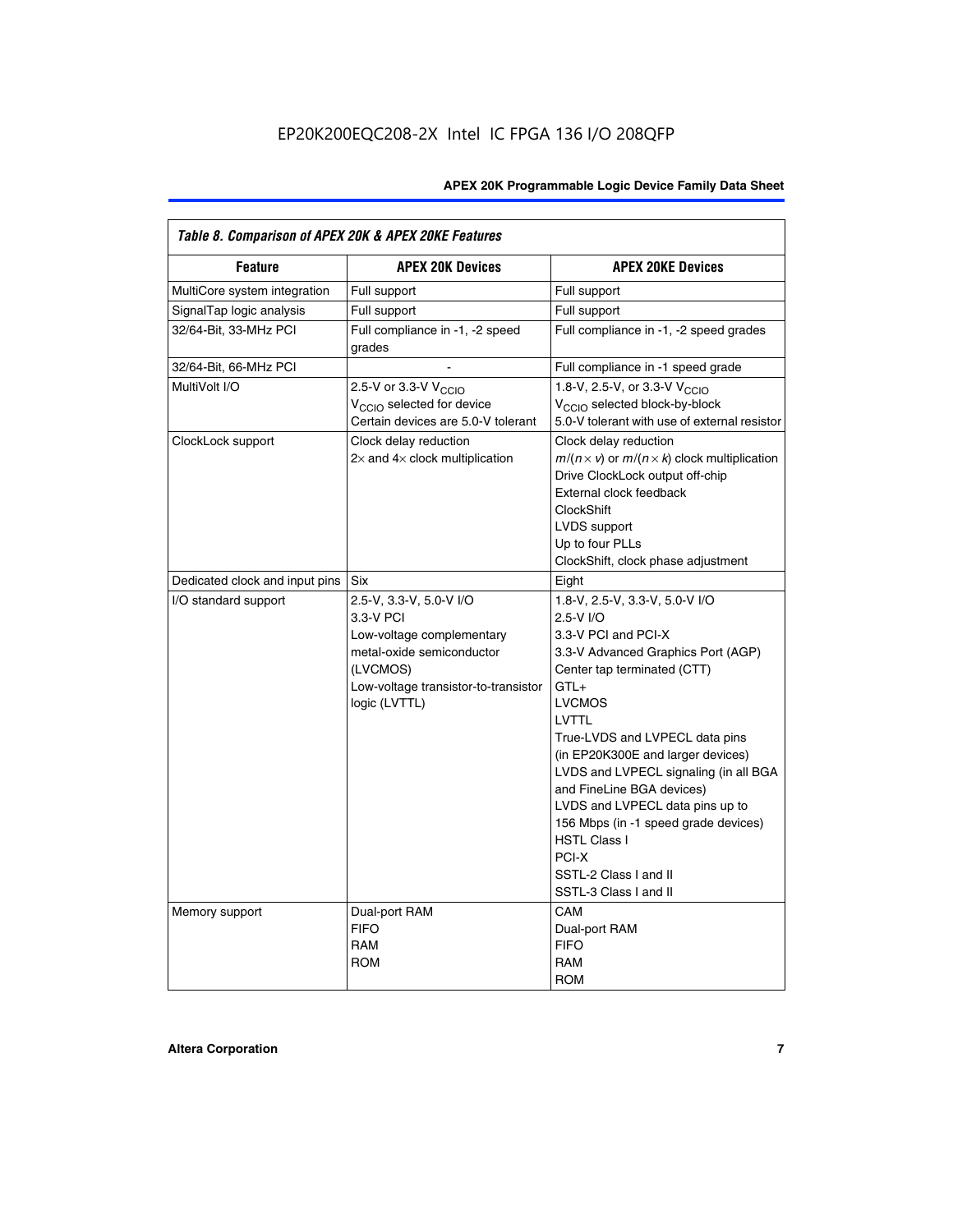All APEX 20K devices are reconfigurable and are 100% tested prior to shipment. As a result, test vectors do not have to be generated for fault coverage purposes. Instead, the designer can focus on simulation and design verification. In addition, the designer does not need to manage inventories of different application-specific integrated circuit (ASIC) designs; APEX 20K devices can be configured on the board for the specific functionality required.

APEX 20K devices are configured at system power-up with data stored in an Altera serial configuration device or provided by a system controller. Altera offers in-system programmability (ISP)-capable EPC1, EPC2, and EPC16 configuration devices, which configure APEX 20K devices via a serial data stream. Moreover, APEX 20K devices contain an optimized interface that permits microprocessors to configure APEX 20K devices serially or in parallel, and synchronously or asynchronously. The interface also enables microprocessors to treat APEX 20K devices as memory and configure the device by writing to a virtual memory location, making reconfiguration easy.

After an APEX 20K device has been configured, it can be reconfigured in-circuit by resetting the device and loading new data. Real-time changes can be made during system operation, enabling innovative reconfigurable computing applications.

APEX 20K devices are supported by the Altera Quartus II development system, a single, integrated package that offers HDL and schematic design entry, compilation and logic synthesis, full simulation and worst-case timing analysis, SignalTap logic analysis, and device configuration. The Quartus II software runs on Windows-based PCs, Sun SPARCstations, and HP 9000 Series 700/800 workstations.

The Quartus II software provides NativeLink interfaces to other industrystandard PC- and UNIX workstation-based EDA tools. For example, designers can invoke the Quartus II software from within third-party design tools. Further, the Quartus II software contains built-in optimized synthesis libraries; synthesis tools can use these libraries to optimize designs for APEX 20K devices. For example, the Synopsys Design Compiler library, supplied with the Quartus II development system, includes DesignWare functions optimized for the APEX 20K architecture.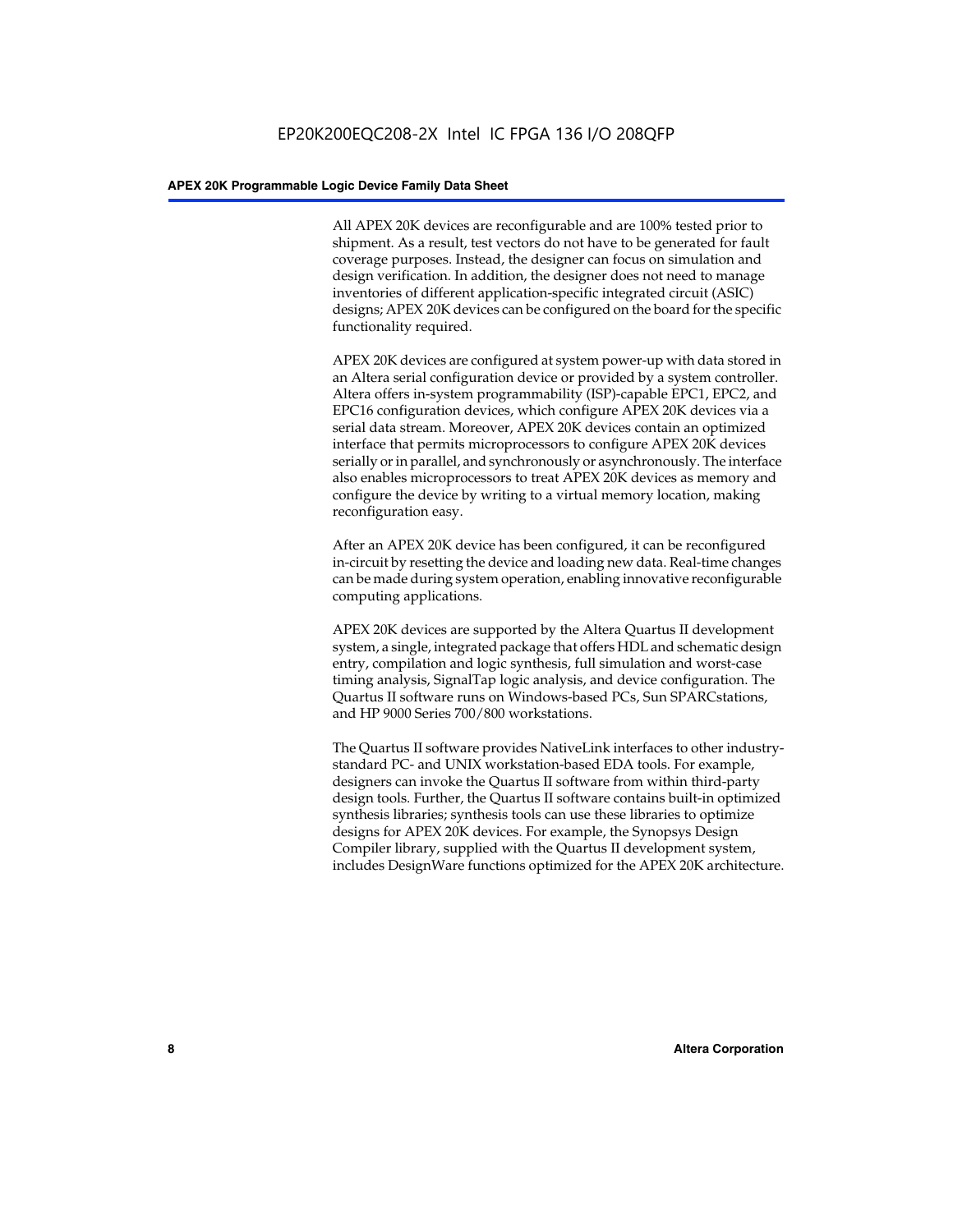| <b>Functional</b><br><b>Description</b> | APEX 20K devices incorporate LUT-based logic, product-term-based<br>logic, and memory into one device. Signal interconnections within<br>APEX 20K devices (as well as to and from device pins) are provided by the<br>FastTrack <sup>®</sup> Interconnect—a series of fast, continuous row and column<br>channels that run the entire length and width of the device.                                                                                                                                                                                                                                                                                                                                                                                              |
|-----------------------------------------|--------------------------------------------------------------------------------------------------------------------------------------------------------------------------------------------------------------------------------------------------------------------------------------------------------------------------------------------------------------------------------------------------------------------------------------------------------------------------------------------------------------------------------------------------------------------------------------------------------------------------------------------------------------------------------------------------------------------------------------------------------------------|
|                                         | Each I/O pin is fed by an I/O element (IOE) located at the end of each row<br>and column of the FastTrack Interconnect. Each IOE contains a<br>bidirectional I/O buffer and a register that can be used as either an input<br>or output register to feed input, output, or bidirectional signals. When<br>used with a dedicated clock pin, these registers provide exceptional<br>performance. IOEs provide a variety of features, such as 3.3-V, 64-bit,<br>66-MHz PCI compliance; JTAG BST support; slew-rate control; and<br>tri-state buffers. APEX 20KE devices offer enhanced I/O support,<br>including support for 1.8-V I/O, 2.5-V I/O, LVCMOS, LVTTL, LVPECL,<br>3.3-V PCI, PCI-X, LVDS, GTL+, SSTL-2, SSTL-3, HSTL, CTT, and 3.3-V<br>AGP I/O standards. |
|                                         | The ESB can implement a variety of memory functions, including CAM,<br>RAM, dual-port RAM, ROM, and FIFO functions. Embedding the<br>memory directly into the die improves performance and reduces die area<br>compared to distributed-RAM implementations. Moreover, the<br>abundance of cascadable ESBs ensures that the APEX 20K device can<br>implement multiple wide memory blocks for high-density designs. The<br>ESB's high speed ensures it can implement small memory blocks without<br>any speed penalty. The abundance of ESBs ensures that designers can                                                                                                                                                                                              |



create as many different-sized memory blocks as the system requires.

Figure 1 shows an overview of the APEX 20K device.

#### *Figure 1. APEX 20K Device Block Diagram*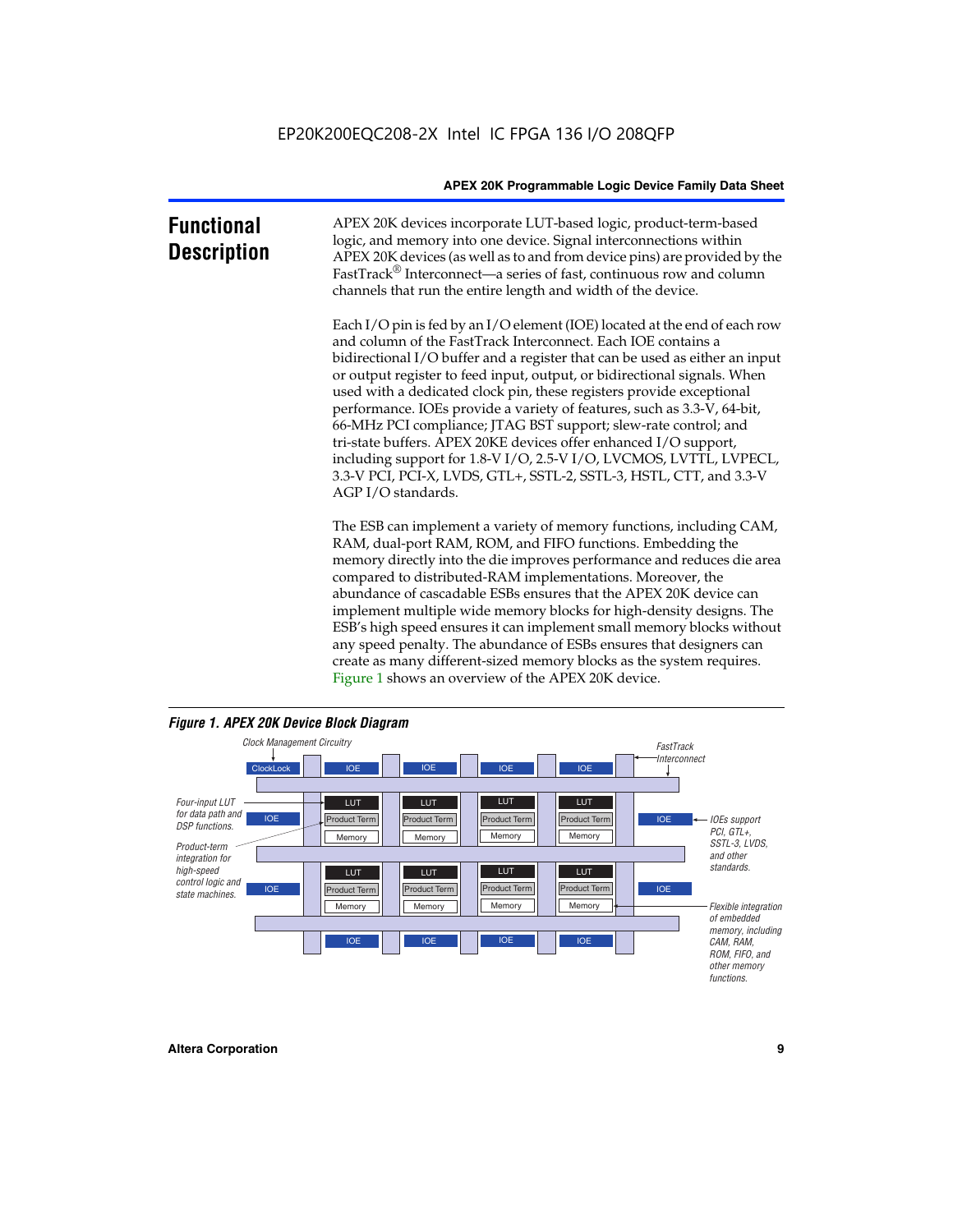APEX 20K devices provide two dedicated clock pins and four dedicated input pins that drive register control inputs. These signals ensure efficient distribution of high-speed, low-skew control signals. These signals use dedicated routing channels to provide short delays and low skews. Four of the dedicated inputs drive four global signals. These four global signals can also be driven by internal logic, providing an ideal solution for a clock divider or internally generated asynchronous clear signals with high fan-out. The dedicated clock pins featured on the APEX 20K devices can also feed logic. The devices also feature ClockLock and ClockBoost clock management circuitry. APEX 20KE devices provide two additional dedicated clock pins, for a total of four dedicated clock pins.

#### **MegaLAB Structure**

APEX 20K devices are constructed from a series of MegaLAB<sup>™</sup> structures. Each MegaLAB structure contains a group of logic array blocks (LABs), one ESB, and a MegaLAB interconnect, which routes signals within the MegaLAB structure. The EP20K30E device has 10 LABs, EP20K60E through EP20K600E devices have 16 LABs, and the EP20K1000E and EP20K1500E devices have 24 LABs. Signals are routed between MegaLAB structures and I/O pins via the FastTrack Interconnect. In addition, edge LABs can be driven by I/O pins through the local interconnect. Figure 2 shows the MegaLAB structure.



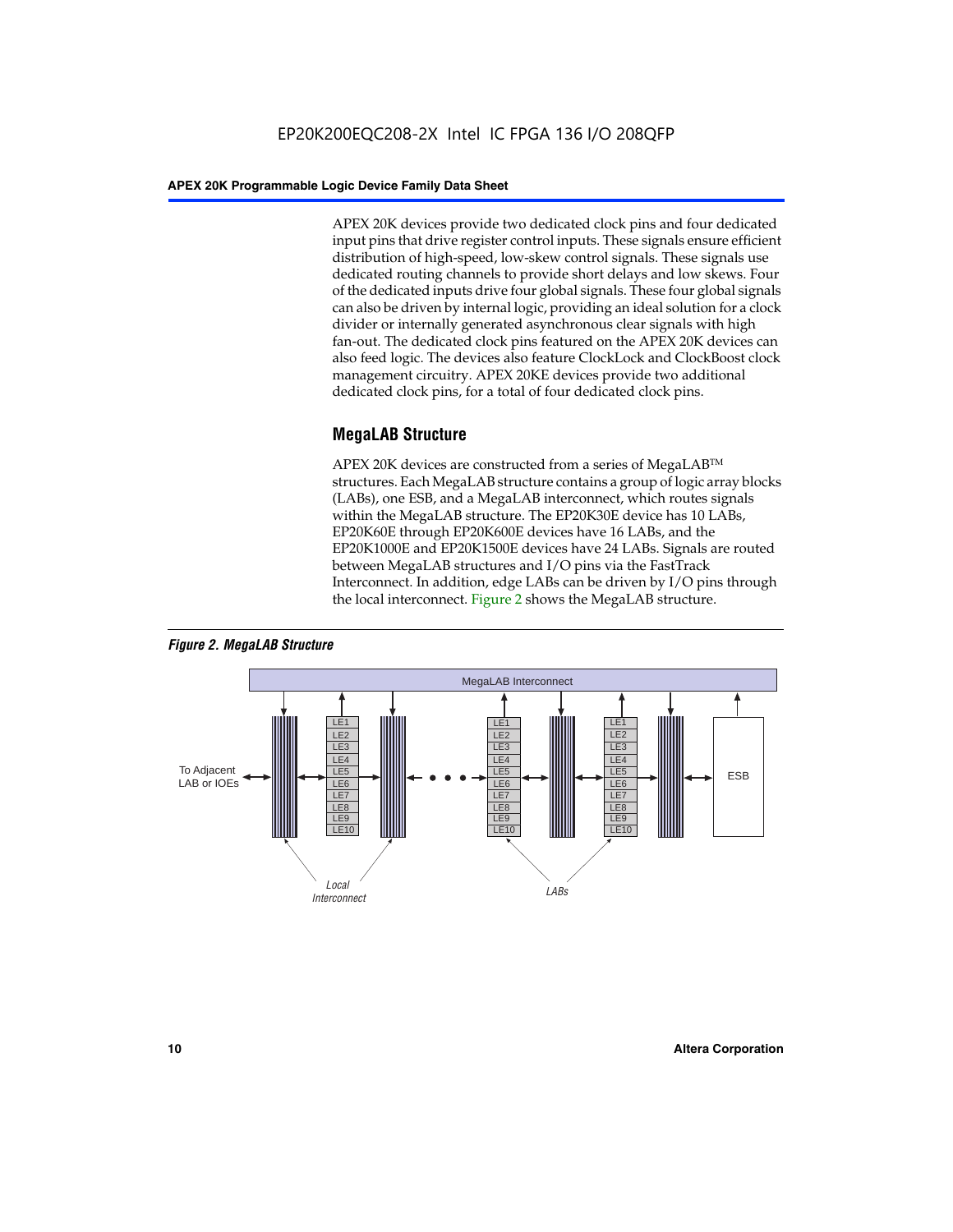#### **Logic Array Block**

Each LAB consists of 10 LEs, the LEs' associated carry and cascade chains, LAB control signals, and the local interconnect. The local interconnect transfers signals between LEs in the same or adjacent LABs, IOEs, or ESBs. The Quartus II Compiler places associated logic within an LAB or adjacent LABs, allowing the use of a fast local interconnect for high performance. Figure 3 shows the APEX 20K LAB.

APEX 20K devices use an interleaved LAB structure. This structure allows each LE to drive two local interconnect areas. This feature minimizes use of the MegaLAB and FastTrack interconnect, providing higher performance and flexibility. Each LE can drive 29 other LEs through the fast local interconnect.

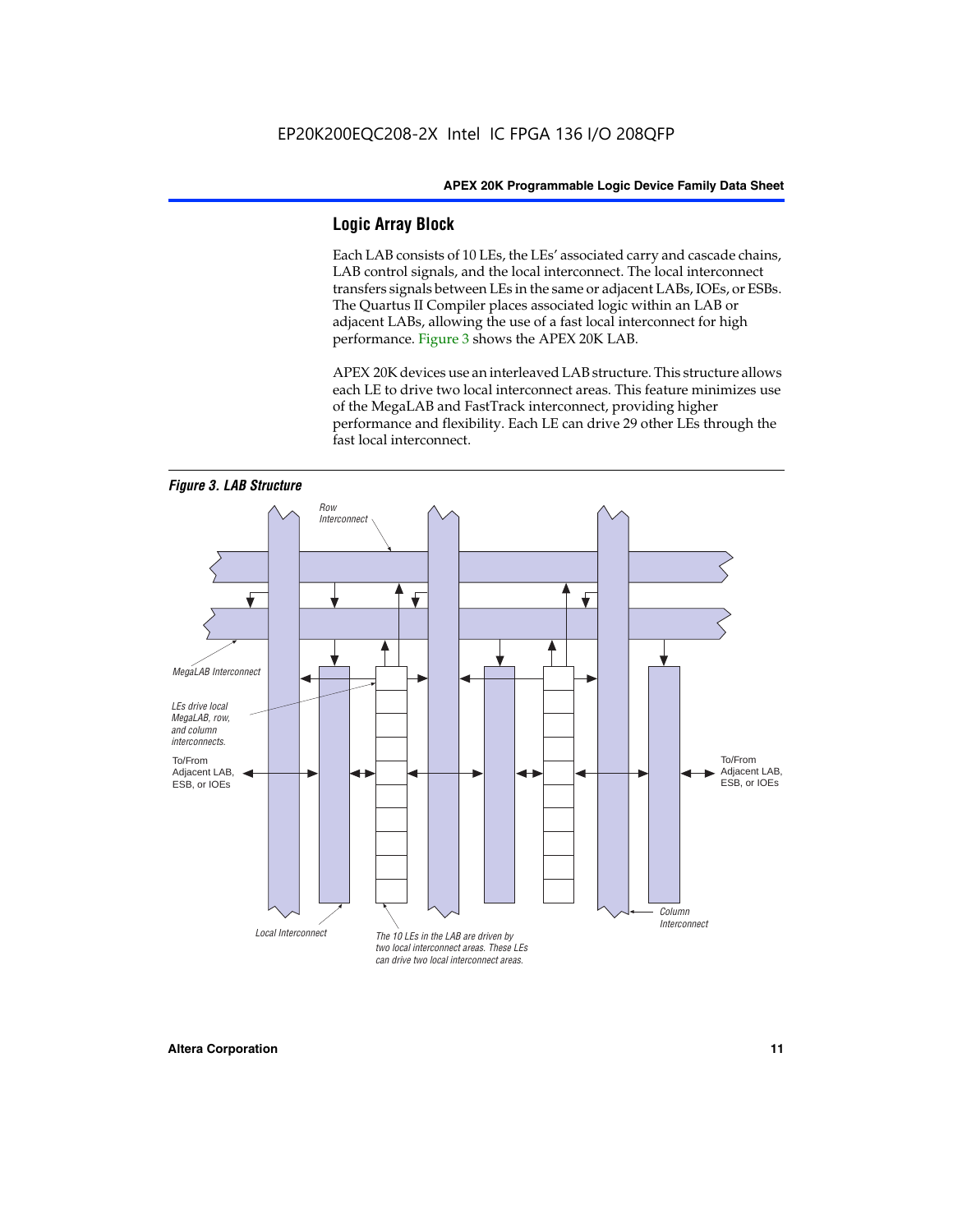Each LAB contains dedicated logic for driving control signals to its LEs and ESBs. The control signals include clock, clock enable, asynchronous clear, asynchronous preset, asynchronous load, synchronous clear, and synchronous load signals. A maximum of six control signals can be used at a time. Although synchronous load and clear signals are generally used when implementing counters, they can also be used with other functions.

Each LAB can use two clocks and two clock enable signals. Each LAB's clock and clock enable signals are linked (e.g., any LE in a particular LAB using CLK1 will also use CLKENA1). LEs with the same clock but different clock enable signals either use both clock signals in one LAB or are placed into separate LABs.

If both the rising and falling edges of a clock are used in a LAB, both LABwide clock signals are used.

The LAB-wide control signals can be generated from the LAB local interconnect, global signals, and dedicated clock pins. The inherent low skew of the FastTrack Interconnect enables it to be used for clock distribution. Figure 4 shows the LAB control signal generation circuit.



#### *Figure 4. LAB Control Signal Generation*

#### *Notes to Figure 4:*

- (1) APEX 20KE devices have four dedicated clocks.
- (2) The LABCLR1 and LABCLR2 signals also control asynchronous load and asynchronous preset for LEs within the LAB.
- (3) The SYNCCLR signal can be generated by the local interconnect or global signals.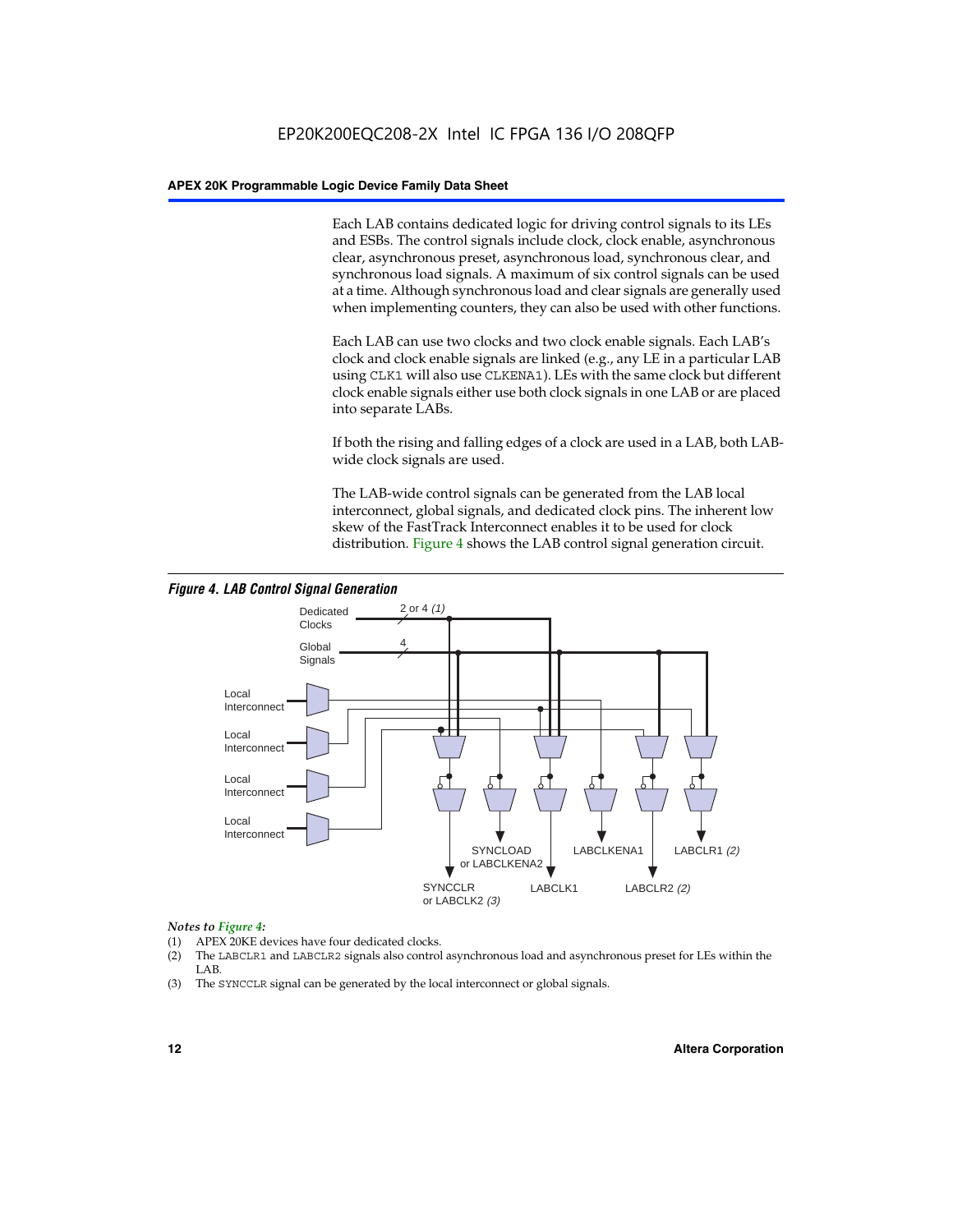#### **Logic Element**

The LE, the smallest unit of logic in the APEX 20K architecture, is compact and provides efficient logic usage. Each LE contains a four-input LUT, which is a function generator that can quickly implement any function of four variables. In addition, each LE contains a programmable register and carry and cascade chains. Each LE drives the local interconnect, MegaLAB interconnect, and FastTrack Interconnect routing structures. See Figure 5.



Each LE's programmable register can be configured for D, T, JK, or SR operation. The register's clock and clear control signals can be driven by global signals, general-purpose I/O pins, or any internal logic. For combinatorial functions, the register is bypassed and the output of the LUT drives the outputs of the LE.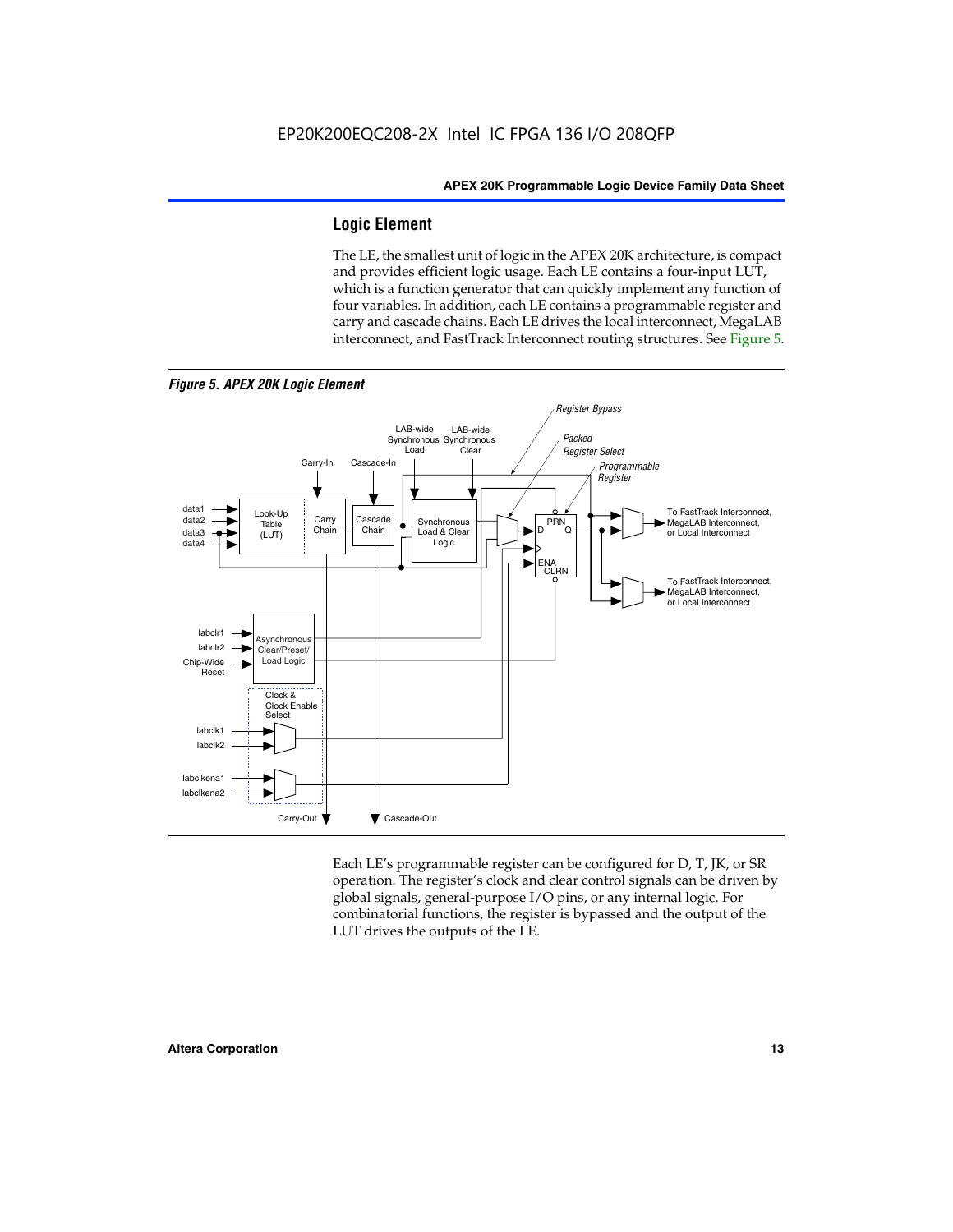Each LE has two outputs that drive the local, MegaLAB, or FastTrack Interconnect routing structure. Each output can be driven independently by the LUT's or register's output. For example, the LUT can drive one output while the register drives the other output. This feature, called register packing, improves device utilization because the register and the LUT can be used for unrelated functions. The LE can also drive out registered and unregistered versions of the LUT output.

The APEX 20K architecture provides two types of dedicated high-speed data paths that connect adjacent LEs without using local interconnect paths: carry chains and cascade chains. A carry chain supports high-speed arithmetic functions such as counters and adders, while a cascade chain implements wide-input functions such as equality comparators with minimum delay. Carry and cascade chains connect LEs 1 through 10 in an LAB and all LABs in the same MegaLAB structure.

#### *Carry Chain*

The carry chain provides a very fast carry-forward function between LEs. The carry-in signal from a lower-order bit drives forward into the higherorder bit via the carry chain, and feeds into both the LUT and the next portion of the carry chain. This feature allows the APEX 20K architecture to implement high-speed counters, adders, and comparators of arbitrary width. Carry chain logic can be created automatically by the Quartus II software Compiler during design processing, or manually by the designer during design entry. Parameterized functions such as library of parameterized modules (LPM) and DesignWare functions automatically take advantage of carry chains for the appropriate functions.

The Quartus II software Compiler creates carry chains longer than ten LEs by linking LABs together automatically. For enhanced fitting, a long carry chain skips alternate LABs in a MegaLAB<sup>™</sup> structure. A carry chain longer than one LAB skips either from an even-numbered LAB to the next evennumbered LAB, or from an odd-numbered LAB to the next oddnumbered LAB. For example, the last LE of the first LAB in the upper-left MegaLAB structure carries to the first LE of the third LAB in the MegaLAB structure.

Figure 6 shows how an *n*-bit full adder can be implemented in *n* + 1 LEs with the carry chain. One portion of the LUT generates the sum of two bits using the input signals and the carry-in signal; the sum is routed to the output of the LE. The register can be bypassed for simple adders or used for accumulator functions. Another portion of the LUT and the carry chain logic generates the carry-out signal, which is routed directly to the carryin signal of the next-higher-order bit. The final carry-out signal is routed to an LE, where it is driven onto the local, MegaLAB, or FastTrack Interconnect routing structures.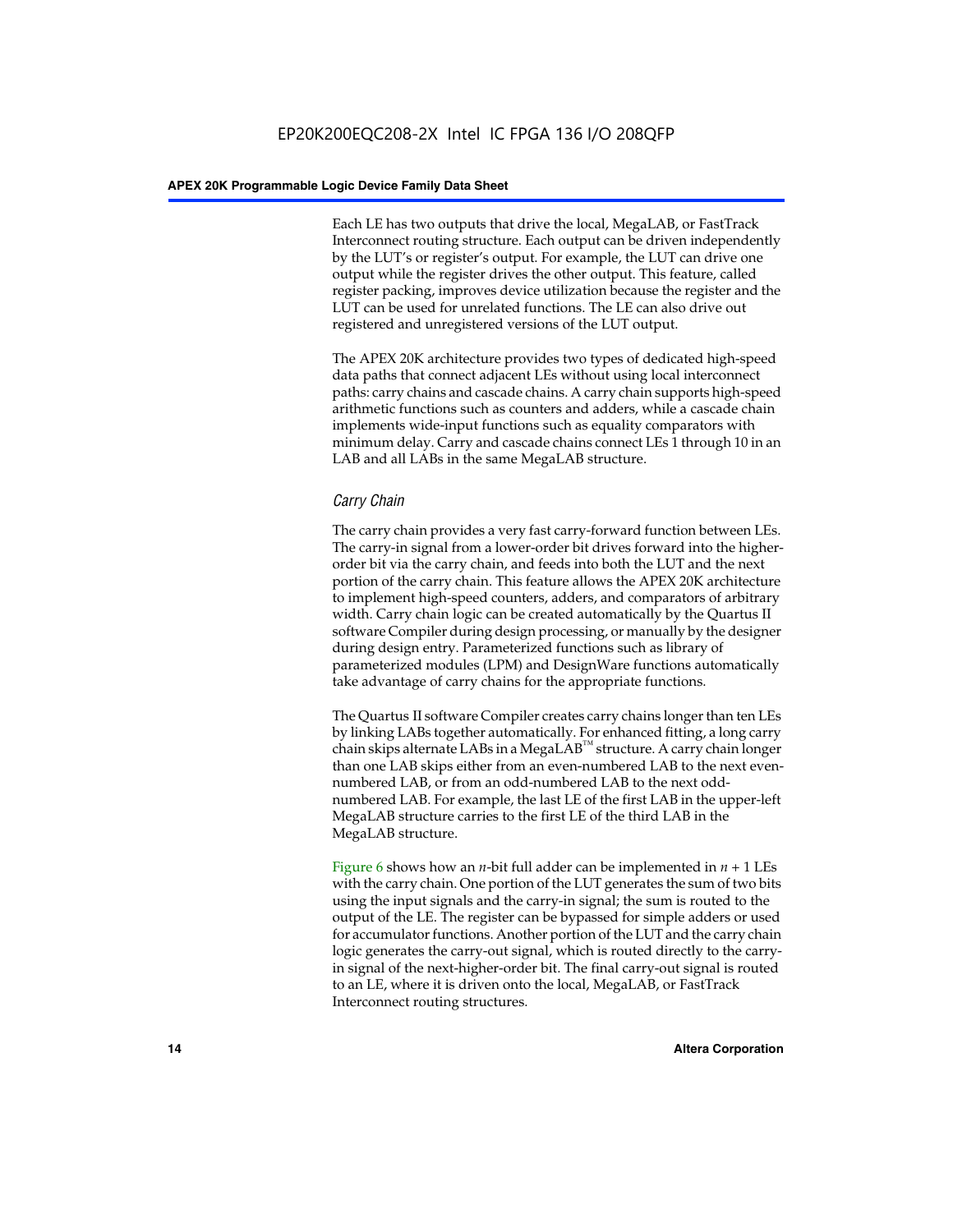

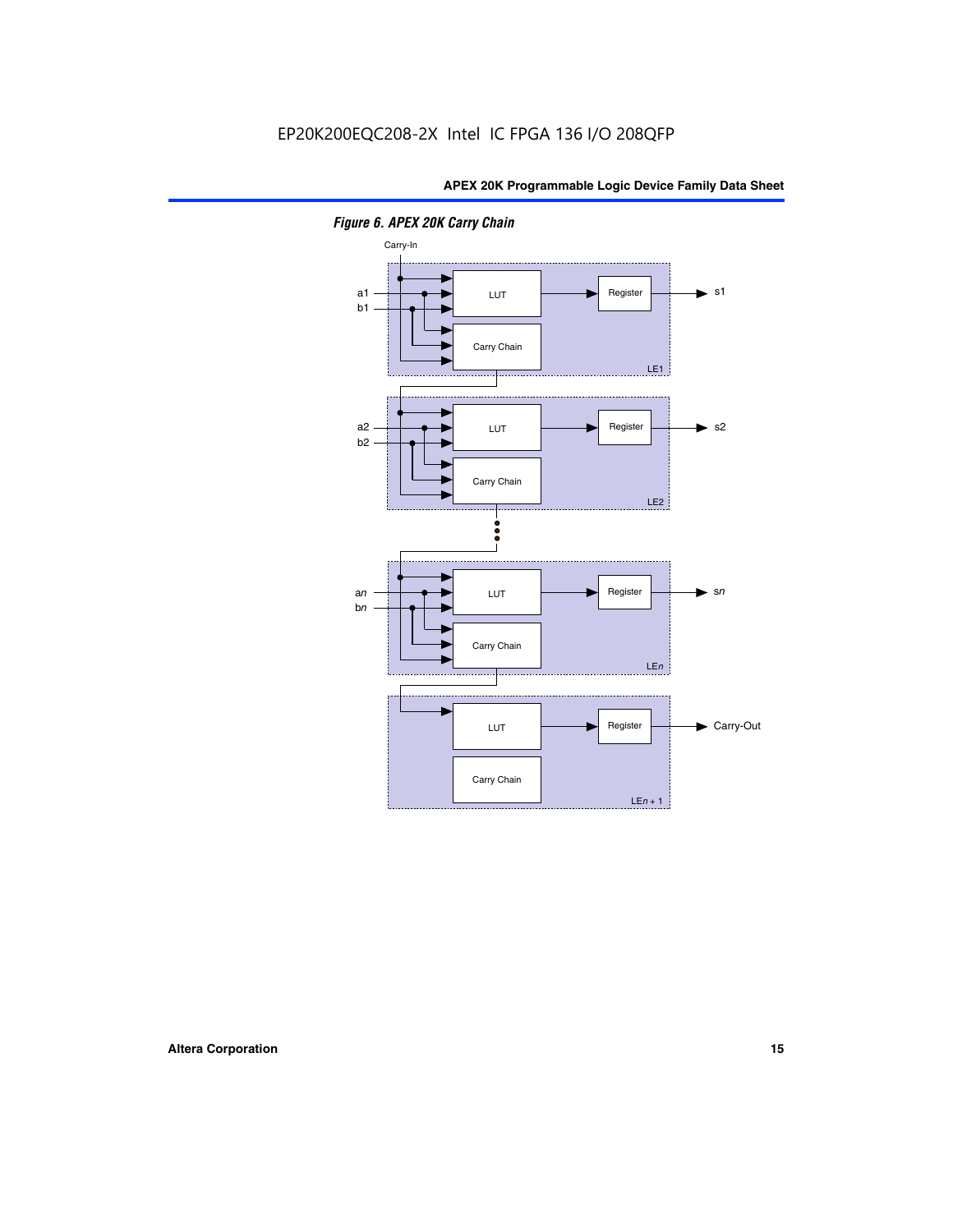#### *Cascade Chain*

With the cascade chain, the APEX 20K architecture can implement functions with a very wide fan-in. Adjacent LUTs can compute portions of a function in parallel; the cascade chain serially connects the intermediate values. The cascade chain can use a logical AND or logical OR (via De Morgan's inversion) to connect the outputs of adjacent LEs. Each additional LE provides four more inputs to the effective width of a function, with a short cascade delay. Cascade chain logic can be created automatically by the Quartus II software Compiler during design processing, or manually by the designer during design entry.

Cascade chains longer than ten LEs are implemented automatically by linking LABs together. For enhanced fitting, a long cascade chain skips alternate LABs in a MegaLAB structure. A cascade chain longer than one LAB skips either from an even-numbered LAB to the next even-numbered LAB, or from an odd-numbered LAB to the next odd-numbered LAB. For example, the last LE of the first LAB in the upper-left MegaLAB structure carries to the first LE of the third LAB in the MegaLAB structure. Figure 7 shows how the cascade function can connect adjacent LEs to form functions with a wide fan-in.



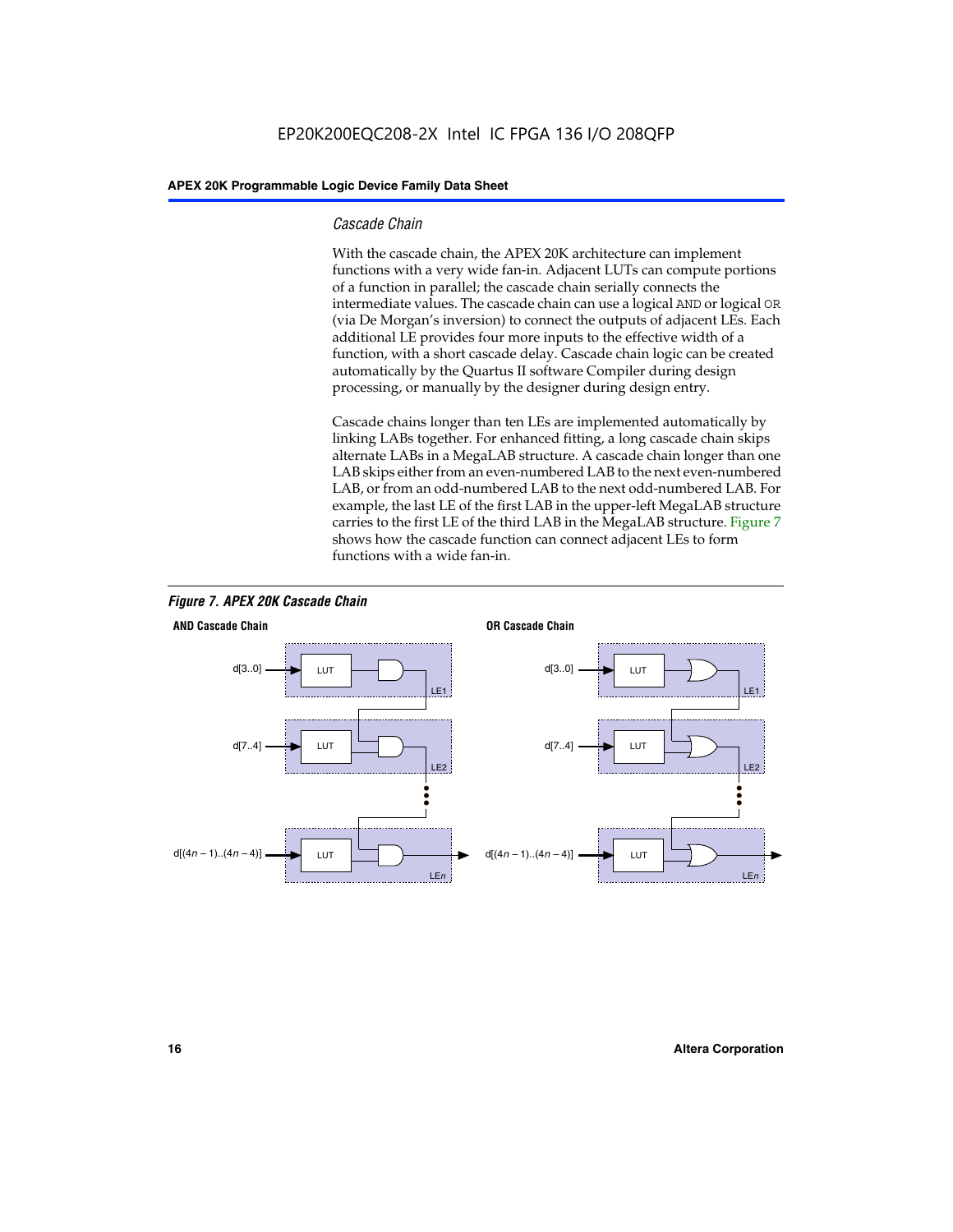#### *LE Operating Modes*

The APEX 20K LE can operate in one of the following three modes:

- Normal mode
- Arithmetic mode
- Counter mode

Each mode uses LE resources differently. In each mode, seven available inputs to the LE—the four data inputs from the LAB local interconnect, the feedback from the programmable register, and the carry-in and cascade-in from the previous LE—are directed to different destinations to implement the desired logic function. LAB-wide signals provide clock, asynchronous clear, asynchronous preset, asynchronous load, synchronous clear, synchronous load, and clock enable control for the register. These LAB-wide signals are available in all LE modes.

The Quartus II software, in conjunction with parameterized functions such as LPM and DesignWare functions, automatically chooses the appropriate mode for common functions such as counters, adders, and multipliers. If required, the designer can also create special-purpose functions that specify which LE operating mode to use for optimal performance. Figure 8 shows the LE operating modes.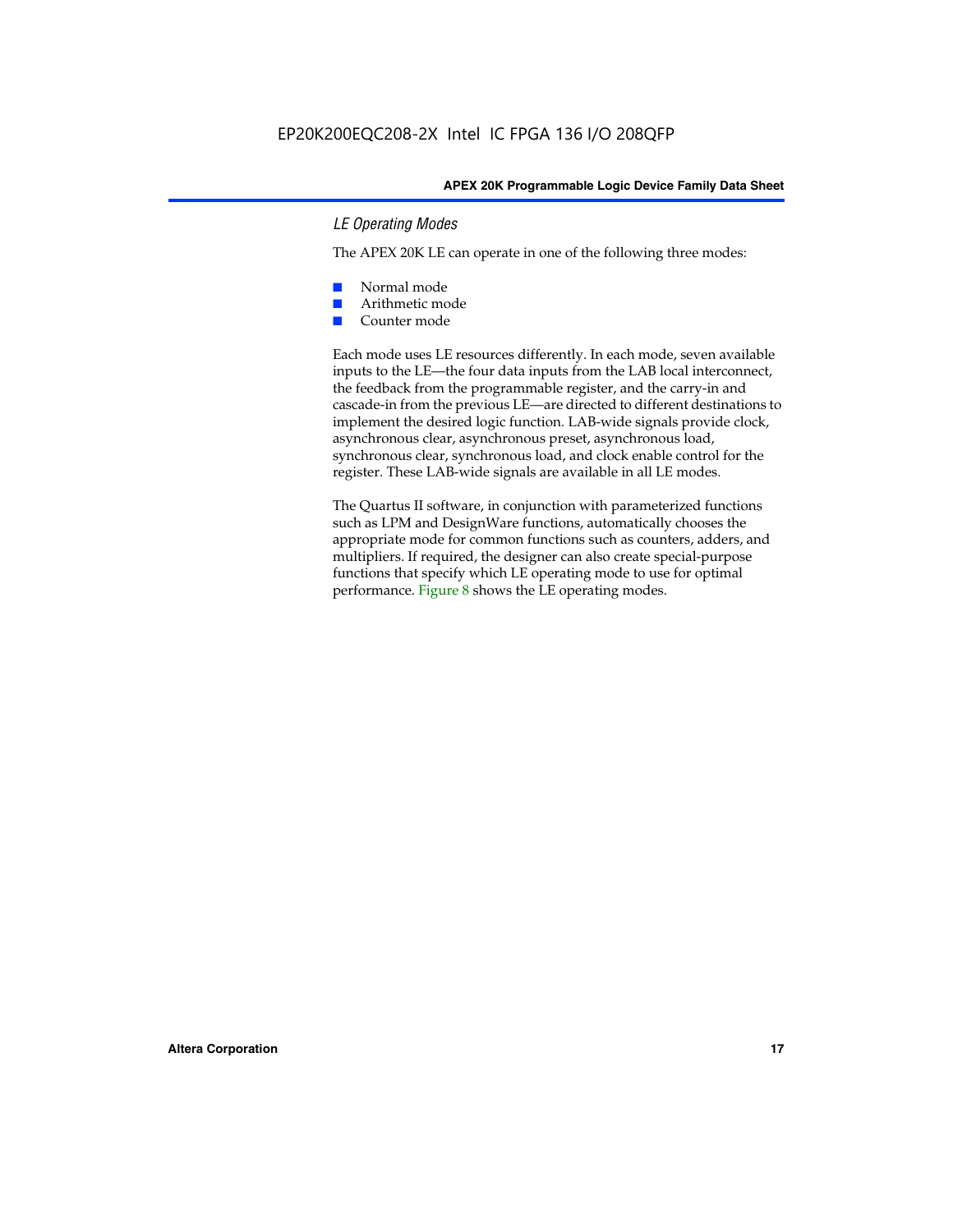#### *Figure 8. APEX 20K LE Operating Modes*



#### *Notes to Figure 8:*

- (1) LEs in normal mode support register packing.
- (2) There are two LAB-wide clock enables per LAB.
- (3) When using the carry-in in normal mode, the packed register feature is unavailable.
- (4) A register feedback multiplexer is available on LE1 of each LAB.
- (5) The DATA1 and DATA2 input signals can supply counter enable, up or down control, or register feedback signals for LEs other than the second LE in an LAB.
- (6) The LAB-wide synchronous clear and LAB wide synchronous load affect all registers in an LAB.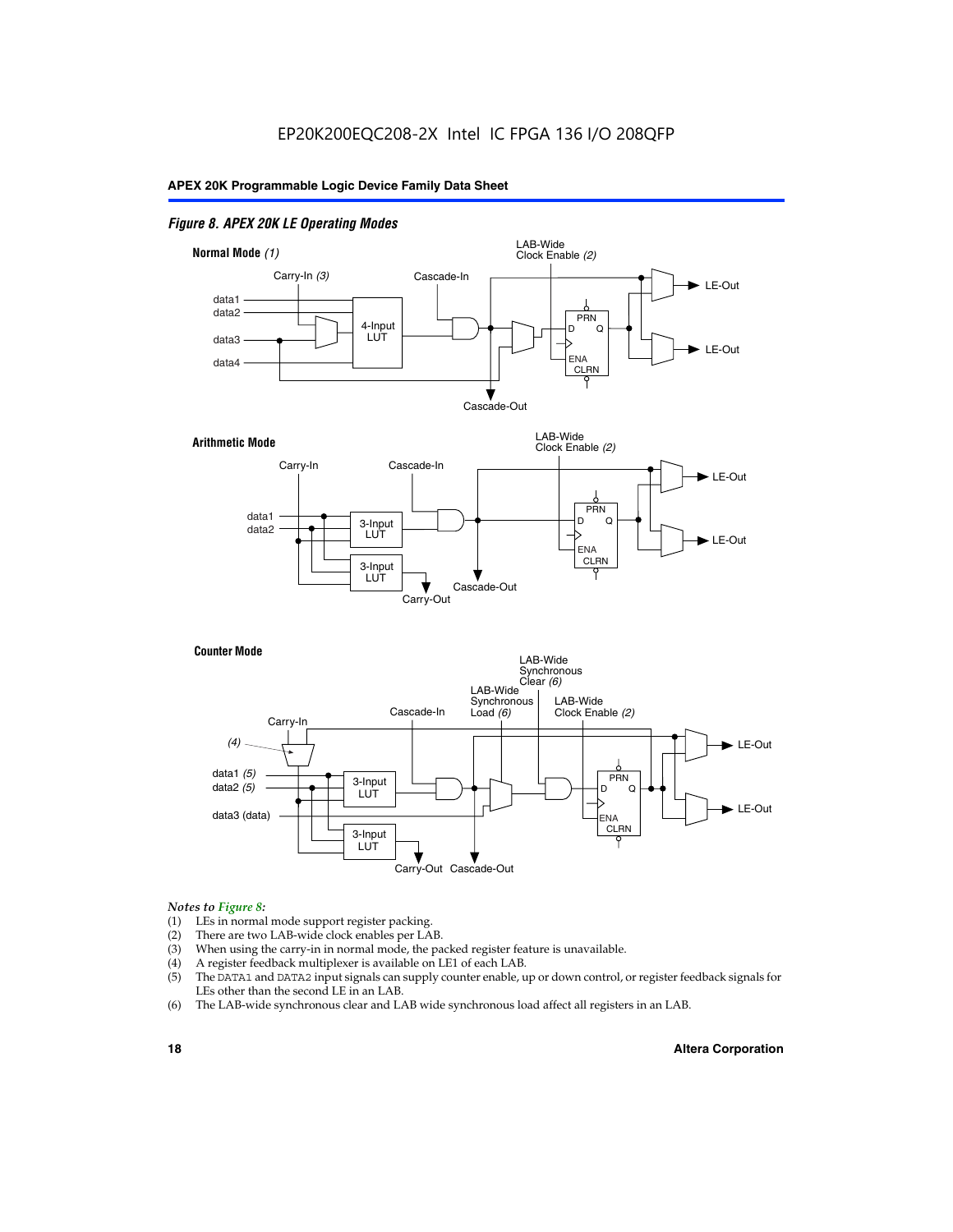#### **Normal Mode**

The normal mode is suitable for general logic applications, combinatorial functions, or wide decoding functions that can take advantage of a cascade chain. In normal mode, four data inputs from the LAB local interconnect and the carry-in are inputs to a four-input LUT. The Quartus II software Compiler automatically selects the carry-in or the DATA3 signal as one of the inputs to the LUT. The LUT output can be combined with the cascade-in signal to form a cascade chain through the cascade-out signal. LEs in normal mode support packed registers.

#### **Arithmetic Mode**

The arithmetic mode is ideal for implementing adders, accumulators, and comparators. An LE in arithmetic mode uses two 3-input LUTs. One LUT computes a three-input function; the other generates a carry output. As shown in Figure 8, the first LUT uses the carry-in signal and two data inputs from the LAB local interconnect to generate a combinatorial or registered output. For example, when implementing an adder, this output is the sum of three signals: DATA1, DATA2, and carry-in. The second LUT uses the same three signals to generate a carry-out signal, thereby creating a carry chain. The arithmetic mode also supports simultaneous use of the cascade chain. LEs in arithmetic mode can drive out registered and unregistered versions of the LUT output.

The Quartus II software implements parameterized functions that use the arithmetic mode automatically where appropriate; the designer does not need to specify how the carry chain will be used.

#### **Counter Mode**

The counter mode offers clock enable, counter enable, synchronous up/down control, synchronous clear, and synchronous load options. The counter enable and synchronous up/down control signals are generated from the data inputs of the LAB local interconnect. The synchronous clear and synchronous load options are LAB-wide signals that affect all registers in the LAB. Consequently, if any of the LEs in an LAB use the counter mode, other LEs in that LAB must be used as part of the same counter or be used for a combinatorial function. The Quartus II software automatically places any registers that are not used by the counter into other LABs.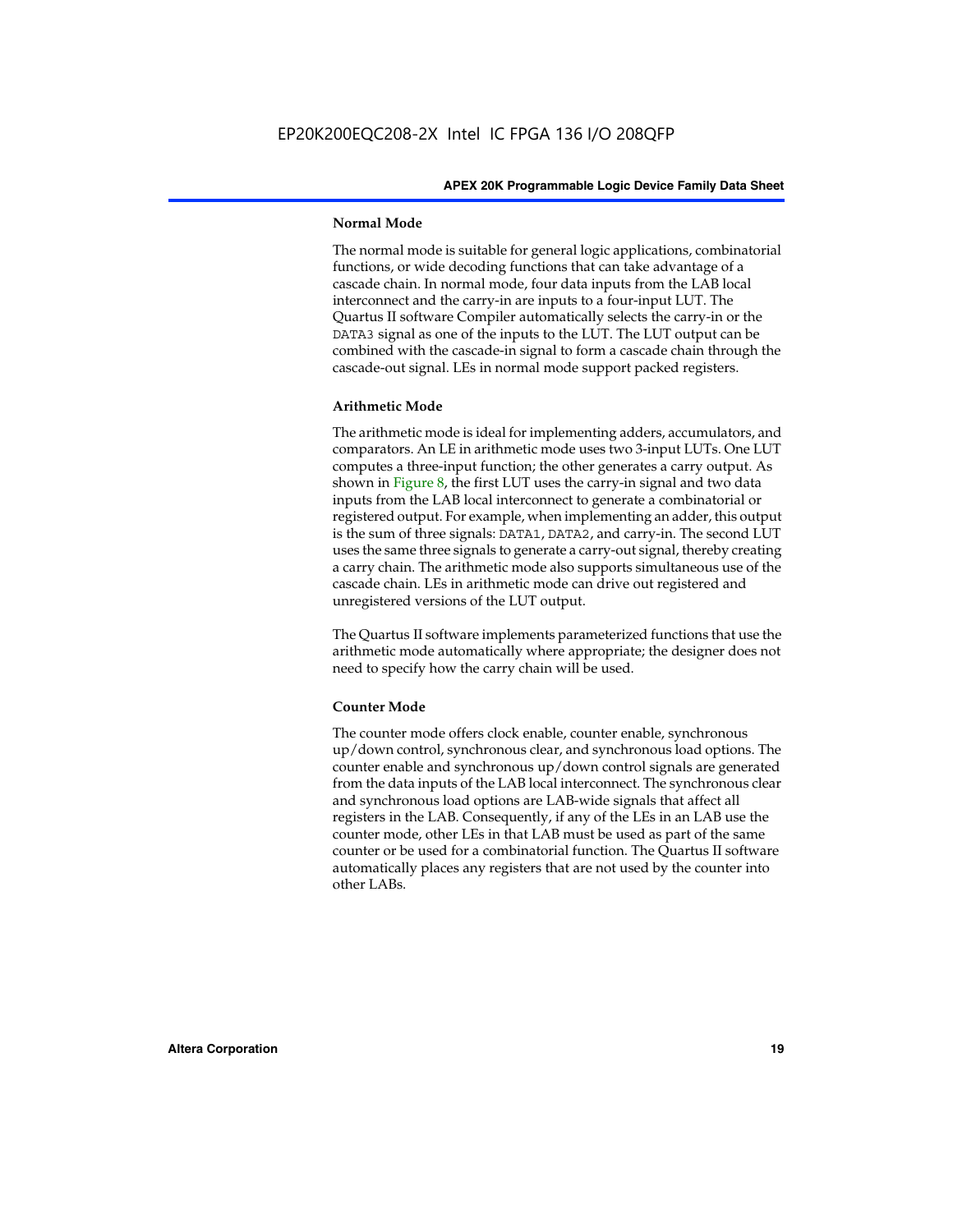The counter mode uses two three-input LUTs: one generates the counter data, and the other generates the fast carry bit. A 2-to-1 multiplexer provides synchronous loading, and another AND gate provides synchronous clearing. If the cascade function is used by an LE in counter mode, the synchronous clear or load overrides any signal carried on the cascade chain. The synchronous clear overrides the synchronous load. LEs in arithmetic mode can drive out registered and unregistered versions of the LUT output.

#### *Clear & Preset Logic Control*

Logic for the register's clear and preset signals is controlled by LAB-wide signals. The LE directly supports an asynchronous clear function. The Quartus II software Compiler can use a NOT-gate push-back technique to emulate an asynchronous preset. Moreover, the Quartus II software Compiler can use a programmable NOT-gate push-back technique to emulate simultaneous preset and clear or asynchronous load. However, this technique uses three additional LEs per register. All emulation is performed automatically when the design is compiled. Registers that emulate simultaneous preset and load will enter an unknown state upon power-up or when the chip-wide reset is asserted.

In addition to the two clear and preset modes, APEX 20K devices provide a chip-wide reset pin (DEV\_CLRn) that resets all registers in the device. Use of this pin is controlled through an option in the Quartus II software that is set before compilation. The chip-wide reset overrides all other control signals. Registers using an asynchronous preset are preset when the chip-wide reset is asserted; this effect results from the inversion technique used to implement the asynchronous preset.

#### **FastTrack Interconnect**

In the APEX 20K architecture, connections between LEs, ESBs, and I/O pins are provided by the FastTrack Interconnect. The FastTrack Interconnect is a series of continuous horizontal and vertical routing channels that traverse the device. This global routing structure provides predictable performance, even in complex designs. In contrast, the segmented routing in FPGAs requires switch matrices to connect a variable number of routing paths, increasing the delays between logic resources and reducing performance.

The FastTrack Interconnect consists of row and column interconnect channels that span the entire device. The row interconnect routes signals throughout a row of MegaLAB structures; the column interconnect routes signals throughout a column of MegaLAB structures. When using the row and column interconnect, an LE, IOE, or ESB can drive any other LE, IOE, or ESB in a device. See Figure 9.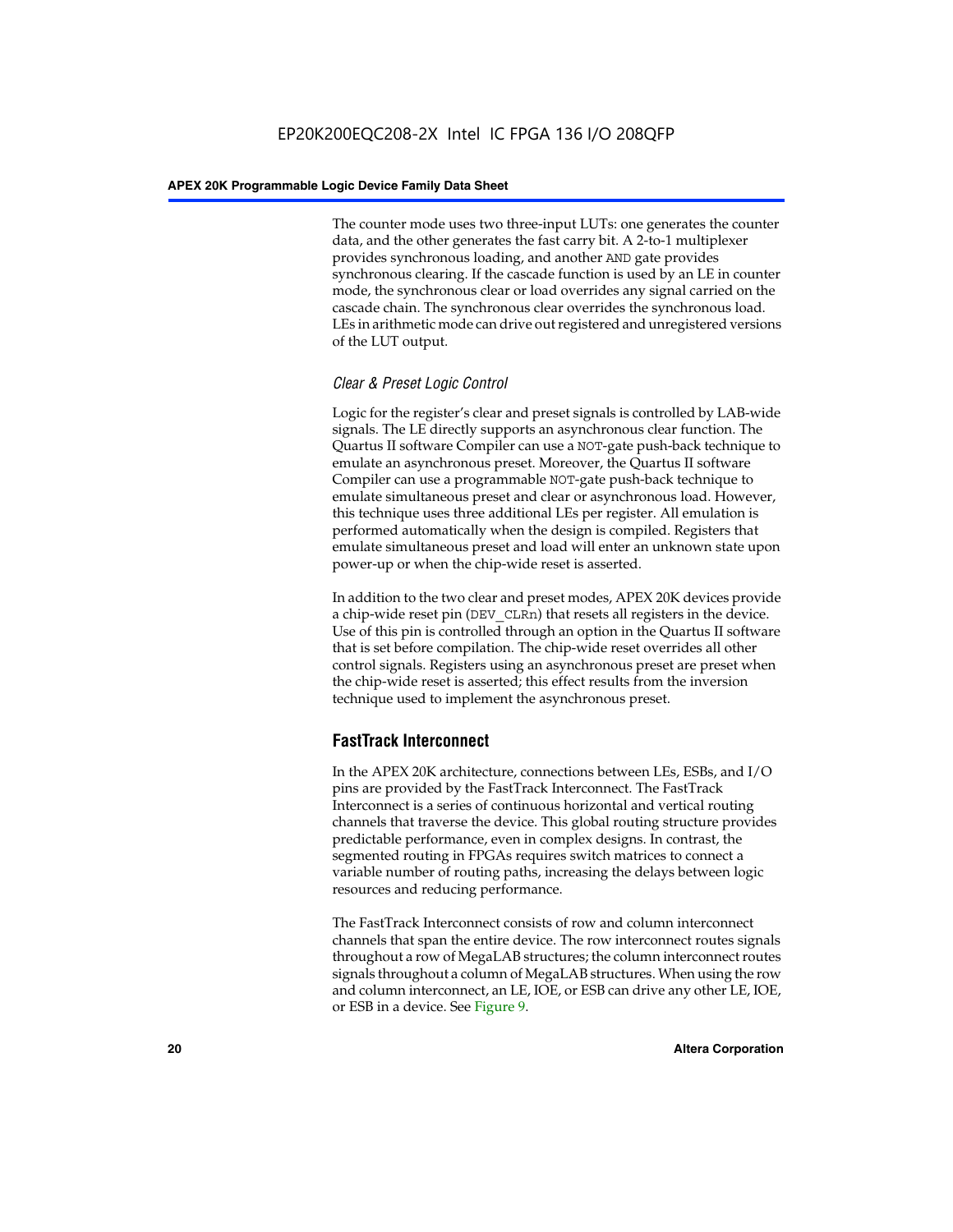

#### *Figure 9. APEX 20K Interconnect Structure*

A row line can be driven directly by LEs, IOEs, or ESBs in that row. Further, a column line can drive a row line, allowing an LE, IOE, or ESB to drive elements in a different row via the column and row interconnect. The row interconnect drives the MegaLAB interconnect to drive LEs, IOEs, or ESBs in a particular MegaLAB structure.

A column line can be directly driven by LEs, IOEs, or ESBs in that column. A column line on a device's left or right edge can also be driven by row IOEs. The column line is used to route signals from one row to another. A column line can drive a row line; it can also drive the MegaLAB interconnect directly, allowing faster connections between rows.

Figure 10 shows how the FastTrack Interconnect uses the local interconnect to drive LEs within MegaLAB structures.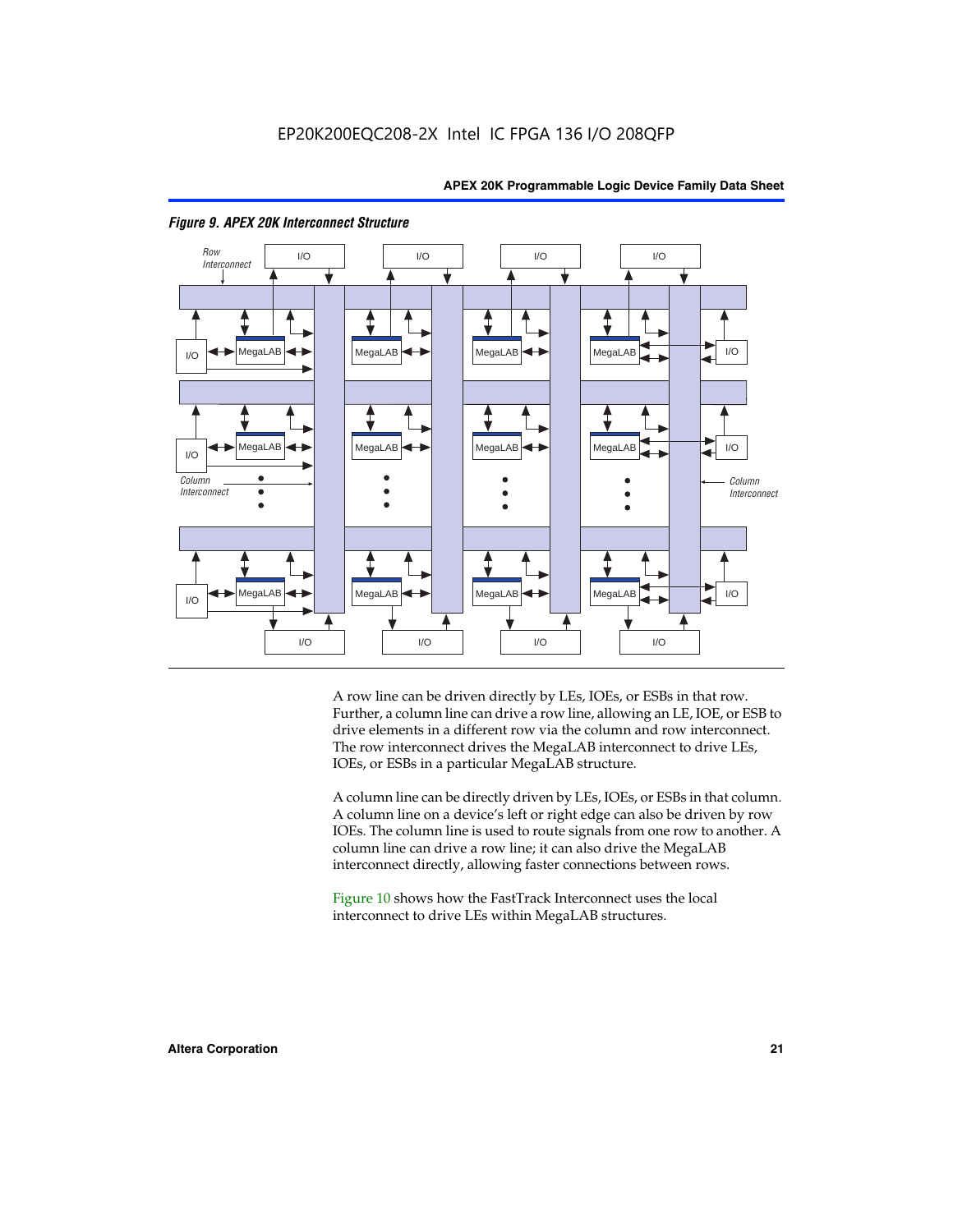

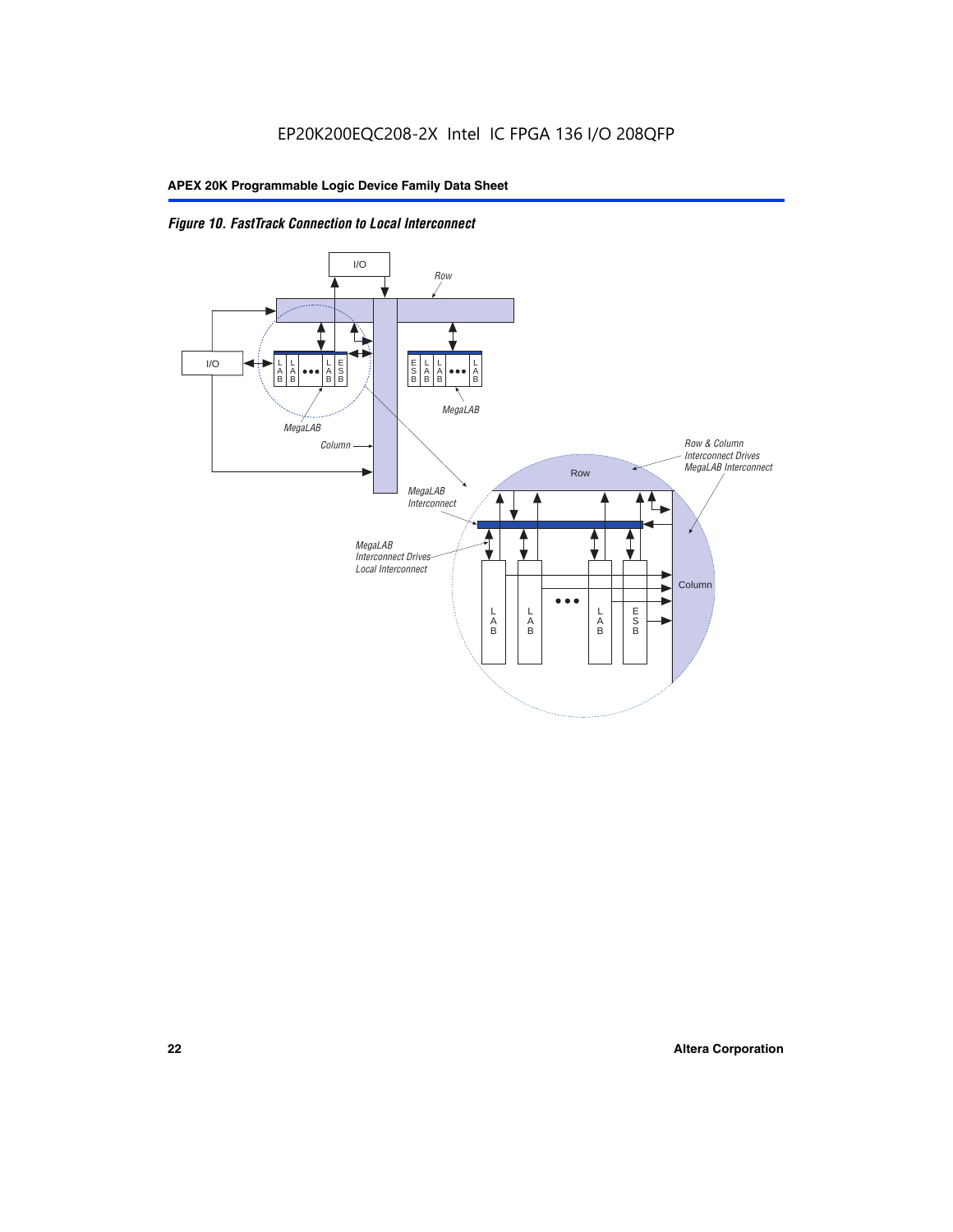Figure 11 shows the intersection of a row and column interconnect, and how these forms of interconnects and LEs drive each other.



*Figure 11. Driving the FastTrack Interconnect*

APEX 20KE devices include an enhanced interconnect structure for faster routing of input signals with high fan-out. Column I/O pins can drive the FastRow<sup>™</sup> interconnect, which routes signals directly into the local interconnect without having to drive through the MegaLAB interconnect. FastRow lines traverse two MegaLAB structures. Also, these pins can drive the local interconnect directly for fast setup times. On EP20K300E and larger devices, the FastRow interconnect drives the two MegaLABs in the top left corner, the two MegaLABs in the top right corner, the two MegaLABS in the bottom left corner, and the two MegaLABs in the bottom right corner. On EP20K200E and smaller devices, FastRow interconnect drives the two MegaLABs on the top and the two MegaLABs on the bottom of the device. On all devices, the FastRow interconnect drives all local interconnect in the appropriate MegaLABs except the local interconnect on the side of the MegaLAB opposite the ESB. Pins using the FastRow interconnect achieve a faster set-up time, as the signal does not need to use a MegaLAB interconnect line to reach the destination LE. Figure 12 shows the FastRow interconnect.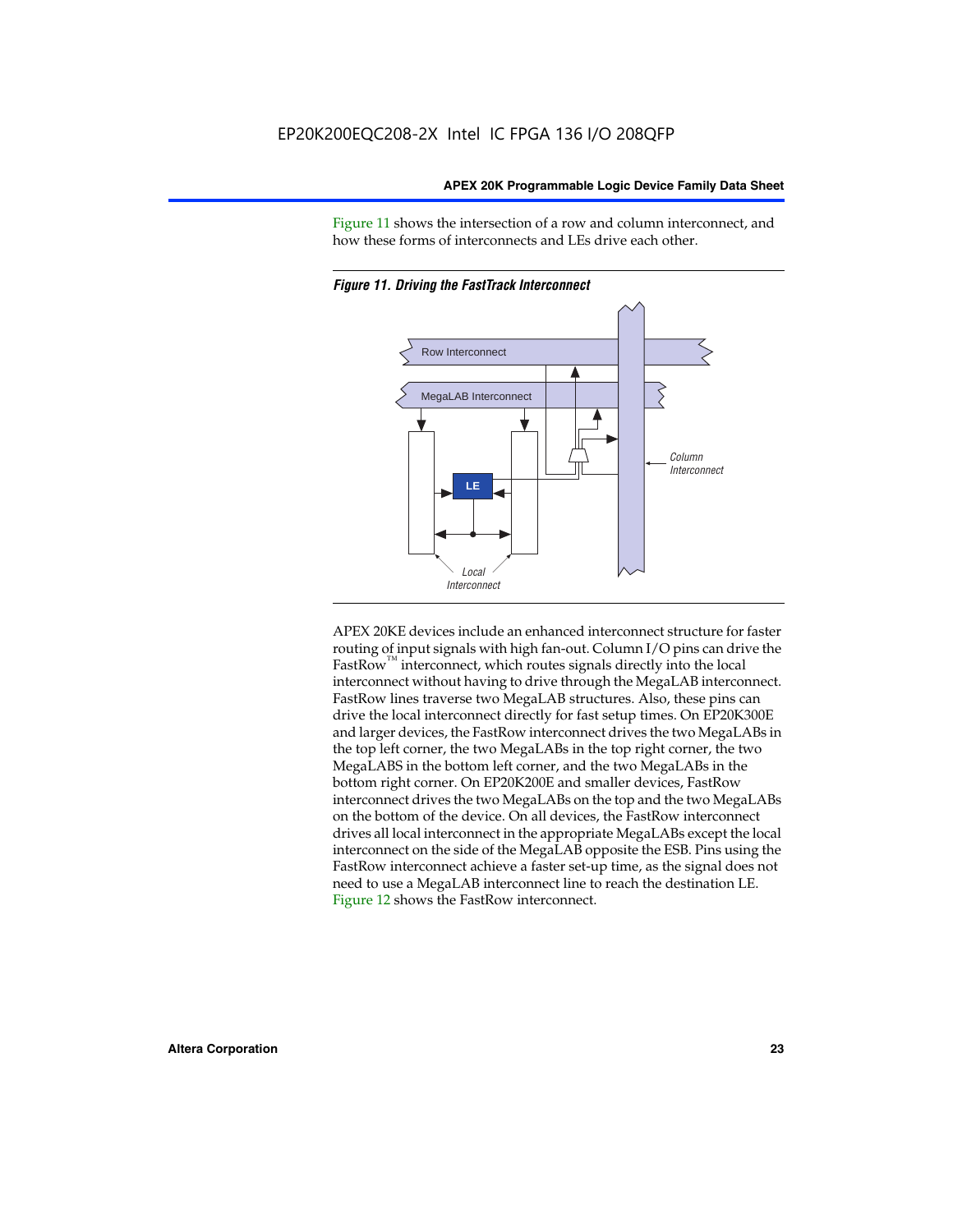

*Figure 12. APEX 20KE FastRow Interconnect*

Table 9 summarizes how various elements of the APEX 20K architecture drive each other.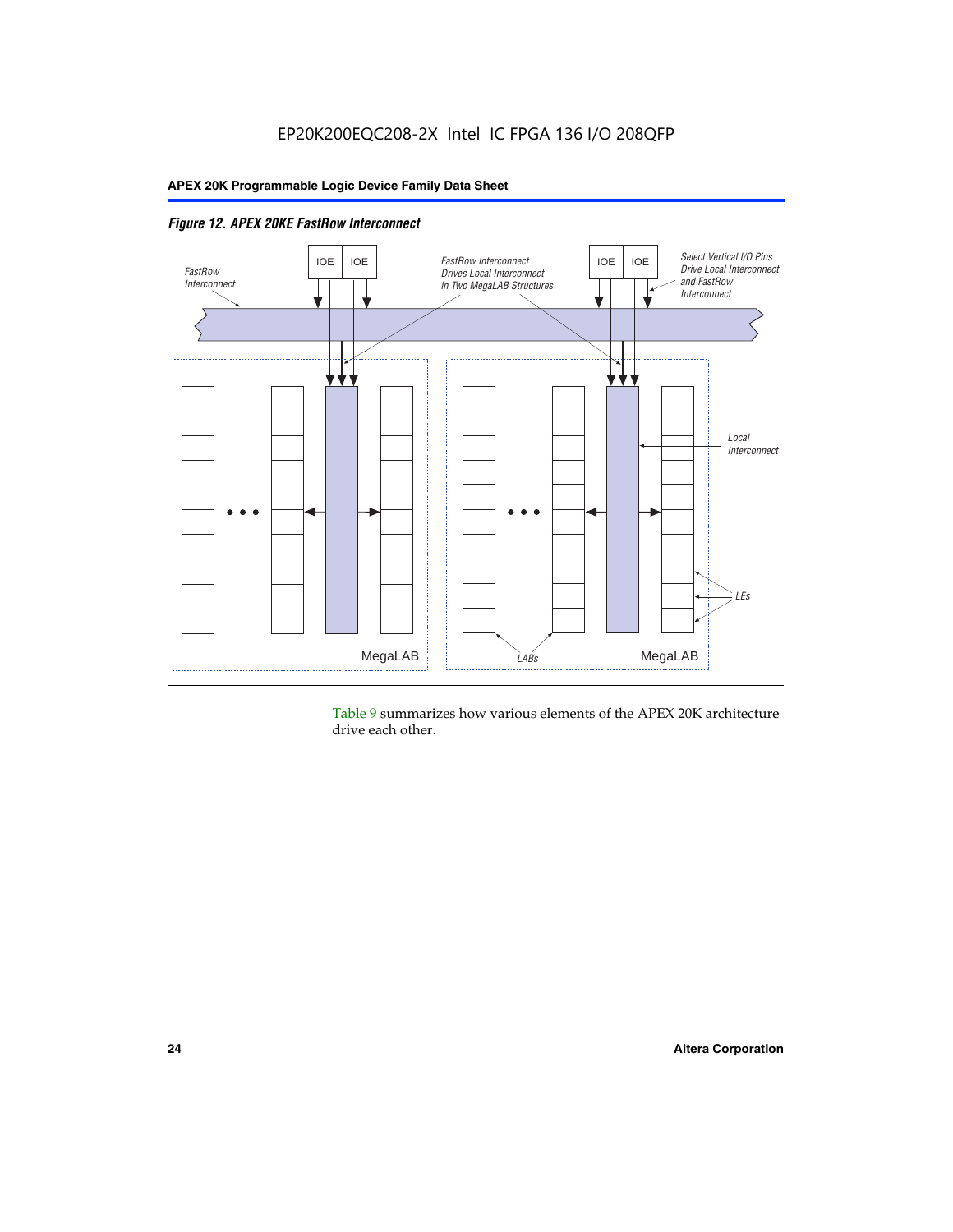| <b>Table 9. APEX 20K Routing Scheme</b> |                  |                   |              |              |                              |                                |                                                |                                            |                                |
|-----------------------------------------|------------------|-------------------|--------------|--------------|------------------------------|--------------------------------|------------------------------------------------|--------------------------------------------|--------------------------------|
| <b>Destination</b><br><b>Source</b>     |                  |                   |              |              |                              |                                |                                                |                                            |                                |
|                                         | Row<br>$1/0$ Pin | Column<br>I/O Pin | LE           | <b>ESB</b>   | Local<br><b>Interconnect</b> | <b>MegaLAB</b><br>Interconnect | Row<br><b>FastTrack</b><br><b>Interconnect</b> | Column<br><b>FastTrack</b><br>Interconnect | <b>FastRow</b><br>Interconnect |
| Row I/O Pin                             |                  |                   |              |              | $\checkmark$                 | $\checkmark$                   | $\checkmark$                                   | $\checkmark$                               |                                |
| Column I/O<br>Pin                       |                  |                   |              |              |                              |                                |                                                | $\checkmark$                               | $\checkmark$<br>(1)            |
| LE                                      |                  |                   |              |              | $\checkmark$                 | $\checkmark$                   | $\checkmark$                                   | $\checkmark$                               |                                |
| <b>ESB</b>                              |                  |                   |              |              | $\checkmark$                 | $\checkmark$                   | $\checkmark$                                   | $\checkmark$                               |                                |
| Local<br>Interconnect                   | $\checkmark$     | $\checkmark$      | $\checkmark$ | $\checkmark$ |                              |                                |                                                |                                            |                                |
| MegaLAB<br>Interconnect                 |                  |                   |              |              | $\checkmark$                 |                                |                                                |                                            |                                |
| Row<br>FastTrack<br>Interconnect        |                  |                   |              |              |                              | $\checkmark$                   |                                                | $\checkmark$                               |                                |
| Column<br>FastTrack<br>Interconnect     |                  |                   |              |              |                              | $\checkmark$                   | $\checkmark$                                   |                                            |                                |
| FastRow<br>Interconnect                 |                  |                   |              |              | $\checkmark$<br>(1)          |                                |                                                |                                            |                                |

#### *Note to Table 9:*

(1) This connection is supported in APEX 20KE devices only.

#### **Product-Term Logic**

The product-term portion of the MultiCore architecture is implemented with the ESB. The ESB can be configured to act as a block of macrocells on an ESB-by-ESB basis. Each ESB is fed by 32 inputs from the adjacent local interconnect; therefore, it can be driven by the MegaLAB interconnect or the adjacent LAB. Also, nine ESB macrocells feed back into the ESB through the local interconnect for higher performance. Dedicated clock pins, global signals, and additional inputs from the local interconnect drive the ESB control signals.

In product-term mode, each ESB contains 16 macrocells. Each macrocell consists of two product terms and a programmable register. Figure 13 shows the ESB in product-term mode.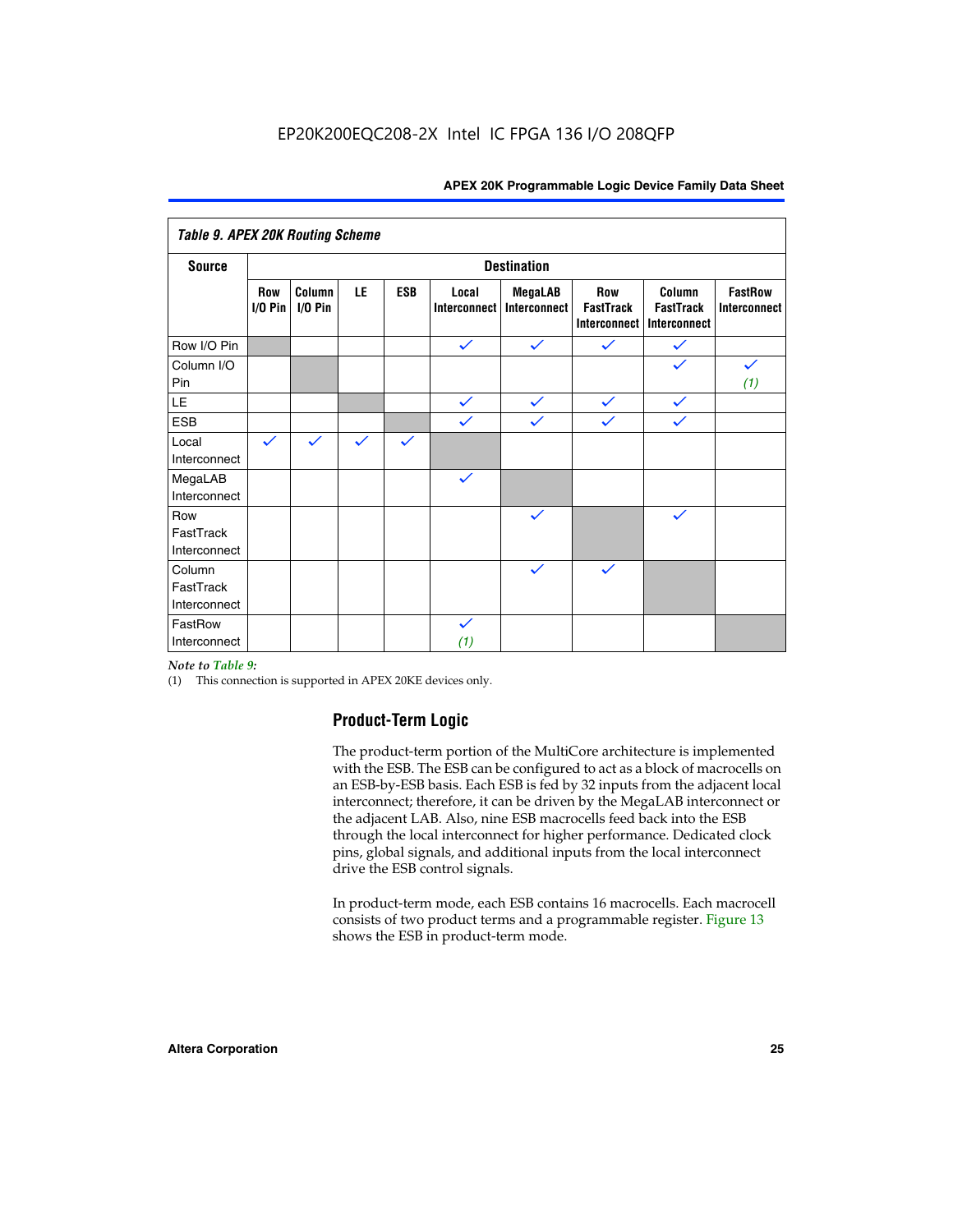#### *Figure 13. Product-Term Logic in ESB*



(1) APEX 20KE devices have four dedicated clocks.

#### *Macrocells*

APEX 20K macrocells can be configured individually for either sequential or combinatorial logic operation. The macrocell consists of three functional blocks: the logic array, the product-term select matrix, and the programmable register.

Combinatorial logic is implemented in the product terms. The productterm select matrix allocates these product terms for use as either primary logic inputs (to the OR and XOR gates) to implement combinatorial functions, or as parallel expanders to be used to increase the logic available to another macrocell. One product term can be inverted; the Quartus II software uses this feature to perform DeMorgan's inversion for more efficient implementation of wide OR functions. The Quartus II software Compiler can use a NOT-gate push-back technique to emulate an asynchronous preset. Figure 14 shows the APEX 20K macrocell.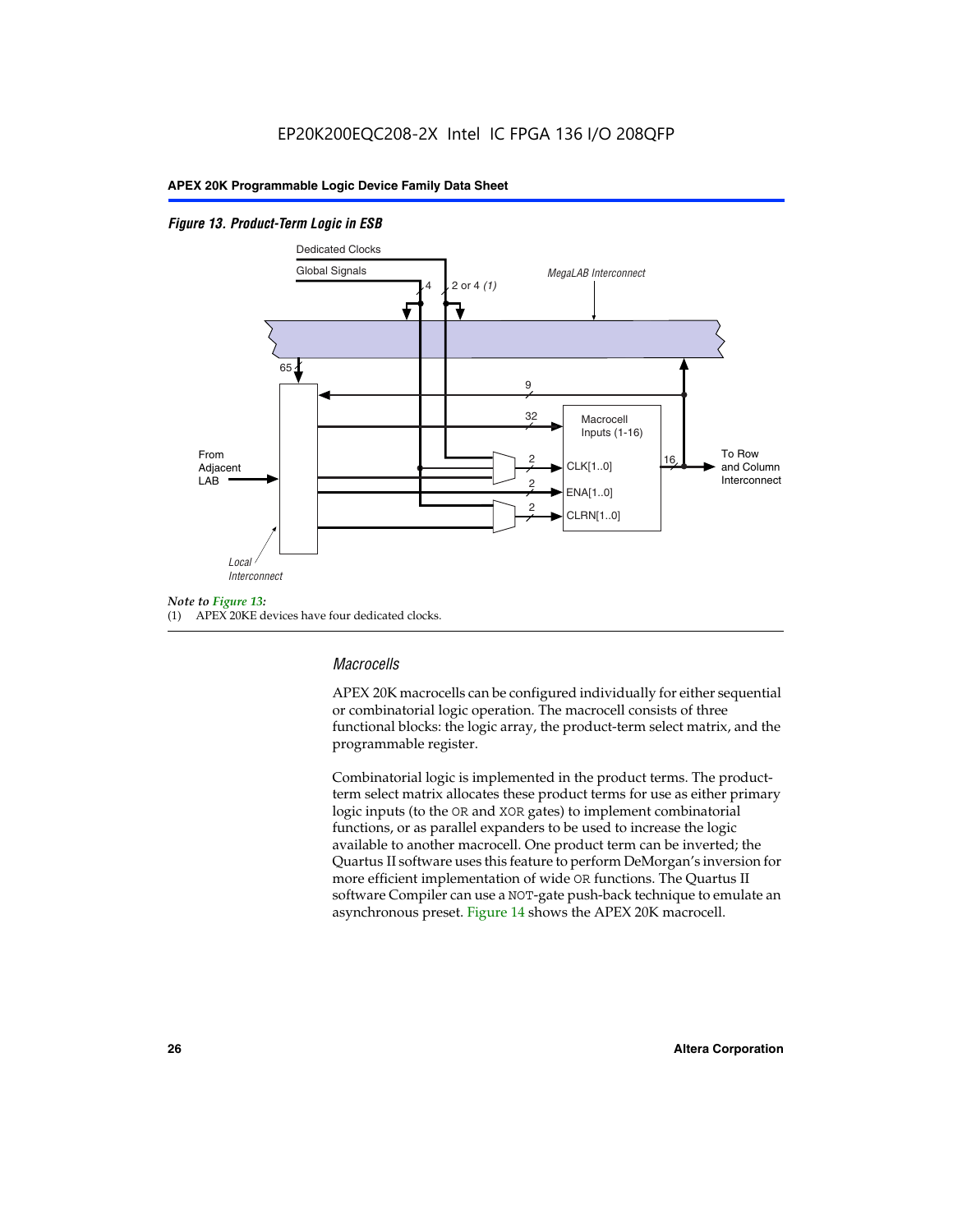

#### *Figure 14. APEX 20K Macrocell*

For registered functions, each macrocell register can be programmed individually to implement D, T, JK, or SR operation with programmable clock control. The register can be bypassed for combinatorial operation. During design entry, the designer specifies the desired register type; the Quartus II software then selects the most efficient register operation for each registered function to optimize resource utilization. The Quartus II software or other synthesis tools can also select the most efficient register operation automatically when synthesizing HDL designs.

Each programmable register can be clocked by one of two ESB-wide clocks. The ESB-wide clocks can be generated from device dedicated clock pins, global signals, or local interconnect. Each clock also has an associated clock enable, generated from the local interconnect. The clock and clock enable signals are related for a particular ESB; any macrocell using a clock also uses the associated clock enable.

If both the rising and falling edges of a clock are used in an ESB, both ESB-wide clock signals are used.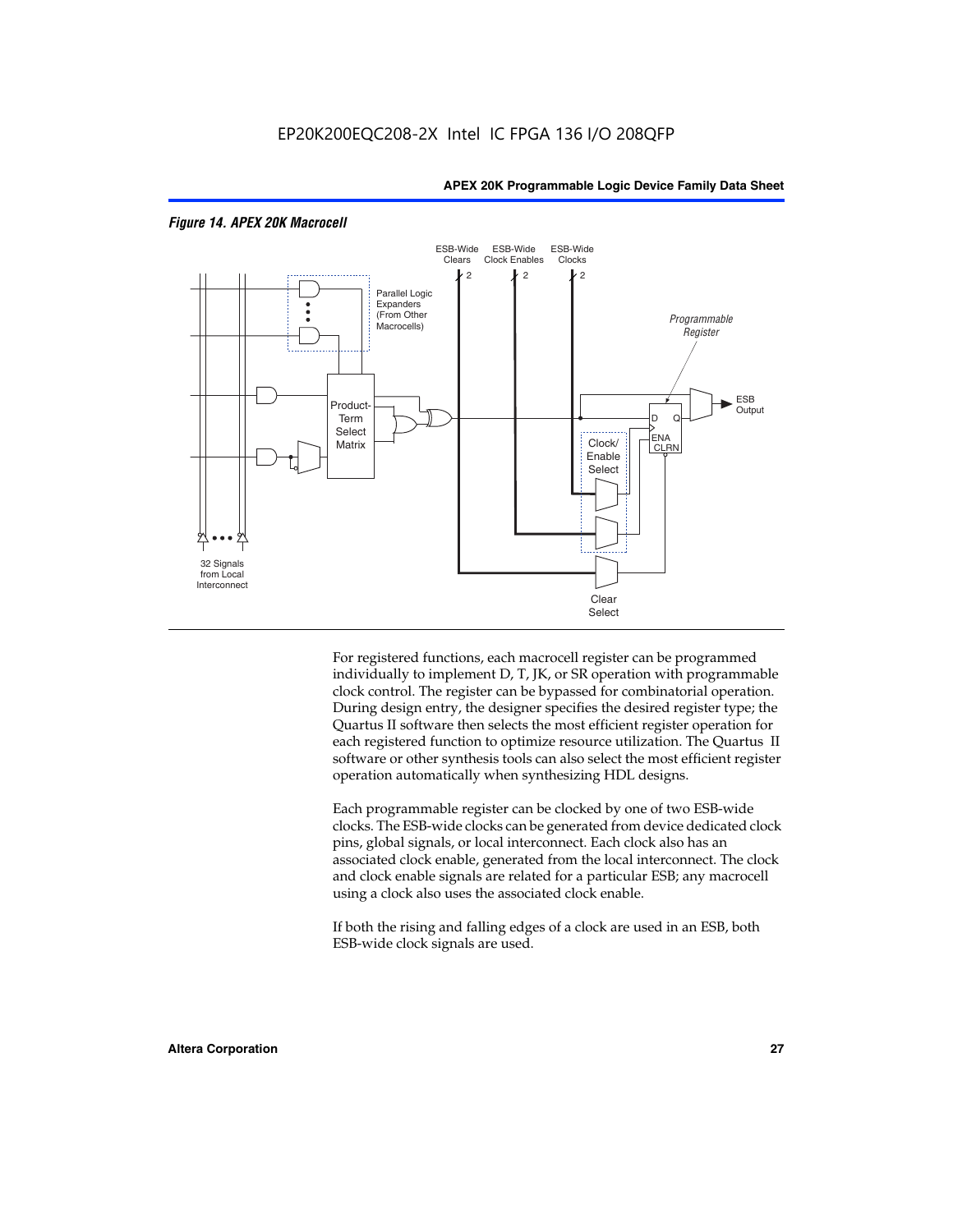The programmable register also supports an asynchronous clear function. Within the ESB, two asynchronous clears are generated from global signals and the local interconnect. Each macrocell can either choose between the two asynchronous clear signals or choose to not be cleared. Either of the two clear signals can be inverted within the ESB. Figure 15 shows the ESB control logic when implementing product-terms.





(1) APEX 20KE devices have four dedicated clocks.

#### *Parallel Expanders*

Parallel expanders are unused product terms that can be allocated to a neighboring macrocell to implement fast, complex logic functions. Parallel expanders allow up to 32 product terms to feed the macrocell OR logic directly, with two product terms provided by the macrocell and 30 parallel expanders provided by the neighboring macrocells in the ESB.

The Quartus II software Compiler can allocate up to 15 sets of up to two parallel expanders per set to the macrocells automatically. Each set of two parallel expanders incurs a small, incremental timing delay. Figure 16 shows the APEX 20K parallel expanders.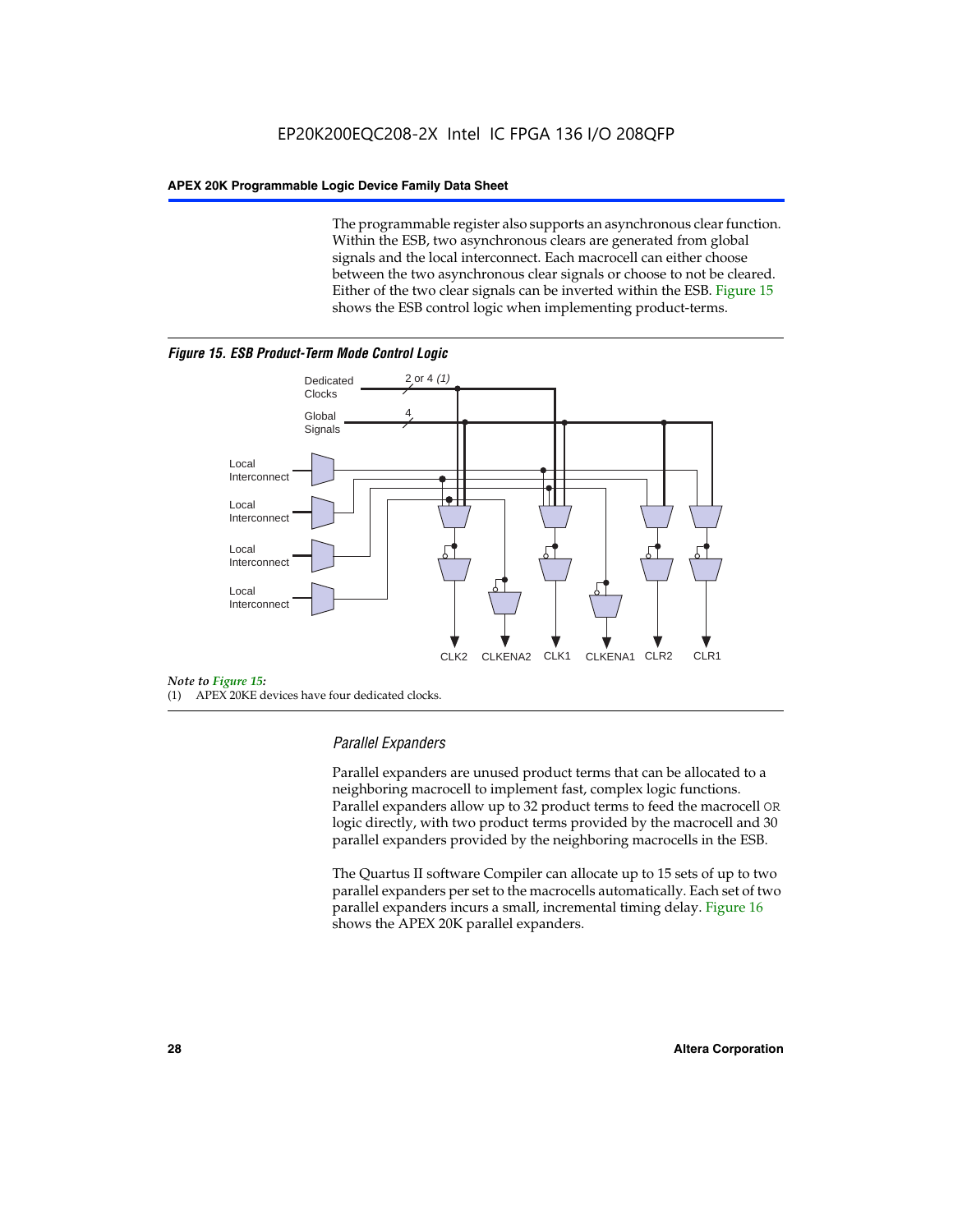



## **Embedded System Block**

The ESB can implement various types of memory blocks, including dual-port RAM, ROM, FIFO, and CAM blocks. The ESB includes input and output registers; the input registers synchronize writes, and the output registers can pipeline designs to improve system performance. The ESB offers a dual-port mode, which supports simultaneous reads and writes at two different clock frequencies. Figure 17 shows the ESB block diagram.



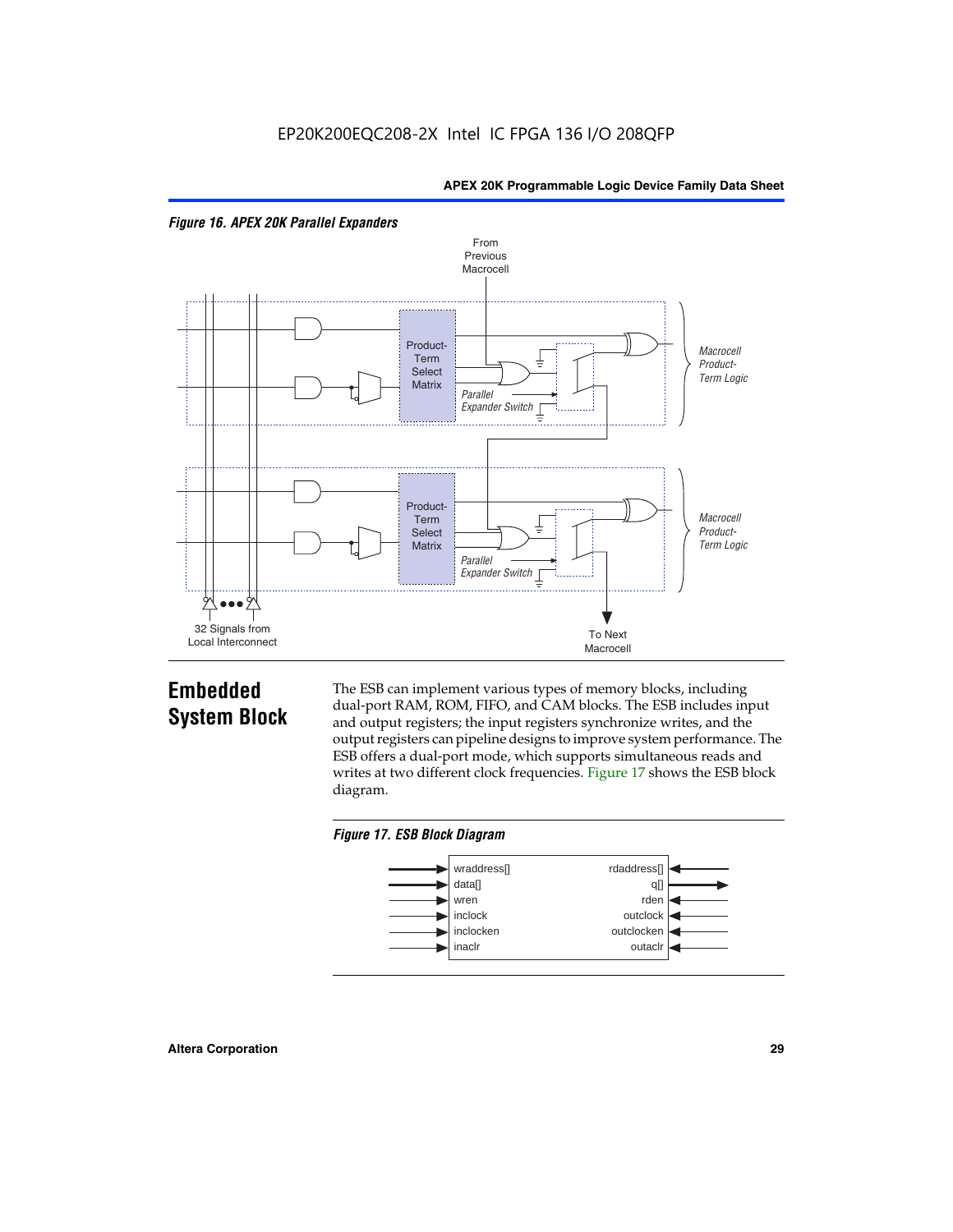ESBs can implement synchronous RAM, which is easier to use than asynchronous RAM. A circuit using asynchronous RAM must generate the RAM write enable (WE) signal, while ensuring that its data and address signals meet setup and hold time specifications relative to the WE signal. In contrast, the ESB's synchronous RAM generates its own WE signal and is self-timed with respect to the global clock. Circuits using the ESB's selftimed RAM must only meet the setup and hold time specifications of the global clock.

ESB inputs are driven by the adjacent local interconnect, which in turn can be driven by the MegaLAB or FastTrack Interconnect. Because the ESB can be driven by the local interconnect, an adjacent LE can drive it directly for fast memory access. ESB outputs drive the MegaLAB and FastTrack Interconnect. In addition, ten ESB outputs, nine of which are unique output lines, drive the local interconnect for fast connection to adjacent LEs or for fast feedback product-term logic.

When implementing memory, each ESB can be configured in any of the following sizes:  $128 \times 16$ ,  $256 \times 8$ ,  $512 \times 4$ ,  $1,024 \times 2$ , or  $2,048 \times 1$ . By combining multiple ESBs, the Quartus II software implements larger memory blocks automatically. For example, two  $128 \times 16$  RAM blocks can be combined to form a  $128 \times 32$  RAM block, and two  $512 \times 4$  RAM blocks can be combined to form a  $512 \times 8$  RAM block. Memory performance does not degrade for memory blocks up to 2,048 words deep. Each ESB can implement a 2,048-word-deep memory; the ESBs are used in parallel, eliminating the need for any external control logic and its associated delays.

To create a high-speed memory block that is more than 2,048 words deep, ESBs drive tri-state lines. Each tri-state line connects all ESBs in a column of MegaLAB structures, and drives the MegaLAB interconnect and row and column FastTrack Interconnect throughout the column. Each ESB incorporates a programmable decoder to activate the tri-state driver appropriately. For instance, to implement 8,192-word-deep memory, four ESBs are used. Eleven address lines drive the ESB memory, and two more drive the tri-state decoder. Depending on which 2,048-word memory page is selected, the appropriate ESB driver is turned on, driving the output to the tri-state line. The Quartus II software automatically combines ESBs with tri-state lines to form deeper memory blocks. The internal tri-state control logic is designed to avoid internal contention and floating lines. See Figure 18.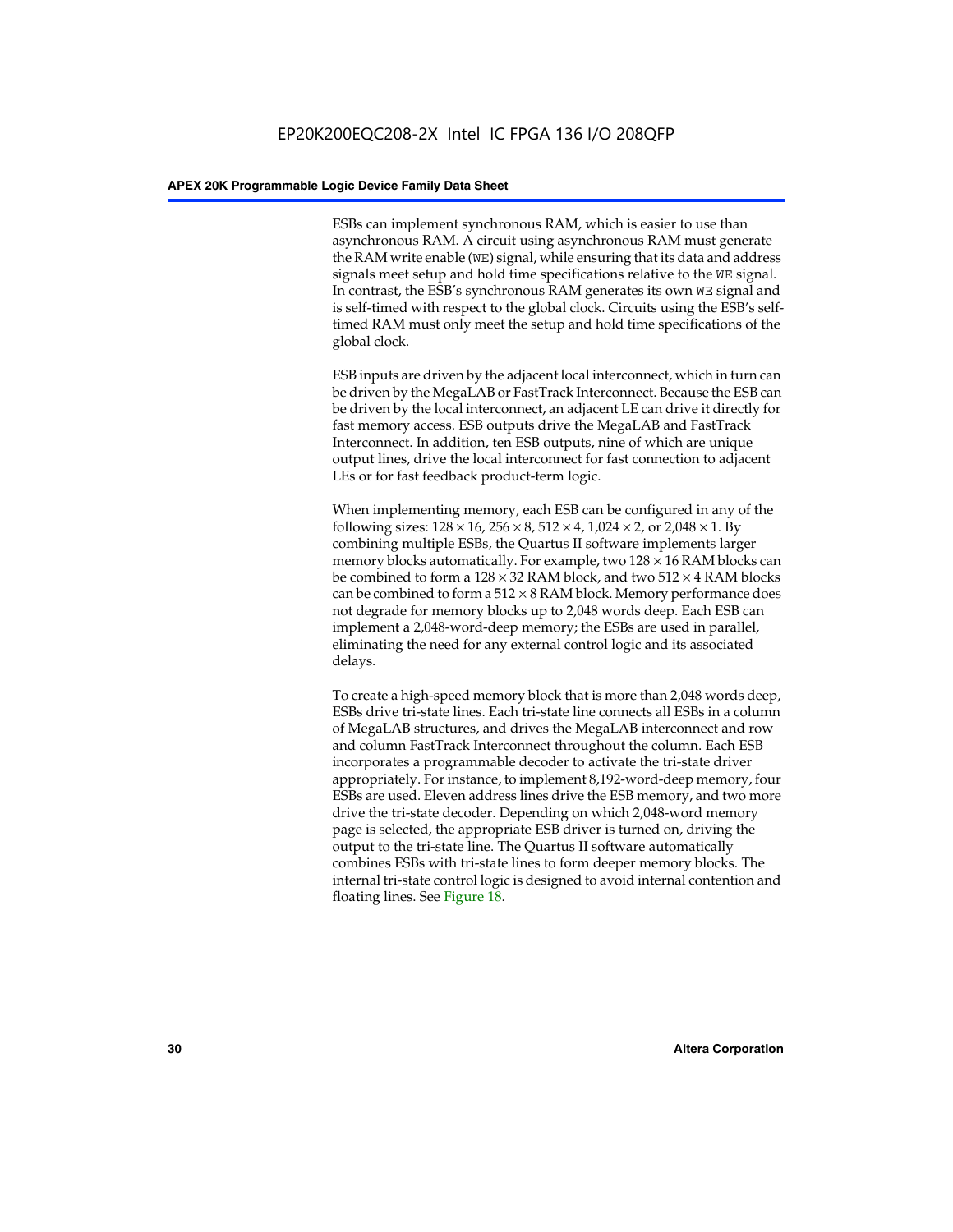

*Figure 18. Deep Memory Block Implemented with Multiple ESBs*

The ESB implements two forms of dual-port memory: read/write clock mode and input/output clock mode. The ESB can also be used for bidirectional, dual-port memory applications in which two ports read or write simultaneously. To implement this type of dual-port memory, two or four ESBs are used to support two simultaneous reads or writes. This functionality is shown in Figure 19.

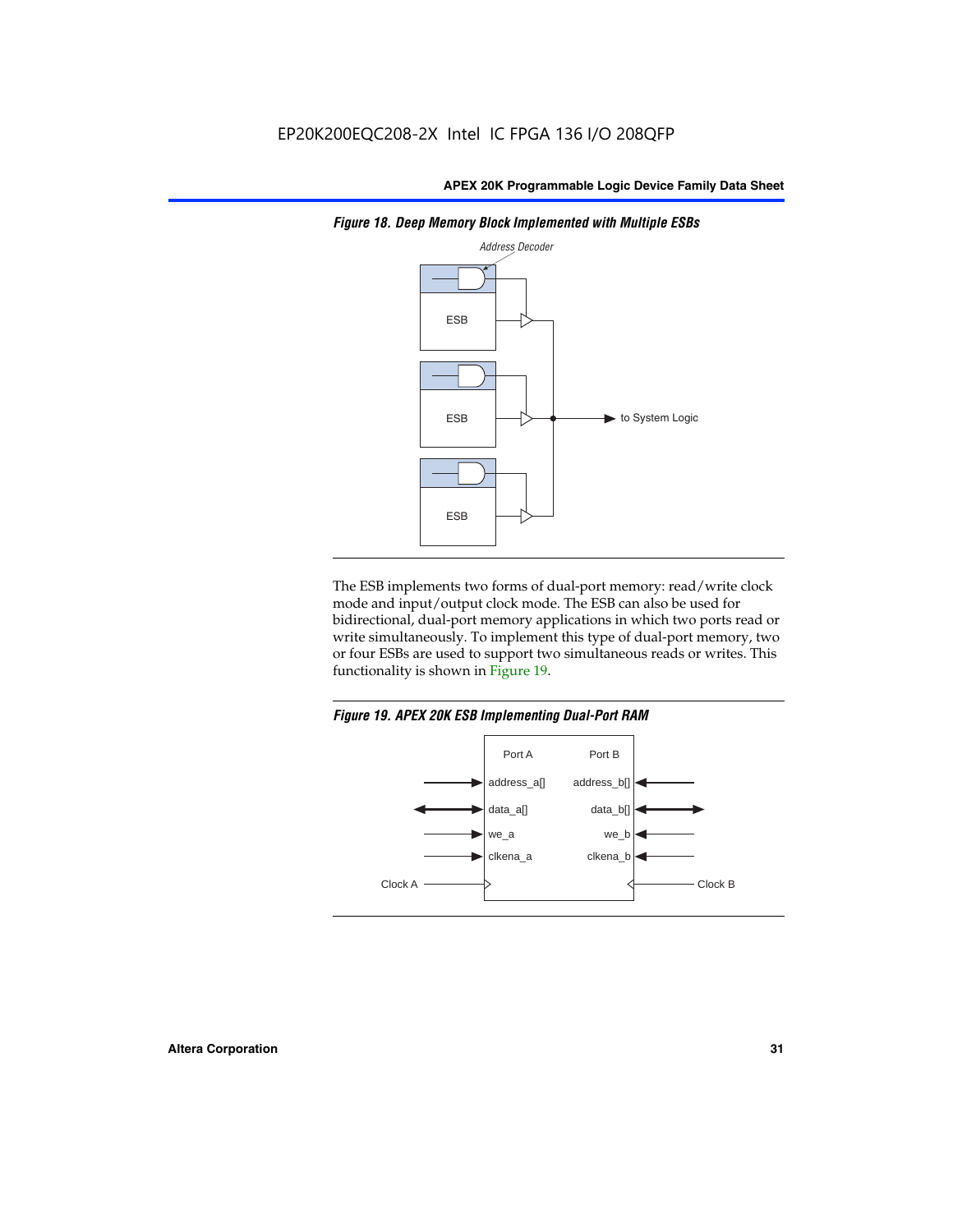#### **Read/Write Clock Mode**

The read/write clock mode contains two clocks. One clock controls all registers associated with writing: data input, WE, and write address. The other clock controls all registers associated with reading: read enable (RE), read address, and data output. The ESB also supports clock enable and asynchronous clear signals; these signals also control the read and write registers independently. Read/write clock mode is commonly used for applications where reads and writes occur at different system frequencies. Figure 20 shows the ESB in read/write clock mode.



## *Notes to Figure 20:*

- (1) All registers can be cleared asynchronously by ESB local interconnect signals, global signals, or the chip-wide reset.
- (2) APEX 20KE devices have four dedicated clocks.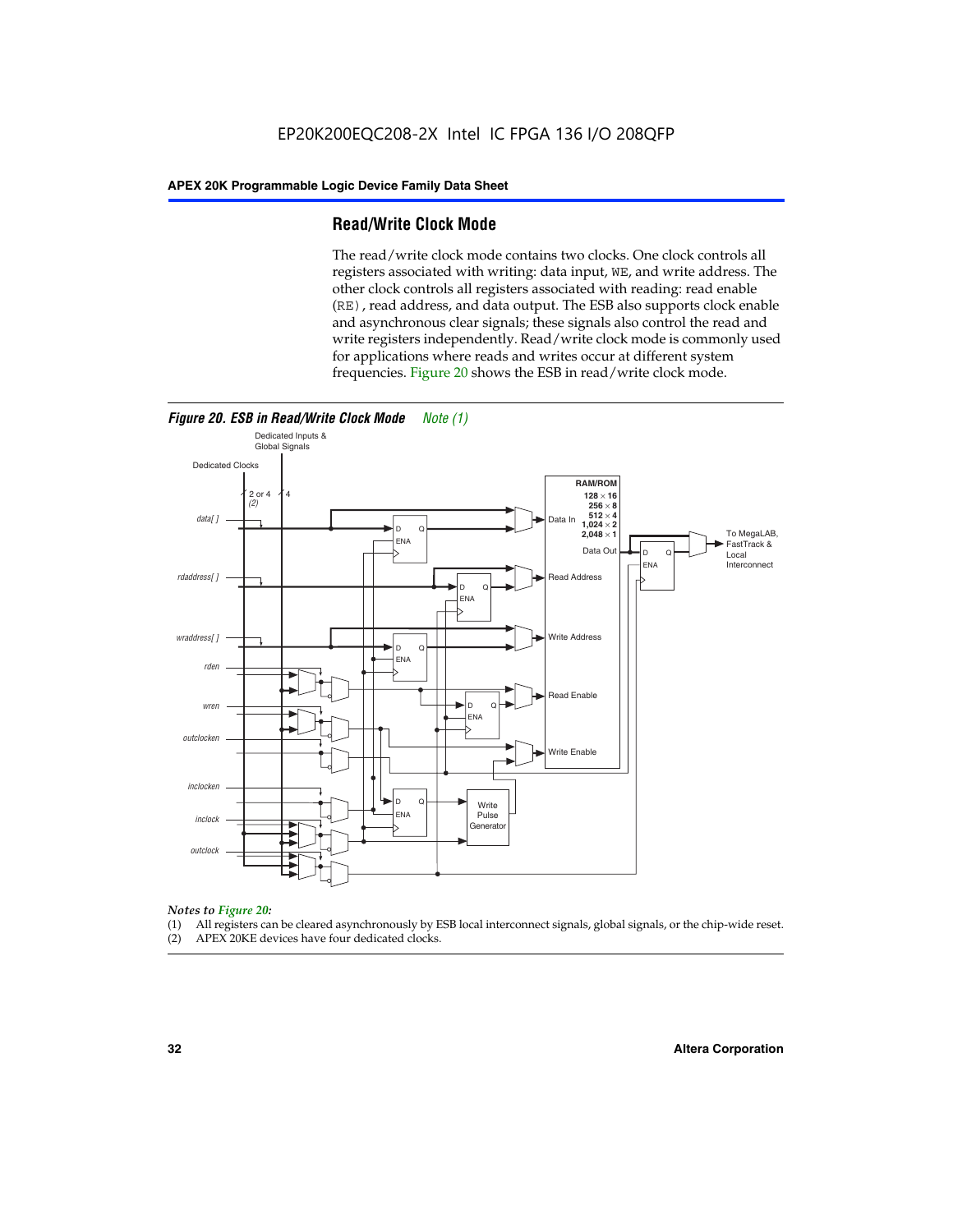#### **Input/Output Clock Mode**

The input/output clock mode contains two clocks. One clock controls all registers for inputs into the ESB: data input, WE, RE, read address, and write address. The other clock controls the ESB data output registers. The ESB also supports clock enable and asynchronous clear signals; these signals also control the reading and writing of registers independently. Input/output clock mode is commonly used for applications where the reads and writes occur at the same system frequency, but require different clock enable signals for the input and output registers. Figure 21 shows the ESB in input/output clock mode.



#### *Figure 21. ESB in Input/Output Clock Mode Note (1)*

#### *Notes to Figure 21:*

(1) All registers can be cleared asynchronously by ESB local interconnect signals, global signals, or the chip-wide reset.

(2) APEX 20KE devices have four dedicated clocks.

#### **Single-Port Mode**

The APEX 20K ESB also supports a single-port mode, which is used when simultaneous reads and writes are not required. See Figure 22.

#### **Altera Corporation 33**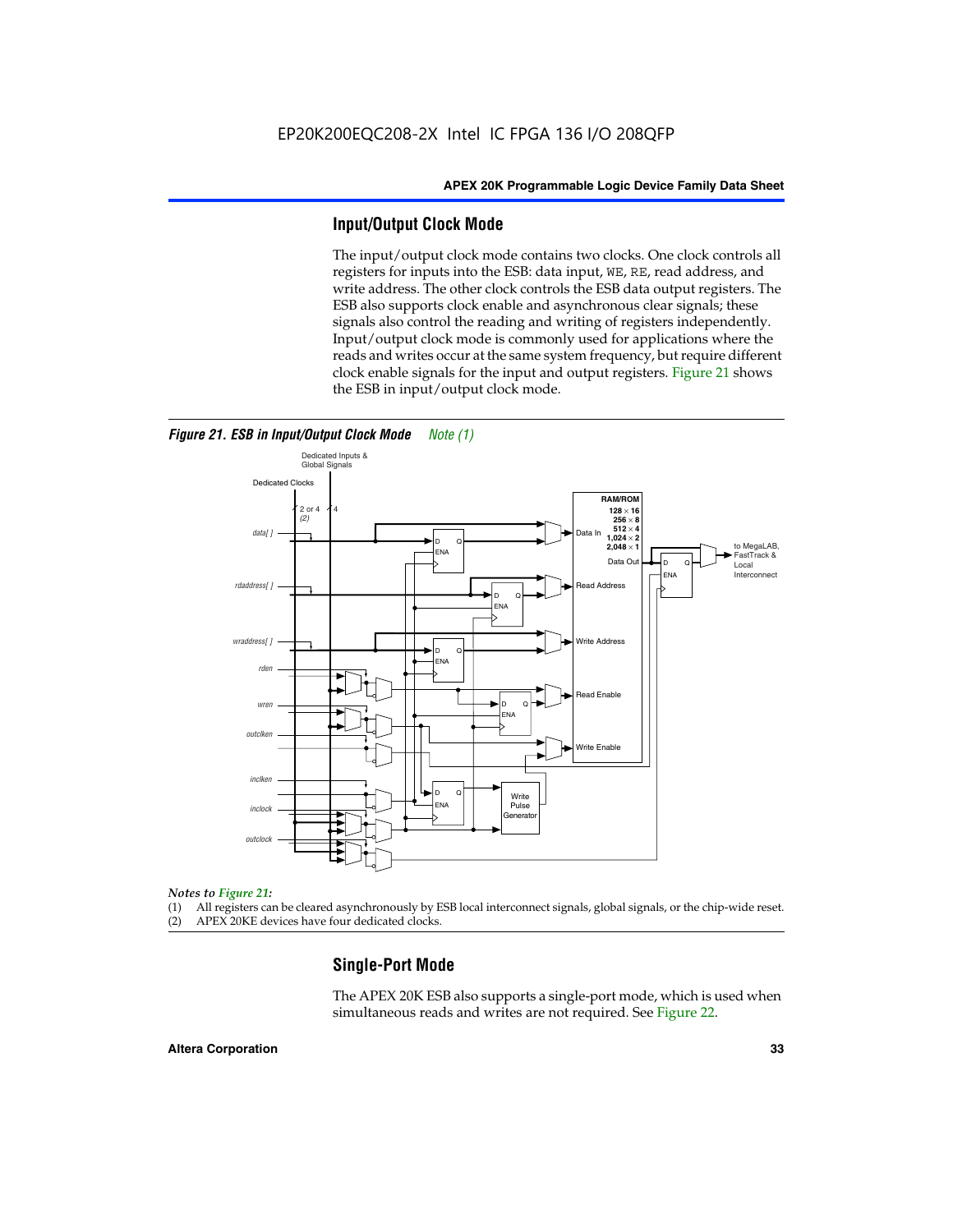#### *Figure 22. ESB in Single-Port Mode Note (1)*



#### *Notes to Figure 22:*

(1) All registers can be asynchronously cleared by ESB local interconnect signals, global signals, or the chip-wide reset.

(2) APEX 20KE devices have four dedicated clocks.

#### **Content-Addressable Memory**

In APEX 20KE devices, the ESB can implement CAM. CAM can be thought of as the inverse of RAM. When read, RAM outputs the data for a given address. Conversely, CAM outputs an address for a given data word. For example, if the data FA12 is stored in address 14, the CAM outputs 14 when FA12 is driven into it.

CAM is used for high-speed search operations. When searching for data within a RAM block, the search is performed serially. Thus, finding a particular data word can take many cycles. CAM searches all addresses in parallel and outputs the address storing a particular word. When a match is found, a match flag is set high. Figure 23 shows the CAM block diagram.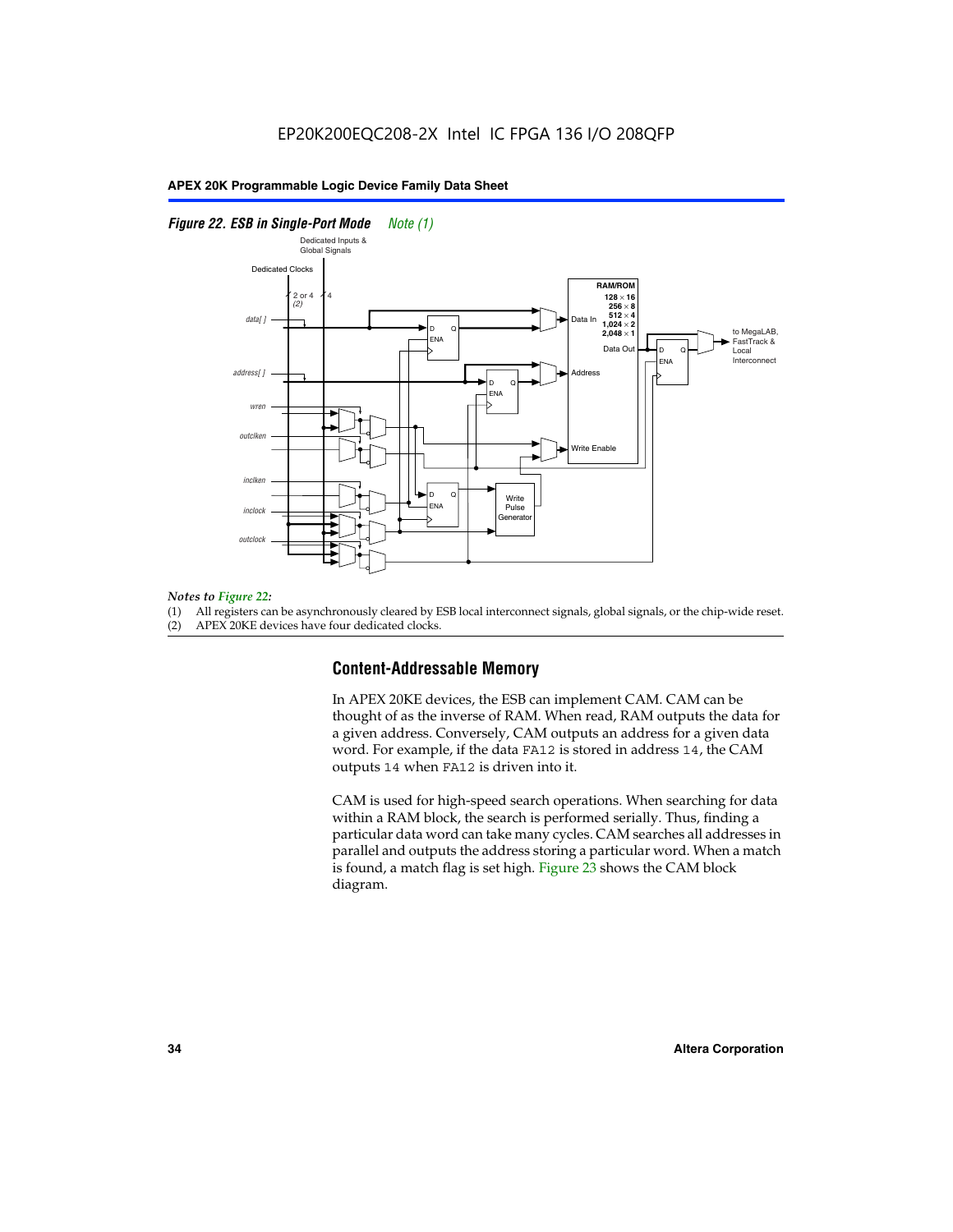

#### *Figure 23. APEX 20KE CAM Block Diagram*

CAM can be used in any application requiring high-speed searches, such as networking, communications, data compression, and cache management.

The APEX 20KE on-chip CAM provides faster system performance than traditional discrete CAM. Integrating CAM and logic into the APEX 20KE device eliminates off-chip and on-chip delays, improving system performance.

When in CAM mode, the ESB implements 32-word, 32-bit CAM. Wider or deeper CAM can be implemented by combining multiple CAMs with some ancillary logic implemented in LEs. The Quartus II software combines ESBs and LEs automatically to create larger CAMs.

CAM supports writing "don't care" bits into words of the memory. The "don't-care" bit can be used as a mask for CAM comparisons; any bit set to "don't-care" has no effect on matches.

The output of the CAM can be encoded or unencoded. When encoded, the ESB outputs an encoded address of the data's location. For instance, if the data is located in address 12, the ESB output is 12. When unencoded, the ESB uses its 16 outputs to show the location of the data over two clock cycles. In this case, if the data is located in address 12, the 12th output line goes high. When using unencoded outputs, two clock cycles are required to read the output because a 16-bit output bus is used to show the status of 32 words.

The encoded output is better suited for designs that ensure duplicate data is not written into the CAM. If duplicate data is written into two locations, the CAM's output will be incorrect. If the CAM may contain duplicate data, the unencoded output is a better solution; CAM with unencoded outputs can distinguish multiple data locations.

CAM can be pre-loaded with data during configuration, or it can be written during system operation. In most cases, two clock cycles are required to write each word into CAM. When "don't-care" bits are used, a third clock cycle is required.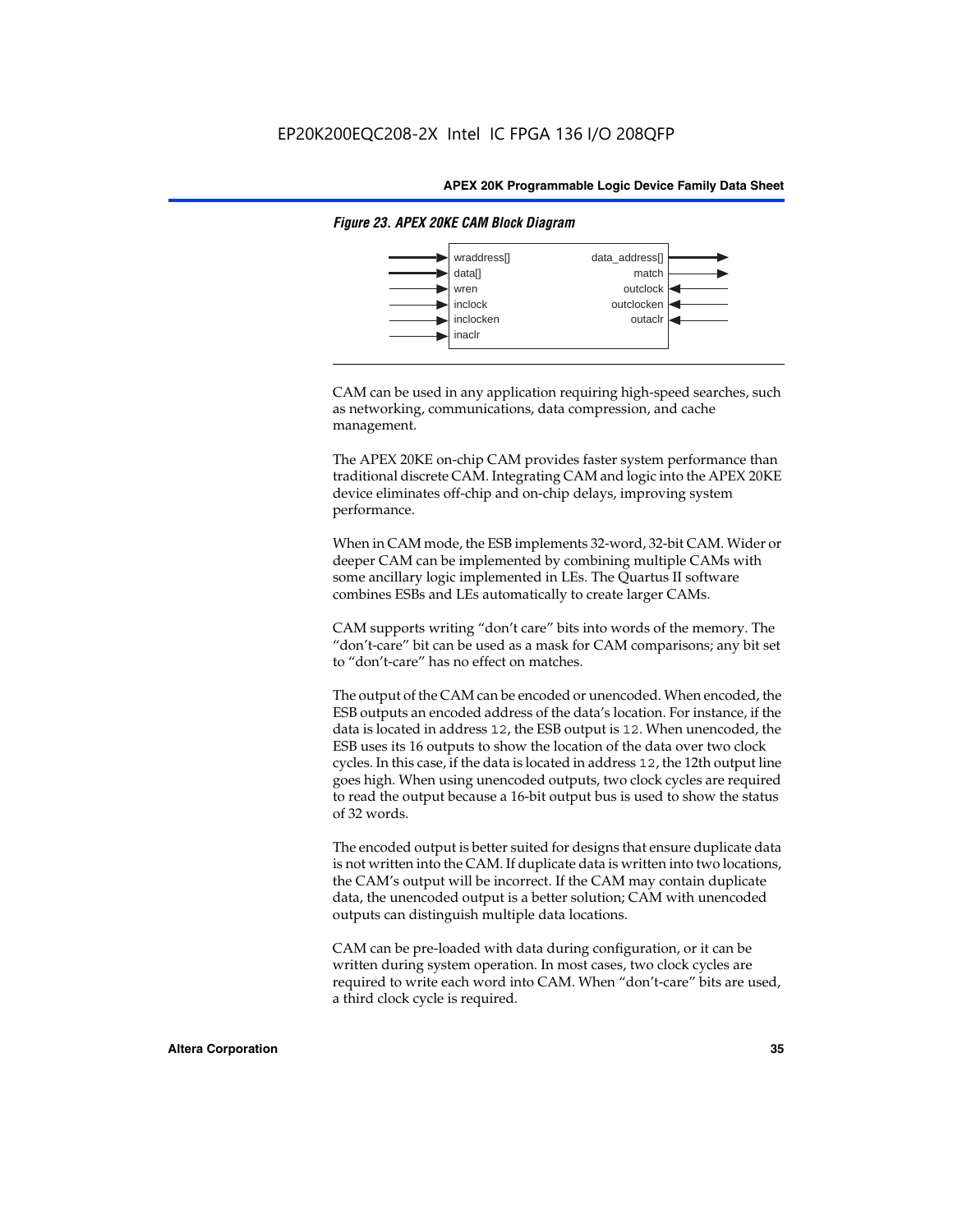

For more information on APEX 20KE devices and CAM, see *Application Note 119 (Implementing High-Speed Search Applications with APEX CAM).*

# **Driving Signals to the ESB**

ESBs provide flexible options for driving control signals. Different clocks can be used for the ESB inputs and outputs. Registers can be inserted independently on the data input, data output, read address, write address, WE, and RE signals. The global signals and the local interconnect can drive the WE and RE signals. The global signals, dedicated clock pins, and local interconnect can drive the ESB clock signals. Because the LEs drive the local interconnect, the LEs can control the WE and RE signals and the ESB clock, clock enable, and asynchronous clear signals. Figure 24 shows the ESB control signal generation logic.





#### *Note to Figure 24:*

(1) APEX 20KE devices have four dedicated clocks.

An ESB is fed by the local interconnect, which is driven by adjacent LEs (for high-speed connection to the ESB) or the MegaLAB interconnect. The ESB can drive the local, MegaLAB, or FastTrack Interconnect routing structure to drive LEs and IOEs in the same MegaLAB structure or anywhere in the device.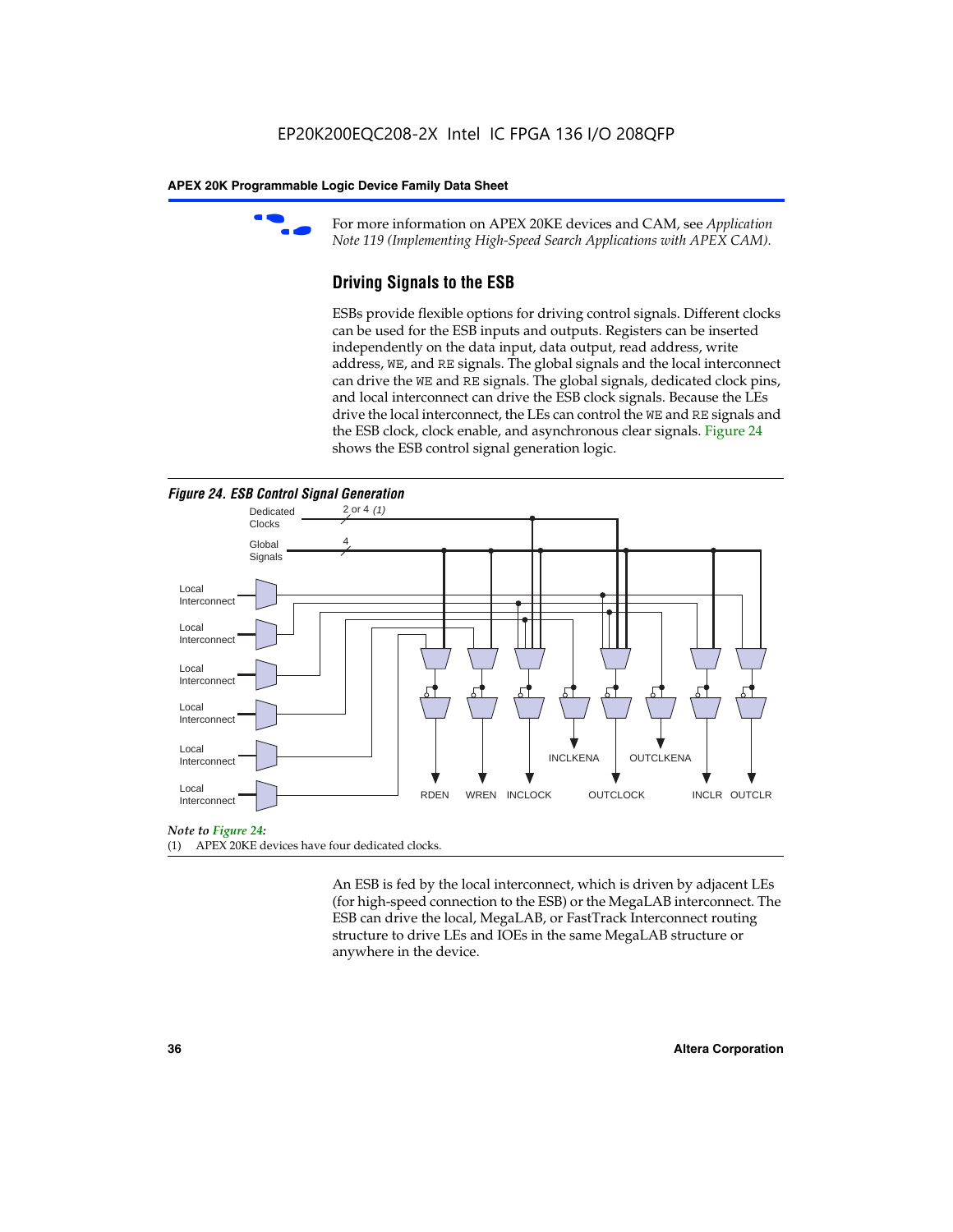# **Implementing Logic in ROM**

In addition to implementing logic with product terms, the ESB can implement logic functions when it is programmed with a read-only pattern during configuration, creating a large LUT. With LUTs, combinatorial functions are implemented by looking up the results, rather than by computing them. This implementation of combinatorial functions can be faster than using algorithms implemented in general logic, a performance advantage that is further enhanced by the fast access times of ESBs. The large capacity of ESBs enables designers to implement complex functions in one logic level without the routing delays associated with linked LEs or distributed RAM blocks. Parameterized functions such as LPM functions can take advantage of the ESB automatically. Further, the Quartus II software can implement portions of a design with ESBs where appropriate.

# **Programmable Speed/Power Control**

APEX 20K ESBs offer a high-speed mode that supports very fast operation on an ESB-by-ESB basis. When high speed is not required, this feature can be turned off to reduce the ESB's power dissipation by up to 50%. ESBs that run at low power incur a nominal timing delay adder. This Turbo  $Bit^{TM}$  option is available for ESBs that implement product-term logic or memory functions. An ESB that is not used will be powered down so that it does not consume DC current.

Designers can program each ESB in the APEX 20K device for either high-speed or low-power operation. As a result, speed-critical paths in the design can run at high speed, while the remaining paths operate at reduced power.

**I/O Structure** The APEX 20K IOE contains a bidirectional I/O buffer and a register that can be used either as an input register for external data requiring fast setup times, or as an output register for data requiring fast clock-to-output performance. IOEs can be used as input, output, or bidirectional pins. For fast bidirectional I/O timing, LE registers using local routing can improve setup times and OE timing. The Quartus II software Compiler uses the programmable inversion option to invert signals from the row and column interconnect automatically where appropriate. Because the APEX 20K IOE offers one output enable per pin, the Quartus II software Compiler can emulate open-drain operation efficiently.

> The APEX 20K IOE includes programmable delays that can be activated to ensure zero hold times, minimum clock-to-output times, input IOE register-to-core register transfers, or core-to-output IOE register transfers. A path in which a pin directly drives a register may require the delay to ensure zero hold time, whereas a path in which a pin drives a register through combinatorial logic may not require the delay.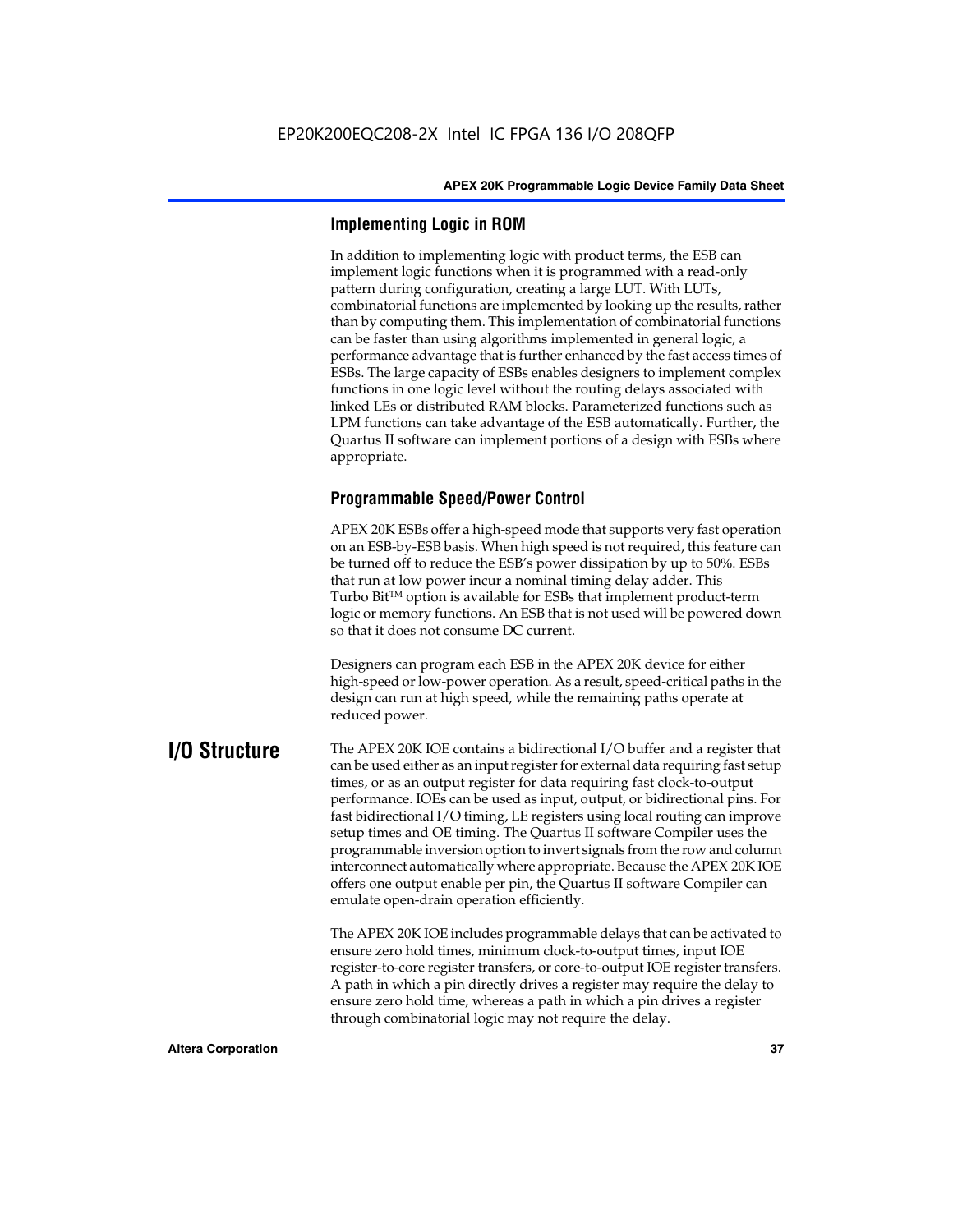Table 10 describes the APEX 20K programmable delays and their logic options in the Quartus II software.

| Table 10. APEX 20K Programmable Delay Chains |                                         |  |  |
|----------------------------------------------|-----------------------------------------|--|--|
| <b>Programmable Delays</b>                   | <b>Quartus II Logic Option</b>          |  |  |
| Input pin to core delay                      | Decrease input delay to internal cells  |  |  |
| Input pin to input register delay            | Decrease input delay to input register  |  |  |
| Core to output register delay                | Decrease input delay to output register |  |  |
| Output register $t_{\rm CO}$ delay           | Increase delay to output pin            |  |  |

The Quartus II software compiler can program these delays automatically to minimize setup time while providing a zero hold time. Figure 25 shows how fast bidirectional I/Os are implemented in APEX 20K devices.

The register in the APEX 20K IOE can be programmed to power-up high or low after configuration is complete. If it is programmed to power-up low, an asynchronous clear can control the register. If it is programmed to power-up high, the register cannot be asynchronously cleared or preset. This feature is useful for cases where the APEX 20K device controls an active-low input or another device; it prevents inadvertent activation of the input upon power-up.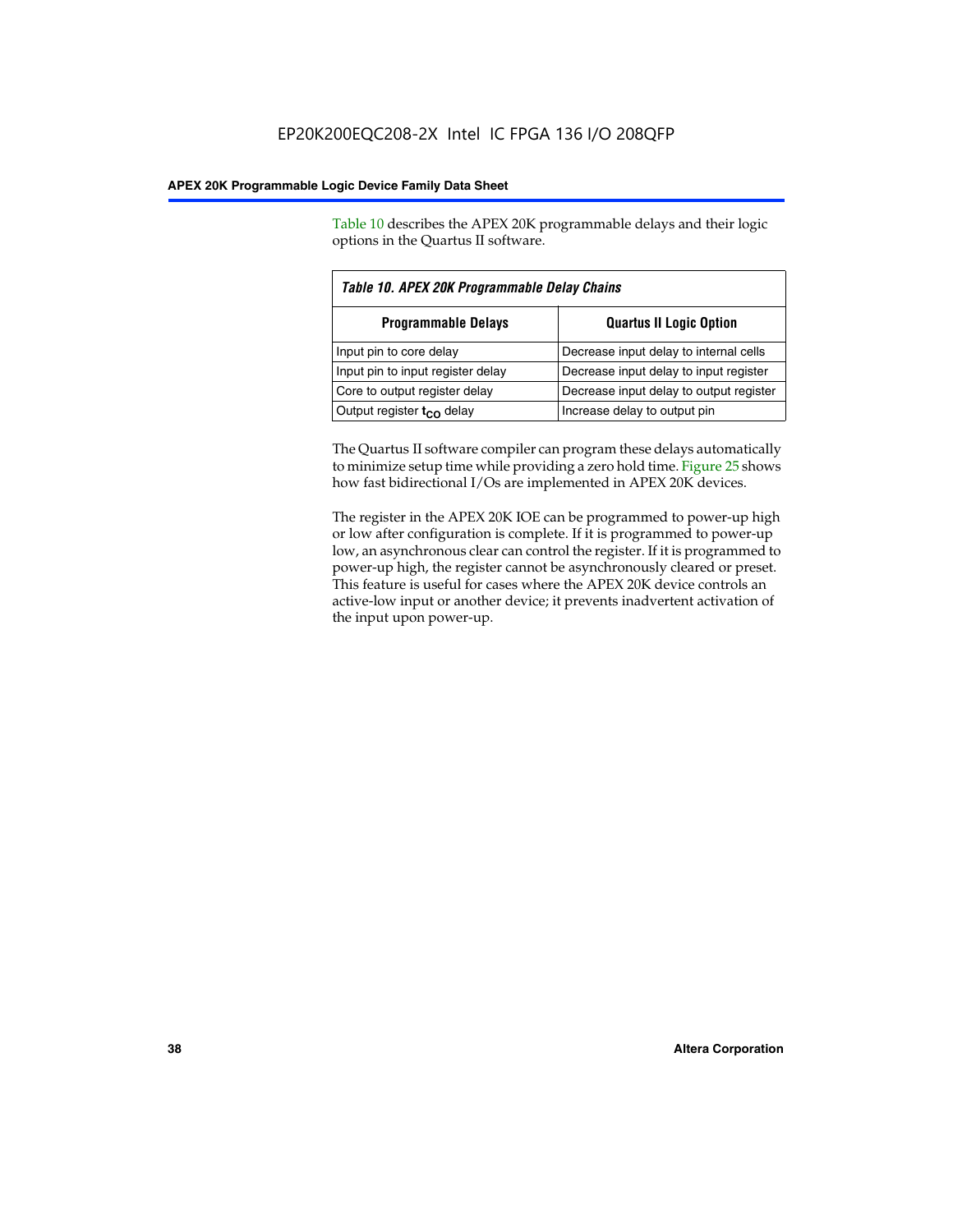

# *Figure 25. APEX 20K Bidirectional I/O Registers Note (1)*



#### **Altera Corporation 39**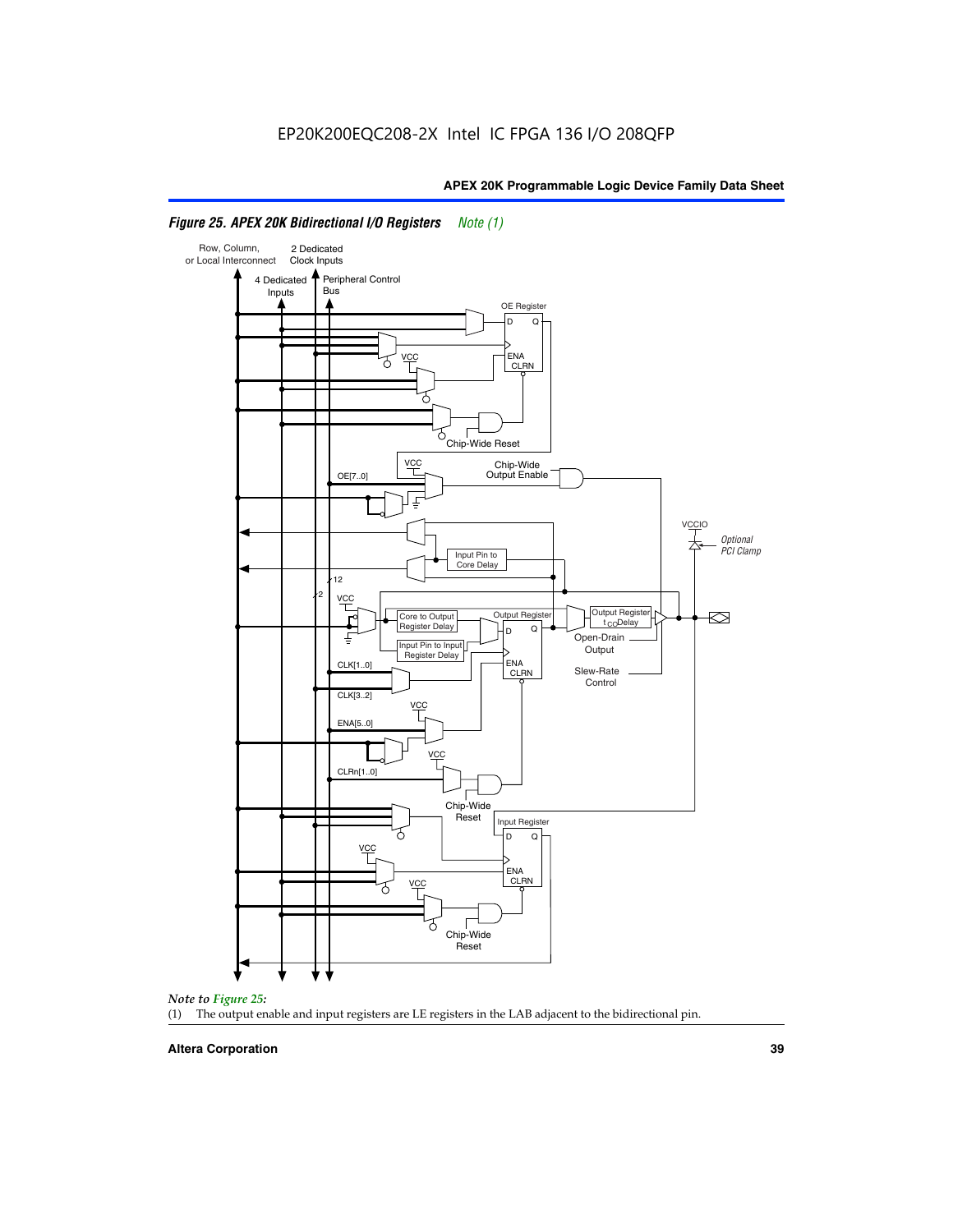APEX 20KE devices include an enhanced IOE, which drives the FastRow interconnect. The FastRow interconnect connects a column I/O pin directly to the LAB local interconnect within two MegaLAB structures. This feature provides fast setup times for pins that drive high fan-outs with complex logic, such as PCI designs. For fast bidirectional I/O timing, LE registers using local routing can improve setup times and OE timing. The APEX 20KE IOE also includes direct support for open-drain operation, giving faster clock-to-output for open-drain signals. Some programmable delays in the APEX 20KE IOE offer multiple levels of delay to fine-tune setup and hold time requirements. The Quartus II software compiler can set these delays automatically to minimize setup time while providing a zero hold time.

Table 11 describes the APEX 20KE programmable delays and their logic options in the Quartus II software.

| Table 11. APEX 20KE Programmable Delay Chains |                                         |  |  |  |
|-----------------------------------------------|-----------------------------------------|--|--|--|
| <b>Programmable Delays</b>                    | <b>Quartus II Logic Option</b>          |  |  |  |
| Input Pin to Core Delay                       | Decrease input delay to internal cells  |  |  |  |
| Input Pin to Input Register Delay             | Decrease input delay to input registers |  |  |  |
| Core to Output Register Delay                 | Decrease input delay to output register |  |  |  |
| Output Register t <sub>CO</sub> Delay         | Increase delay to output pin            |  |  |  |
| <b>Clock Enable Delay</b>                     | Increase clock enable delay             |  |  |  |

The register in the APEX 20KE IOE can be programmed to power-up high or low after configuration is complete. If it is programmed to power-up low, an asynchronous clear can control the register. If it is programmed to power-up high, an asynchronous preset can control the register. Figure 26 shows how fast bidirectional I/O pins are implemented in APEX 20KE devices. This feature is useful for cases where the APEX 20KE device controls an active-low input or another device; it prevents inadvertent activation of the input upon power-up.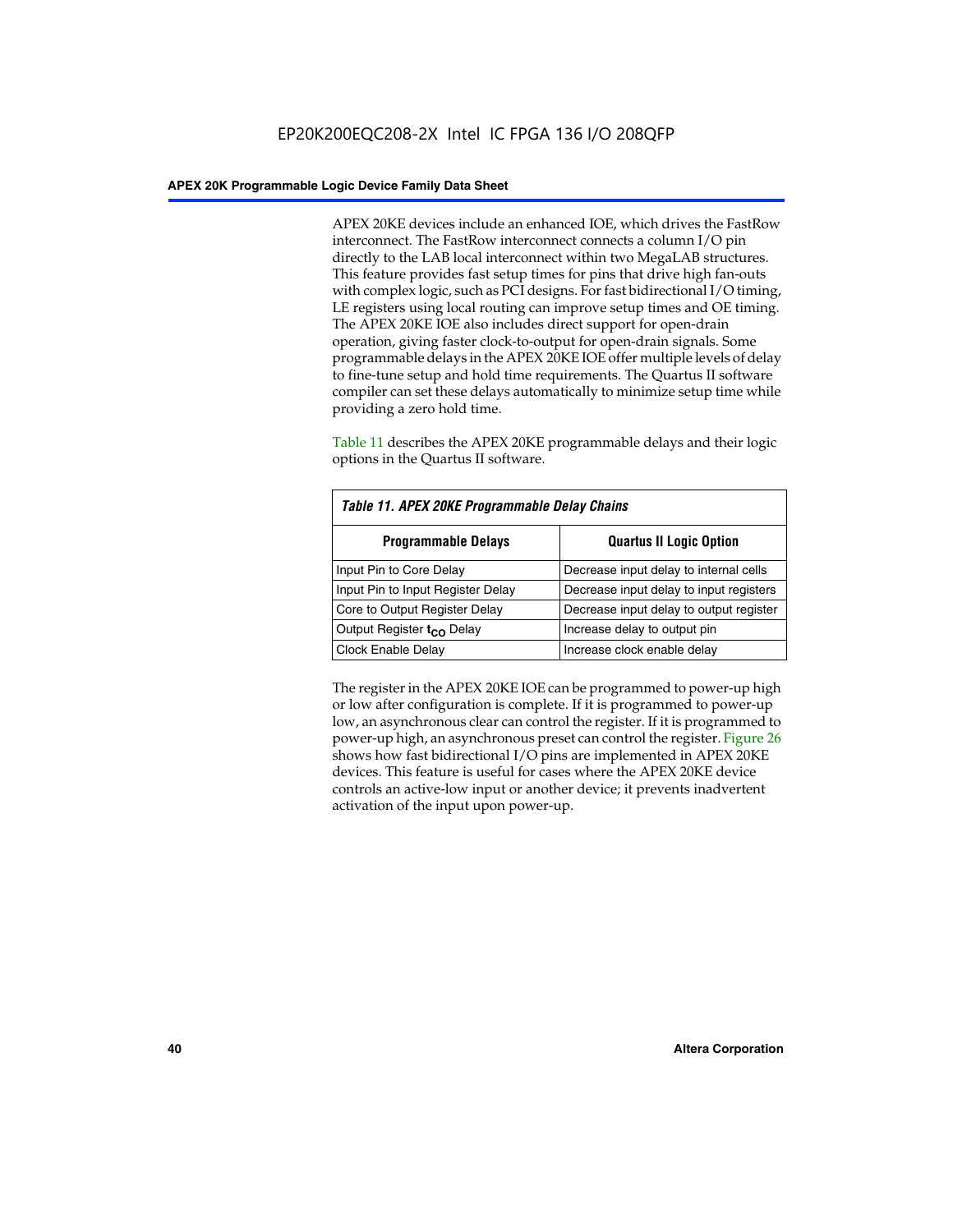#### Row, Column, FastRow, 4 Dedicated or Local Interconnect Clock Inputs Peripheral Control 4 Dedicated **Bus** Inputs OE Register D Q ENA VCC CLRN 7 Chip-Wide Reset YCC Chip-Wide Output Enable OE[7..0] VC Input Pin to **Optional** Core Delay (1) PCI Clamp Input Pin to Core Delay (1) 12 4 **VCC** Output Register **Output Registe**  $\approx$ Core to Output | Output Hegister | Durbut Tropieding | Contput Tropieding | Durbut Tropieding | Output Tropied<br>Register Delay | Durbut Tropieding | Contput Tropieding | Contput Tropieding | O t<sub>CO</sub>Delay  $D$  Q ŧ Open-Drain Input Pin to Input **Output** Register Delay ENA CLK[1..0] CLRN/ Slew-Rate PR<sub>N</sub> Control CLK[3..0] VCC ENA[5..0] Clock Enable Delay (1) VCC CLRn[1..0] Chip-Wide Input Pin to Core Delay (1) Reset Input Register D Q VCC .<br>ENA CLRN **VCC** Chip-Wide Reset

# *Figure 26. APEX 20KE Bidirectional I/O Registers Notes (1), (2)*

#### *Notes to Figure 26:*

- 
- (1) This programmable delay has four settings: off and three levels of delay.<br>(2) The output enable and input registers are LE registers in the LAB adjacer The output enable and input registers are LE registers in the LAB adjacent to the bidirectional pin.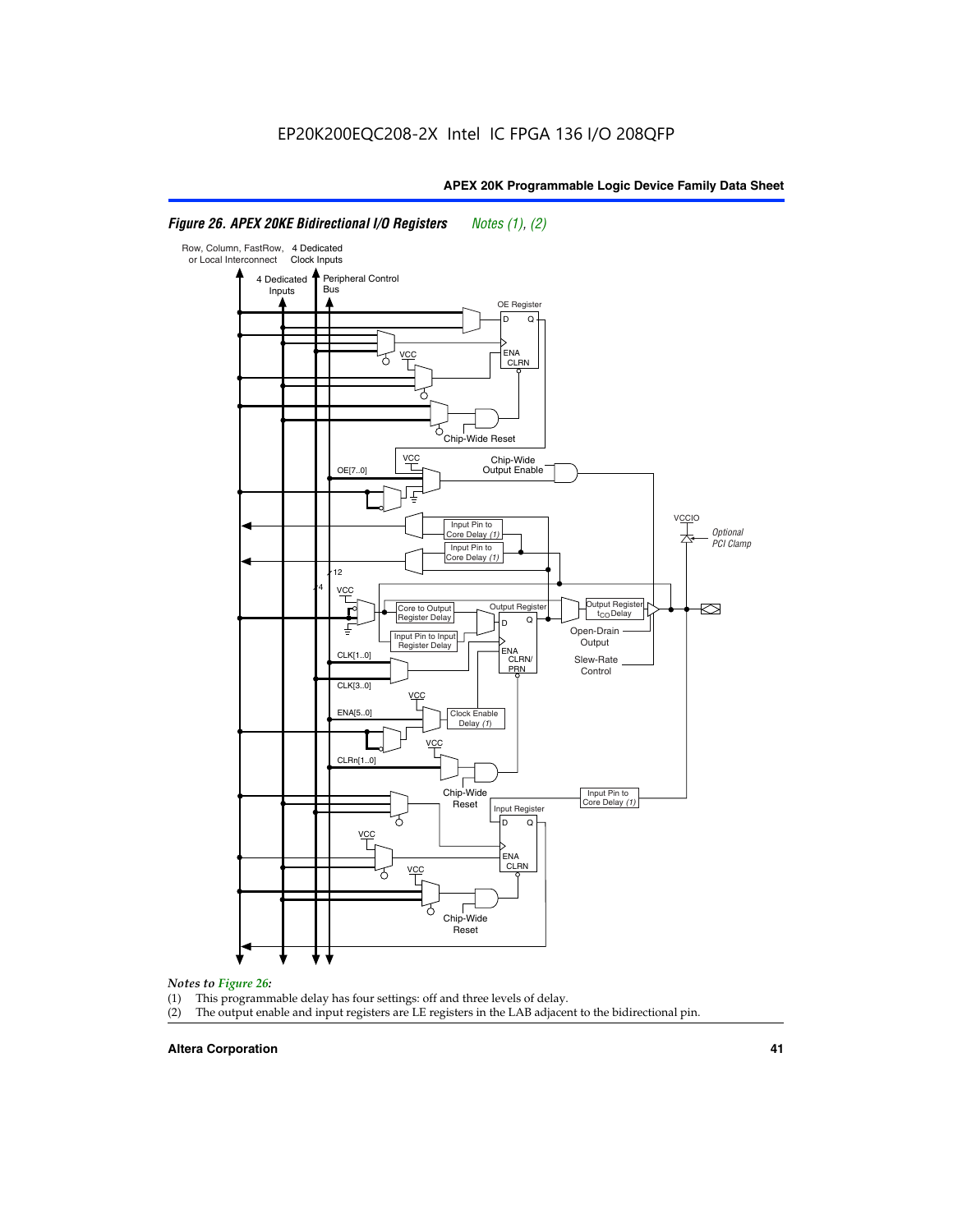Each IOE drives a row, column, MegaLAB, or local interconnect when used as an input or bidirectional pin. A row IOE can drive a local, MegaLAB, row, and column interconnect; a column IOE can drive the column interconnect. Figure 27 shows how a row IOE connects to the interconnect.

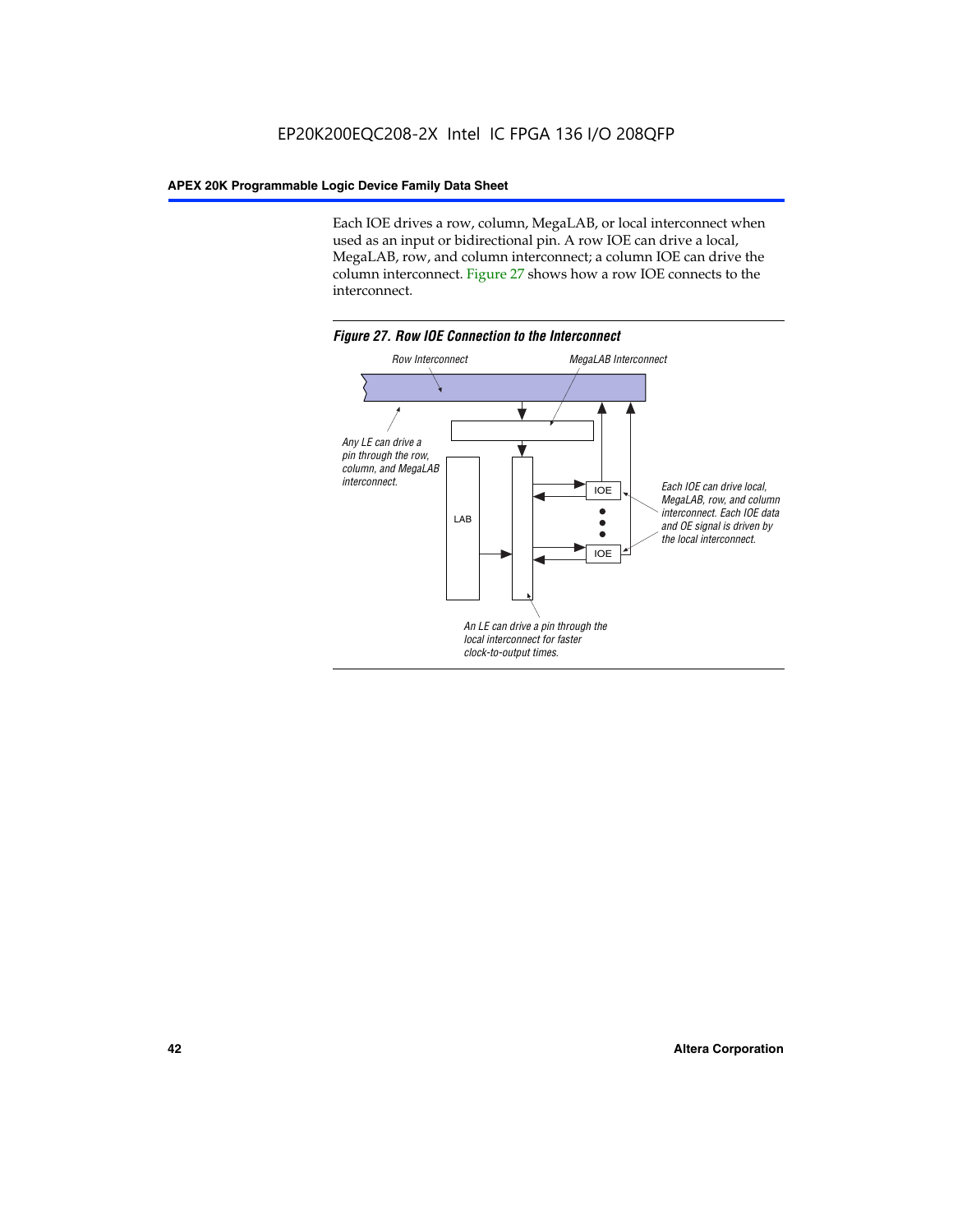Figure 28 shows how a column IOE connects to the interconnect.

# *Figure 28. Column IOE Connection to the Interconnect*



# **Dedicated Fast I/O Pins**

APEX 20KE devices incorporate an enhancement to support bidirectional pins with high internal fanout such as PCI control signals. These pins are called Dedicated Fast I/O pins (FAST1, FAST2, FAST3, and FAST4) and replace dedicated inputs. These pins can be used for fast clock, clear, or high fanout logic signal distribution. They also can drive out. The Dedicated Fast I/O pin data output and tri-state control are driven by local interconnect from the adjacent MegaLAB for high speed.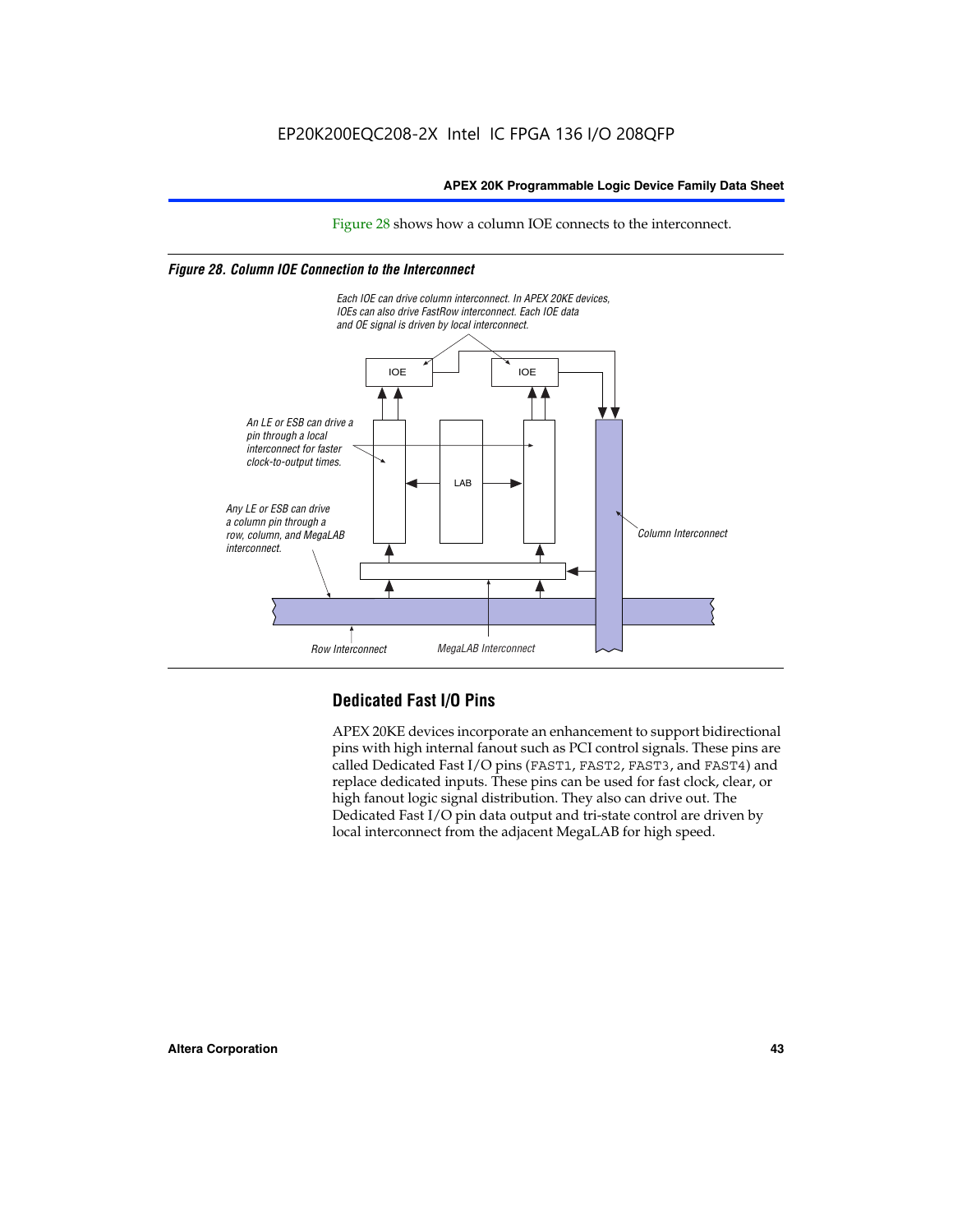# **Advanced I/O Standard Support**

APEX 20KE IOEs support the following I/O standards: LVTTL, LVCMOS, 1.8-V I/O, 2.5-V I/O, 3.3-V PCI, PCI-X, 3.3-V AGP, LVDS, LVPECL, GTL+, CTT, HSTL Class I, SSTL-3 Class I and II, and SSTL-2 Class I and II.



For more information on I/O standards supported by APEX 20KE devices, see *Application Note 117 (Using Selectable I/O Standards in Altera Devices)*.

The APEX 20KE device contains eight I/O banks. In QFP packages, the banks are linked to form four I/O banks. The I/O banks directly support all standards except LVDS and LVPECL. All I/O banks can support LVDS and LVPECL with the addition of external resistors. In addition, one block within a bank contains circuitry to support high-speed True-LVDS and LVPECL inputs, and another block within a particular bank supports high-speed True-LVDS and LVPECL outputs. The LVDS blocks support all of the I/O standards. Each I/O bank has its own VCCIO pins. A single device can support 1.8-V, 2.5-V, and 3.3-V interfaces; each bank can support a different standard independently. Each bank can also use a separate  $V_{\text{REF}}$  level so that each bank can support any of the terminated standards (such as SSTL-3) independently. Within a bank, any one of the terminated standards can be supported. EP20K300E and larger APEX 20KE devices support the LVDS interface for data pins (smaller devices support LVDS clock pins, but not data pins). All EP20K300E and larger devices support the LVDS interface for data pins up to 155 Mbit per channel; EP20K400E devices and larger with an X-suffix on the ordering code add a serializer/deserializer circuit and PLL for higher-speed support.

Each bank can support multiple standards with the same VCCIO for output pins. Each bank can support one voltage-referenced I/O standard, but it can support multiple I/O standards with the same VCCIO voltage level. For example, when VCCIO is 3.3 V, a bank can support LVTTL, LVCMOS, 3.3-V PCI, and SSTL-3 for inputs and outputs.

When the LVDS banks are not used as LVDS I/O banks, they support all of the other I/O standards. Figure 29 shows the arrangement of the APEX 20KE I/O banks.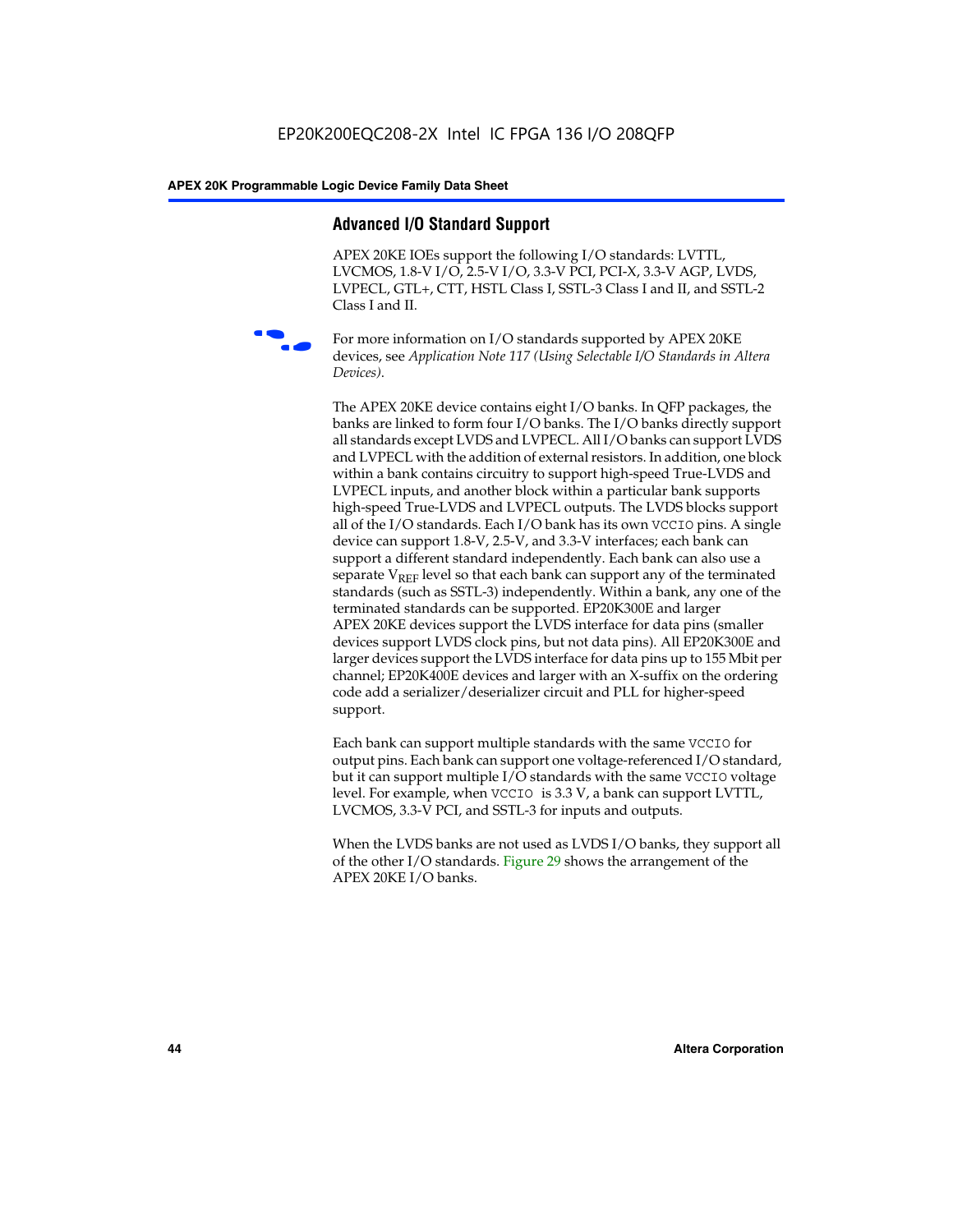

# *Figure 29. APEX 20KE I/O Banks*

#### *Notes to Figure 29:*

- (1) For more information on placing I/O pins in LVDS blocks, refer to the *Guidelines for Using LVDS Blocks* section in *Application Note 120 (Using LVDS in APEX 20KE Devices*).
- (2) If the LVDS input and output blocks are not used for LVDS, they can support all of the I/O standards and can be used as input, output, or bidirectional pins with  $V_{\text{C} \cap \text{O}}$  set to 3.3 V, 2.5 V, or 1.8 V.

# **Power Sequencing & Hot Socketing**

Because APEX 20K and APEX 20KE devices can be used in a mixedvoltage environment, they have been designed specifically to tolerate any possible power-up sequence. Therefore, the  $V_{\text{CCIO}}$  and  $V_{\text{CCINT}}$  power supplies may be powered in any order.

For more information, please refer to the "Power Sequencing Considerations" section in the *Configuring APEX 20KE & APEX 20KC Devices* chapter of the *Configuration Devices Handbook*.

Signals can be driven into APEX 20K devices before and during power-up without damaging the device. In addition, APEX 20K devices do not drive out during power-up. Once operating conditions are reached and the device is configured, APEX 20K and APEX 20KE devices operate as specified by the user.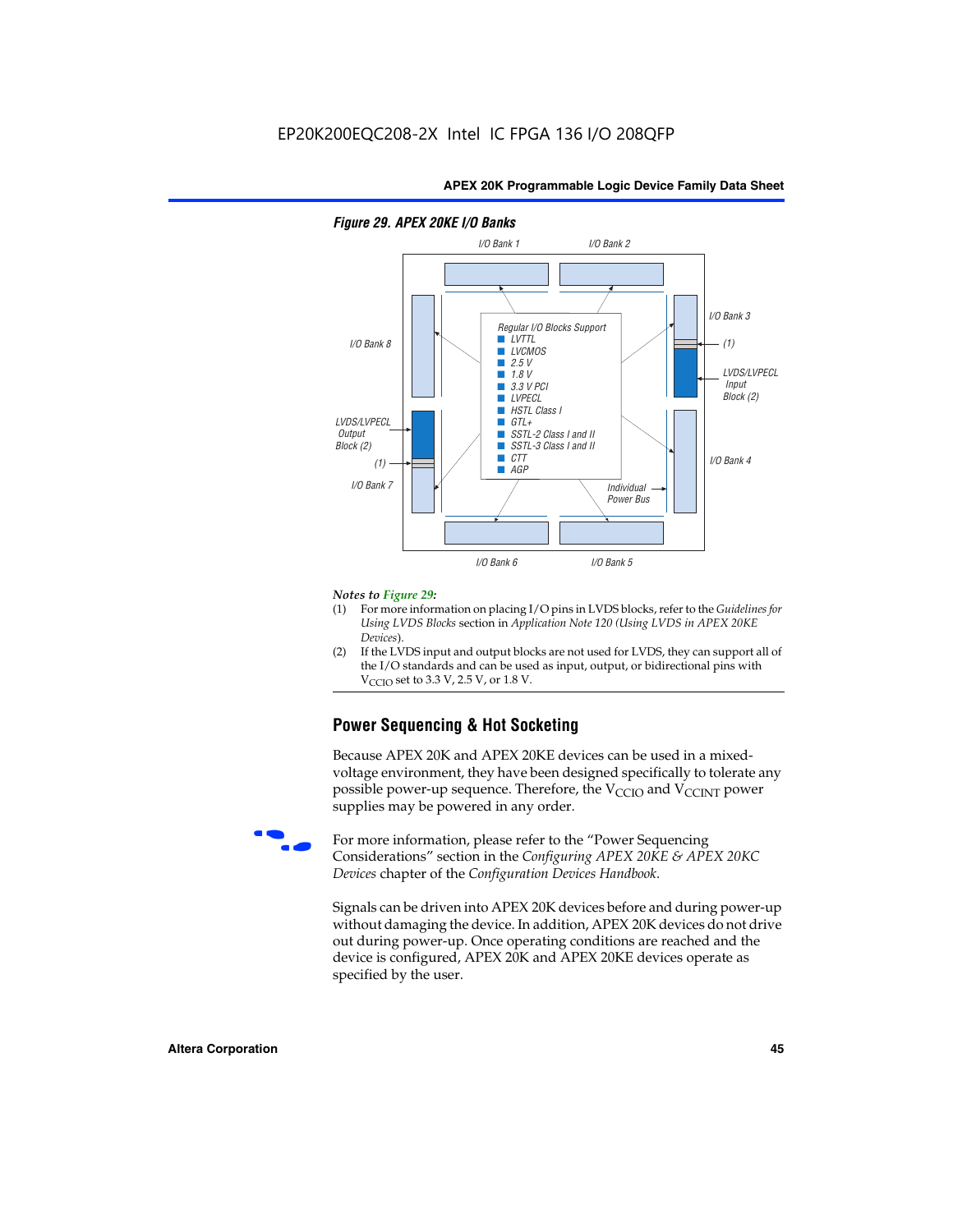Under hot socketing conditions, APEX 20KE devices will not sustain any damage, but the I/O pins will drive out.

# **MultiVolt I/O Interface**

The APEX device architecture supports the MultiVolt I/O interface feature, which allows APEX devices in all packages to interface with systems of different supply voltages. The devices have one set of VCC pins for internal operation and input buffers (VCCINT), and another set for I/O output drivers (VCCIO).

The APEX 20K VCCINT pins must always be connected to a 2.5 V power supply. With a 2.5-V  $V_{\text{CCMT}}$  level, input pins are 2.5-V, 3.3-V, and 5.0-V tolerant. The VCCIO pins can be connected to either a 2.5-V or 3.3-V power supply, depending on the output requirements. When VCCIO pins are connected to a 2.5-V power supply, the output levels are compatible with 2.5-V systems. When the VCCIO pins are connected to a 3.3-V power supply, the output high is 3.3 V and is compatible with 3.3-V or 5.0-V systems.

| Table 12. 5.0-V Tolerant APEX 20K MultiVolt I/O Support |                                                |                  |     |     |     |     |
|---------------------------------------------------------|------------------------------------------------|------------------|-----|-----|-----|-----|
| $V_{\text{CCIO}}(V)$                                    | Input Signals (V)<br><b>Output Signals (V)</b> |                  |     |     |     |     |
|                                                         | 2.5                                            | 3.3              | 5.0 | 2.5 | 3.3 | 5.0 |
| 2.5                                                     |                                                | $\checkmark$ (1) |     |     |     |     |
| 3.3                                                     |                                                |                  |     |     |     |     |

Table 12 summarizes 5.0-V tolerant APEX 20K MultiVolt I/O support.

#### *Notes to Table 12:*

- (1) The PCI clamping diode must be disabled to drive an input with voltages higher than  $V_{CCIO}$ .
- (2) When  $V_{CCIO} = 3.3 V$ , an APEX 20K device can drive a 2.5-V device with 3.3-V tolerant inputs.

Open-drain output pins on 5.0-V tolerant APEX 20K devices (with a pullup resistor to the 5.0-V supply) can drive 5.0-V CMOS input pins that require a  $V_{IH}$  of 3.5 V. When the pin is inactive, the trace will be pulled up to 5.0 V by the resistor. The open-drain pin will only drive low or tri-state; it will never drive high. The rise time is dependent on the value of the pullup resistor and load impedance. The  $I_{OI}$  current specification should be considered when selecting a pull-up resistor.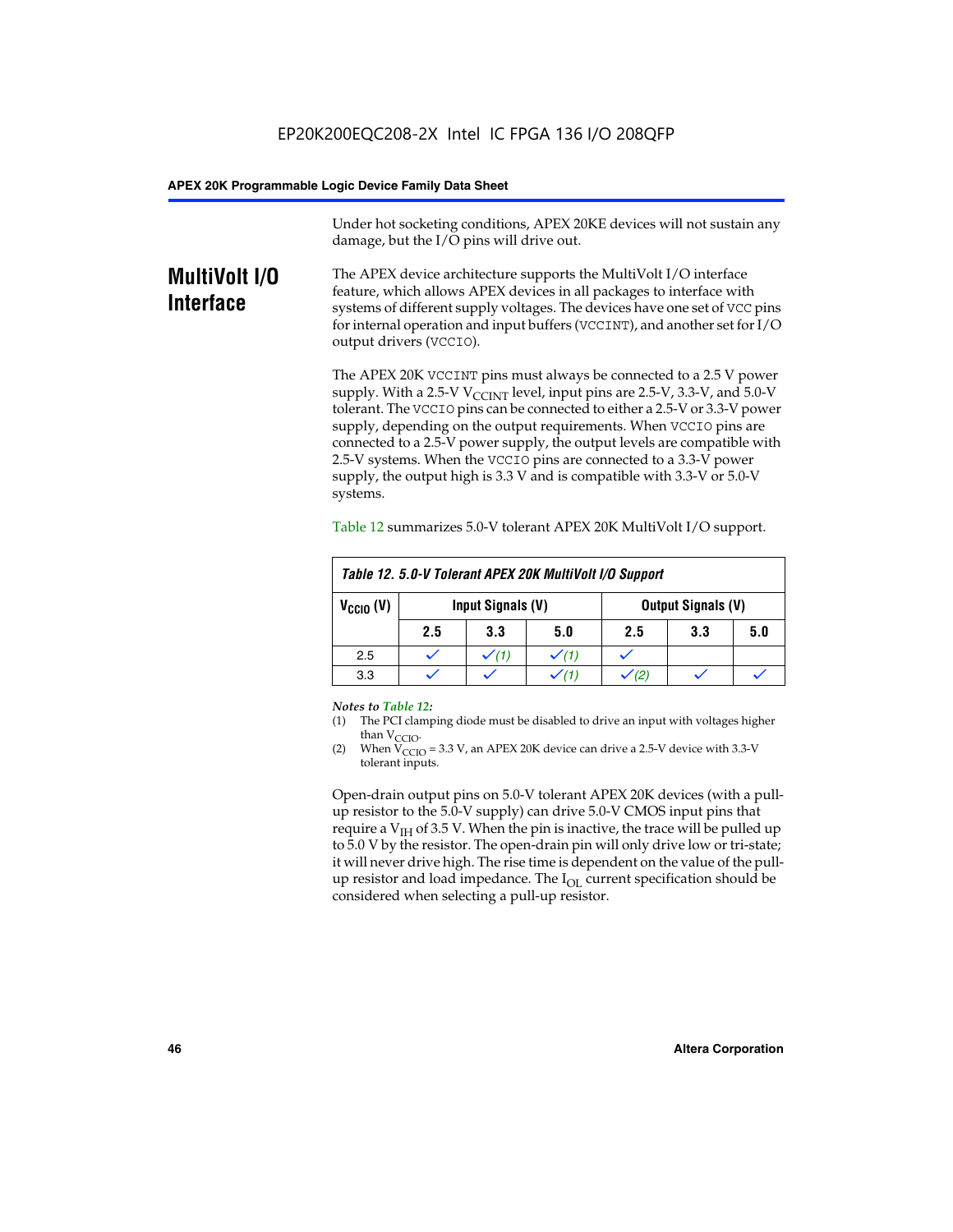APEX 20KE devices also support the MultiVolt I/O interface feature. The APEX 20KE VCCINT pins must always be connected to a 1.8-V power supply. With a 1.8-V  $V_{\text{CCINT}}$  level, input pins are 1.8-V, 2.5-V, and 3.3-V tolerant. The VCCIO pins can be connected to either a 1.8-V, 2.5-V, or 3.3-V power supply, depending on the I/O standard requirements. When the VCCIO pins are connected to a 1.8-V power supply, the output levels are compatible with 1.8-V systems. When VCCIO pins are connected to a 2.5-V power supply, the output levels are compatible with 2.5-V systems. When VCCIO pins are connected to a 3.3-V power supply, the output high is 3.3 V and compatible with 3.3-V or 5.0-V systems. An APEX 20KE device is 5.0-V tolerant with the addition of a resistor.

# Table 13 summarizes APEX 20KE MultiVolt I/O support.

|                      | Table 13. APEX 20KE MultiVolt I/O Support<br>Note (1) |     |                   |     |     |     |                           |     |
|----------------------|-------------------------------------------------------|-----|-------------------|-----|-----|-----|---------------------------|-----|
| $V_{\text{CCIO}}(V)$ |                                                       |     | Input Signals (V) |     |     |     | <b>Output Signals (V)</b> |     |
|                      | 1.8                                                   | 2.5 | 3.3               | 5.0 | 1.8 | 2.5 | 3.3                       | 5.0 |
| 1.8                  |                                                       |     |                   |     |     |     |                           |     |
| 2.5                  |                                                       |     |                   |     |     |     |                           |     |
| 3.3                  |                                                       |     |                   | (2) |     |     | (3)                       |     |

## *Notes to Table 13:*

(1) The PCI clamping diode must be disabled to drive an input with voltages higher than  $V_{CCIO}$ , except for the 5.0-V input case.

(2) An APEX 20KE device can be made 5.0-V tolerant with the addition of an external resistor. You also need a PCI clamp and series resistor.

(3) When  $V_{\text{CCIO}} = 3.3$  V, an APEX 20KE device can drive a 2.5-V device with 3.3-V tolerant inputs.

# **ClockLock & ClockBoost Features**

APEX 20K devices support the ClockLock and ClockBoost clock management features, which are implemented with PLLs. The ClockLock circuitry uses a synchronizing PLL that reduces the clock delay and skew within a device. This reduction minimizes clock-to-output and setup times while maintaining zero hold times. The ClockBoost circuitry, which provides a clock multiplier, allows the designer to enhance device area efficiency by sharing resources within the device. The ClockBoost circuitry allows the designer to distribute a low-speed clock and multiply that clock on-device. APEX 20K devices include a high-speed clock tree; unlike ASICs, the user does not have to design and optimize the clock tree. The ClockLock and ClockBoost features work in conjunction with the APEX 20K device's high-speed clock to provide significant improvements in system performance and band-width. Devices with an X-suffix on the ordering code include the ClockLock circuit.

The ClockLock and ClockBoost features in APEX 20K devices are enabled through the Quartus II software. External devices are not required to use these features.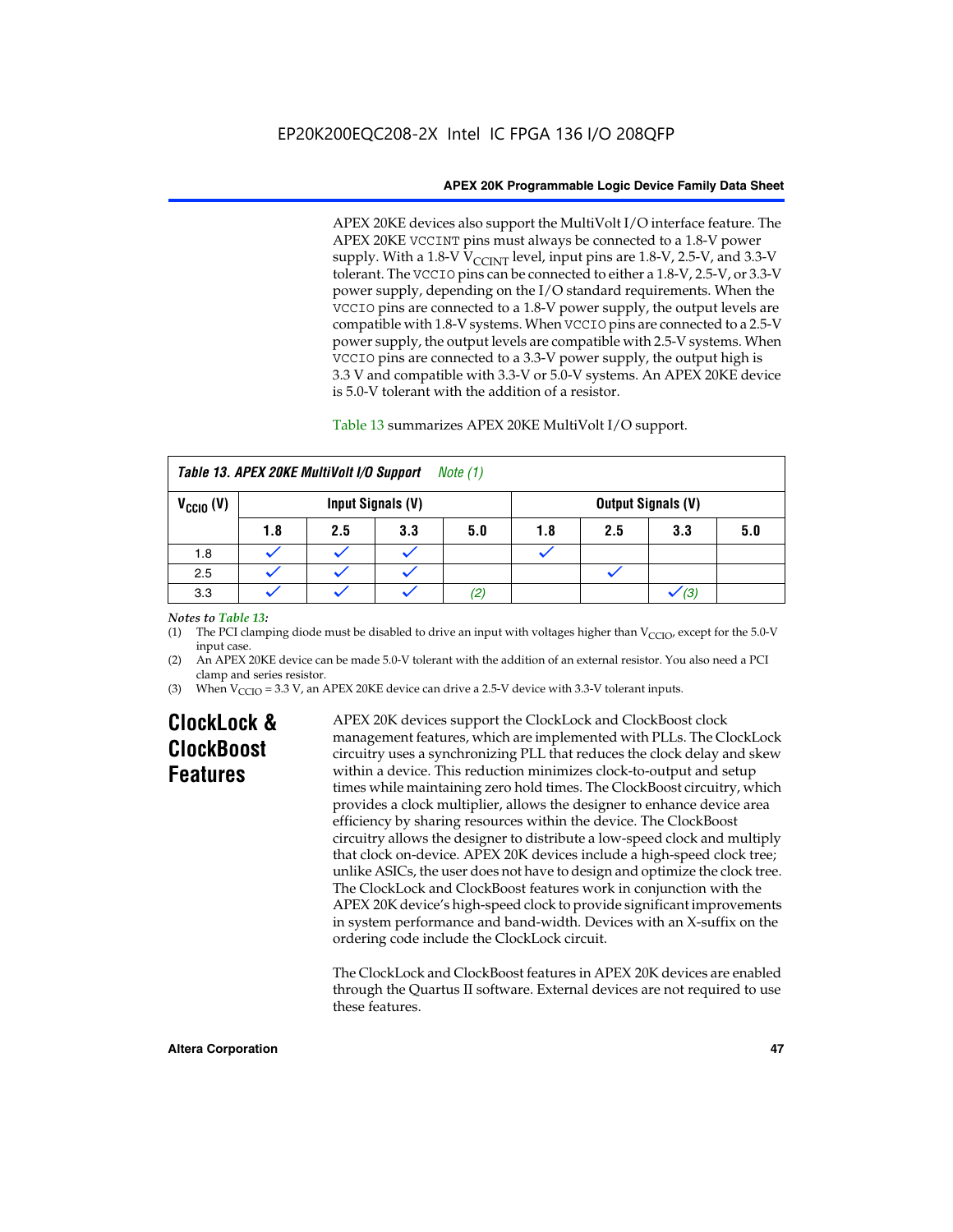For designs that require both a multiplied and non-multiplied clock, the clock trace on the board can be connected to CLK2p. Table 14 shows the combinations supported by the ClockLock and ClockBoost circuitry. The CLK2p pin can feed both the ClockLock and ClockBoost circuitry in the APEX 20K device. However, when both circuits are used, the other clock pin (CLK1p) cannot be used.

| <b>Table 14. Multiplication Factor Combinations</b> |                    |  |
|-----------------------------------------------------|--------------------|--|
| Clock 1                                             | Clock <sub>2</sub> |  |
| ×1                                                  | ×1                 |  |
| $\times$ 1, $\times$ 2                              | $\times 2$         |  |
| $\times$ 1, $\times$ 2, $\times$ 4                  | ×4                 |  |

# **APEX 20KE ClockLock Feature**

APEX 20KE devices include an enhanced ClockLock feature set. These devices include up to four PLLs, which can be used independently. Two PLLs are designed for either general-purpose use or LVDS use (on devices that support LVDS I/O pins). The remaining two PLLs are designed for general-purpose use. The EP20K200E and smaller devices have two PLLs; the EP20K300E and larger devices have four PLLs.

The following sections describe some of the features offered by the APEX 20KE PLLs.

# *External PLL Feedback*

The ClockLock circuit's output can be driven off-chip to clock other devices in the system; further, the feedback loop of the PLL can be routed off-chip. This feature allows the designer to exercise fine control over the I/O interface between the APEX 20KE device and another high-speed device, such as SDRAM.

# *Clock Multiplication*

The APEX 20KE ClockBoost circuit can multiply or divide clocks by a programmable number. The clock can be multiplied by *m*/(*n* × *k*) or  $m/(n \times v)$ , where *m* and *k* range from 2 to 160, and *n* and *v* range from 1 to 16. Clock multiplication and division can be used for time-domain multiplexing and other functions, which can reduce design LE requirements.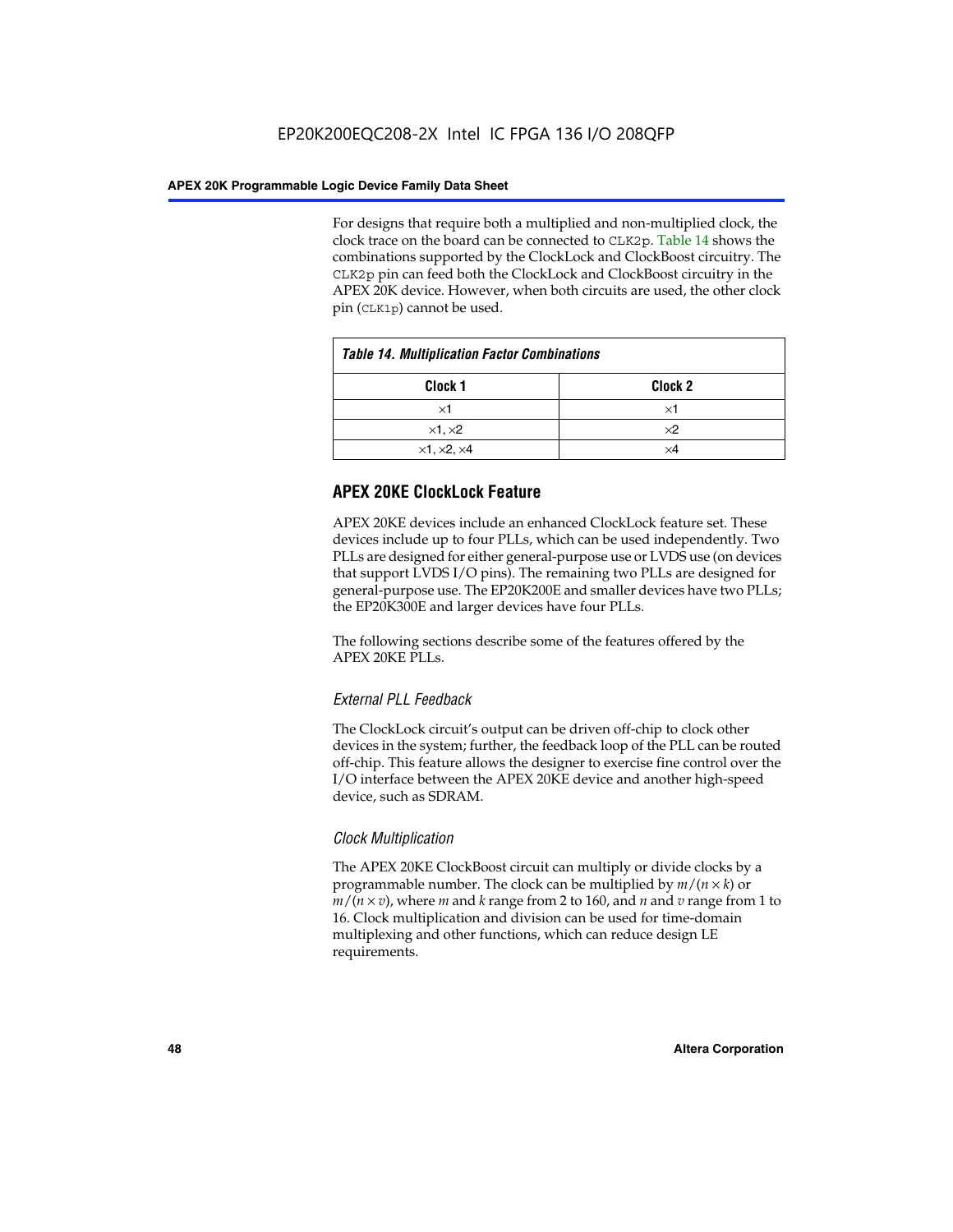# *Clock Phase & Delay Adjustment*

The APEX 20KE ClockShift feature allows the clock phase and delay to be adjusted. The clock phase can be adjusted by 90° steps. The clock delay can be adjusted to increase or decrease the clock delay by an arbitrary amount, up to one clock period.

# *LVDS Support*

Two PLLs are designed to support the LVDS interface. When using LVDS, the I/O clock runs at a slower rate than the data transfer rate. Thus, PLLs are used to multiply the I/O clock internally to capture the LVDS data. For example, an I/O clock may run at 105 MHz to support 840 megabits per second (Mbps) LVDS data transfer. In this example, the PLL multiplies the incoming clock by eight to support the high-speed data transfer. You can use PLLs in EP20K400E and larger devices for high-speed LVDS interfacing.

# *Lock Signals*

The APEX 20KE ClockLock circuitry supports individual LOCK signals. The LOCK signal drives high when the ClockLock circuit has locked onto the input clock. The LOCK signals are optional for each ClockLock circuit; when not used, they are I/O pins.

# **ClockLock & ClockBoost Timing Parameters**

For the ClockLock and ClockBoost circuitry to function properly, the incoming clock must meet certain requirements. If these specifications are not met, the circuitry may not lock onto the incoming clock, which generates an erroneous clock within the device. The clock generated by the ClockLock and ClockBoost circuitry must also meet certain specifications. If the incoming clock meets these requirements during configuration, the APEX 20K ClockLock and ClockBoost circuitry will lock onto the clock during configuration. The circuit will be ready for use immediately after configuration. In APEX 20KE devices, the clock input standard is programmable, so the PLL cannot respond to the clock until the device is configured. The PLL locks onto the input clock as soon as configuration is complete. Figure 30 shows the incoming and generated clock specifications.

 $\mathbb{I} \mathcal{F}$  For more information on ClockLock and ClockBoost circuitry, see *Application Note 115: Using the ClockLock and ClockBoost PLL Features in APEX Devices*.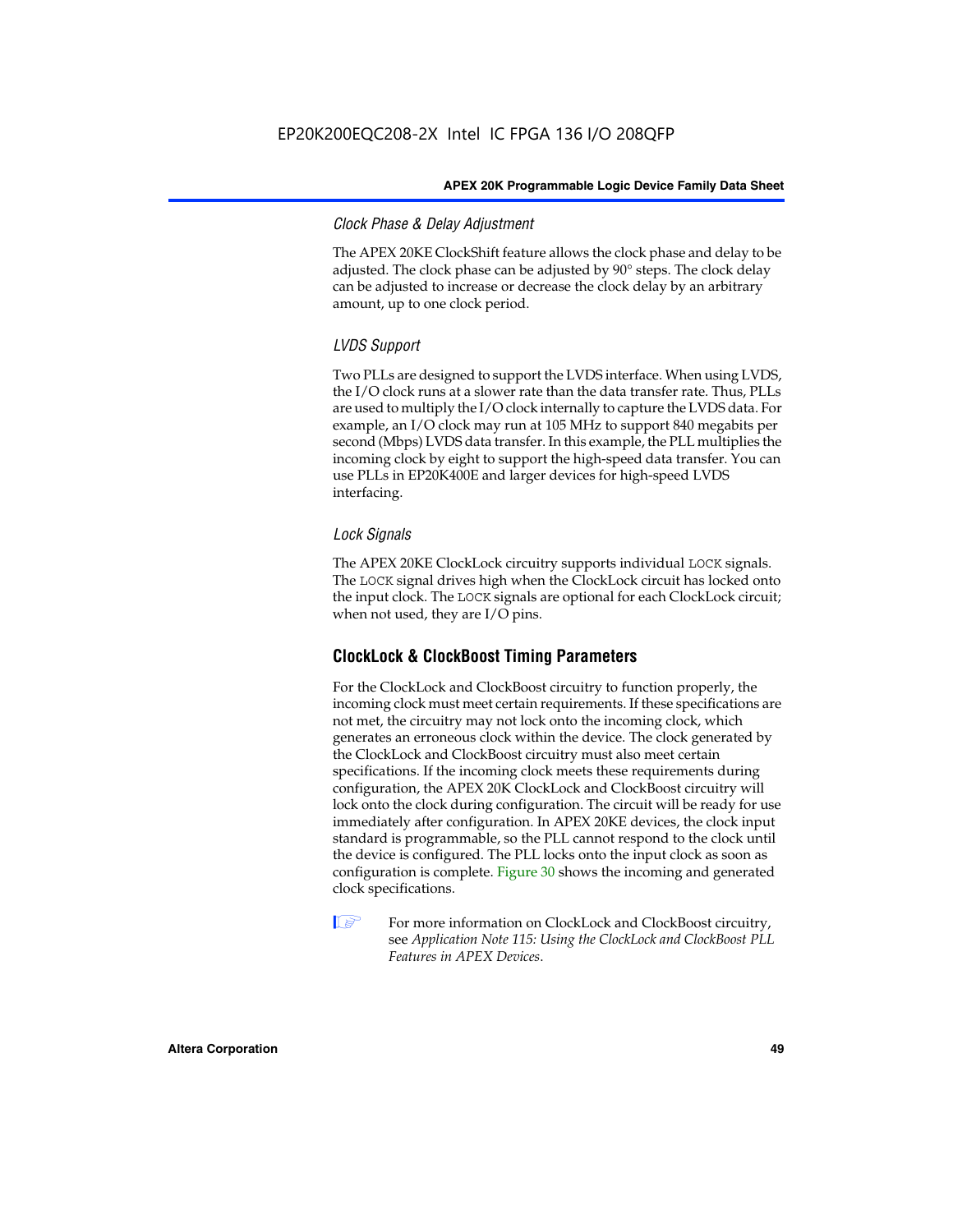

# *Figure 30. Specifications for the Incoming & Generated Clocks Note (1)*

# *Note to Figure 30:*

The tI parameter refers to the nominal input clock period; the tO parameter refers to the nominal output clock period.

Table 15 summarizes the APEX 20K ClockLock and ClockBoost parameters for -1 speed-grade devices.

| Symbol                    | Table 15. APEX 20K ClockLock & ClockBoost Parameters for -1 Speed-Grade Devices (Part 1 of 2)<br><b>Parameter</b>                | Min | Max       | <b>Unit</b> |
|---------------------------|----------------------------------------------------------------------------------------------------------------------------------|-----|-----------|-------------|
| $f_{OUT}$                 | Output frequency                                                                                                                 | 25  | 180       | MHz         |
| $f_{CLK1}$ $(1)$          | Input clock frequency (ClockBoost clock<br>multiplication factor equals 1)                                                       | 25  | 180 $(1)$ | <b>MHz</b>  |
| $f_{CLK2}$                | Input clock frequency (ClockBoost clock<br>multiplication factor equals 2)                                                       | 16  | 90        | <b>MHz</b>  |
| $f_{CLK4}$                | Input clock frequency (ClockBoost clock<br>multiplication factor equals 4)                                                       | 10  | 48        | <b>MHz</b>  |
| toutputy                  | Duty cycle for ClockLock/ClockBoost-generated<br>clock                                                                           | 40  | 60        | %           |
| <b>f<sub>CLKDEV</sub></b> | Input deviation from user specification in the<br>Quartus II software (ClockBoost clock<br>multiplication factor equals 1) $(2)$ |     | 25,000(3) | <b>PPM</b>  |
| $t_{\mathsf{R}}$          | Input rise time                                                                                                                  |     | 5         | ns          |
| $t_{\text{F}}$            | Input fall time                                                                                                                  |     | 5         | ns          |
| <sup>t</sup> LOCK         | Time required for ClockLock/ClockBoost to<br>acquire lock (4)                                                                    |     | 10        | μs          |

 $\mathsf I$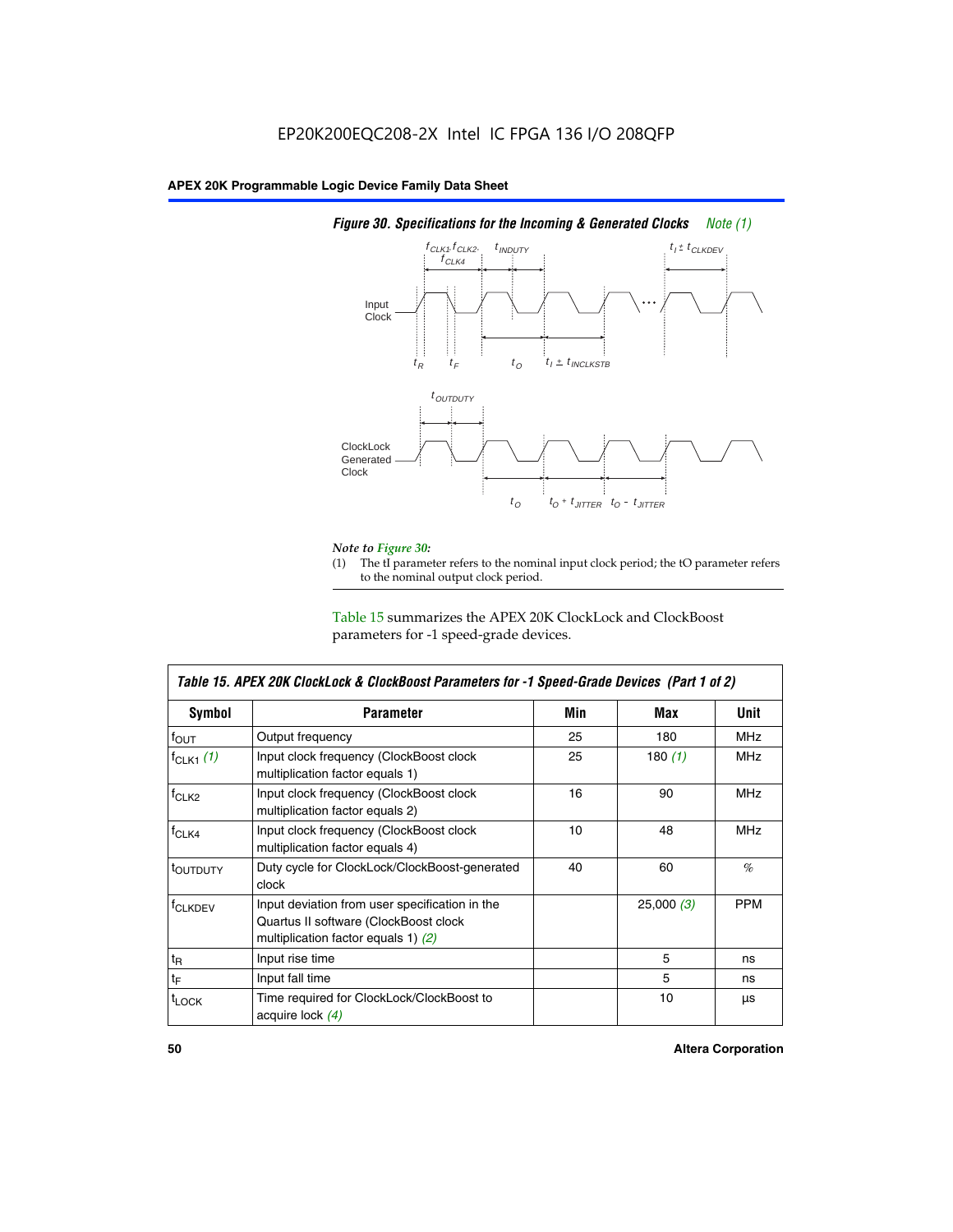| Table 15. APEX 20K ClockLock & ClockBoost Parameters for -1 Speed-Grade Devices (Part 2 of 2) |                                                                     |     |     |      |
|-----------------------------------------------------------------------------------------------|---------------------------------------------------------------------|-----|-----|------|
| <b>Symbol</b>                                                                                 | <b>Parameter</b>                                                    | Min | Max | Unit |
| t <sub>SKEW</sub>                                                                             | Skew delay between related<br>ClockLock/ClockBoost-generated clocks |     | 500 | ps   |
| <b>UITTER</b>                                                                                 | Jitter on ClockLock/ClockBoost-generated clock<br>(5)               |     | 200 | ps   |
| <b>INCLKSTB</b>                                                                               | Input clock stability (measured between adjacent<br>clocks)         |     | 50  | ps   |

*Notes to Table 15:*

- (1) The PLL input frequency range for the EP20K100-1X device for 1x multiplication is 25 MHz to 175 MHz.
- (2) All input clock specifications must be met. The PLL may not lock onto an incoming clock if the clock specifications are not met, creating an erroneous clock within the device.
- (3) During device configuration, the ClockLock and ClockBoost circuitry is configured first. If the incoming clock is supplied during configuration, the ClockLock and ClockBoost circuitry locks during configuration, because the lock time is less than the configuration time.
- (4) The jitter specification is measured under long-term observation.
- (5) If the input clock stability is 100 ps,  $t_{\text{JITTER}}$  is 250 ps.

# Table 16 summarizes the APEX 20K ClockLock and ClockBoost parameters for -2 speed grade devices.

| Symbol                                                                                   | <b>Parameter</b>                                                                                                                   | Min | Max       | Unit       |
|------------------------------------------------------------------------------------------|------------------------------------------------------------------------------------------------------------------------------------|-----|-----------|------------|
| f <sub>ouт</sub>                                                                         | Output frequency                                                                                                                   | 25  | 170       | <b>MHz</b> |
| $f_{CLK1}$                                                                               | Input clock frequency (ClockBoost clock multiplication<br>factor equals 1)                                                         | 25  | 170       | <b>MHz</b> |
| $f_{CLK2}$                                                                               | Input clock frequency (ClockBoost clock multiplication<br>factor equals 2)                                                         | 16  | 80        | <b>MHz</b> |
| Input clock frequency (ClockBoost clock multiplication<br>$f_{CLK4}$<br>factor equals 4) |                                                                                                                                    | 10  | 34        | <b>MHz</b> |
| <sup>t</sup> OUTDUTY                                                                     | Duty cycle for ClockLock/ClockBoost-generated clock                                                                                | 40  | 60        | $\%$       |
| <sup>T</sup> CLKDEV                                                                      | Input deviation from user specification in the Quartus II<br>software (ClockBoost clock multiplication factor equals<br>one) $(1)$ |     | 25,000(2) | <b>PPM</b> |
| $t_{\mathsf{R}}$                                                                         | Input rise time                                                                                                                    |     | 5         | ns         |
| $t_F$                                                                                    | Input fall time                                                                                                                    |     | 5         | ns         |
| $t_{\text{LOCK}}$                                                                        | Time required for ClockLock/ ClockBoost to acquire<br>lock $(3)$                                                                   |     | 10        | μs         |
| t <sub>SKEW</sub>                                                                        | Skew delay between related ClockLock/ ClockBoost-<br>generated clock                                                               | 500 | 500       | ps         |
| t <sub>JITTER</sub>                                                                      | Jitter on ClockLock/ ClockBoost-generated clock (4)                                                                                |     | 200       | ps         |
| <sup>I</sup> INCLKSTB                                                                    | Input clock stability (measured between adjacent<br>clocks)                                                                        |     | 50        | ps         |

# *Table 16. APEX 20K ClockLock & ClockBoost Parameters for -2 Speed Grade Devices*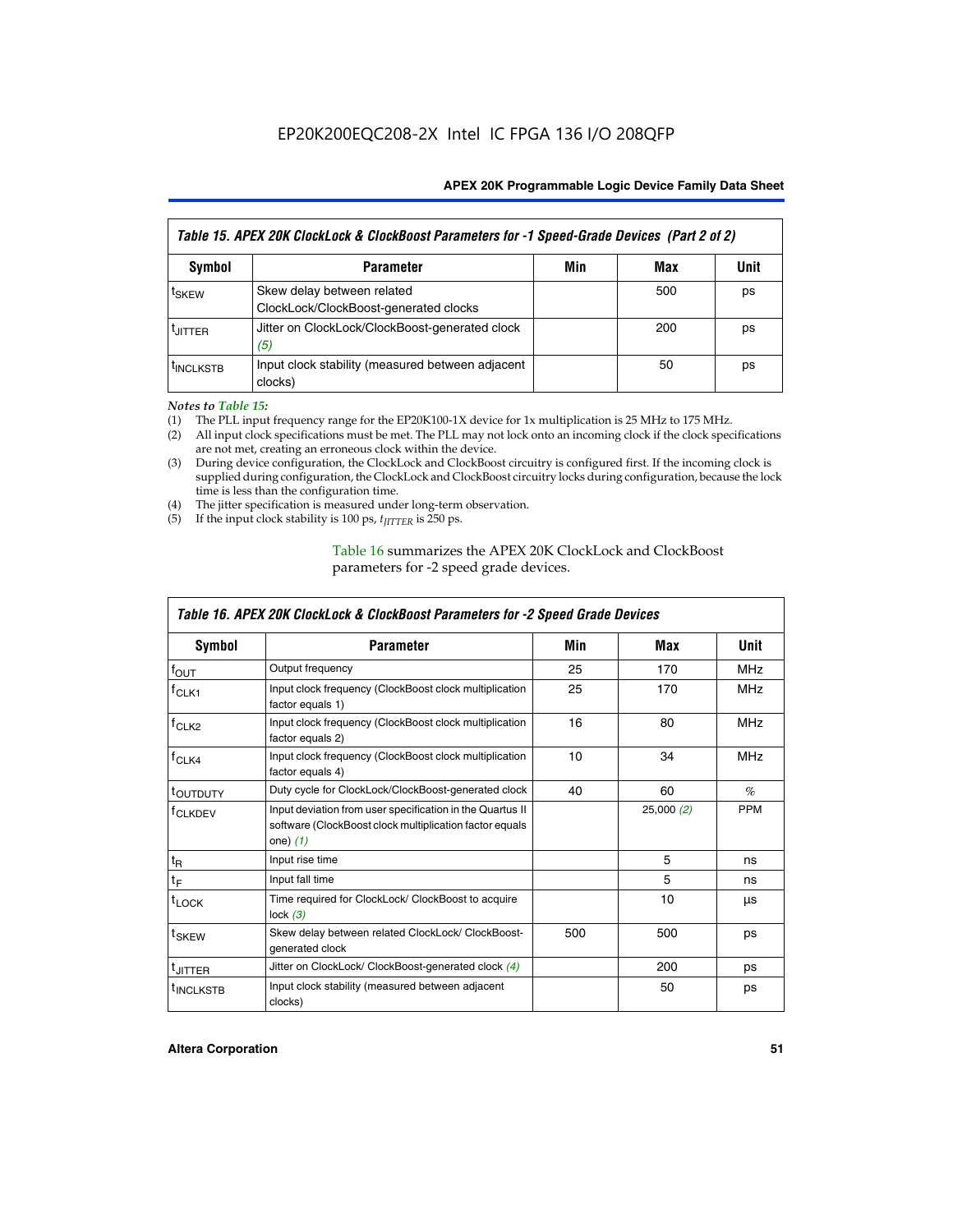#### *Notes to Table 16:*

- (1) To implement the ClockLock and ClockBoost circuitry with the Quartus II software, designers must specify the input frequency. The Quartus II software tunes the PLL in the ClockLock and ClockBoost circuitry to this frequency. The *f<sub>CLKDEV</sub>* parameter specifies how much the incoming clock can differ from the specified frequency during device operation. Simulation does not reflect this parameter.
- (2) Twenty-five thousand parts per million (PPM) equates to 2.5% of input clock period.
- (3) During device configuration, the ClockLock and ClockBoost circuitry is configured before the rest of the device. If the incoming clock is supplied during configuration, the ClockLock and ClockBoost circuitry locks during configuration because the  $t_{LOCK}$  value is less than the time required for configuration.
- (4) The  $t_{\text{ITTTER}}$  specification is measured under long-term observation.

Tables 17 and 18 summarize the ClockLock and ClockBoost parameters for APEX 20KE devices.

|                            | Table 17. APEX 20KE ClockLock & ClockBoost Parameters        |                   | Note (1) |     |                             |                  |
|----------------------------|--------------------------------------------------------------|-------------------|----------|-----|-----------------------------|------------------|
| Symbol                     | <b>Parameter</b>                                             | <b>Conditions</b> | Min      | Typ | Max                         | <b>Unit</b>      |
| $t_{R}$                    | Input rise time                                              |                   |          |     | 5                           | ns               |
| tF                         | Input fall time                                              |                   |          |     | 5                           | ns               |
| <sup>t</sup> INDUTY        | Input duty cycle                                             |                   | 40       |     | 60                          | %                |
| <sup>t</sup> INJITTER      | Input jitter peak-to-peak                                    |                   |          |     | 2% of input<br>period       | peak-to-<br>peak |
| <sup>t</sup> OUTJITTER     | Jitter on ClockLock or ClockBoost-<br>generated clock        |                   |          |     | $0.35%$ of<br>output period | <b>RMS</b>       |
| t <sub>outputy</sub>       | Duty cycle for ClockLock or<br>ClockBoost-generated clock    |                   | 45       |     | 55                          | $\%$             |
| $t_{\text{LOCK}}$ (2), (3) | Time required for ClockLock or<br>ClockBoost to acquire lock |                   |          |     | 40                          | μs               |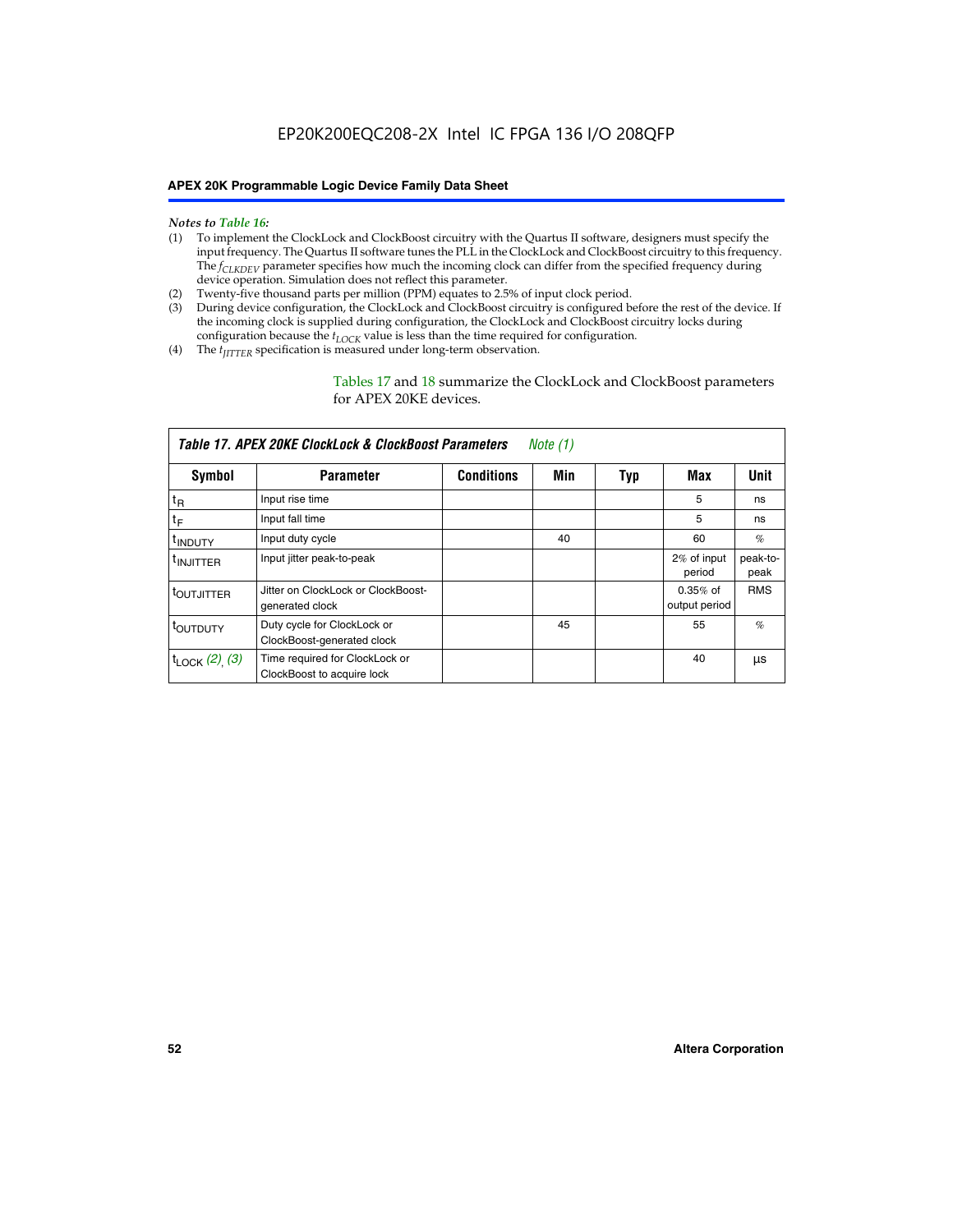| Table 18. APEX 20KE Clock Input & Output Parameters<br>(Part 1 of 2)<br>Note $(1)$ |                                                  |                   |     |                 |                 |     |              |
|------------------------------------------------------------------------------------|--------------------------------------------------|-------------------|-----|-----------------|-----------------|-----|--------------|
| <b>Symbol</b>                                                                      | <b>Parameter</b>                                 | I/O Standard      |     | -1X Speed Grade | -2X Speed Grade |     | <b>Units</b> |
|                                                                                    |                                                  |                   | Min | <b>Max</b>      | Min             | Max |              |
| $f_{VCO}$ (4)                                                                      | Voltage controlled oscillator<br>operating range |                   | 200 | 500             | 200             | 500 | <b>MHz</b>   |
| f <sub>CLOCK0</sub>                                                                | Clock0 PLL output frequency<br>for internal use  |                   | 1.5 | 335             | 1.5             | 200 | <b>MHz</b>   |
| f <sub>CLOCK1</sub>                                                                | Clock1 PLL output frequency<br>for internal use  |                   | 20  | 335             | 20              | 200 | MHz          |
| <sup>f</sup> CLOCK0_EXT                                                            | Output clock frequency for                       | 3.3-V LVTTL       | 1.5 | 245             | 1.5             | 226 | <b>MHz</b>   |
|                                                                                    | external clock0 output                           | 2.5-V LVTTL       | 1.5 | 234             | 1.5             | 221 | <b>MHz</b>   |
|                                                                                    |                                                  | 1.8-V LVTTL       | 1.5 | 223             | 1.5             | 216 | <b>MHz</b>   |
|                                                                                    |                                                  | $GTL+$            | 1.5 | 205             | 1.5             | 193 | <b>MHz</b>   |
|                                                                                    |                                                  | SSTL-2 Class<br>ı | 1.5 | 158             | 1.5             | 157 | MHz          |
|                                                                                    |                                                  | SSTL-2 Class<br>Ш | 1.5 | 142             | 1.5             | 142 | <b>MHz</b>   |
|                                                                                    |                                                  | SSTL-3 Class      | 1.5 | 166             | 1.5             | 162 | MHz          |
|                                                                                    |                                                  | SSTL-3 Class<br>Ш | 1.5 | 149             | 1.5             | 146 | <b>MHz</b>   |
|                                                                                    |                                                  | <b>LVDS</b>       | 1.5 | 420             | 1.5             | 350 | <b>MHz</b>   |
| f <sub>CLOCK1_EXT</sub>                                                            | Output clock frequency for                       | 3.3-V LVTTL       | 20  | 245             | 20              | 226 | <b>MHz</b>   |
|                                                                                    | external clock1 output                           | 2.5-V LVTTL       | 20  | 234             | 20              | 221 | <b>MHz</b>   |
|                                                                                    |                                                  | 1.8-V LVTTL       | 20  | 223             | 20              | 216 | <b>MHz</b>   |
|                                                                                    |                                                  | $GTL+$            | 20  | 205             | 20              | 193 | <b>MHz</b>   |
|                                                                                    |                                                  | SSTL-2 Class      | 20  | 158             | 20              | 157 | <b>MHz</b>   |
|                                                                                    |                                                  | SSTL-2 Class<br>Ш | 20  | 142             | 20              | 142 | <b>MHz</b>   |
|                                                                                    |                                                  | SSTL-3 Class<br>I | 20  | 166             | 20              | 162 | <b>MHz</b>   |
|                                                                                    |                                                  | SSTL-3 Class<br>Ш | 20  | 149             | 20              | 146 | <b>MHz</b>   |
|                                                                                    |                                                  | <b>LVDS</b>       | 20  | 420             | 20              | 350 | <b>MHz</b>   |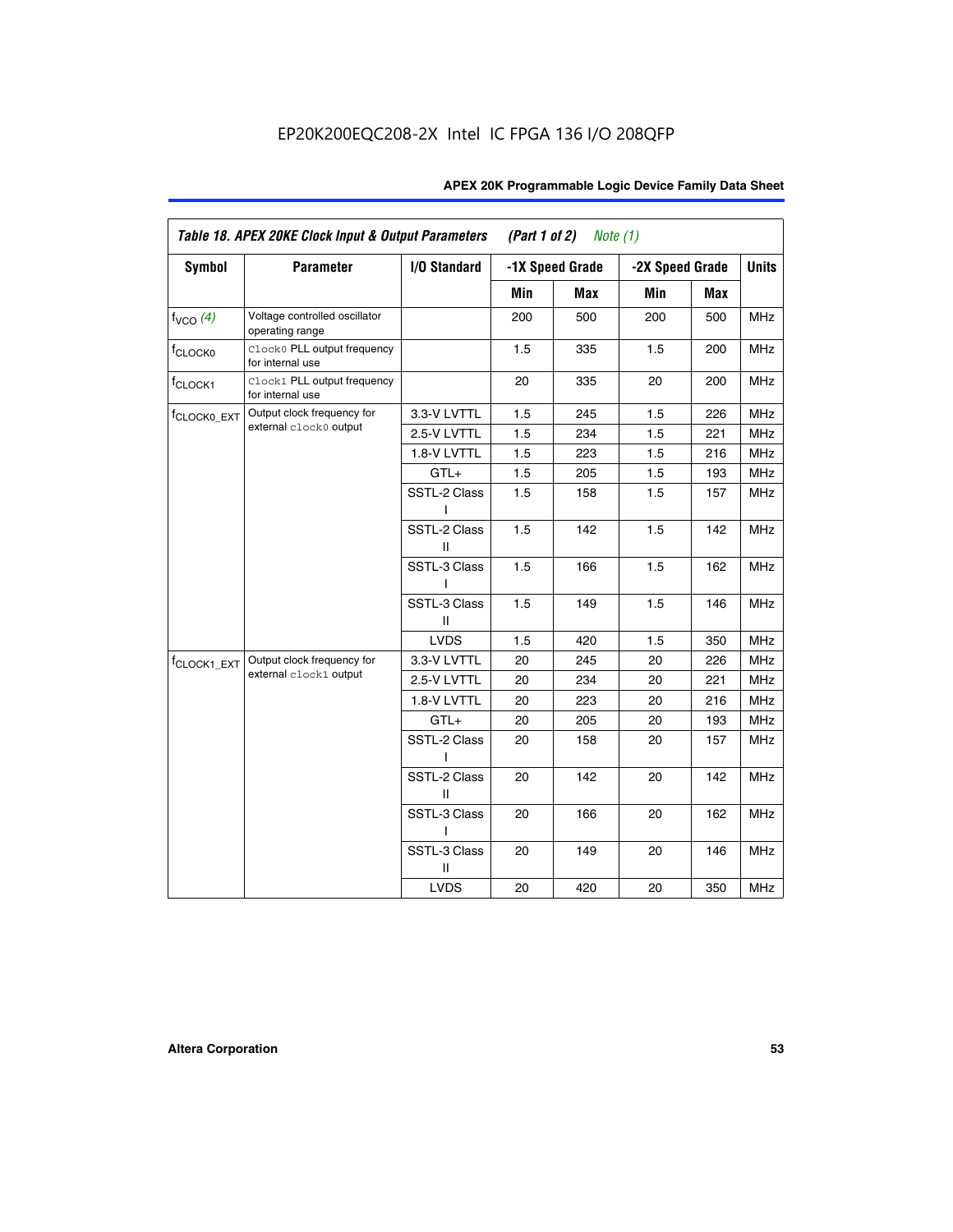|               | Table 18. APEX 20KE Clock Input & Output Parameters<br>(Part 2 of 2)<br>Note (1) |                   |                 |     |                 |            |              |
|---------------|----------------------------------------------------------------------------------|-------------------|-----------------|-----|-----------------|------------|--------------|
| <b>Symbol</b> | <b>Parameter</b>                                                                 | I/O Standard      | -1X Speed Grade |     | -2X Speed Grade |            | <b>Units</b> |
|               |                                                                                  |                   | Min             | Max | Min             | Max        |              |
| $f_{IN}$      | Input clock frequency                                                            | 3.3-V LVTTL       | 1.5             | 290 | 1.5             | 257        | <b>MHz</b>   |
|               | 2.5-V LVTTL                                                                      | 1.5               | 281             | 1.5 | 250             | <b>MHz</b> |              |
|               |                                                                                  | 1.8-V LVTTL       | 1.5             | 272 | 1.5             | 243        | <b>MHz</b>   |
|               | $GTL+$                                                                           | 1.5               | 303             | 1.5 | 261             | <b>MHz</b> |              |
|               |                                                                                  | SSTL-2 Class      | 1.5             | 291 | 1.5             | 253        | <b>MHz</b>   |
|               |                                                                                  | SSTL-2 Class<br>Ш | 1.5             | 291 | 1.5             | 253        | <b>MHz</b>   |
|               |                                                                                  | SSTL-3 Class      | 1.5             | 300 | 1.5             | 260        | <b>MHz</b>   |
|               |                                                                                  | SSTL-3 Class<br>Ш | 1.5             | 300 | 1.5             | 260        | <b>MHz</b>   |
|               |                                                                                  | <b>LVDS</b>       | 1.5             | 420 | 1.5             | 350        | <b>MHz</b>   |

### *Notes to Tables 17 and 18:*

(1) All input clock specifications must be met. The PLL may not lock onto an incoming clock if the clock specifications are not met, creating an erroneous clock within the device.

- (2) The maximum lock time is 40 µs or 2000 input clock cycles, whichever occurs first.
- (3) Before configuration, the PLL circuits are disable and powered down. During configuration, the PLLs are still disabled. The PLLs begin to lock once the device is in the user mode. If the clock enable feature is used, lock begins once the CLKLK\_ENA pin goes high in user mode.
- (4) The PLL VCO operating range is 200 MHz  $\eth$  f<sub>VCO</sub>  $\eth$  840 MHz for LVDS mode.

# **SignalTap Embedded Logic Analyzer**

APEX 20K devices include device enhancements to support the SignalTap embedded logic analyzer. By including this circuitry, the APEX 20K device provides the ability to monitor design operation over a period of time through the IEEE Std. 1149.1 (JTAG) circuitry; a designer can analyze internal logic at speed without bringing internal signals to the I/O pins. This feature is particularly important for advanced packages such as FineLine BGA packages because adding a connection to a pin during the debugging process can be difficult after a board is designed and manufactured.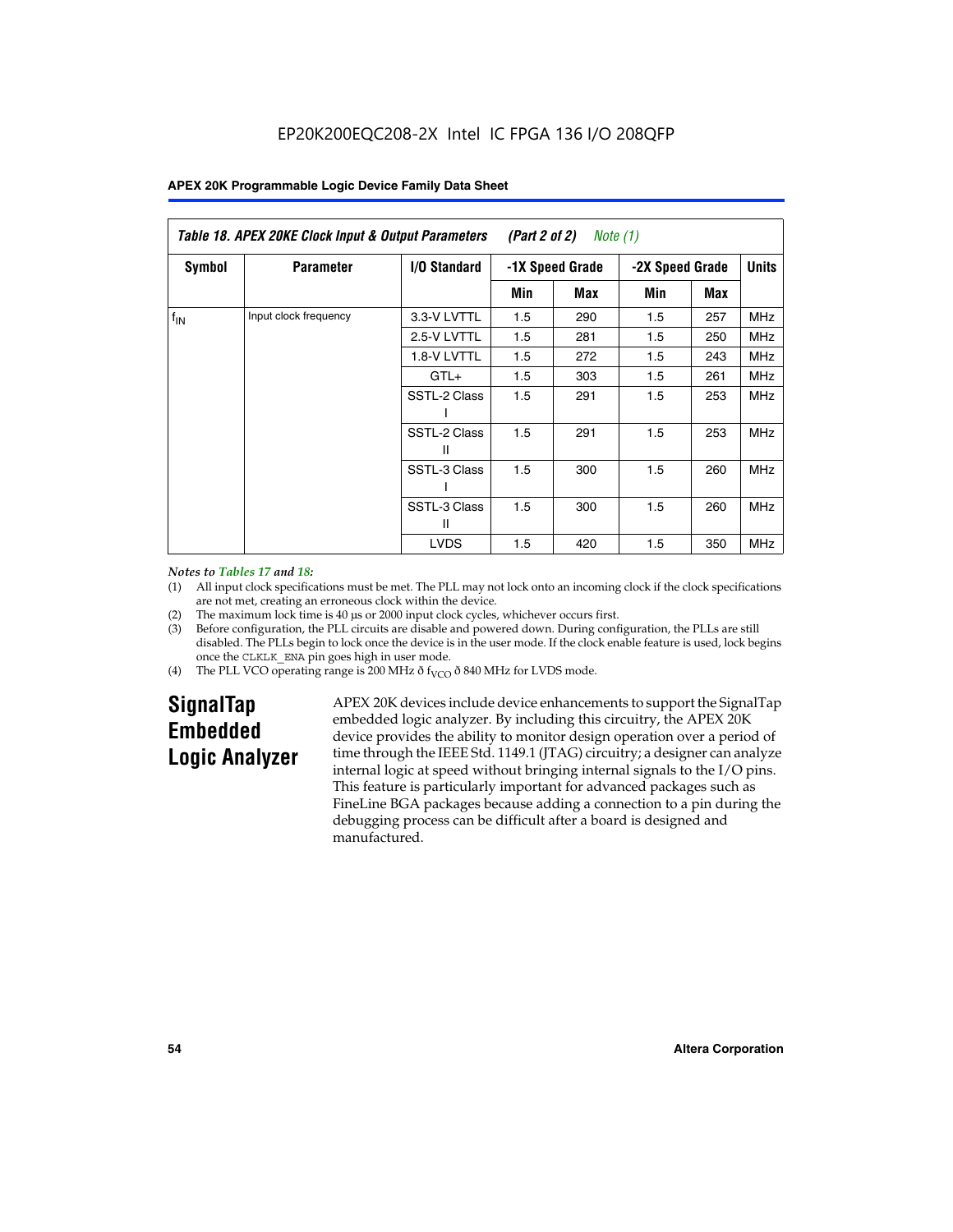# **IEEE Std. 1149.1 (JTAG) Boundary-Scan Support**

Г

All APEX 20K devices provide JTAG BST circuitry that complies with the IEEE Std. 1149.1-1990 specification. JTAG boundary-scan testing can be performed before or after configuration, but not during configuration. APEX 20K devices can also use the JTAG port for configuration with the Quartus II software or with hardware using either Jam Files (**.jam**) or Jam Byte-Code Files (**.jbc**). Finally, APEX 20K devices use the JTAG port to monitor the logic operation of the device with the SignalTap embedded logic analyzer. APEX 20K devices support the JTAG instructions shown in Table 19. Although EP20K1500E devices support the JTAG BYPASS and SignalTap instructions, they do not support boundary-scan testing or the use of the JTAG port for configuration.

| <i><b>Table 19. APEX 20K JTAG Instructions</b></i> |                                                                                                                                                                                                                                            |
|----------------------------------------------------|--------------------------------------------------------------------------------------------------------------------------------------------------------------------------------------------------------------------------------------------|
| <b>JTAG Instruction</b>                            | <b>Description</b>                                                                                                                                                                                                                         |
| SAMPLE/PRELOAD                                     | Allows a snapshot of signals at the device pins to be captured and examined during<br>normal device operation, and permits an initial data pattern to be output at the device<br>pins. Also used by the SignalTap embedded logic analyzer. |
| <b>EXTEST</b>                                      | Allows the external circuitry and board-level interconnections to be tested by forcing a<br>test pattern at the output pins and capturing test results at the input pins.                                                                  |
| BYPASS (1)                                         | Places the 1-bit bypass register between the TDI and TDO pins, which allows the BST<br>data to pass synchronously through selected devices to adjacent devices during<br>normal device operation.                                          |
| <b>USERCODE</b>                                    | Selects the 32-bit USERCODE register and places it between the TDI and TDO pins,<br>allowing the USERCODE to be serially shifted out of TDO.                                                                                               |
| <b>IDCODE</b>                                      | Selects the IDCODE register and places it between TDI and TDO, allowing the<br>IDCODE to be serially shifted out of TDO.                                                                                                                   |
| <b>ICR Instructions</b>                            | Used when configuring an APEX 20K device via the JTAG port with a MasterBlaster™<br>or ByteBlasterMV™ download cable, or when using a Jam File or Jam Byte-Code File<br>via an embedded processor.                                         |
| SignalTap Instructions<br>(1)                      | Monitors internal device operation with the SignalTap embedded logic analyzer.                                                                                                                                                             |

# *Note to Table 19:*

(1) The EP20K1500E device supports the JTAG BYPASS instruction and the SignalTap instructions.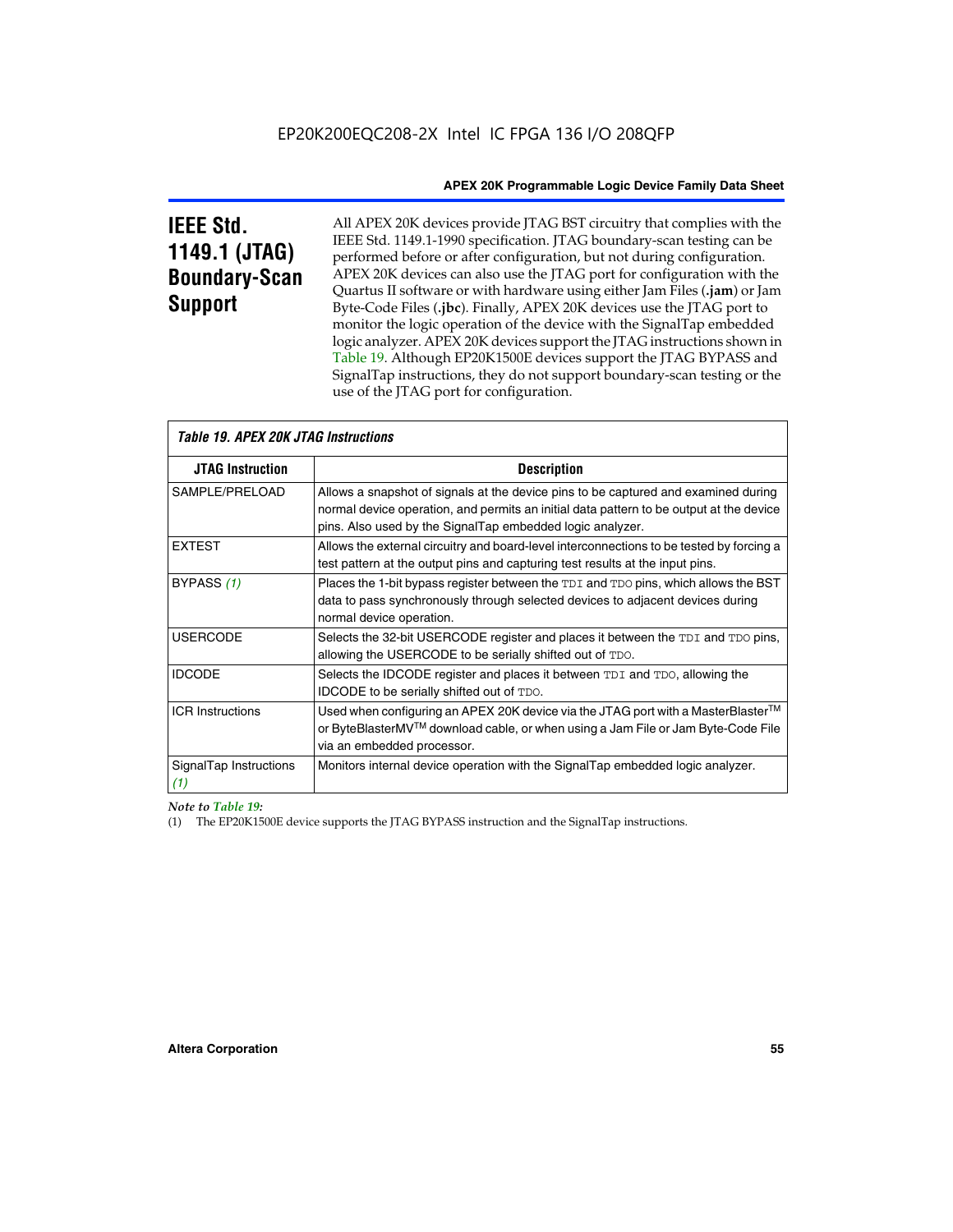The APEX 20K device instruction register length is 10 bits. The APEX 20K device USERCODE register length is 32 bits. Tables 20 and 21 show the boundary-scan register length and device IDCODE information for APEX 20K devices.

| Table 20. APEX 20K Boundary-Scan Register Length |                                      |  |  |  |
|--------------------------------------------------|--------------------------------------|--|--|--|
| <b>Device</b>                                    | <b>Boundary-Scan Register Length</b> |  |  |  |
| EP20K30E                                         | 420                                  |  |  |  |
| EP20K60E                                         | 624                                  |  |  |  |
| EP20K100                                         | 786                                  |  |  |  |
| EP20K100E                                        | 774                                  |  |  |  |
| EP20K160E                                        | 984                                  |  |  |  |
| EP20K200                                         | 1,176                                |  |  |  |
| EP20K200E                                        | 1,164                                |  |  |  |
| EP20K300E                                        | 1,266                                |  |  |  |
| EP20K400                                         | 1,536                                |  |  |  |
| EP20K400E                                        | 1,506                                |  |  |  |
| EP20K600E                                        | 1,806                                |  |  |  |
| EP20K1000E                                       | 2,190                                |  |  |  |
| EP20K1500E                                       | 1 $(1)$                              |  |  |  |

#### *Note to Table 20:*

(1) This device does not support JTAG boundary scan testing.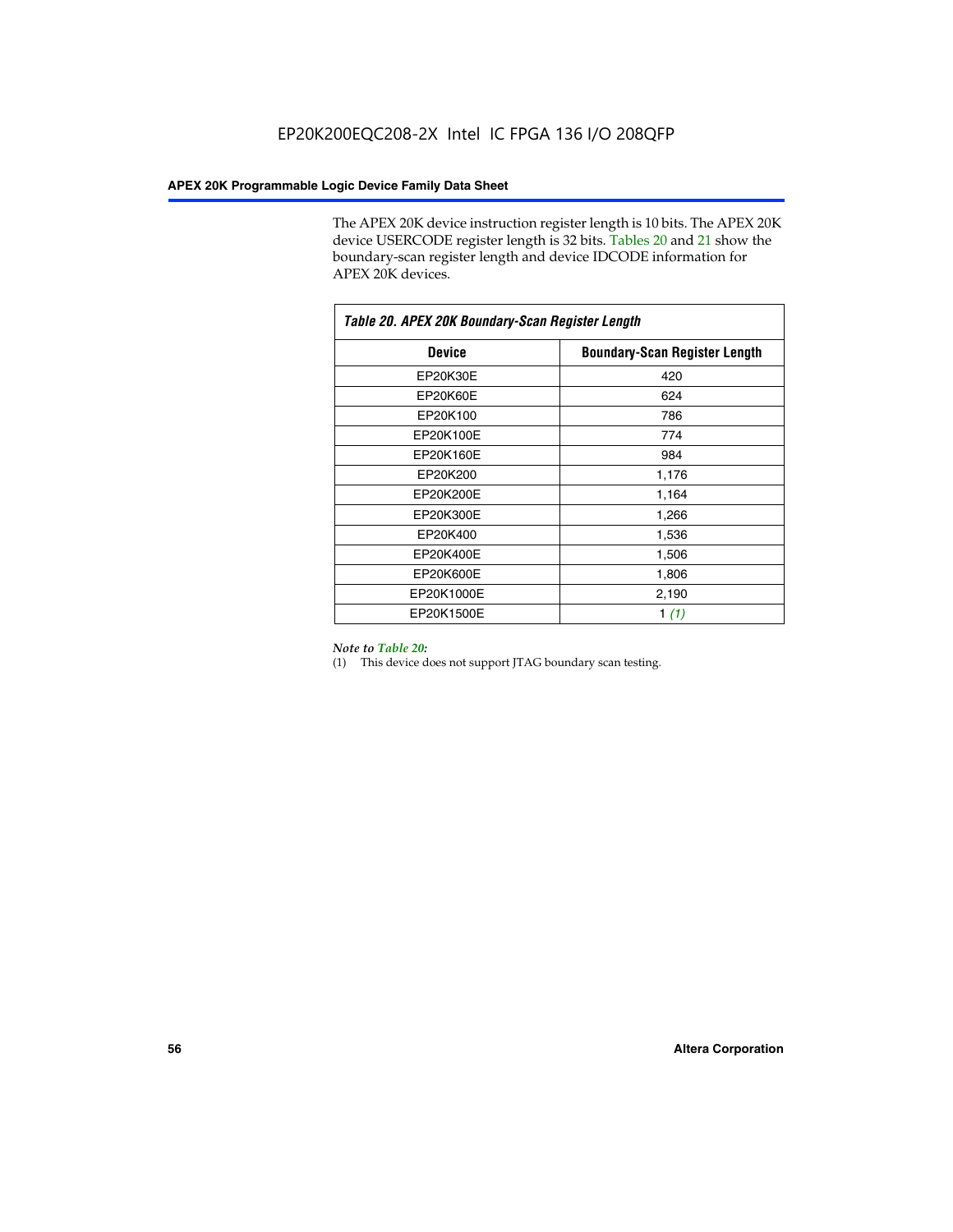| Table 21, 32-Bit APEX 20K Device IDCODE |                            |                                          |                                                  |                  |  |  |
|-----------------------------------------|----------------------------|------------------------------------------|--------------------------------------------------|------------------|--|--|
| <b>Device</b>                           |                            | <b>IDCODE (32 Bits) <math>(1)</math></b> |                                                  |                  |  |  |
|                                         | <b>Version</b><br>(4 Bits) | Part Number (16 Bits)                    | <b>Manufacturer</b><br><b>Identity (11 Bits)</b> | 1 (1 Bit)<br>(2) |  |  |
| EP20K30E                                | 0000                       | 0000<br>0011 0000<br>1000                | 0110 1110<br>000                                 | 1                |  |  |
| EP20K60E                                | 0000                       | 0000 0110<br>1000<br>0000                | 0110 1110<br>000                                 | 1                |  |  |
| EP20K100                                | 0000                       | 0000<br>0100<br>0001 0110                | 000<br>0110 1110                                 | 1                |  |  |
| EP20K100E                               | 0000                       | 0001 0000<br>0000<br>1000                | 0110 1110<br>000                                 | 1                |  |  |
| EP20K160E                               | 0000                       | 0001 0110<br>0000<br>1000                | 0110 1110<br>000                                 | 1                |  |  |
| EP20K200                                | 0000                       | 1000<br>0011 0010<br>0000                | 0110 1110<br>000                                 | 1                |  |  |
| EP20K200E                               | 0000                       | 0010 0000 0000<br>1000                   | 000<br>0110 1110                                 | 1                |  |  |
| EP20K300E                               | 0000                       | 0011 0000<br>1000<br>0000                | 0110 1110<br>000                                 | 1                |  |  |
| EP20K400                                | 0000                       | 0001<br>0110<br>0110<br>0100             | 0110 1110<br>000                                 | 1                |  |  |
| EP20K400E                               | 0000                       | 0000<br>0000<br>1000<br>0100             | 0110 1110<br>000                                 | 1                |  |  |
| EP20K600E                               | 0000                       | 0110<br>0000<br>0000<br>1000             | 0110 1110<br>000                                 | 1                |  |  |
| EP20K1000E                              | 0000                       | 0000<br>0000<br>0000<br>1001             | 000<br>0110 1110                                 | 1                |  |  |

*Notes to Table 21:*

The most significant bit (MSB) is on the left.

(2) The IDCODE's least significant bit (LSB) is always 1.

# Figure 31 shows the timing requirements for the JTAG signals.



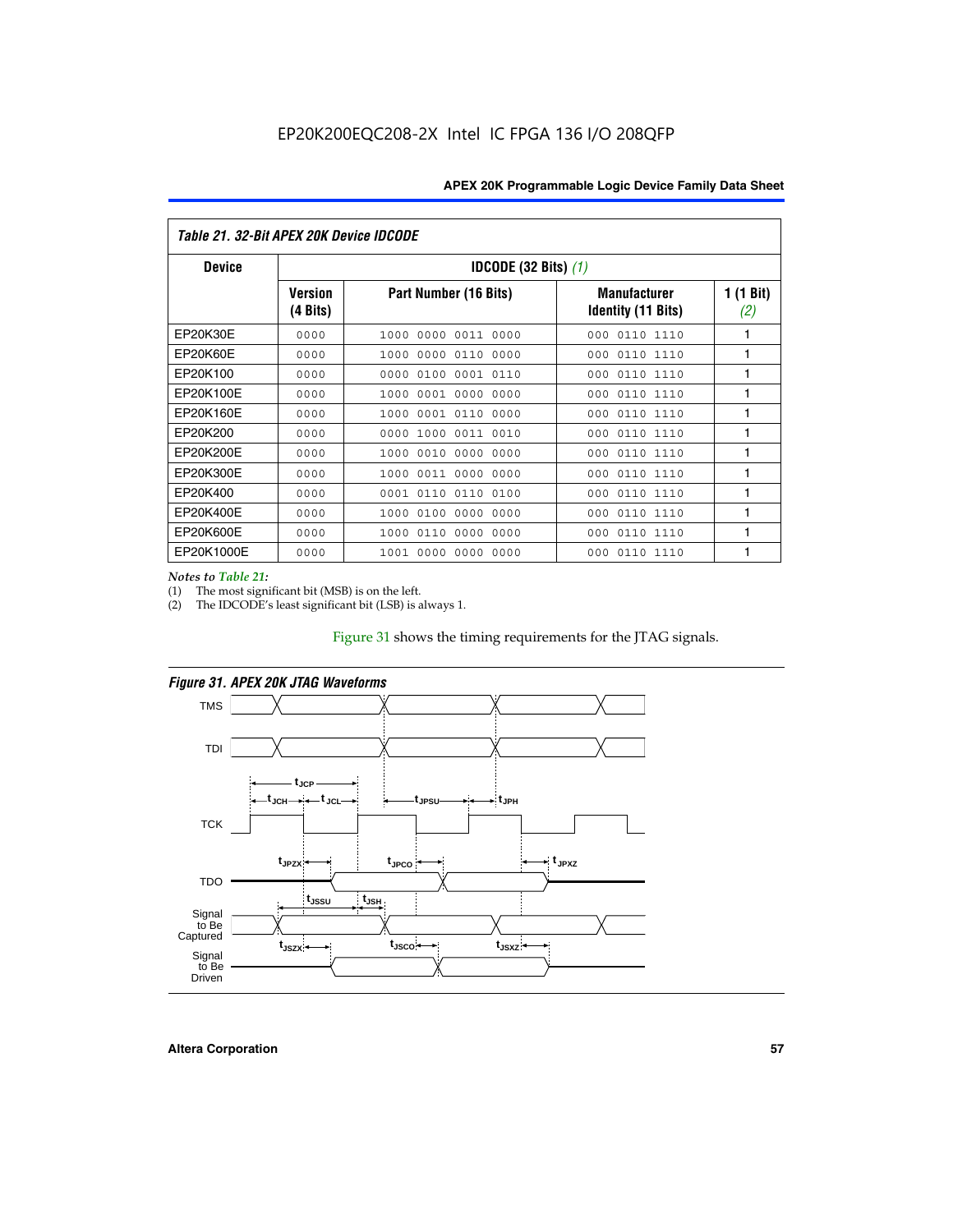Table 22 shows the JTAG timing parameters and values for APEX 20K devices.

|                   | TADIG LL. AF LA LUN JTAU THIIHIY FAIAHIGIGIS & VAIUGS |     |     |      |
|-------------------|-------------------------------------------------------|-----|-----|------|
| Symbol            | Parameter                                             | Min | Max | Unit |
| $t_{JCP}$         | <b>TCK clock period</b>                               | 100 |     | ns   |
| $t_{\text{JCH}}$  | TCK clock high time                                   | 50  |     | ns   |
| $t_{JCL}$         | TCK clock low time                                    | 50  |     | ns   |
| t <sub>JPSU</sub> | JTAG port setup time                                  | 20  |     | ns   |
| $t_{\rm JPH}$     | JTAG port hold time                                   | 45  |     | ns   |
| <sup>t</sup> JPCO | JTAG port clock to output                             |     | 25  | ns   |
| t <sub>JPZX</sub> | JTAG port high impedance to valid output              |     | 25  | ns   |
| t <sub>JPXZ</sub> | JTAG port valid output to high impedance              |     | 25  | ns   |
| tussu             | Capture register setup time                           | 20  |     | ns   |
| $t_{\rm JSH}$     | Capture register hold time                            | 45  |     | ns   |
| t <sub>JSCO</sub> | Update register clock to output                       |     | 35  | ns   |
| t <sub>JSZX</sub> | Update register high impedance to valid output        |     | 35  | ns   |
| t <sub>JSXZ</sub> | Update register valid output to high impedance        |     | 35  | ns   |

*Table 22. APEX 20K JTAG Timing Parameters & Values*

For more information, see the following documents:

- *Application Note 39 (IEEE Std. 1149.1 (JTAG) Boundary-Scan Testing in Altera Devices)*
- Jam Programming & Test Language Specification

**Generic Testing** Each APEX 20K device is functionally tested. Complete testing of each configurable static random access memory (SRAM) bit and all logic functionality ensures 100% yield. AC test measurements for APEX 20K devices are made under conditions equivalent to those shown in Figure 32. Multiple test patterns can be used to configure devices during all stages of the production flow.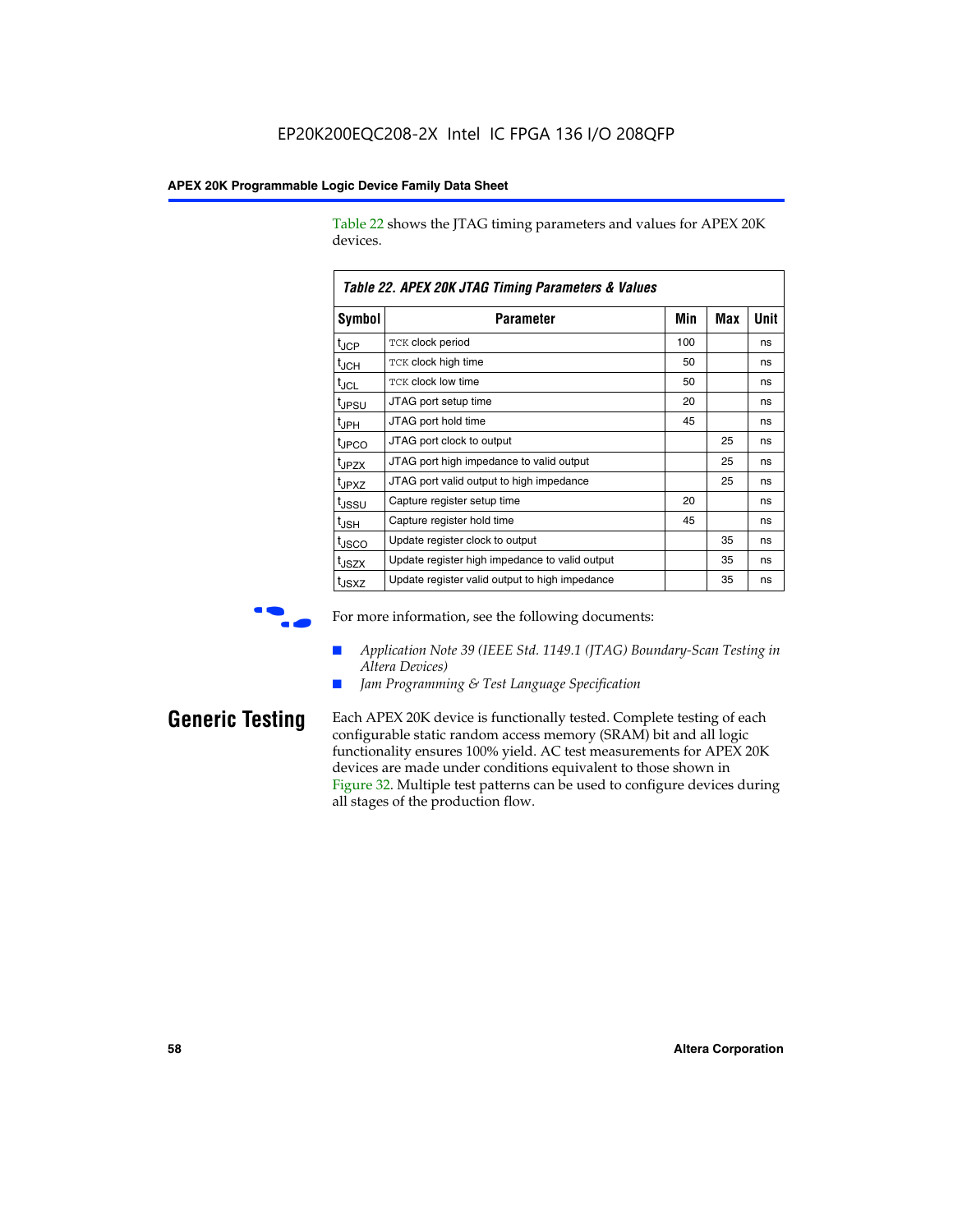

#### *Note to Figure 32:*

(1) Power supply transients can affect AC measurements. Simultaneous transitions of multiple outputs should be avoided for accurate measurement. Threshold tests must not be performed under AC conditions. Large-amplitude, fast-groundcurrent transients normally occur as the device outputs discharge the load capacitances. When these transients flow through the parasitic inductance between the device ground pin and the test system ground, significant reductions in observable noise immunity can result.

# **Operating Conditions**

Tables 23 through 26 provide information on absolute maximum ratings, recommended operating conditions, DC operating conditions, and capacitance for 2.5-V APEX 20K devices.

|                           |                            | TUDIO LO: TH LA LOR 0.0 T TUIUIUM DUTIUU HUUUMIU MUAMMUM HUUMIYU | $110100 + 11, 141$ |      |              |
|---------------------------|----------------------------|------------------------------------------------------------------|--------------------|------|--------------|
| Symbol                    | <b>Parameter</b>           | <b>Conditions</b>                                                | Min                | Max  | <b>Unit</b>  |
| <b>V<sub>CCINT</sub></b>  | Supply voltage             | With respect to ground $(3)$                                     | $-0.5$             | 3.6  | v            |
| V <sub>CCIO</sub>         |                            |                                                                  | $-0.5$             | 4.6  | $\vee$       |
| $V_{1}$                   | DC input voltage           |                                                                  | $-2.0$             | 5.75 | v            |
| $I_{\text{OUT}}$          | DC output current, per pin |                                                                  | $-25$              | 25   | mA           |
| $\mathsf{T}_{\text{STG}}$ | Storage temperature        | No bias                                                          | $-65$              | 150  | $^{\circ}$ C |
| Т <sub>АМВ</sub>          | Ambient temperature        | Under bias                                                       | $-65$              | 135  | $^{\circ}$ C |
| $T_{\rm J}$               | Junction temperature       | PQFP, RQFP, TQFP, and BGA packages,<br>under bias                |                    | 135  | $^{\circ}$ C |
|                           |                            | Ceramic PGA packages, under bias                                 |                    | 150  | $^{\circ}$ C |

| <b>Table 23. APEX 20K 5.0-V Tolerant Device Absolute Maximum Ratings</b> Notes (1), (2) |  |
|-----------------------------------------------------------------------------------------|--|
|-----------------------------------------------------------------------------------------|--|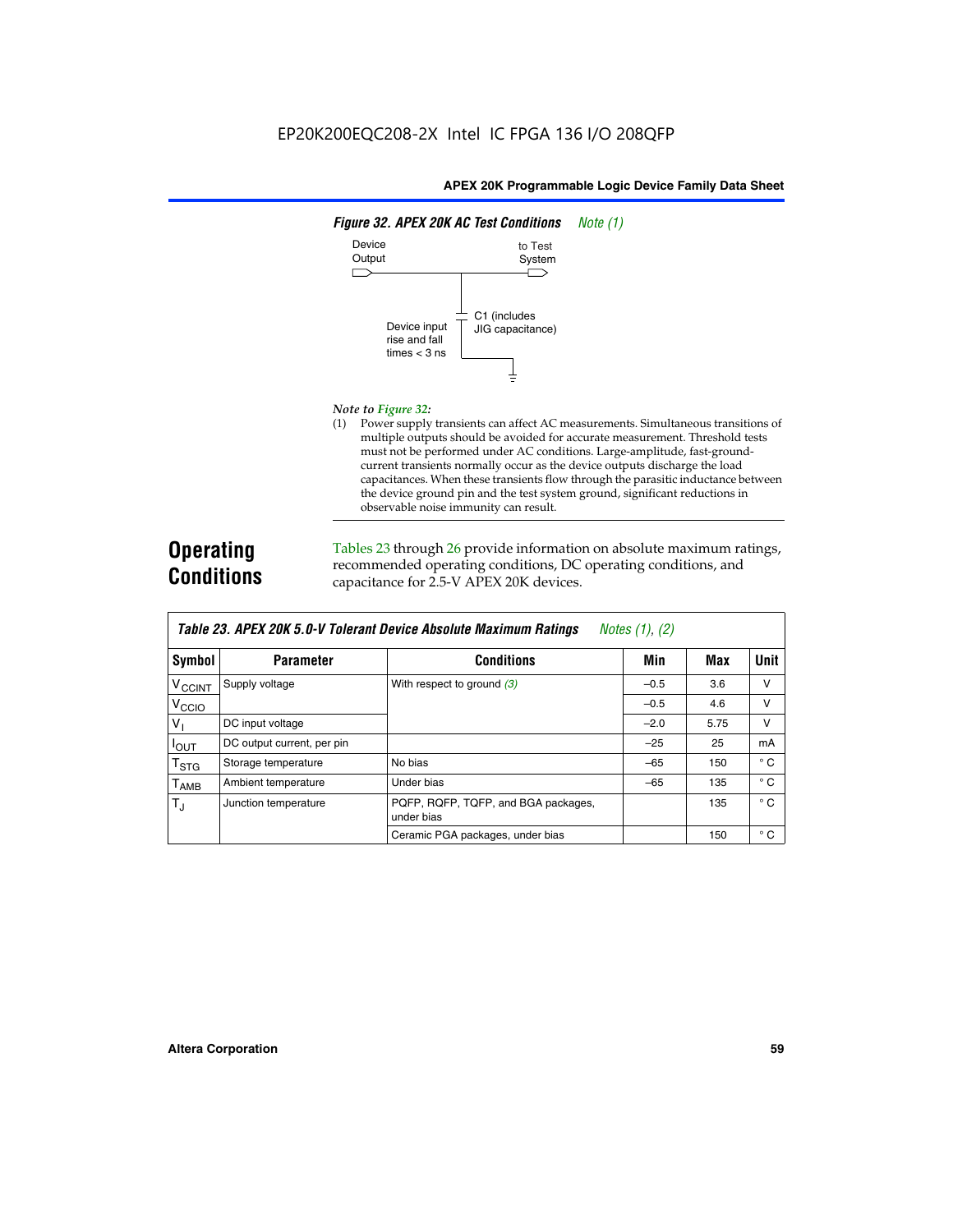# EP20K200EQC208-2X Intel IC FPGA 136 I/O 208QFP

# **APEX 20K Programmable Logic Device Family Data Sheet**

|                          | Table 24. APEX 20K 5.0-V Tolerant Device Recommended Operating Conditions<br><i>Note</i> $(2)$ |                    |                  |                  |              |  |
|--------------------------|------------------------------------------------------------------------------------------------|--------------------|------------------|------------------|--------------|--|
| Symbol                   | <b>Parameter</b>                                                                               | <b>Conditions</b>  | Min              | Max              | <b>Unit</b>  |  |
| <b>V<sub>CCINT</sub></b> | Supply voltage for internal logic<br>and input buffers                                         | $(4)$ , $(5)$      | 2.375<br>(2.375) | 2.625<br>(2.625) | $\vee$       |  |
| V <sub>CCIO</sub>        | Supply voltage for output buffers,<br>3.3-V operation                                          | (4), (5)           | 3.00(3.00)       | 3.60(3.60)       | $\vee$       |  |
|                          | Supply voltage for output buffers,<br>2.5-V operation                                          | (4), (5)           | 2.375<br>(2.375) | 2.625<br>(2.625) | $\vee$       |  |
| $V_1$                    | Input voltage                                                                                  | (3), (6)           | $-0.5$           | 5.75             | $\vee$       |  |
| $V_{\rm O}$              | Output voltage                                                                                 |                    | $\Omega$         | V <sub>CCO</sub> | $\vee$       |  |
| $T_{\rm J}$              | Junction temperature                                                                           | For commercial use | 0                | 85               | $^{\circ}$ C |  |
|                          |                                                                                                | For industrial use | $-40$            | 100              | $^{\circ}$ C |  |
| $t_{R}$                  | Input rise time                                                                                |                    |                  | 40               | ns           |  |
| $t_{\mathsf{F}}$         | Input fall time                                                                                |                    |                  | 40               | ns           |  |

|                 | Table 25. APEX 20K 5.0-V Tolerant Device DC Operating Conditions (Part 1 of 2) Notes (2), (7), (8) |                                                                        |                                          |     |                                          |              |  |  |
|-----------------|----------------------------------------------------------------------------------------------------|------------------------------------------------------------------------|------------------------------------------|-----|------------------------------------------|--------------|--|--|
| Symbol          | <b>Parameter</b>                                                                                   | <b>Conditions</b>                                                      | Min                                      | Typ | Max                                      | Unit         |  |  |
| $V_{\text{IH}}$ | High-level input voltage                                                                           |                                                                        | 1.7, $0.5 \times V_{\text{CCIO}}$<br>(9) |     | 5.75                                     | v            |  |  |
| $V_{\parallel}$ | Low-level input voltage                                                                            |                                                                        | $-0.5$                                   |     | 0.8, $0.3 \times V_{\text{CCIO}}$<br>(9) | $\vee$       |  |  |
| $V_{OH}$        | 3.3-V high-level TTL output<br>voltage                                                             | $I_{OH} = -8$ mA DC,<br>$V_{\text{CCIO}} = 3.00 V (10)$                | 2.4                                      |     |                                          | $\vee$       |  |  |
|                 | 3.3-V high-level CMOS output<br>voltage                                                            | $I_{OH} = -0.1$ mA DC,<br>$V_{\text{CCIO}} = 3.00 \text{ V} (10)$      | $V_{\text{CCIO}} - 0.2$                  |     |                                          | $\vee$       |  |  |
|                 | 3.3-V high-level PCI output voltage $ I_{OH} = -0.5$ mA DC,                                        | $V_{\text{CCIO}} = 3.00$ to 3.60 V<br>(10)                             | $0.9 \times V_{\text{CCIO}}$             |     |                                          | v            |  |  |
|                 | 2.5-V high-level output voltage                                                                    | $I_{OH} = -0.1$ mA DC,<br>$V_{\text{CCIO}} = 2.30 V (10)$              | 2.1                                      |     |                                          | $\mathsf{v}$ |  |  |
|                 |                                                                                                    | $I_{\text{OH}} = -1 \text{ mA DC},$<br>$V_{\text{CCIO}} = 2.30 V (10)$ | 2.0                                      |     |                                          | $\vee$       |  |  |
|                 |                                                                                                    | $I_{OH} = -2$ mA DC,<br>$V_{\text{CCIO}} = 2.30 V (10)$                | 1.7                                      |     |                                          | v            |  |  |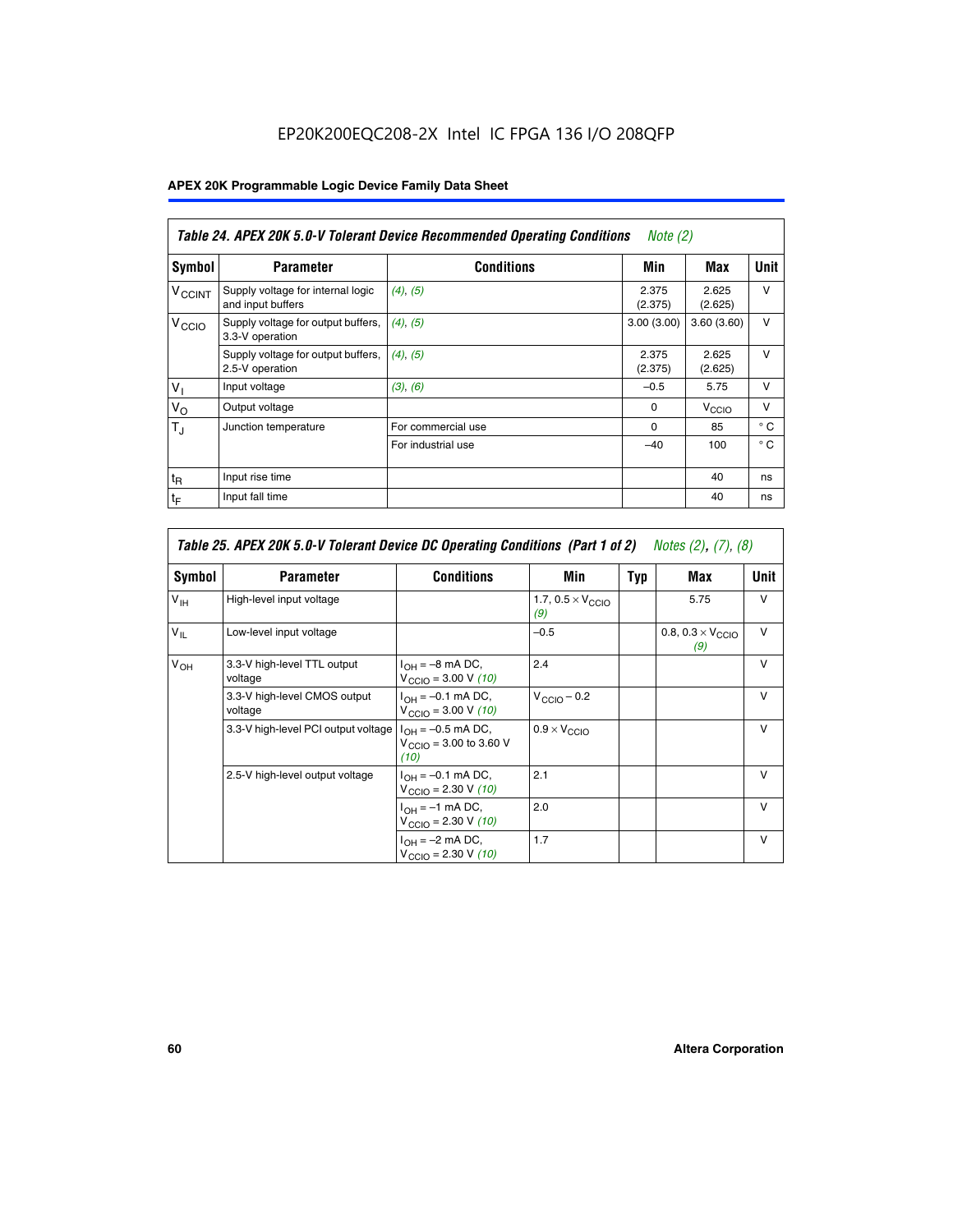|                   | Table 25. APEX 20K 5.0-V Tolerant Device DC Operating Conditions (Part 2 of 2) Notes (2), (7), (8) |                                                                                    |       |     |                              |        |  |
|-------------------|----------------------------------------------------------------------------------------------------|------------------------------------------------------------------------------------|-------|-----|------------------------------|--------|--|
| Symbol            | <b>Parameter</b>                                                                                   | <b>Conditions</b>                                                                  | Min   | Typ | Max                          | Unit   |  |
| $V_{OL}$          | 3.3-V low-level TTL output voltage                                                                 | $I_{\Omega}$ = 12 mA DC,<br>$V_{\text{CCIO}} = 3.00 V (11)$                        |       |     | 0.45                         | $\vee$ |  |
|                   | 3.3-V low-level CMOS output<br>voltage                                                             | $I_{\Omega I} = 0.1$ mA DC,<br>$V_{\text{CCIO}} = 3.00 V (11)$                     |       |     | 0.2                          | $\vee$ |  |
|                   | 3.3-V low-level PCI output voltage                                                                 | $I_{\Omega}$ = 1.5 mA DC,<br>$V_{CClO}$ = 3.00 to 3.60 V<br>(11)                   |       |     | $0.1 \times V_{\text{CCLO}}$ | $\vee$ |  |
|                   | 2.5-V low-level output voltage                                                                     | $I_{\Omega I} = 0.1$ mA DC,<br>$V_{\text{CCIO}} = 2.30 V (11)$                     |       |     | 0.2                          | $\vee$ |  |
|                   |                                                                                                    | $I_{\Omega}$ = 1 mA DC,<br>$V_{\text{CCIO}} = 2.30 V (11)$                         |       |     | 0.4                          | $\vee$ |  |
|                   |                                                                                                    | $I_{\Omega}$ = 2 mA DC,<br>$V_{\text{CCIO}} = 2.30 V (11)$                         |       |     | 0.7                          | $\vee$ |  |
| Τ,                | Input pin leakage current                                                                          | $V_1 = 5.75$ to $-0.5$ V                                                           | $-10$ |     | 10                           | μA     |  |
| $I_{OZ}$          | Tri-stated I/O pin leakage current                                                                 | $V_{\Omega}$ = 5.75 to -0.5 V                                                      | $-10$ |     | 10                           | μA     |  |
| $I_{CC0}$         | $V_{CC}$ supply current (standby)<br>(All ESBs in power-down mode)                                 | $V_1$ = ground, no load, no<br>toggling inputs, -1 speed<br>grade $(12)$           |       | 10  |                              | mA     |  |
|                   |                                                                                                    | $V_1$ = ground, no load, no<br>toggling inputs,<br>$-2$ , $-3$ speed grades $(12)$ |       | 5   |                              | mA     |  |
| R <sub>CONF</sub> | Value of I/O pin pull-up resistor                                                                  | $V_{\text{CCIO}} = 3.0 V (13)$                                                     | 20    |     | 50                           | W      |  |
|                   | before and during configuration                                                                    | $V_{\text{CCIO}} = 2.375 \text{ V} (13)$                                           | 30    |     | 80                           | W      |  |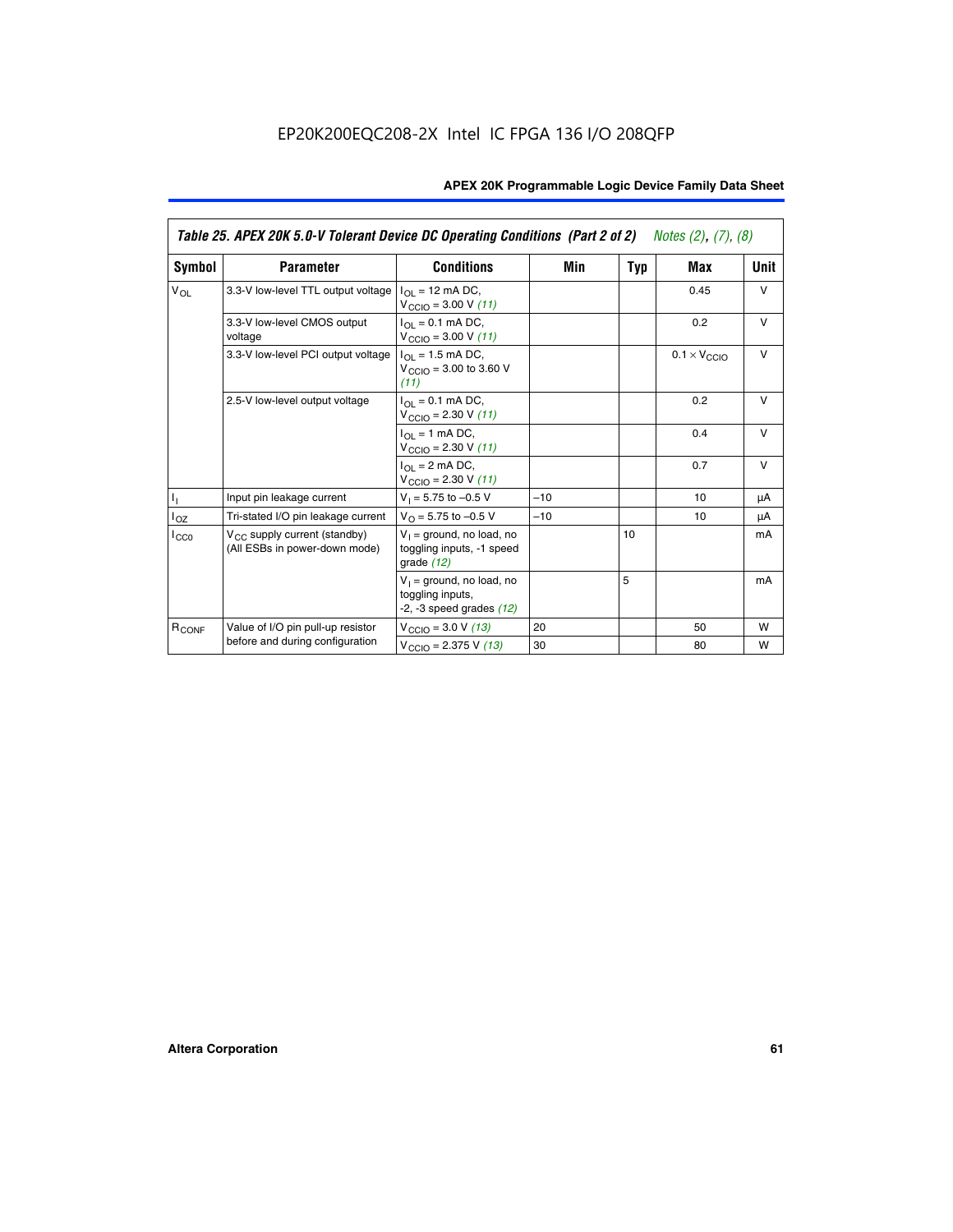|                    | Table 26. APEX 20K 5.0-V Tolerant Device Capacitance<br>Notes (2), (14) |                                     |     |     |      |  |  |
|--------------------|-------------------------------------------------------------------------|-------------------------------------|-----|-----|------|--|--|
| Symbol             | <b>Parameter</b>                                                        | <b>Conditions</b>                   | Min | Max | Unit |  |  |
| $C_{IN}$           | Input capacitance                                                       | $V_{1N} = 0 V$ , f = 1.0 MHz        |     | 8   | pF   |  |  |
| C <sub>INCLK</sub> | Input capacitance on dedicated<br>clock pin                             | $V_{1N} = 0 V$ , f = 1.0 MHz        |     | 12  | pF   |  |  |
| $C_{OUT}$          | Output capacitance                                                      | $V_{\text{OUT}} = 0 V, f = 1.0 MHz$ |     | 8   | pF   |  |  |

#### *Notes to Tables 23 through 26:*

- (1) See the *Operating Requirements for Altera Devices Data Sheet*.
- (2) All APEX 20K devices are 5.0-V tolerant.
- (3) Minimum DC input is –0.5 V. During transitions, the inputs may undershoot to –2.0 V or overshoot to 5.75 V for input currents less than 100 mA and periods shorter than 20 ns.
- (4) Numbers in parentheses are for industrial-temperature-range devices.
- (5) Maximum  $V_{CC}$  rise time is 100 ms, and  $V_{CC}$  must rise monotonically.<br>(6) All pins, including dedicated inputs, clock I/O, and JTAG pins, may b
- All pins, including dedicated inputs, clock I/O, and JTAG pins, may be driven before  $V_{\text{CCINT}}$  and  $V_{\text{CCIO}}$  are powered.
- (7) Typical values are for  $T_A = 25^\circ$  C, V<sub>CCINT</sub> = 2.5 V, and V<sub>CCIO</sub> = 2.5 or 3.3 V.<br>(8) These values are specified in the APEX 20K device recommended operat
- These values are specified in the APEX 20K device recommended operating conditions, shown in Table 26 on page 62.
- (9) The APEX 20K input buffers are compatible with 2.5-V and 3.3-V (LVTTL and LVCMOS) signals. Additionally, the input buffers are 3.3-V PCI compliant when  $V_{\text{CCIO}}$  and  $V_{\text{CCINI}}$  meet the relationship shown in Figure 33 on page 68.
- (10) The  $I<sub>OH</sub>$  parameter refers to high-level TTL, PCI or CMOS output current.
- (11) The I<sub>OL</sub> parameter refers to low-level TTL, PCI, or CMOS output current. This parameter applies to open-drain pins as well as output pins.
- (12) This value is specified for normal device operation. The value may vary during power-up.
- (13) Pin pull-up resistance values will be lower if an external source drives the pin higher than  $V_{\text{CCIO}}$ .
- (14) Capacitance is sample-tested only.

Tables 27 through 30 provide information on absolute maximum ratings, recommended operating conditions, DC operating conditions, and capacitance for 1.8-V APEX 20KE devices.

|                             | Table 27. APEX 20KE Device Absolute Maximum Ratings<br>Note (1) |                                                   |        |     |              |  |  |  |
|-----------------------------|-----------------------------------------------------------------|---------------------------------------------------|--------|-----|--------------|--|--|--|
| Symbol                      | <b>Parameter</b>                                                | <b>Conditions</b>                                 | Min    | Max | Unit         |  |  |  |
| $V_{\text{CCINT}}$          | Supply voltage                                                  | With respect to ground (2)                        | $-0.5$ | 2.5 | v            |  |  |  |
| V <sub>CCIO</sub>           |                                                                 |                                                   | $-0.5$ | 4.6 | v            |  |  |  |
| $V_{1}$                     | DC input voltage                                                |                                                   | $-0.5$ | 4.6 | $\vee$       |  |  |  |
| $I_{OUT}$                   | DC output current, per pin                                      |                                                   | $-25$  | 25  | mA           |  |  |  |
| $\mathsf{T}_{\texttt{STG}}$ | Storage temperature                                             | No bias                                           | $-65$  | 150 | $^{\circ}$ C |  |  |  |
| Т <sub>АМВ</sub>            | Ambient temperature                                             | Under bias                                        | $-65$  | 135 | $^{\circ}$ C |  |  |  |
| $\mathsf{T}_{\text{d}}$     | Junction temperature                                            | PQFP, RQFP, TQFP, and BGA packages,<br>under bias |        | 135 | $^{\circ}$ C |  |  |  |
|                             |                                                                 | Ceramic PGA packages, under bias                  |        | 150 | $^{\circ}$ C |  |  |  |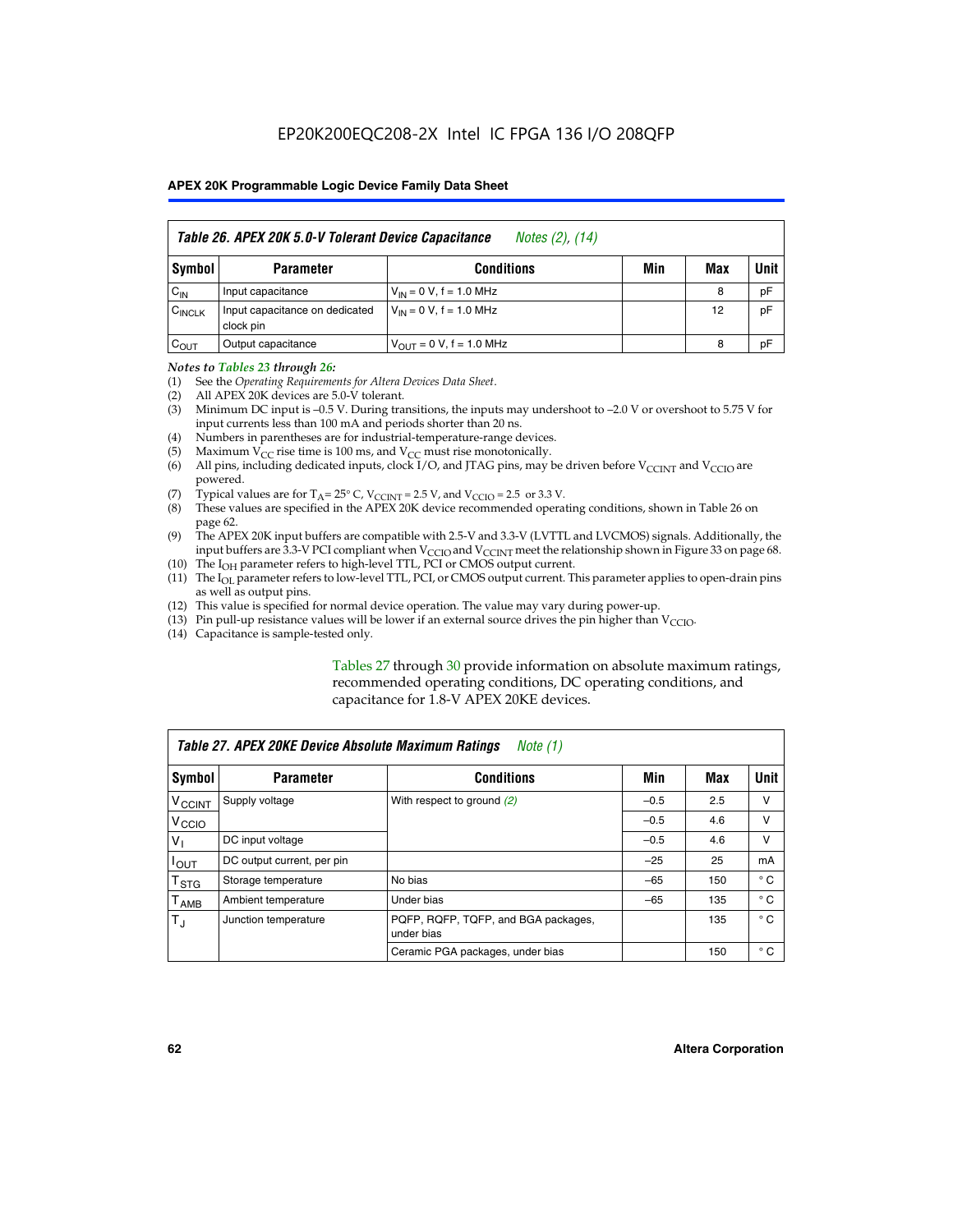|                             | <b>Table 28. APEX 20KE Device Recommended Operating Conditions</b> |                    |                  |                   |              |
|-----------------------------|--------------------------------------------------------------------|--------------------|------------------|-------------------|--------------|
| <b>Symbol</b>               | <b>Parameter</b>                                                   | <b>Conditions</b>  | Min              | Max               | <b>Unit</b>  |
| <b>V<sub>CCINT</sub></b>    | Supply voltage for internal logic and<br>input buffers             | (3), (4)           | 1.71(1.71)       | 1.89(1.89)        | $\vee$       |
| V <sub>CCIO</sub>           | Supply voltage for output buffers, 3.3-V<br>operation              | (3), (4)           | 3.00(3.00)       | 3.60(3.60)        | $\vee$       |
|                             | Supply voltage for output buffers, 2.5-V<br>operation              | (3), (4)           | 2.375<br>(2.375) | 2.625<br>(2.625)  | $\vee$       |
|                             | Supply voltage for output buffers, 1.8-V<br>operation              | (3), (4)           | 1.71(1.71)       | 1.89(1.89)        | $\vee$       |
| $V_1$                       | Input voltage                                                      | (5), (6)           | $-0.5$           | 4.0               | $\vee$       |
| $V_{\rm O}$                 | Output voltage                                                     |                    | $\Omega$         | V <sub>CCIO</sub> | v            |
| $T_{\rm J}$                 | Junction temperature                                               | For commercial use | $\Omega$         | 85                | $^{\circ}$ C |
|                             |                                                                    | For industrial use | $-40$            | 100               | $^{\circ}$ C |
| $t_{R}$                     | Input rise time                                                    |                    |                  | 40                | ns           |
| $\mathfrak{t}_{\mathsf{F}}$ | Input fall time                                                    |                    |                  | 40                | ns           |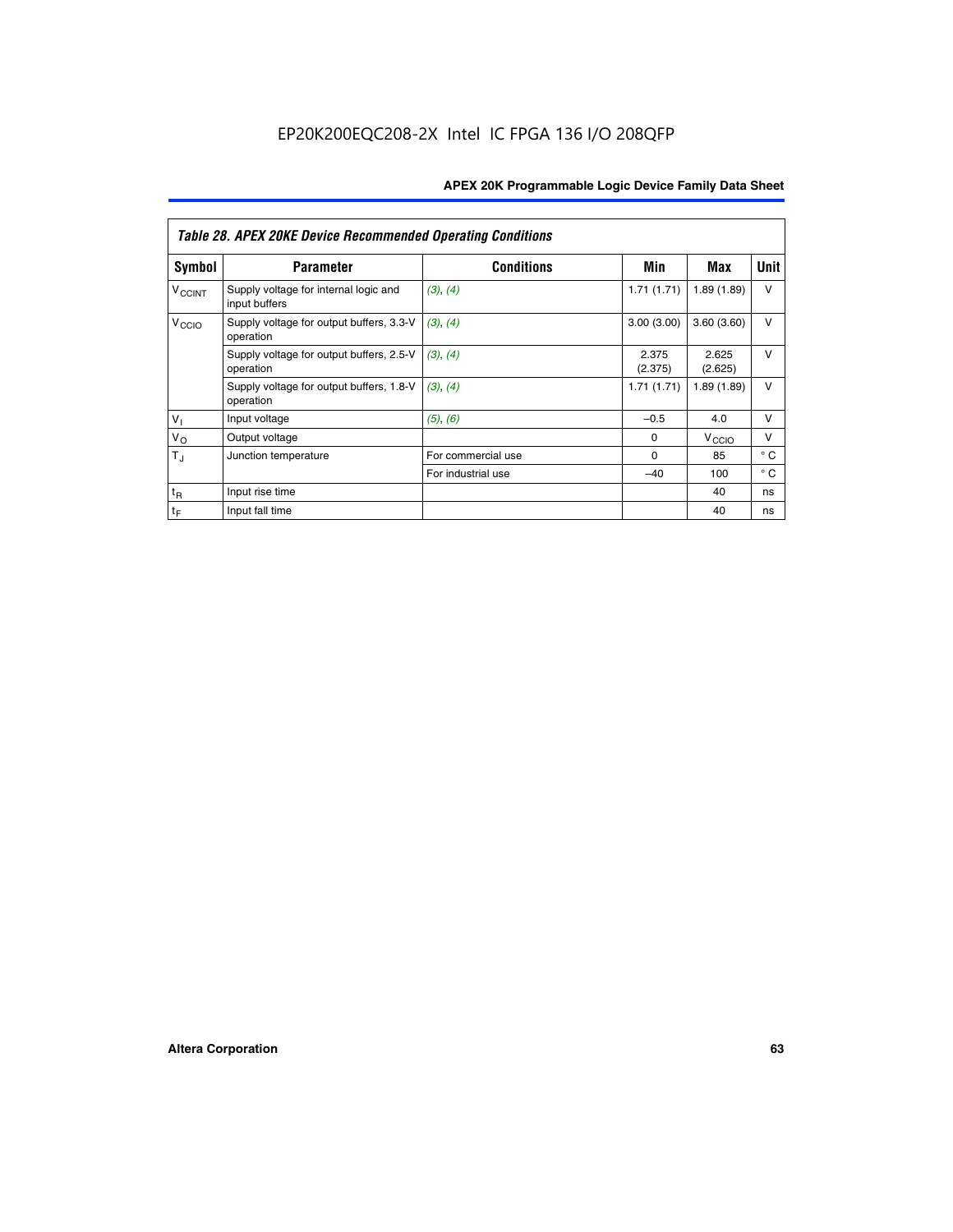# EP20K200EQC208-2X Intel IC FPGA 136 I/O 208QFP

# **APEX 20K Programmable Logic Device Family Data Sheet**

| Symbol                     | <b>Parameter</b>                                                   | <b>Conditions</b>                                                         | Min                                       | <b>Typ</b> | Max                                       | Unit      |
|----------------------------|--------------------------------------------------------------------|---------------------------------------------------------------------------|-------------------------------------------|------------|-------------------------------------------|-----------|
| $V_{\text{IH}}$            | High-level LVTTL, CMOS, or 3.3-V<br>PCI input voltage              |                                                                           | 1.7, $0.5 \times V_{\text{CCIO}}$<br>(10) |            | 4.1                                       | V         |
| $\mathsf{V}_{\mathsf{IL}}$ | Low-level LVTTL, CMOS, or 3.3-V<br>PCI input voltage               |                                                                           | $-0.5$                                    |            | 0.8, $0.3 \times V_{\text{CCIO}}$<br>(10) | $\vee$    |
| $V_{OH}$                   | 3.3-V high-level LVTTL output<br>voltage                           | $I_{OH} = -12$ mA DC,<br>$V_{\text{CCIO}} = 3.00 V (11)$                  | 2.4                                       |            |                                           | v         |
|                            | 3.3-V high-level LVCMOS output<br>voltage                          | $I_{OH} = -0.1$ mA DC,<br>$V_{\text{CCIO}} = 3.00 \text{ V} (11)$         | $V_{\text{CCIO}} - 0.2$                   |            |                                           | v         |
|                            | 3.3-V high-level PCI output voltage $ I_{OH} = -0.5$ mA DC,        | $V_{\text{CGIO}} = 3.00$ to 3.60 V<br>(11)                                | $0.9 \times V_{\text{CCIO}}$              |            |                                           | v         |
|                            | 2.5-V high-level output voltage                                    | $I_{OH} = -0.1$ mA DC,<br>$V_{\text{CCIO}} = 2.30 V (11)$                 | 2.1                                       |            |                                           | ν         |
|                            |                                                                    | $I_{OH} = -1$ mA DC,<br>$V_{\text{CCIO}} = 2.30 V (11)$                   | 2.0                                       |            |                                           | V         |
|                            |                                                                    | $I_{OH} = -2$ mA DC,<br>$V_{\text{CCIO}} = 2.30 V (11)$                   | 1.7                                       |            |                                           | v         |
| $V_{\Omega}$               | 3.3-V low-level LVTTL output<br>voltage                            | $I_{OL}$ = 12 mA DC,<br>$V_{\text{CCIO}} = 3.00 \text{ V} (12)$           |                                           |            | 0.4                                       | v         |
|                            | 3.3-V low-level LVCMOS output<br>voltage                           | $I_{\Omega} = 0.1$ mA DC,<br>$V_{\text{CCIO}} = 3.00 V (12)$              |                                           |            | 0.2                                       | $\vee$    |
|                            | 3.3-V low-level PCI output voltage                                 | $I_{\Omega I}$ = 1.5 mA DC,<br>$V_{\text{CGIO}} = 3.00$ to 3.60 V<br>(12) |                                           |            | $0.1 \times V_{\text{CCIO}}$              | v         |
|                            | 2.5-V low-level output voltage                                     | $I_{\Omega} = 0.1$ mA DC,<br>$V_{\text{CCIO}}$ = 2.30 V (12)              |                                           |            | 0.2                                       | v         |
|                            |                                                                    | $I_{\Omega}$ = 1 mA DC,<br>$V_{\text{CCIO}}$ = 2.30 V (12)                |                                           |            | 0.4                                       | $\vee$    |
|                            |                                                                    | $I_{\Omega}$ = 2 mA DC,<br>$V_{\text{CCIO}} = 2.30 V (12)$                |                                           |            | 0.7                                       | $\vee$    |
| ъ,                         | Input pin leakage current                                          | $V_1 = 4.1$ to -0.5 V (13)                                                | $-10$                                     |            | 10                                        | μA        |
| $I_{OZ}$                   | Tri-stated I/O pin leakage current                                 | $V_{\Omega}$ = 4.1 to -0.5 V (13)                                         | $-10$                                     |            | 10                                        | μA        |
| $I_{CC0}$                  | $V_{CC}$ supply current (standby)<br>(All ESBs in power-down mode) | $V_1$ = ground, no load, no<br>toggling inputs, -1 speed<br>grade         |                                           | 10         |                                           | mA        |
|                            |                                                                    | $V_1$ = ground, no load, no<br>toggling inputs,<br>-2, -3 speed grades    |                                           | 5          |                                           | mA        |
| R <sub>CONF</sub>          | Value of I/O pin pull-up resistor                                  | $V_{\text{CCIO}} = 3.0 V (14)$                                            | 20                                        |            | 50                                        | $k\Omega$ |
|                            | before and during configuration                                    | $V_{\text{CGIO}} = 2.375 V (14)$                                          | 30                                        |            | 80                                        | kΩ        |
|                            |                                                                    | $V_{\text{CCIO}} = 1.71 V (14)$                                           | 60                                        |            | 150                                       | $k\Omega$ |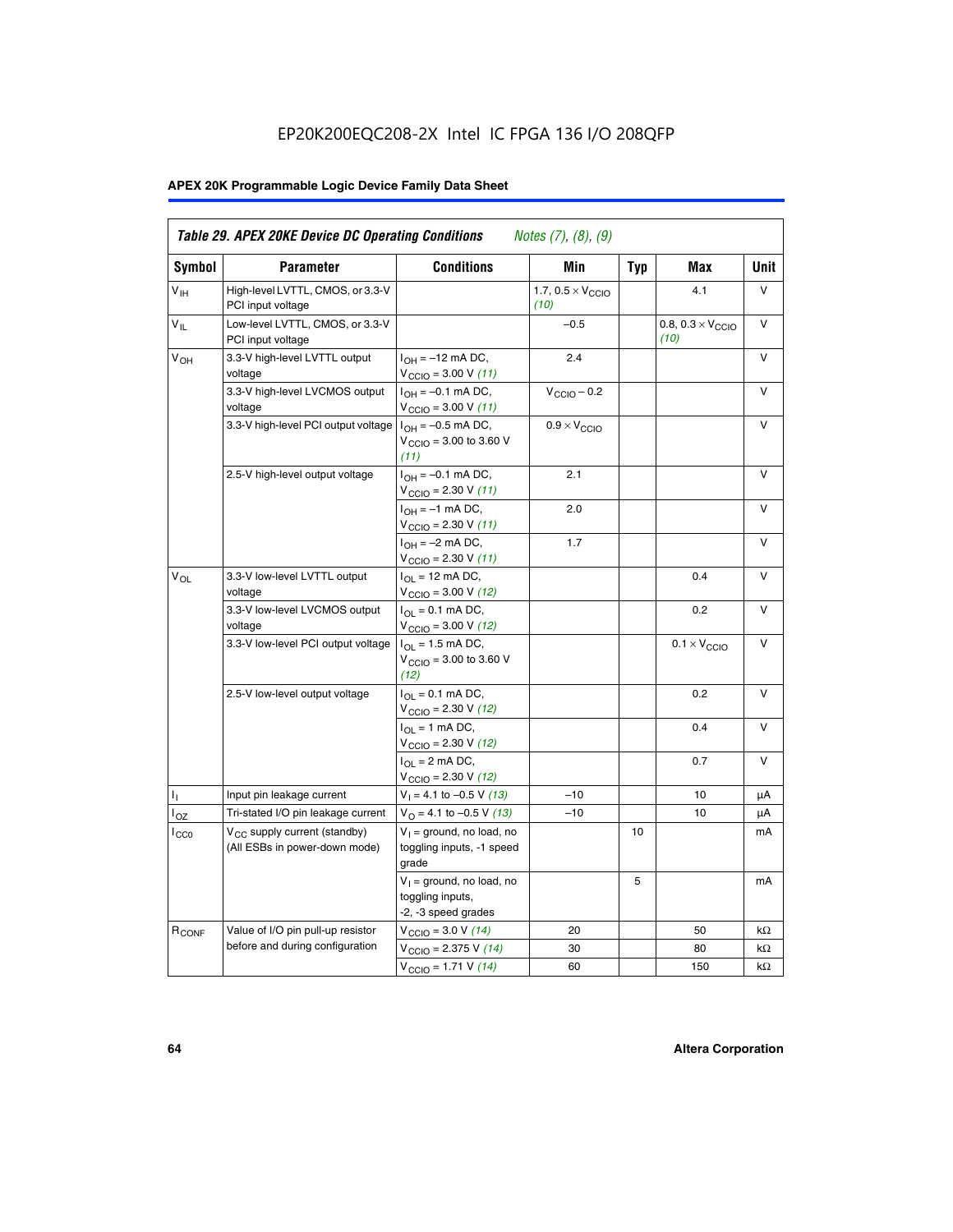**1 For DC Operating Specifications on APEX 20KE I/O standards,** please refer to *Application Note 117 (Using Selectable I/O Standards in Altera Devices).*

| Table 30. APEX 20KE Device Capacitance<br><i>Note</i> (15) |                                             |                                |     |     |      |
|------------------------------------------------------------|---------------------------------------------|--------------------------------|-----|-----|------|
| <b>Symbol</b>                                              | <b>Parameter</b>                            | <b>Conditions</b>              | Min | Max | Unit |
| $C_{\text{IN}}$                                            | Input capacitance                           | $V_{IN} = 0 V$ , f = 1.0 MHz   |     | 8   | рF   |
| $C_{\text{INCLK}}$                                         | Input capacitance on<br>dedicated clock pin | $V_{IN} = 0 V$ , f = 1.0 MHz   |     | 12  | pF   |
| $C_{OUT}$                                                  | Output capacitance                          | $V_{OUIT} = 0 V$ , f = 1.0 MHz |     | 8   | рF   |

- *Notes to Tables 27 through 30:* (1) See the *Operating Requirements for Altera Devices Data Sheet*.
- (2) Minimum DC input is –0.5 V. During transitions, the inputs may undershoot to –2.0 V or overshoot to 5.75 V for input currents less than 100 mA and periods shorter than 20 ns.
- (3) Numbers in parentheses are for industrial-temperature-range devices.
- (4) Maximum  $\overline{V_{CC}}$  rise time is 100 ms, and  $V_{CC}$  must rise monotonically.<br>(5) Minimum DC input is –0.5 V. During transitions, the inputs may und
- Minimum DC input is  $-0.5$  V. During transitions, the inputs may undershoot to  $-2.0$  V or overshoot to the voltage shown in the following table based on input duty cycle for input currents less than 100 mA. The overshoot is dependent upon duty cycle of the signal. The DC case is equivalent to 100% duty cycle.

| Vin  | Max. Duty Cycle |
|------|-----------------|
| 4.0V | 100% (DC)       |
| 4.1  | 90%             |
| 4.2  | 50%             |
| 4.3  | 30%             |
|      |                 |

- 4.4 17%
- 4.5 10%
- (6) All pins, including dedicated inputs, clock, I/O, and JTAG pins, may be driven before  $V_{\text{CCINT}}$  and  $V_{\text{CCIO}}$  are powered.
- (7) Typical values are for  $T_A = 25^\circ$  C, V<sub>CCINT</sub> = 1.8 V, and V<sub>CCIO</sub> = 1.8 V, 2.5 V or 3.3 V.
- (8) These values are specified under the APEX 20KE device recommended operating conditions, shown in Table 24 on page 60.
- (9) Refer to *Application Note 117 (Using Selectable I/O Standards in Altera Devices)* for the V<sub>IH</sub>, V<sub>IL</sub>, V<sub>OH</sub>, V<sub>OL</sub>, and I<sub>I</sub> parameters when VCCIO = 1.8 V.
- (10) The APEX 20KE input buffers are compatible with 1.8-V, 2.5-V and 3.3-V (LVTTL and LVCMOS) signals. Additionally, the input buffers are 3.3-V PCI compliant. Input buffers also meet specifications for GTL+, CTT, AGP, SSTL-2, SSTL-3, and HSTL.
- (11) The  $I_{OH}$  parameter refers to high-level TTL, PCI, or CMOS output current.
- (12) The I<sub>OL</sub> parameter refers to low-level TTL, PCI, or CMOS output current. This parameter applies to open-drain pins as well as output pins.
- (13) This value is specified for normal device operation. The value may vary during power-up.
- (14) Pin pull-up resistance values will be lower if an external source drives the pin higher than  $V_{CCIO}$ .
- (15) Capacitance is sample-tested only.

Figure 33 shows the relationship between  $V_{\text{CCIO}}$  and  $V_{\text{CCINT}}$  for 3.3-V PCI compliance on APEX 20K devices.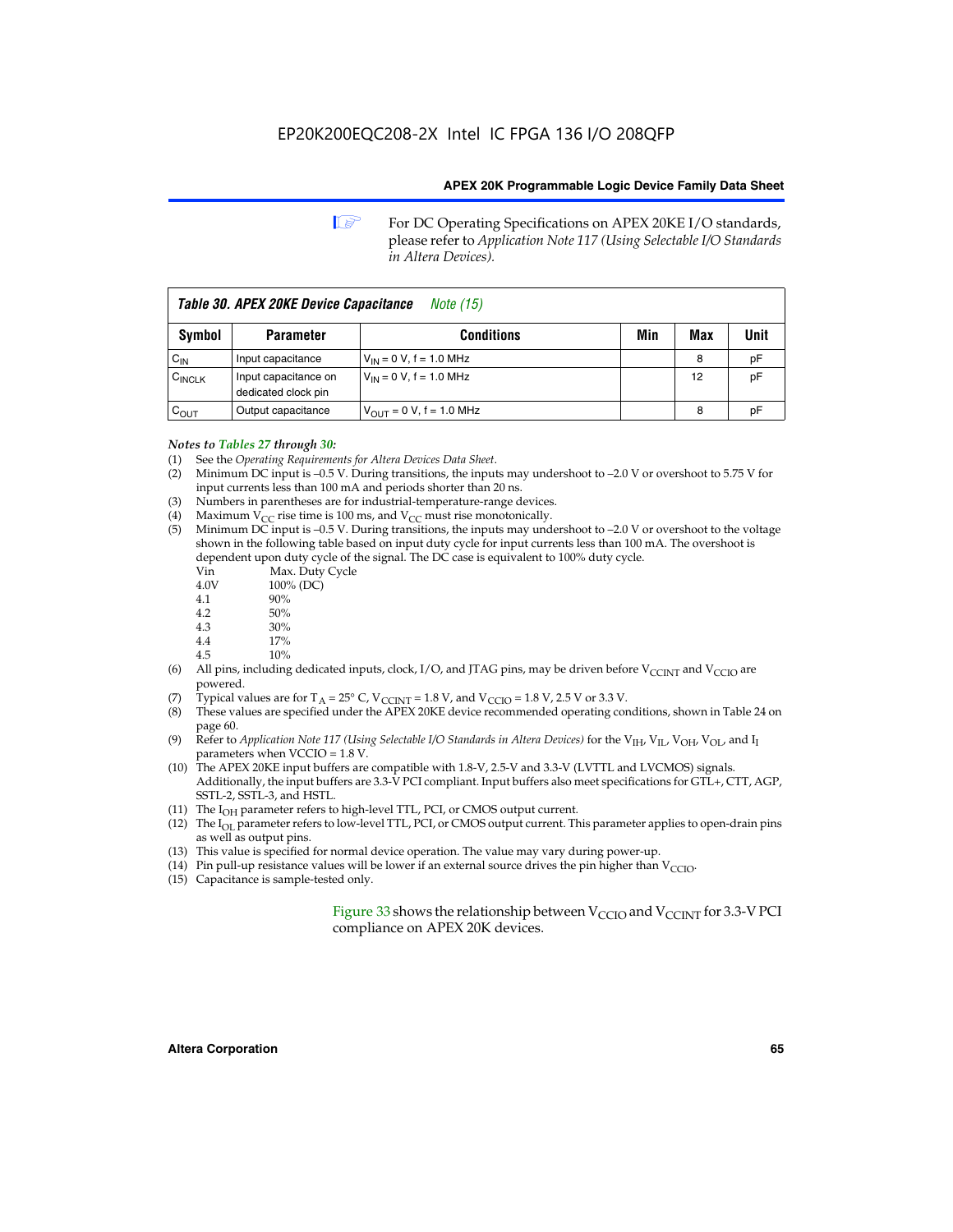

Figure 34 shows the typical output drive characteristics of APEX 20K devices with 3.3-V and 2.5-V V<sub>CCIO</sub>. The output driver is compatible with the 3.3-V *PCI Local Bus Specification, Revision 2.2* (when VCCIO pins are connected to 3.3 V). 5-V tolerant APEX 20K devices in the -1 speed grade are 5-V PCI compliant over all operating conditions.

*Figure 34. Output Drive Characteristics of APEX 20K Device Note (1)*





**66 Altera Corporation**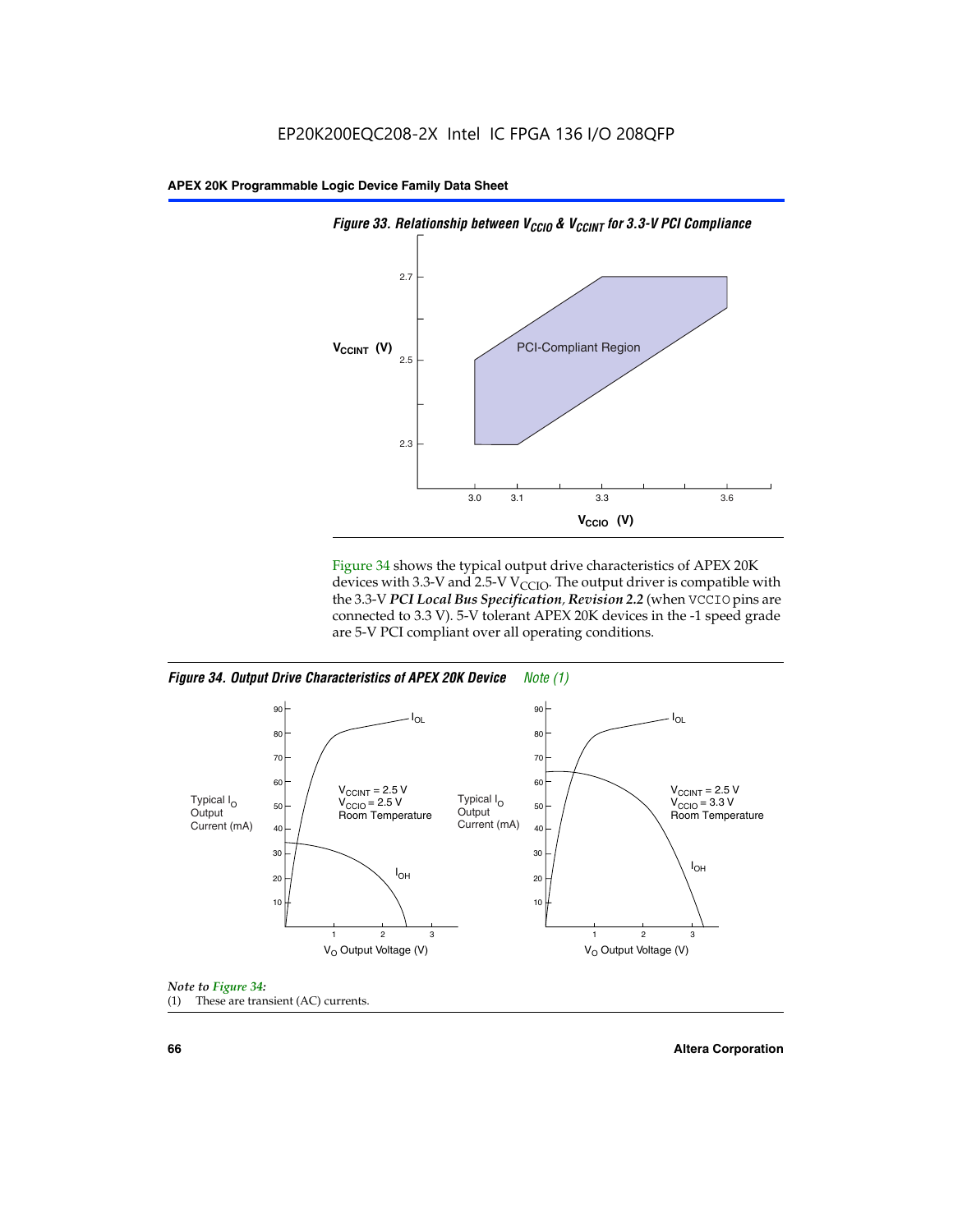

Figure 35 shows the output drive characteristics of APEX 20KE devices.

*Note to Figure 35:* (1) These are transient (AC) currents.

**Timing Model** The high-performance FastTrack and MegaLAB interconnect routing resources ensure predictable performance, accurate simulation, and accurate timing analysis. This predictable performance contrasts with that of FPGAs, which use a segmented connection scheme and therefore have unpredictable performance.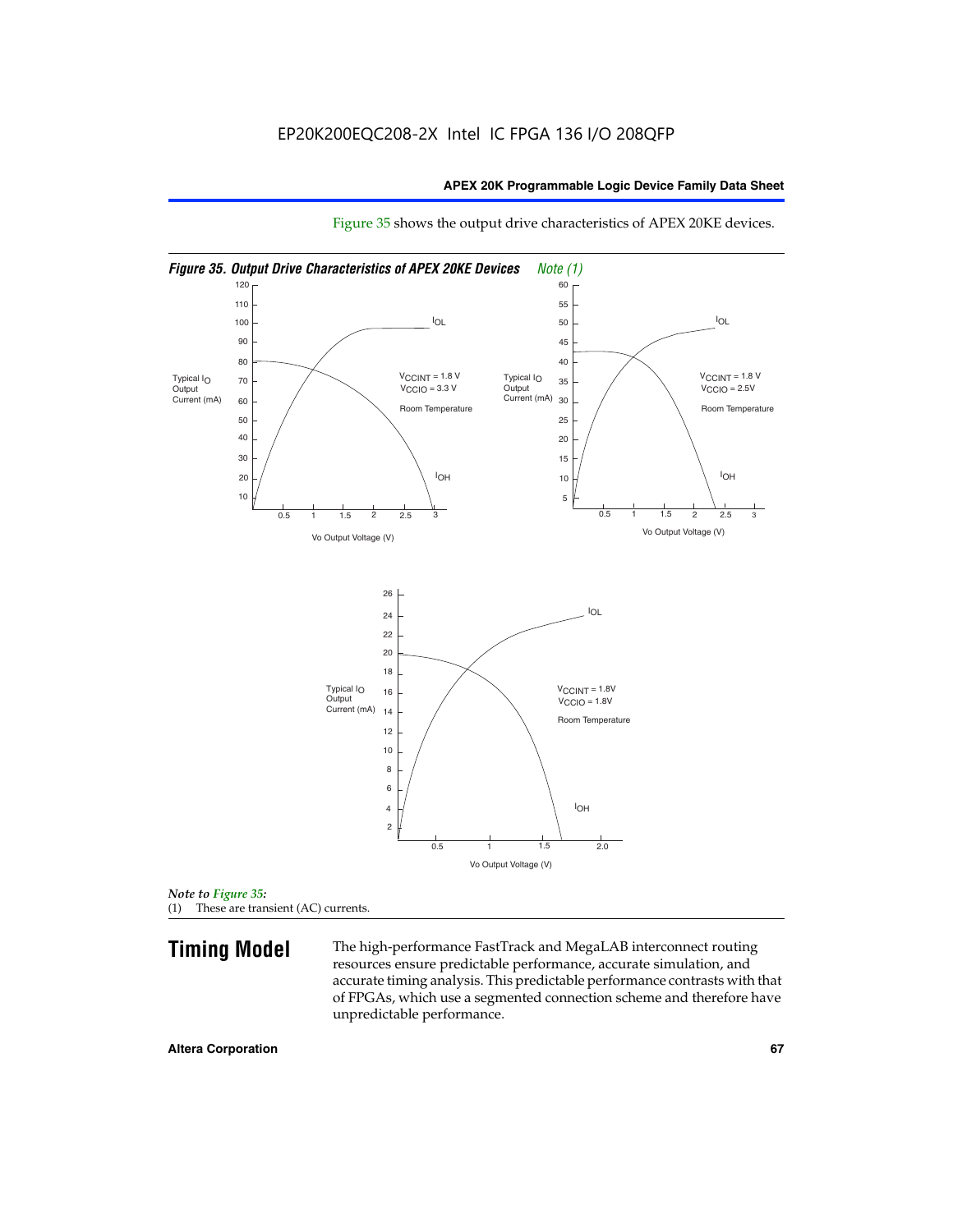All specifications are always representative of worst-case supply voltage and junction temperature conditions. All output-pin-timing specifications are reported for maximum driver strength.

Figure  $36$  shows the  $f_{MAX}$  timing model for APEX 20K devices.



Figure 37 shows the  $f_{MAX}$  timing model for APEX 20KE devices. These parameters can be used to estimate  $f_{MAX}$  for multiple levels of logic. Quartus II software timing analysis should be used for more accurate timing information.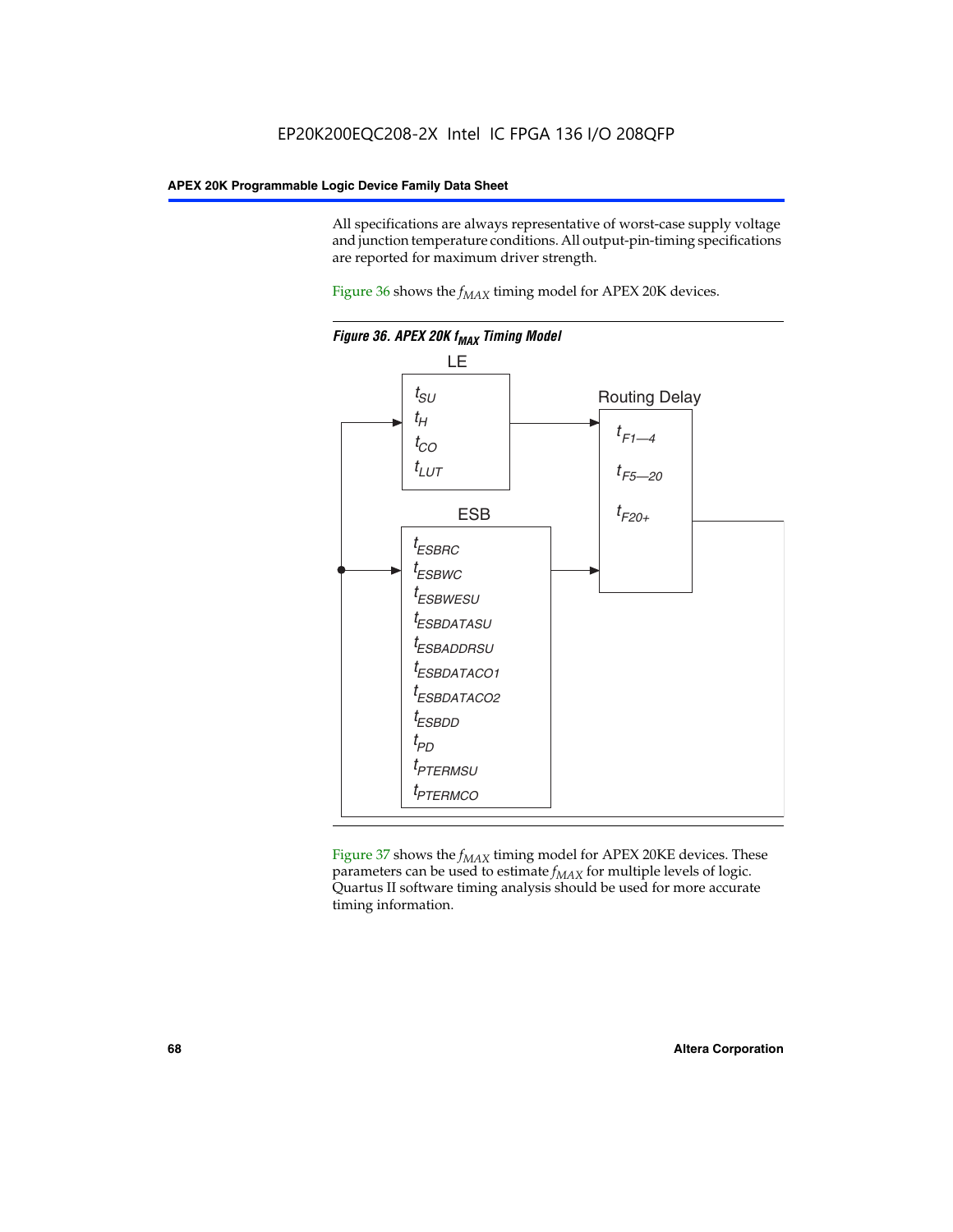

**Figure 37. APEX 20KE f<sub>MAX</sub> Timing Model**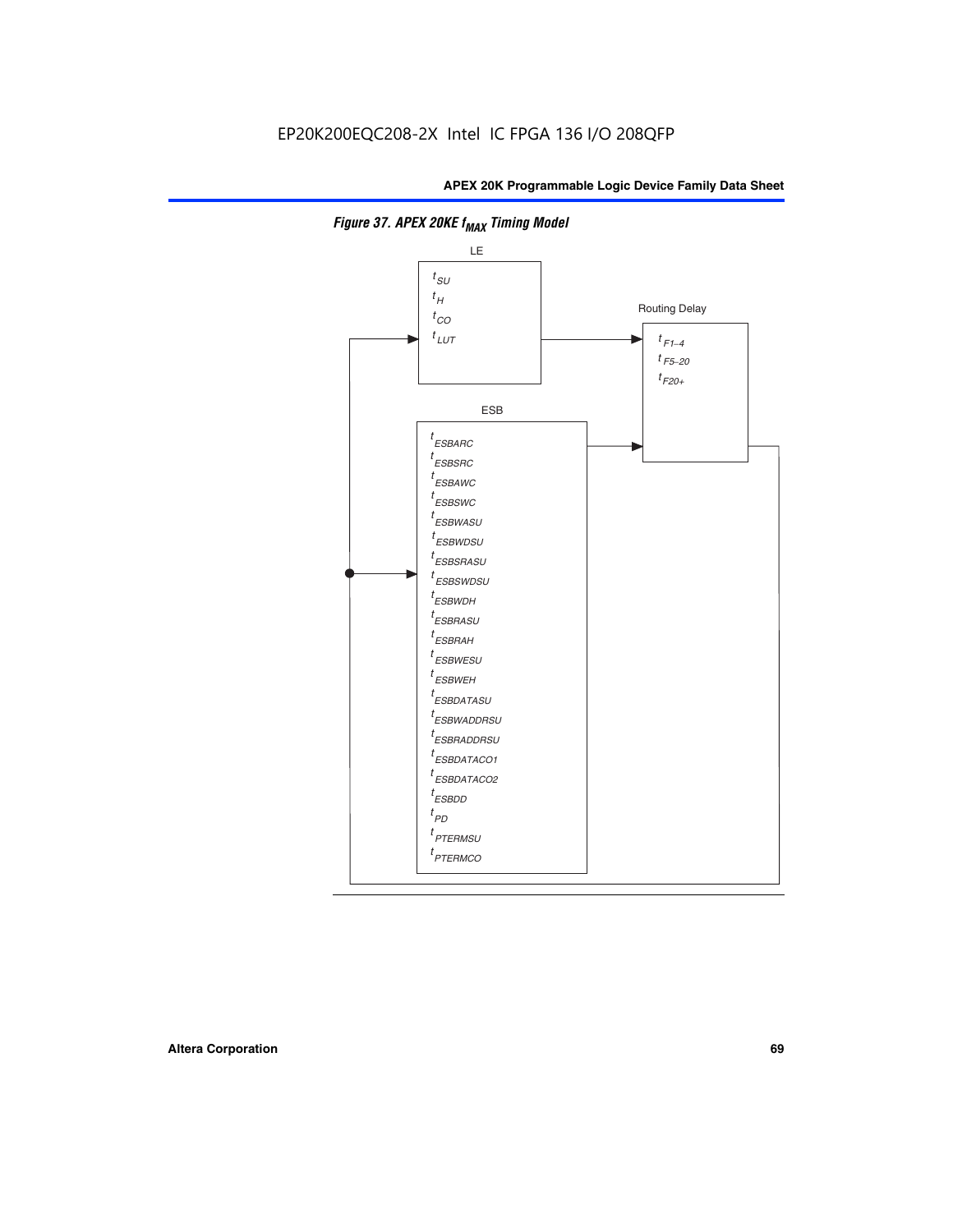Figures 38 and 39 show the asynchronous and synchronous timing waveforms, respectively, for the ESB macroparameters in Table 31.



*Figure 38. ESB Asynchronous Timing Waveforms*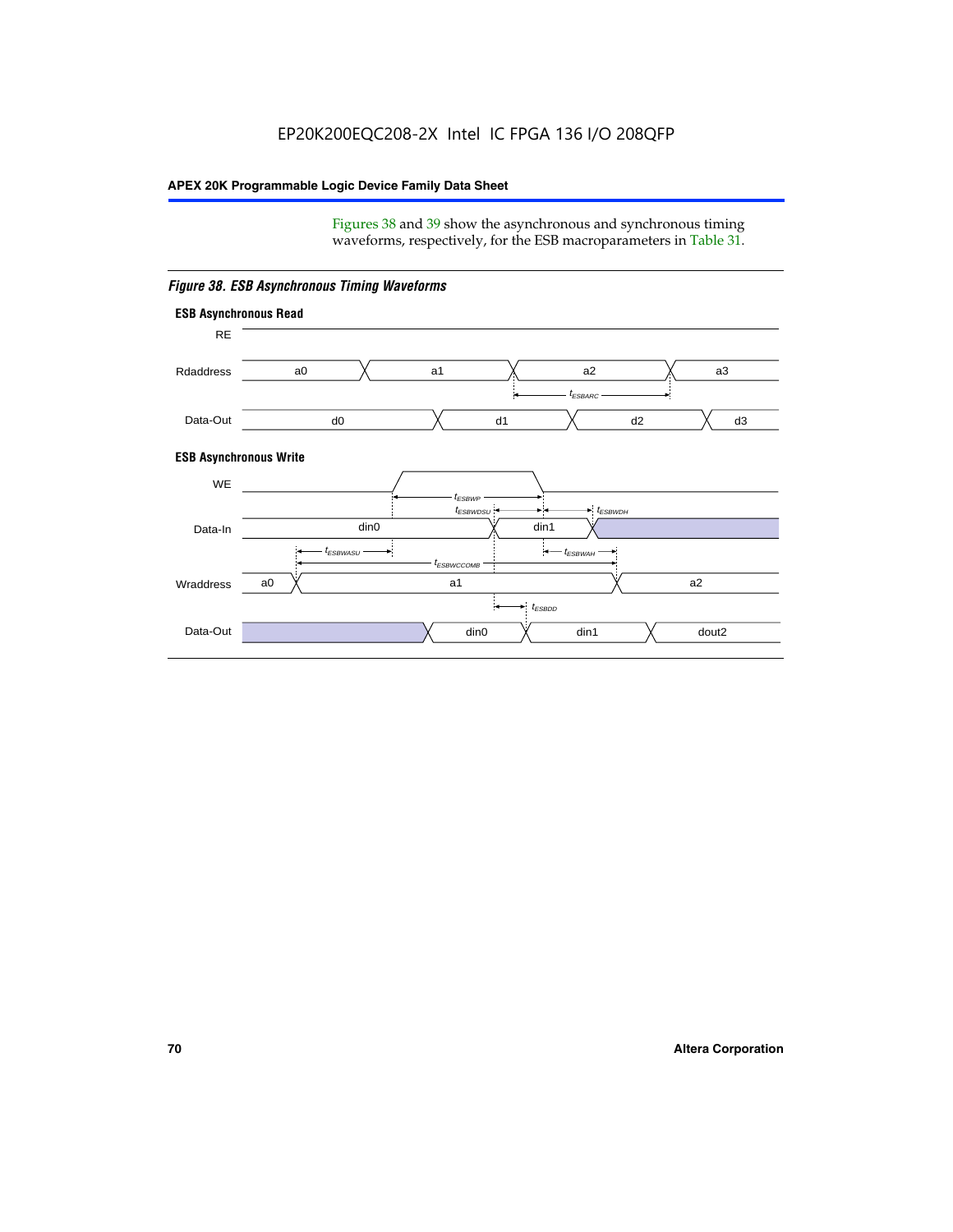# EP20K200EQC208-2X Intel IC FPGA 136 I/O 208QFP

# **APEX 20K Programmable Logic Device Family Data Sheet**



# *Figure 39. ESB Synchronous Timing Waveforms*

# **ESB Synchronous Write (ESB Output Registers Used)**



Figure 40 shows the timing model for bidirectional I/O pin timing.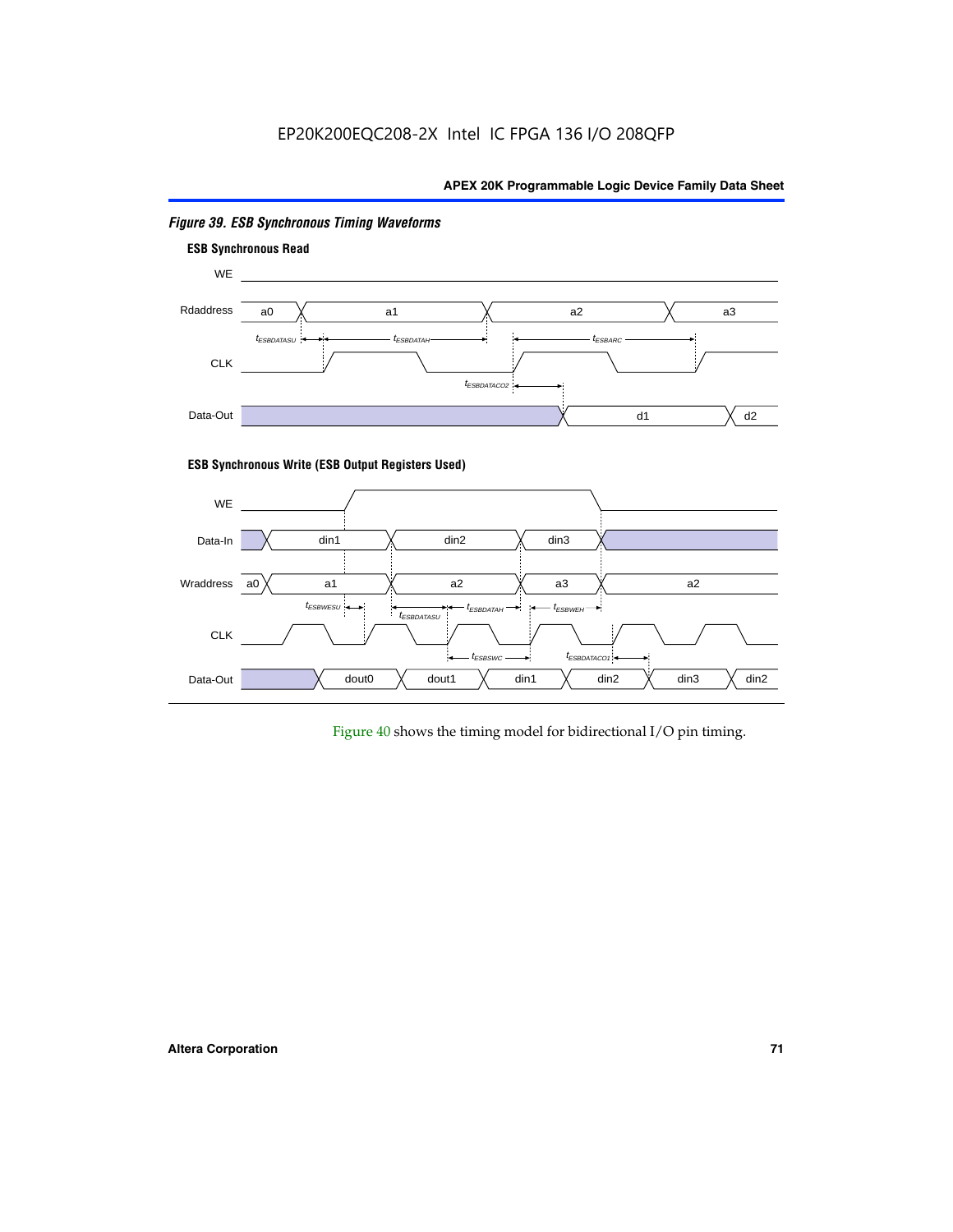

### *Figure 40. Synchronous Bidirectional Pin External Timing*

# *Notes to Figure 40:*

- The output enable and input registers are LE registers in the LAB adjacent to a bidirectional row pin. The output enable register is set with "Output Enable Routing= Signal-Pin" option in the Quartus II software.
- (2) The LAB adjacent input register is set with "Decrease Input Delay to Internal Cells= Off". This maintains a zero hold time for lab adjacent registers while giving a fast, position independent setup time. A faster setup time with zero hold time is possible by setting "Decrease Input Delay to Internal Cells= ON" and moving the input register farther away from the bidirectional pin. The exact position where zero hold occurs with the minimum setup time, varies with device density and speed grade.

Table 31 describes the  $f_{MAX}$  timing parameters shown in Figure 36 on page 68.

| Table 31. APEX 20K f <sub>MAX</sub> Timing Parameters<br>(Part 1 of 2) |                                                                |  |  |  |  |
|------------------------------------------------------------------------|----------------------------------------------------------------|--|--|--|--|
| Symbol<br><b>Parameter</b>                                             |                                                                |  |  |  |  |
| $t_{\text{SU}}$                                                        | LE register setup time before clock                            |  |  |  |  |
| $t_H$                                                                  | LE register hold time after clock                              |  |  |  |  |
| $t_{CO}$                                                               | LE register clock-to-output delay                              |  |  |  |  |
| t <sub>LUT</sub>                                                       | LUT delay for data-in                                          |  |  |  |  |
| <sup>t</sup> ESBRC                                                     | ESB Asynchronous read cycle time                               |  |  |  |  |
| <sup>t</sup> ESBWC                                                     | ESB Asynchronous write cycle time                              |  |  |  |  |
| <sup>t</sup> ESBWESU                                                   | ESB WE setup time before clock when using input register       |  |  |  |  |
| <sup>t</sup> ESBDATASU                                                 | ESB data setup time before clock when using input register     |  |  |  |  |
| <sup>t</sup> ESBDATAH                                                  | ESB data hold time after clock when using input register       |  |  |  |  |
| <sup>t</sup> ESBADDRSU                                                 | ESB address setup time before clock when using input registers |  |  |  |  |
| ESBDATACO1                                                             | ESB clock-to-output delay when using output registers          |  |  |  |  |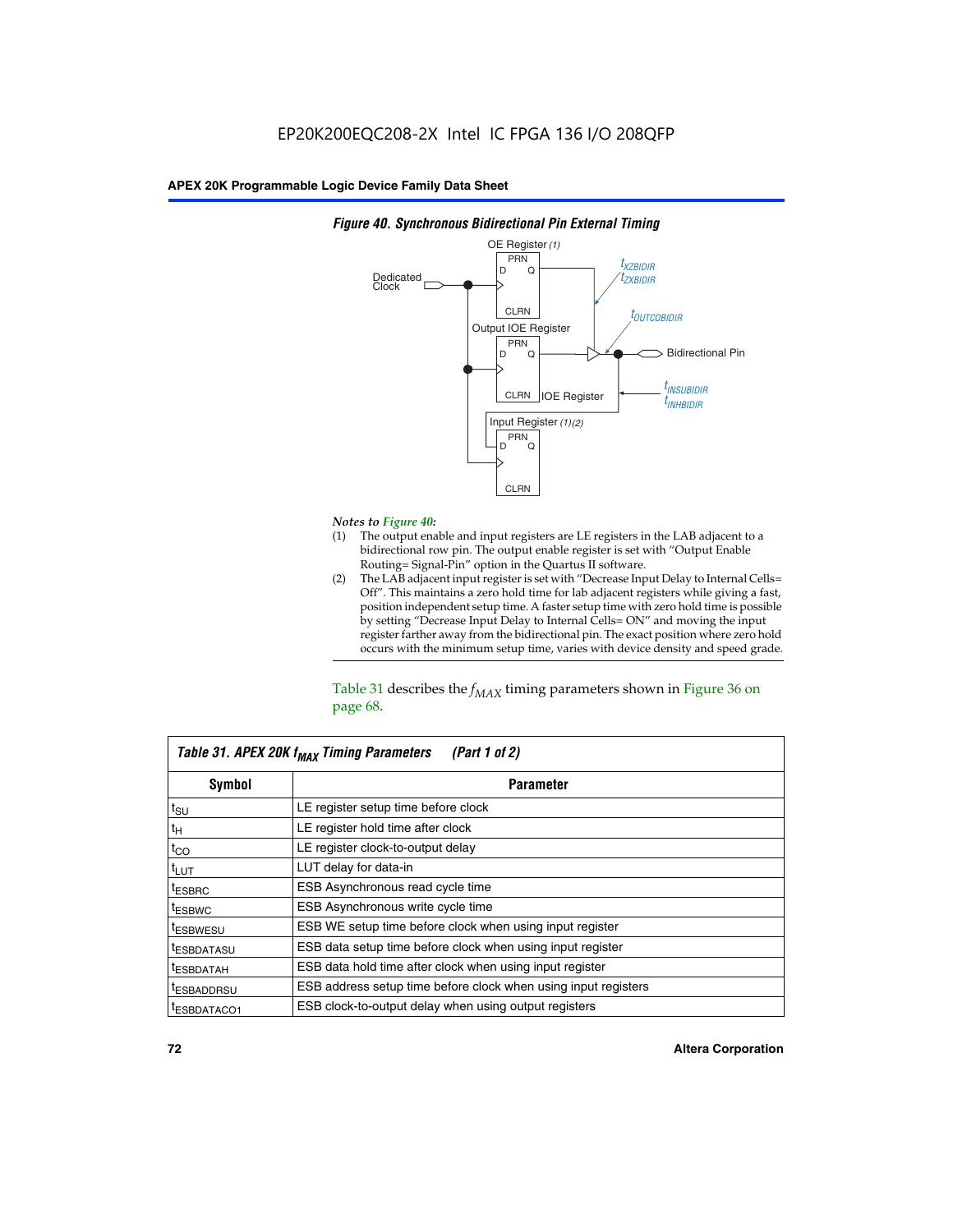| Table 31. APEX 20K f <sub>MAX</sub> Timing Parameters<br>(Part 2 of 2) |                                                    |  |  |  |  |
|------------------------------------------------------------------------|----------------------------------------------------|--|--|--|--|
| Symbol                                                                 | <b>Parameter</b>                                   |  |  |  |  |
| t <sub>ESBDATACO2</sub>                                                | ESB clock-to-output delay without output registers |  |  |  |  |
| <sup>t</sup> ESBDD                                                     | ESB data-in to data-out delay for RAM mode         |  |  |  |  |
| t <sub>PD</sub>                                                        | ESB macrocell input to non-registered output       |  |  |  |  |
| <sup>t</sup> PTERMSU                                                   | ESB macrocell register setup time before clock     |  |  |  |  |
| <sup>t</sup> PTERMCO                                                   | ESB macrocell register clock-to-output delay       |  |  |  |  |
| $t_{F1-4}$                                                             | Fanout delay using local interconnect              |  |  |  |  |
| $t_{F5-20}$                                                            | Fanout delay using MegaLab Interconnect            |  |  |  |  |
| $t_{F20+}$                                                             | Fanout delay using FastTrack Interconnect          |  |  |  |  |
| $t_{CH}$                                                               | Minimum clock high time from clock pin             |  |  |  |  |
| $t_{CL}$                                                               | Minimum clock low time from clock pin              |  |  |  |  |
| t <sub>CLRP</sub>                                                      | LE clear pulse width                               |  |  |  |  |
| t <sub>PREP</sub>                                                      | LE preset pulse width                              |  |  |  |  |
| <sup>t</sup> ESBCH                                                     | Clock high time                                    |  |  |  |  |
| <sup>t</sup> ESBCL                                                     | Clock low time                                     |  |  |  |  |
| <sup>t</sup> ESBWP                                                     | Write pulse width                                  |  |  |  |  |
| <sup>t</sup> ESBRP                                                     | Read pulse width                                   |  |  |  |  |

## Tables 32 and 33 describe APEX 20K external timing parameters.

| Table 32. APEX 20K External Timing Parameters<br>Note (1) |                                                         |  |  |  |  |
|-----------------------------------------------------------|---------------------------------------------------------|--|--|--|--|
| Symbol                                                    | <b>Clock Parameter</b>                                  |  |  |  |  |
| <sup>t</sup> insu                                         | Setup time with global clock at IOE register            |  |  |  |  |
| $t_{\mathsf{INH}}$                                        | Hold time with global clock at IOE register             |  |  |  |  |
| toutco                                                    | Clock-to-output delay with global clock at IOE register |  |  |  |  |

| Table 33. APEX 20K External Bidirectional Timing Parameters<br>Note (1) |                                                                                                |              |  |  |  |  |
|-------------------------------------------------------------------------|------------------------------------------------------------------------------------------------|--------------|--|--|--|--|
| Symbol                                                                  | <b>Conditions</b><br><b>Parameter</b>                                                          |              |  |  |  |  |
| <sup>I</sup> INSUBIDIR                                                  | Setup time for bidirectional pins with global clock at same-row or same-<br>column LE register |              |  |  |  |  |
| <sup>t</sup> INHBIDIR                                                   | Hold time for bidirectional pins with global clock at same-row or same-<br>column LE register  |              |  |  |  |  |
| <sup>t</sup> OUTCOBIDIR                                                 | Clock-to-output delay for bidirectional pins with global clock at IOE<br>register              | $C1 = 10 pF$ |  |  |  |  |
| <sup>T</sup> XZBIDIR                                                    | Synchronous IOE output buffer disable delay                                                    | $C1 = 10 pF$ |  |  |  |  |
| <sup>I</sup> ZXBIDIR                                                    | Synchronous IOE output buffer enable delay, slow slew rate $=$ off                             | $C1 = 10 pF$ |  |  |  |  |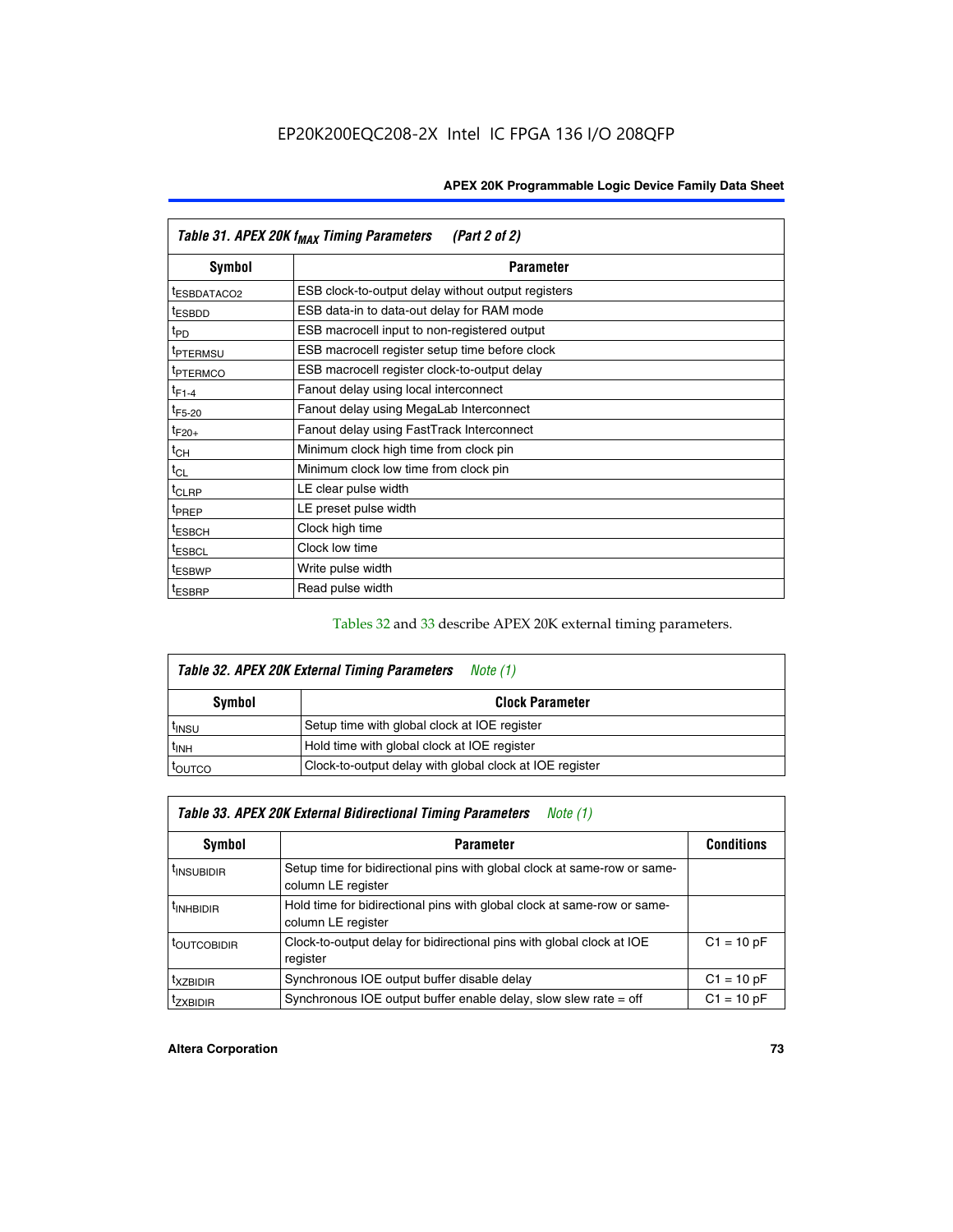$\mathbf{r}$ 

#### *Note to Tables 32 and 33:*

(1) These timing parameters are sample-tested only.

Tables 34 through 37 show APEX 20KE LE, ESB, routing, and functional timing microparameters for the  $f_{MAX}$  timing model.

| <b>Table 34. APEX 20KE LE Timing Microparameters</b> |                                     |  |  |  |
|------------------------------------------------------|-------------------------------------|--|--|--|
| Symbol<br><b>Parameter</b>                           |                                     |  |  |  |
| t <sub>SU</sub>                                      | LE register setup time before clock |  |  |  |
| $t_H$                                                | LE register hold time after clock   |  |  |  |
| $t_{CO}$                                             | LE register clock-to-output delay   |  |  |  |
|                                                      | LUT delay for data-in to data-out   |  |  |  |

| Table 35. APEX 20KE ESB Timing Microparameters |                                                                        |  |  |  |
|------------------------------------------------|------------------------------------------------------------------------|--|--|--|
| Symbol                                         | <b>Parameter</b>                                                       |  |  |  |
| t <sub>ESBARC</sub>                            | ESB Asynchronous read cycle time                                       |  |  |  |
| <sup>t</sup> ESBSRC                            | <b>ESB Synchronous read cycle time</b>                                 |  |  |  |
| t <sub>ESBAWC</sub>                            | ESB Asynchronous write cycle time                                      |  |  |  |
| t <sub>ESBSWC</sub>                            | ESB Synchronous write cycle time                                       |  |  |  |
| tESBWASU                                       | ESB write address setup time with respect to WE                        |  |  |  |
| <sup>t</sup> ESBWAH                            | ESB write address hold time with respect to WE                         |  |  |  |
| t <sub>ESBWDSU</sub>                           | ESB data setup time with respect to WE                                 |  |  |  |
| <sup>t</sup> ESBWDH                            | ESB data hold time with respect to WE                                  |  |  |  |
| tESBRASU                                       | ESB read address setup time with respect to RE                         |  |  |  |
| t <sub>ESBRAH</sub>                            | ESB read address hold time with respect to RE                          |  |  |  |
| <sup>t</sup> ESBWESU                           | ESB WE setup time before clock when using input register               |  |  |  |
| <sup>t</sup> ESBWEH                            | ESB WE hold time after clock when using input register                 |  |  |  |
| <sup>t</sup> ESBDATASU                         | ESB data setup time before clock when using input register             |  |  |  |
| t <sub>ESBDATAH</sub>                          | ESB data hold time after clock when using input register               |  |  |  |
| <sup>t</sup> ESBWADDRSU                        | ESB write address setup time before clock when using input             |  |  |  |
|                                                | registers                                                              |  |  |  |
| tESBRADDRSU                                    | ESB read address setup time before clock when using input<br>registers |  |  |  |
| t <sub>ESBDATACO1</sub>                        | ESB clock-to-output delay when using output registers                  |  |  |  |
| t <sub>ESBDATACO2</sub>                        | ESB clock-to-output delay without output registers                     |  |  |  |
| $t_{ESBDD}$                                    | ESB data-in to data-out delay for RAM mode                             |  |  |  |
| $t_{PD}$                                       | ESB Macrocell input to non-registered output                           |  |  |  |
| t <sub>PTERMSU</sub>                           | ESB Macrocell register setup time before clock                         |  |  |  |
| t <sub>PTERMCO</sub>                           | ESB Macrocell register clock-to-output delay                           |  |  |  |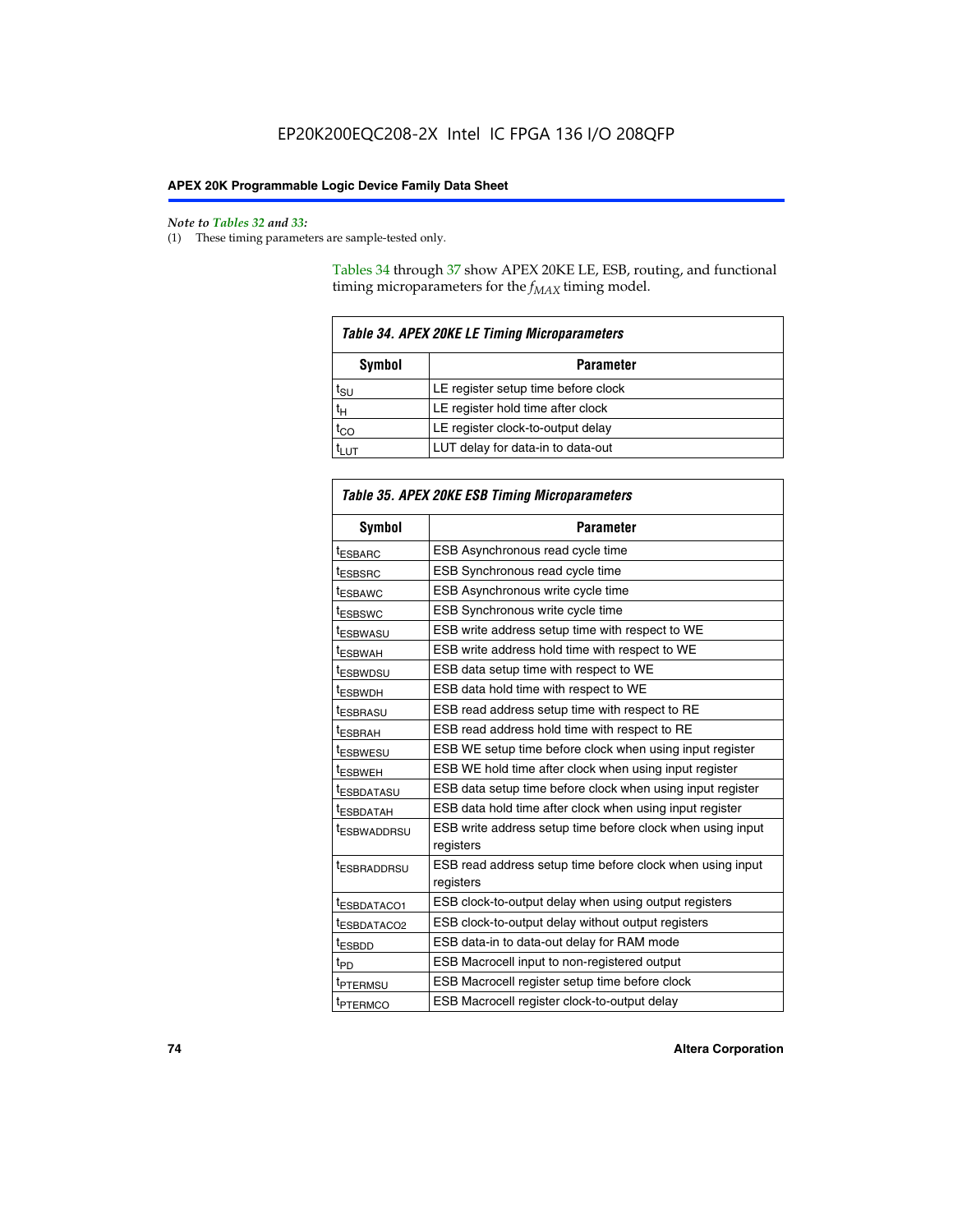| Table 36. APEX 20KE Routing Timing Microparameters<br>Note (1) |                                                    |  |  |  |  |
|----------------------------------------------------------------|----------------------------------------------------|--|--|--|--|
| Symbol<br><b>Parameter</b>                                     |                                                    |  |  |  |  |
| $t_{F1-4}$                                                     | Fanout delay using Local Interconnect              |  |  |  |  |
| $t_{F5-20}$                                                    | Fanout delay estimate using MegaLab Interconnect   |  |  |  |  |
| t <sub>F20+</sub>                                              | Fanout delay estimate using FastTrack Interconnect |  |  |  |  |

#### *Note to Table 36:*

(1) These parameters are worst-case values for typical applications. Post-compilation timing simulation and timing analysis are required to determine actual worst-case performance.

| Symbol        | <b>Parameter</b>                       |  |  |  |  |  |
|---------------|----------------------------------------|--|--|--|--|--|
| <b>TCH</b>    | Minimum clock high time from clock pin |  |  |  |  |  |
| <b>TCL</b>    | Minimum clock low time from clock pin  |  |  |  |  |  |
| <b>TCLRP</b>  | LE clear Pulse Width                   |  |  |  |  |  |
| <b>TPREP</b>  | LE preset pulse width                  |  |  |  |  |  |
| <b>TESBCH</b> | Clock high time for ESB                |  |  |  |  |  |
| <b>TESBCL</b> | Clock low time for ESB                 |  |  |  |  |  |
| <b>TESBWP</b> | Write pulse width                      |  |  |  |  |  |
| <b>TESBRP</b> | Read pulse width                       |  |  |  |  |  |

### *Table 37. APEX 20KE Functional Timing Microparameters*

Tables 38 and 39 describe the APEX 20KE external timing parameters.

| Table 38. APEX 20KE External Timing Parameters<br>Note (1) |                                                                |              |  |  |  |
|------------------------------------------------------------|----------------------------------------------------------------|--------------|--|--|--|
| <b>Clock Parameter</b><br>Symbol<br><b>Conditions</b>      |                                                                |              |  |  |  |
| <sup>t</sup> insu                                          | Setup time with global clock at IOE input register             |              |  |  |  |
| $t_{\text{INH}}$                                           | Hold time with global clock at IOE input register              |              |  |  |  |
| toutco                                                     | Clock-to-output delay with global clock at IOE output register | $C1 = 10 pF$ |  |  |  |
| <sup>t</sup> INSUPLL                                       | Setup time with PLL clock at IOE input register                |              |  |  |  |
| <sup>t</sup> INHPLL                                        | Hold time with PLL clock at IOE input register                 |              |  |  |  |
| <sup>I</sup> OUTCOPLL                                      | Clock-to-output delay with PLL clock at IOE output register    | $C1 = 10 pF$ |  |  |  |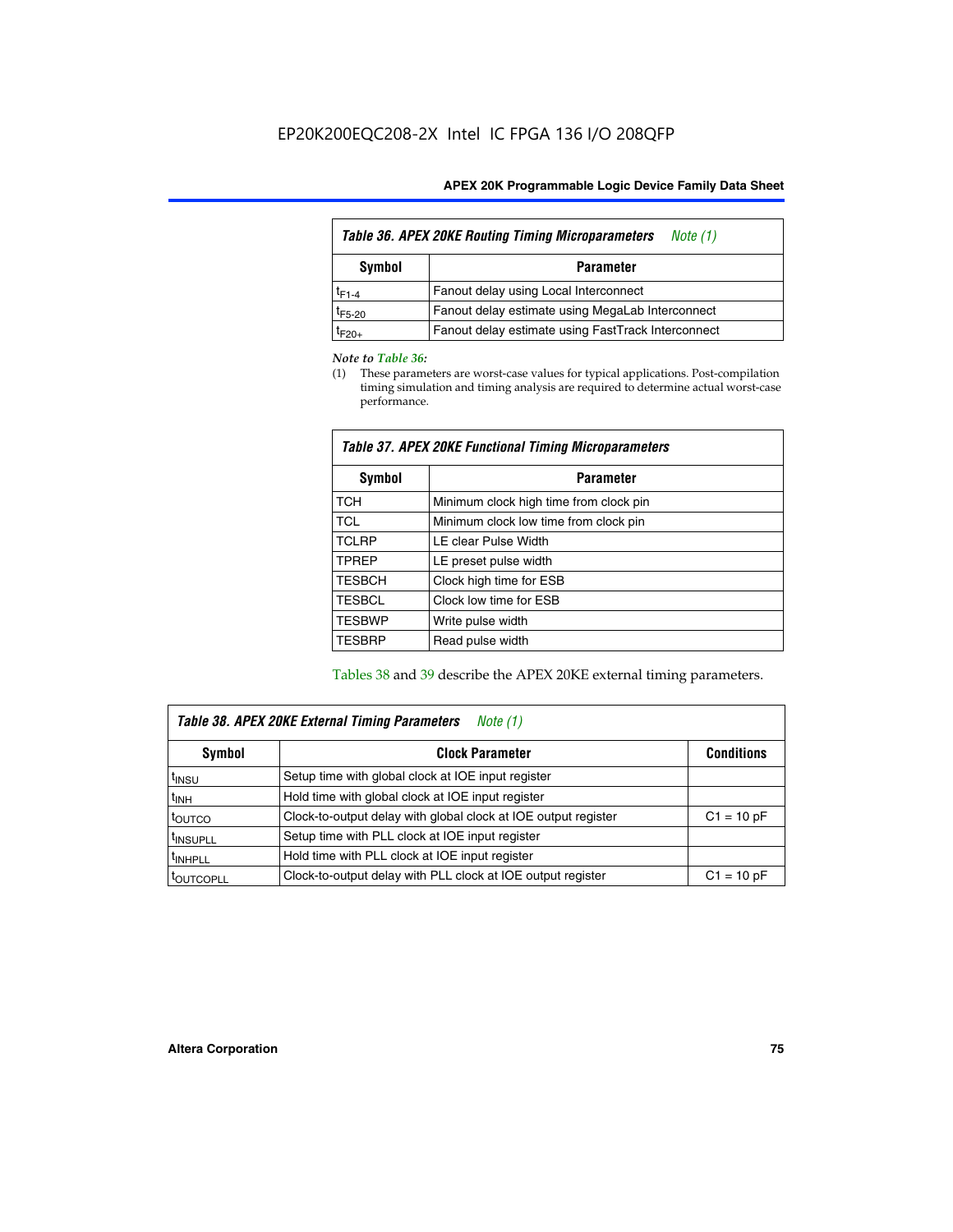| Table 39. APEX 20KE External Bidirectional Timing Parameters<br>Note $(1)$ |                                                                                                          |                   |  |  |  |  |  |  |
|----------------------------------------------------------------------------|----------------------------------------------------------------------------------------------------------|-------------------|--|--|--|--|--|--|
| <b>Symbol</b>                                                              | <b>Parameter</b>                                                                                         | <b>Conditions</b> |  |  |  |  |  |  |
| <sup>t</sup> INSUBIDIR                                                     | Setup time for bidirectional pins with global clock at LAB adjacent Input<br>Register                    |                   |  |  |  |  |  |  |
| <sup>t</sup> INHBIDIR                                                      | Hold time for bidirectional pins with global clock at LAB adjacent Input<br>Register                     |                   |  |  |  |  |  |  |
| <b><i>LOUTCOBIDIR</i></b>                                                  | $C1 = 10 pF$<br>Clock-to-output delay for bidirectional pins with global clock at IOE output<br>register |                   |  |  |  |  |  |  |
| t <sub>XZBIDIR</sub>                                                       | Synchronous Output Enable Register to output buffer disable delay                                        | $C1 = 10 pF$      |  |  |  |  |  |  |
| <sup>t</sup> zxbidir                                                       | Synchronous Output Enable Register output buffer enable delay                                            | $C1 = 10 pF$      |  |  |  |  |  |  |
| <sup>I</sup> INSUBIDIRPLL                                                  | Setup time for bidirectional pins with PLL clock at LAB adjacent Input<br>Register                       |                   |  |  |  |  |  |  |
| <sup>t</sup> INHBIDIRPLL                                                   | Hold time for bidirectional pins with PLL clock at LAB adjacent Input<br>Register                        |                   |  |  |  |  |  |  |
| <sup>t</sup> OUTCOBIDIRPLL                                                 | Clock-to-output delay for bidirectional pins with PLL clock at IOE output<br>register                    | $C1 = 10 pF$      |  |  |  |  |  |  |
| <sup>t</sup> XZBIDIRPLL                                                    | Synchronous Output Enable Register to output buffer disable delay with<br><b>PLL</b>                     | $C1 = 10 pF$      |  |  |  |  |  |  |
| <sup>I</sup> ZXBIDIRPLL                                                    | Synchronous Output Enable Register output buffer enable delay with PLL                                   | $C1 = 10 pF$      |  |  |  |  |  |  |

*Note to Tables 38 and 39:*

(1) These timing parameters are sample-tested only.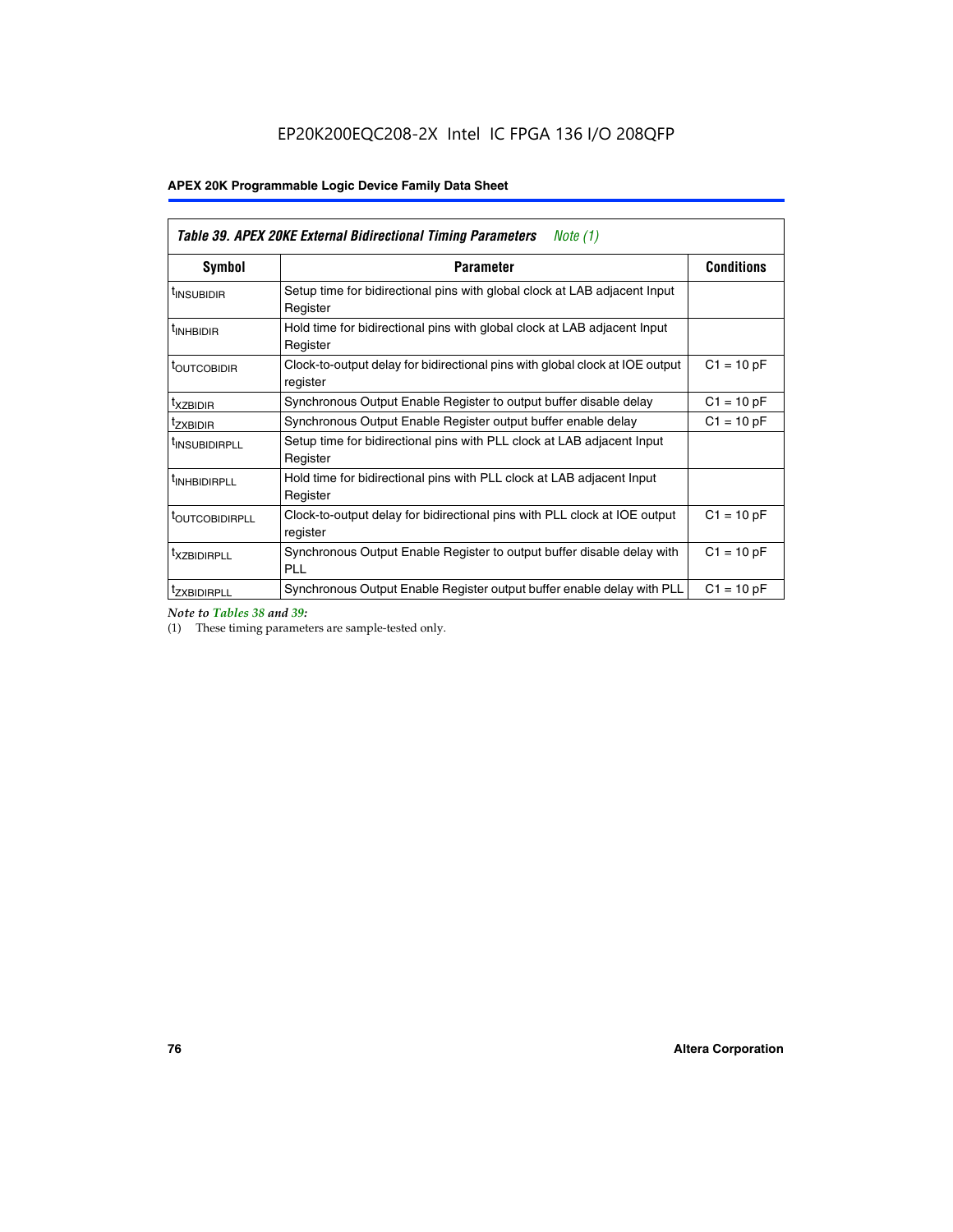Tables 40 through 42 show the **f<sub>MAX</sub>** timing parameters for EP20K100, EP20K200, and EP20K400 APEX 20K devices.

| Table 40. EP20K100 f <sub>MAX</sub> Timing Parameters |                |     |                |     |                |            |              |
|-------------------------------------------------------|----------------|-----|----------------|-----|----------------|------------|--------------|
| <b>Symbol</b>                                         | -1 Speed Grade |     | -2 Speed Grade |     | -3 Speed Grade |            | <b>Units</b> |
|                                                       | Min            | Max | Min            | Max | Min            | <b>Max</b> |              |
| $t_{\text{SU}}$                                       | 0.5            |     | 0.6            |     | 0.8            |            | ns           |
| $t_H$                                                 | 0.7            |     | 0.8            |     | 1.0            |            | ns           |
| $t_{CO}$                                              |                | 0.3 |                | 0.4 |                | 0.5        | ns           |
| $t_{LUT}$                                             |                | 0.8 |                | 1.0 |                | 1.3        | ns           |
| <sup>t</sup> ESBRC                                    |                | 1.7 |                | 2.1 |                | 2.4        | ns           |
| t <sub>ESBWC</sub>                                    |                | 5.7 |                | 6.9 |                | 8.1        | ns           |
| t <sub>ESBWESU</sub>                                  | 3.3            |     | 3.9            |     | 4.6            |            | ns           |
| <sup>t</sup> ESBDATASU                                | 2.2            |     | 2.7            |     | 3.1            |            | ns           |
| <sup>t</sup> ESBDATAH                                 | 0.6            |     | 0.8            |     | 0.9            |            | ns           |
| <sup>t</sup> ESBADDRSU                                | 2.4            |     | 2.9            |     | 3.3            |            | ns           |
| <sup>t</sup> ESBDATACO1                               |                | 1.3 |                | 1.6 |                | 1.8        | ns           |
| t <sub>ESBDATACO2</sub>                               |                | 2.6 |                | 3.1 |                | 3.6        | ns           |
| t <sub>ESBDD</sub>                                    |                | 2.5 |                | 3.3 |                | 3.6        | ns           |
| $t_{PD}$                                              |                | 2.5 |                | 3.0 |                | 3.6        | ns           |
| t <sub>PTERMSU</sub>                                  | 2.3            |     | 2.6            |     | 3.2            |            | ns           |
| t <sub>PTERMCO</sub>                                  |                | 1.5 |                | 1.8 |                | 2.1        | ns           |
| $t_{F1-4}$                                            |                | 0.5 |                | 0.6 |                | 0.7        | ns           |
| $t_{F5-20}$                                           |                | 1.6 |                | 1.7 |                | 1.8        | ns           |
| $t_{F20+}$                                            |                | 2.2 |                | 2.2 |                | 2.3        | ns           |
| $t_{\mathsf{CH}}$                                     | 2.0            |     | 2.5            |     | 3.0            |            | ns           |
| $t_{CL}$                                              | 2.0            |     | 2.5            |     | 3.0            |            | ns           |
| t <sub>CLRP</sub>                                     | 0.3            |     | 0.4            |     | 0.4            |            | ns           |
| t <sub>PREP</sub>                                     | 0.5            |     | 0.5            |     | 0.5            |            | ns           |
| <sup>t</sup> ESBCH                                    | 2.0            |     | 2.5            |     | 3.0            |            | ns           |
| <b>t</b> ESBCL                                        | 2.0            |     | 2.5            |     | 3.0            |            | ns           |
| t <sub>ESBWP</sub>                                    | 1.6            |     | 1.9            |     | 2.2            |            | ns           |
| $t_{ESBRP}$                                           | 1.0            |     | 1.3            |     | 1.4            |            | ns           |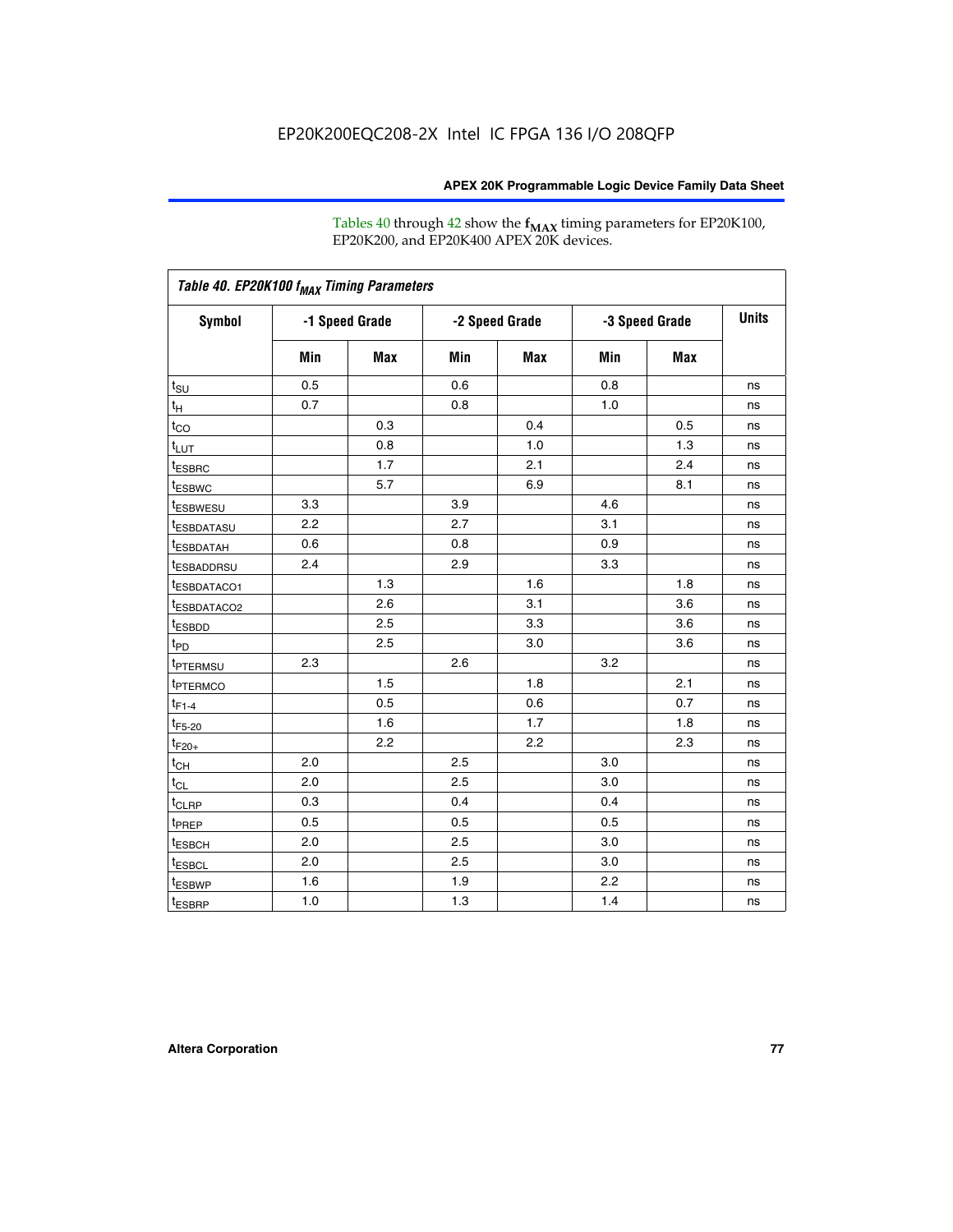| Table 41. EP20K200 f <sub>MAX</sub> Timing Parameters |                |     |     |                |     |                |    |
|-------------------------------------------------------|----------------|-----|-----|----------------|-----|----------------|----|
| Symbol                                                | -1 Speed Grade |     |     | -2 Speed Grade |     | -3 Speed Grade |    |
|                                                       | Min            | Max | Min | <b>Max</b>     | Min | Max            |    |
| $t_{\text{SU}}$                                       | 0.5            |     | 0.6 |                | 0.8 |                | ns |
| $t_H$                                                 | 0.7            |     | 0.8 |                | 1.0 |                | ns |
| $t_{CO}$                                              |                | 0.3 |     | 0.4            |     | 0.5            | ns |
| $t_{LUT}$                                             |                | 0.8 |     | 1.0            |     | 1.3            | ns |
| <sup>t</sup> ESBRC                                    |                | 1.7 |     | 2.1            |     | 2.4            | ns |
| t <sub>ESBWC</sub>                                    |                | 5.7 |     | 6.9            |     | 8.1            | ns |
| t <sub>ESBWESU</sub>                                  | 3.3            |     | 3.9 |                | 4.6 |                | ns |
| t <sub>esbdatasu</sub>                                | 2.2            |     | 2.7 |                | 3.1 |                | ns |
| <sup>t</sup> ESBDATAH                                 | 0.6            |     | 0.8 |                | 0.9 |                | ns |
| <sup>t</sup> ESBADDRSU                                | 2.4            |     | 2.9 |                | 3.3 |                | ns |
| <u>t<sub>ESBDATACO1</sub></u>                         |                | 1.3 |     | 1.6            |     | 1.8            | ns |
| <sup>t</sup> ESBDATACO2                               |                | 2.6 |     | 3.1            |     | 3.6            | ns |
| <sup>t</sup> ESBDD                                    |                | 2.5 |     | 3.3            |     | 3.6            | ns |
| $t_{P\underline{D}}$                                  |                | 2.5 |     | 3.0            |     | 3.6            | ns |
| t <sub>ptermsu</sub>                                  | 2.3            |     | 2.7 |                | 3.2 |                | ns |
| <sup>t</sup> PTERMCO                                  |                | 1.5 |     | 1.8            |     | 2.1            | ns |
| $t_{F1-4}$                                            |                | 0.5 |     | 0.6            |     | 0.7            | ns |
| $t_{F5-20}$                                           |                | 1.6 |     | 1.7            |     | 1.8            | ns |
| $t_{F20+}$                                            |                | 2.2 |     | 2.2            |     | 2.3            | ns |
| $t_{\text{CH}}$                                       | 2.0            |     | 2.5 |                | 3.0 |                | ns |
| $t_{CL}$                                              | 2.0            |     | 2.5 |                | 3.0 |                | ns |
| $t_{CLRP}$                                            | 0.3            |     | 0.4 |                | 0.4 |                | ns |
| t <sub>PREP</sub>                                     | 0.4            |     | 0.5 |                | 0.5 |                | ns |
| t <sub>ESBCH</sub>                                    | 2.0            |     | 2.5 |                | 3.0 |                | ns |
| t <sub>ESBCL</sub>                                    | 2.0            |     | 2.5 |                | 3.0 |                | ns |
| t <sub>ESBWP</sub>                                    | 1.6            |     | 1.9 |                | 2.2 |                | ns |
| t <sub>ESBRP</sub>                                    | 1.0            |     | 1.3 |                | 1.4 |                | ns |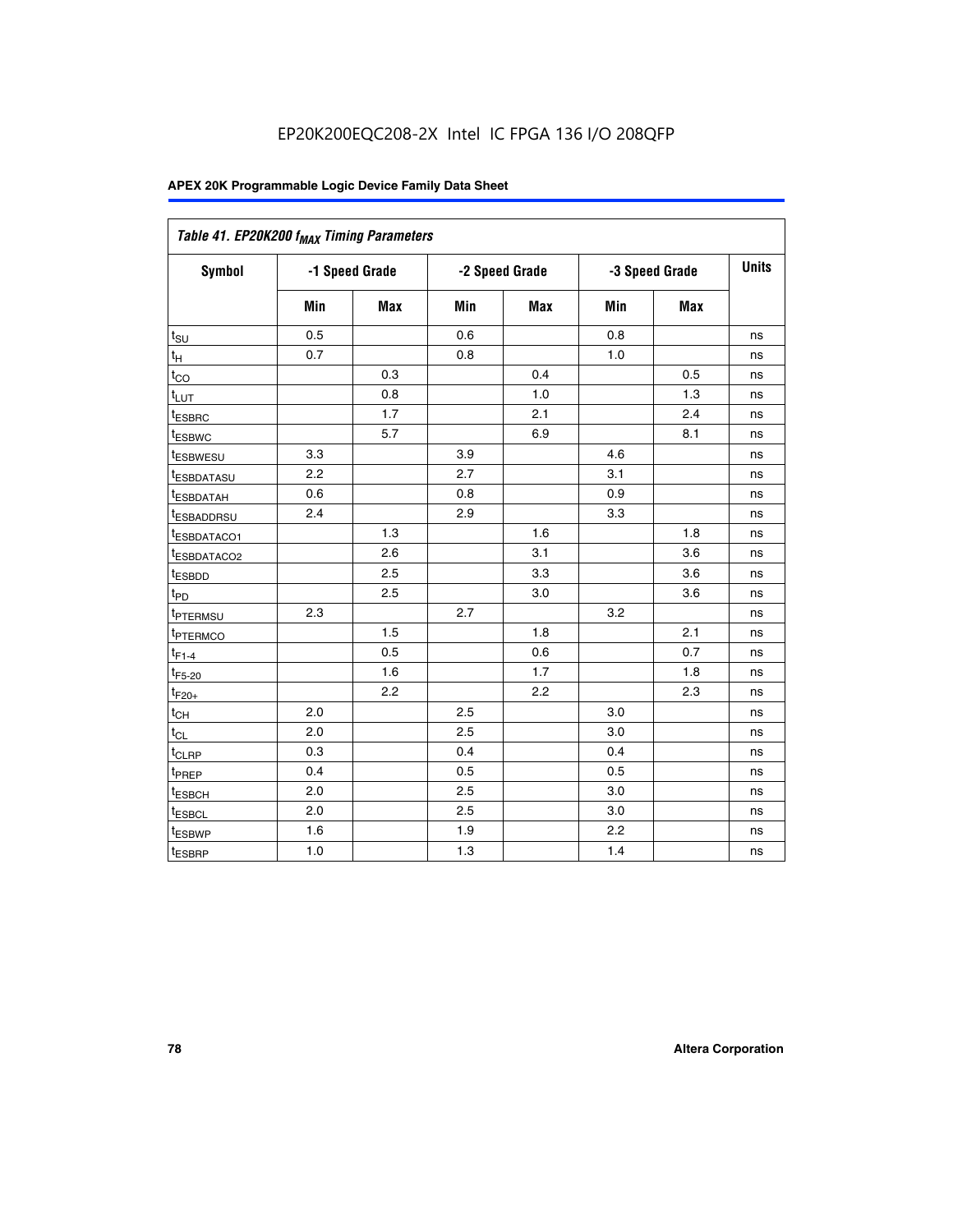|                             | Table 42. EP20K400 f <sub>MAX</sub> Timing Parameters |                |     |                |     |                |              |  |  |  |  |
|-----------------------------|-------------------------------------------------------|----------------|-----|----------------|-----|----------------|--------------|--|--|--|--|
| <b>Symbol</b>               |                                                       | -1 Speed Grade |     | -2 Speed Grade |     | -3 Speed Grade | <b>Units</b> |  |  |  |  |
|                             | Min                                                   | Max            | Min | <b>Max</b>     | Min | <b>Max</b>     |              |  |  |  |  |
| $t_{\text{SU}}$             | 0.1                                                   |                | 0.3 |                | 0.6 |                | ns           |  |  |  |  |
| $t_{\mathsf{H}}$            | 0.5                                                   |                | 0.8 |                | 0.9 |                | ns           |  |  |  |  |
| $t_{CO}$                    |                                                       | 0.1            |     | 0.4            |     | 0.6            | ns           |  |  |  |  |
| t <sub>LUT</sub>            |                                                       | 1.0            |     | 1.2            |     | 1.4            | ns           |  |  |  |  |
| t <sub>ESBRC</sub>          |                                                       | 1.7            |     | 2.1            |     | 2.4            | ns           |  |  |  |  |
| <sup>t</sup> ESBWC          |                                                       | 5.7            |     | 6.9            |     | 8.1            | ns           |  |  |  |  |
| <i>t</i> ESBWESU            | 3.3                                                   |                | 3.9 |                | 4.6 |                | ns           |  |  |  |  |
| <sup>t</sup> ESBDATASU      | 2.2                                                   |                | 2.7 |                | 3.1 |                | ns           |  |  |  |  |
| <sup>t</sup> ESBDATAH       | 0.6                                                   |                | 0.8 |                | 0.9 |                | ns           |  |  |  |  |
| <sup>t</sup> ESBADDRSU      | 2.4                                                   |                | 2.9 |                | 3.3 |                | ns           |  |  |  |  |
| t <sub>ESBDATACO1</sub>     |                                                       | 1.3            |     | 1.6            |     | 1.8            | ns           |  |  |  |  |
| <sup>t</sup> ESBDATACO2     |                                                       | 2.5            |     | 3.1            |     | 3.6            | ns           |  |  |  |  |
| t <sub>ESBDD</sub>          |                                                       | 2.5            |     | 3.3            |     | 3.6            | ns           |  |  |  |  |
| $t_{PD}$                    |                                                       | 2.5            |     | 3.1            |     | 3.6            | ns           |  |  |  |  |
| t <sub>PTERMSU</sub>        | 1.7                                                   |                | 2.1 |                | 2.4 |                | ns           |  |  |  |  |
| t <sub>PTERMCO</sub>        |                                                       | 1.0            |     | 1.2            |     | 1.4            | ns           |  |  |  |  |
| $t_{F1-4}$                  |                                                       | 0.4            |     | 0.5            |     | 0.6            | ns           |  |  |  |  |
| $t_{F5-20}$                 |                                                       | 2.6            |     | 2.8            |     | 2.9            | ns           |  |  |  |  |
| $t_{F20+}$                  |                                                       | 3.7            |     | 3.8            |     | 3.9            | ns           |  |  |  |  |
| $t_{CH}$                    | 2.0                                                   |                | 2.5 |                | 3.0 |                | ns           |  |  |  |  |
| $t_{CL}$                    | 2.0                                                   |                | 2.5 |                | 3.0 |                | ns           |  |  |  |  |
| t <sub>CLRP</sub>           | 0.5                                                   |                | 0.6 |                | 0.8 |                | ns           |  |  |  |  |
| t <sub>PREP</sub>           | 0.5                                                   |                | 0.5 |                | 0.5 |                | ns           |  |  |  |  |
| t <sub>ESBCH</sub>          | 2.0                                                   |                | 2.5 |                | 3.0 |                | ns           |  |  |  |  |
| <b><i><u>LESBCL</u></i></b> | 2.0                                                   |                | 2.5 |                | 3.0 |                | ns           |  |  |  |  |
| t <sub>ESBWP</sub>          | 1.5                                                   |                | 1.9 |                | 2.2 |                | ns           |  |  |  |  |
| t <sub>ESBRP</sub>          | 1.0                                                   |                | 1.2 |                | 1.4 |                | ns           |  |  |  |  |

Tables 43 through 48 show the I/O external and external bidirectional timing parameter values for EP20K100, EP20K200, and EP20K400 APEX 20K devices.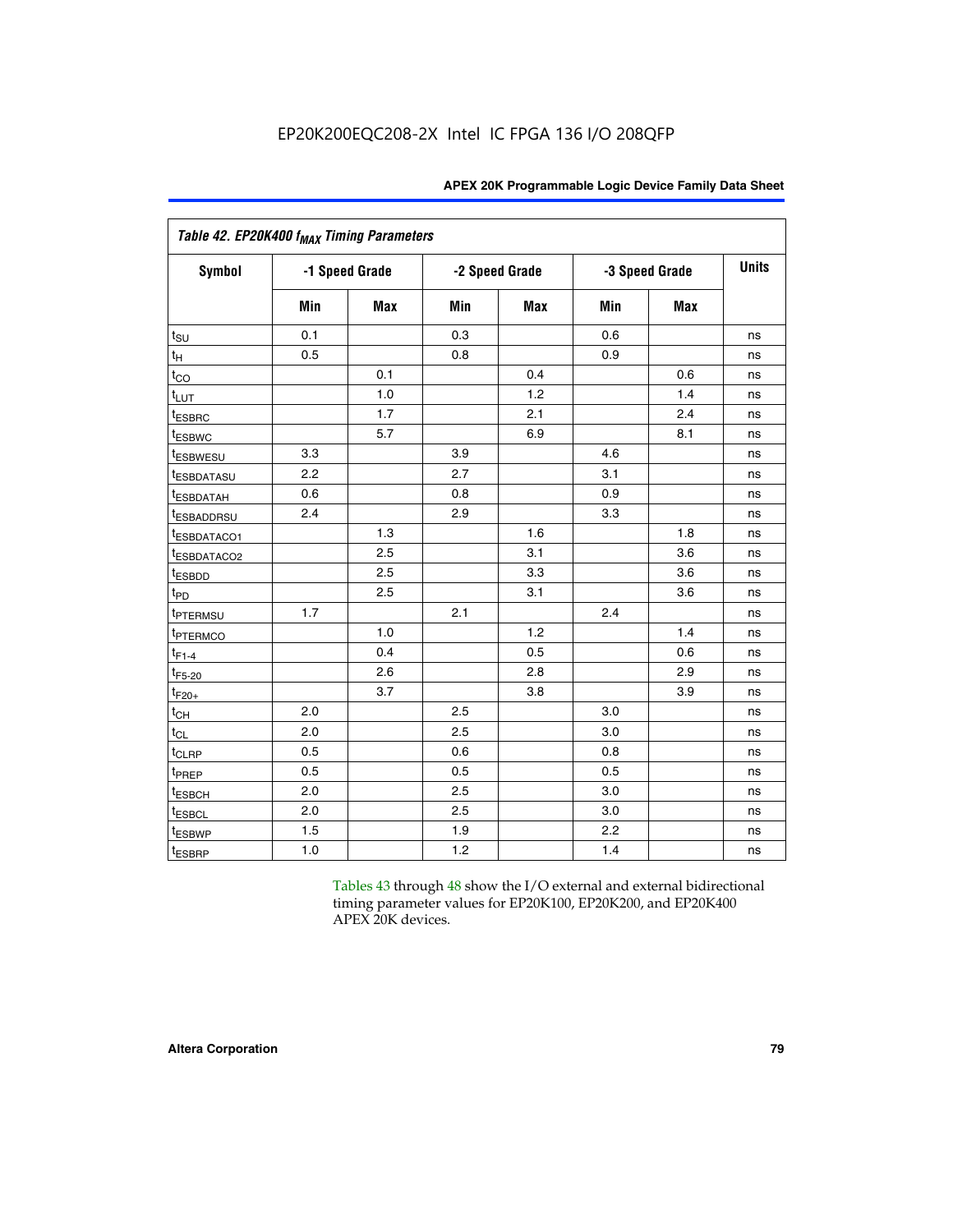| Table 43. EP20K100 External Timing Parameters |     |                |     |                |     |                |             |  |  |  |
|-----------------------------------------------|-----|----------------|-----|----------------|-----|----------------|-------------|--|--|--|
| Symbol                                        |     | -1 Speed Grade |     | -2 Speed Grade |     | -3 Speed Grade | <b>Unit</b> |  |  |  |
|                                               | Min | Max            | Min | <b>Max</b>     | Min | <b>Max</b>     |             |  |  |  |
| $t_{INSU}$ (1)                                | 2.3 |                | 2.8 |                | 3.2 |                | ns          |  |  |  |
| $t_{INH}$ (1)                                 | 0.0 |                | 0.0 |                | 0.0 |                | ns          |  |  |  |
| $t_{\text{OUTCO}}(1)$                         | 2.0 | 4.5            | 2.0 | 4.9            | 2.0 | 6.6            | ns          |  |  |  |
| $t_{INSU}(2)$                                 | 1.1 |                | 1.2 |                |     |                | ns          |  |  |  |
| $t_{INH}$ (2)                                 | 0.0 |                | 0.0 |                |     |                | ns          |  |  |  |
| $t_{\text{OUTCO}}$ (2)                        | 0.5 | 2.7            | 0.5 | 3.1            |     | 4.8            | ns          |  |  |  |

| <b>Table 44. EP20K100 External Bidirectional Timing Parameters</b> |     |                |     |                |     |                |    |
|--------------------------------------------------------------------|-----|----------------|-----|----------------|-----|----------------|----|
| Symbol                                                             |     | -1 Speed Grade |     | -2 Speed Grade |     | -3 Speed Grade |    |
|                                                                    | Min | Max            | Min | Max            | Min | Max            |    |
| $t_{\text{INSUBIDIR}}(1)$                                          | 2.3 |                | 2.8 |                | 3.2 |                | ns |
| $t_{INHBIDIR}$ (1)                                                 | 0.0 |                | 0.0 |                | 0.0 |                | ns |
| <sup>t</sup> OUTCOBIDIR<br>(1)                                     | 2.0 | 4.5            | 2.0 | 4.9            | 2.0 | 6.6            | ns |
| $t_{XZBIDIR}$ (1)                                                  |     | 5.0            |     | 5.9            |     | 6.9            | ns |
| $t_{ZXBIDIR}$ (1)                                                  |     | 5.0            |     | 5.9            |     | 6.9            | ns |
| $t_{INSUBIDIR}$ (2)                                                | 1.0 |                | 1.2 |                |     |                | ns |
| $t_{INHBIDIR}$ (2)                                                 | 0.0 |                | 0.0 |                |     |                | ns |
| <sup>t</sup> OUTCOBIDIR<br>(2)                                     | 0.5 | 2.7            | 0.5 | 3.1            |     |                | ns |
| $t_{XZBIDIR}$ (2)                                                  |     | 4.3            |     | 5.0            |     |                | ns |
| $t_{ZXBIDIR}$ (2)                                                  |     | 4.3            |     | 5.0            |     |                | ns |

| Table 45. EP20K200 External Timing Parameters |     |                |     |                |     |                |             |  |  |  |  |
|-----------------------------------------------|-----|----------------|-----|----------------|-----|----------------|-------------|--|--|--|--|
| Symbol                                        |     | -1 Speed Grade |     | -2 Speed Grade |     | -3 Speed Grade | <b>Unit</b> |  |  |  |  |
|                                               | Min | Max            | Min | <b>Max</b>     | Min | <b>Max</b>     |             |  |  |  |  |
| $t_{INSU}$ (1)                                | 1.9 |                | 2.3 |                | 2.6 |                | ns          |  |  |  |  |
| $t_{INH}$ (1)                                 | 0.0 |                | 0.0 |                | 0.0 |                | ns          |  |  |  |  |
| $t_{\text{OUTCO}}(1)$                         | 2.0 | 4.6            | 2.0 | 5.6            | 2.0 | 6.8            | ns          |  |  |  |  |
| $t_{INSU}$ (2)                                | 1.1 |                | 1.2 |                |     |                | ns          |  |  |  |  |
| $t_{INH}$ (2)                                 | 0.0 |                | 0.0 |                |     |                | ns          |  |  |  |  |
| $t_{\text{OUTCO}}$ (2)                        | 0.5 | 2.7            | 0.5 | 3.1            |     |                | ns          |  |  |  |  |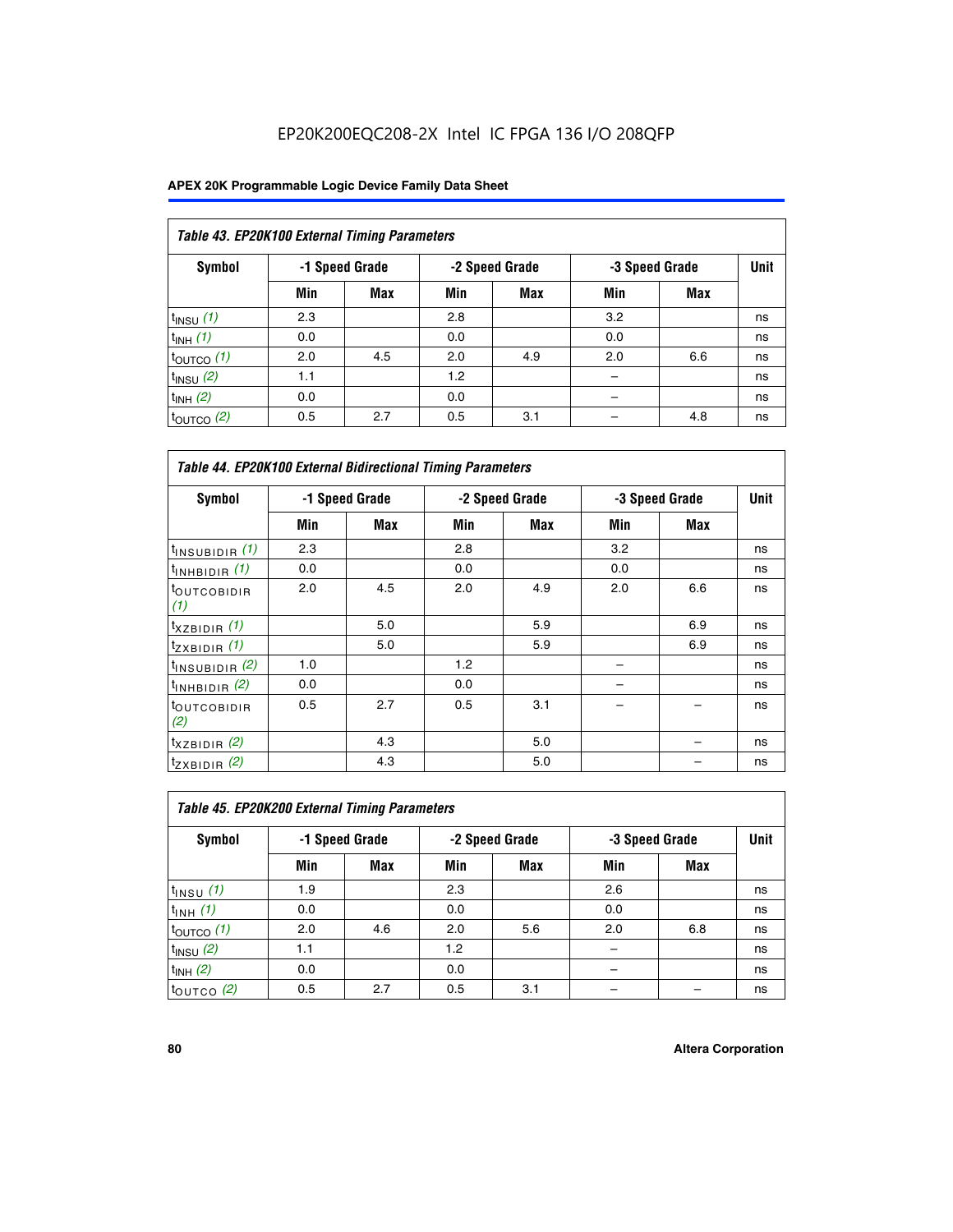| Table 46. EP20K200 External Bidirectional Timing Parameters |     |                |     |                |     |                |             |
|-------------------------------------------------------------|-----|----------------|-----|----------------|-----|----------------|-------------|
| Symbol                                                      |     | -1 Speed Grade |     | -2 Speed Grade |     | -3 Speed Grade | <b>Unit</b> |
|                                                             | Min | <b>Max</b>     | Min | Max            | Min | <b>Max</b>     |             |
| $t_{\text{INSUBIDIR}}(1)$                                   | 1.9 |                | 2.3 |                | 2.6 |                | ns          |
| $t_{INHBIDIR}$ (1)                                          | 0.0 |                | 0.0 |                | 0.0 |                | ns          |
| $t_{\text{OUTCOBIDIR}}(1)$                                  | 2.0 | 4.6            | 2.0 | 5.6            | 2.0 | 6.8            | ns          |
| $t_{XZBIDIR}$ (1)                                           |     | 5.0            |     | 5.9            |     | 6.9            | ns          |
| $t_{ZXBIDIR}$ (1)                                           |     | 5.0            |     | 5.9            |     | 6.9            | ns          |
| $t_{\text{INSUBIDIR}}(2)$                                   | 1.1 |                | 1.2 |                |     |                | ns          |
| $t_{INHBIDIR}$ (2)                                          | 0.0 |                | 0.0 |                |     |                | ns          |
| $t_{\text{OUTCOBIDIR}}(2)$                                  | 0.5 | 2.7            | 0.5 | 3.1            |     |                | ns          |
| $t_{XZBIDIR}$ $(2)$                                         |     | 4.3            |     | 5.0            |     |                | ns          |
| $t_{ZXBIDIR}$ (2)                                           |     | 4.3            |     | 5.0            |     |                | ns          |

## *Table 47. EP20K400 External Timing Parameters*

| Symbol                |     | -1 Speed Grade |     | -2 Speed Grade |     | -3 Speed Grade |    |
|-----------------------|-----|----------------|-----|----------------|-----|----------------|----|
|                       | Min | <b>Max</b>     | Min | <b>Max</b>     | Min | <b>Max</b>     |    |
| $t_{INSU}$ (1)        | 1.4 |                | 1.8 |                | 2.0 |                | ns |
| $t_{INH}$ (1)         | 0.0 |                | 0.0 |                | 0.0 |                | ns |
| $t_{\text{OUTCO}}(1)$ | 2.0 | 4.9            | 2.0 | 6.1            | 2.0 | 7.0            | ns |
| $t_{INSU}$ (2)        | 0.4 |                | 1.0 |                |     |                | ns |
| $t_{INH}$ (2)         | 0.0 |                | 0.0 |                |     |                | ns |
| $t_{\text{OUTCO}}(2)$ | 0.5 | 3.1            | 0.5 | 4.1            |     |                | ns |

*Table 48. EP20K400 External Bidirectional Timing Parameters*

| Symbol                      | -1 Speed Grade |     | -2 Speed Grade |            |     | -3 Speed Grade | <b>Unit</b> |
|-----------------------------|----------------|-----|----------------|------------|-----|----------------|-------------|
|                             | Min            | Max | Min            | <b>Max</b> | Min | <b>Max</b>     |             |
| $t_{\text{INSUBIDIR}}(1)$   | 1.4            |     | 1.8            |            | 2.0 |                | ns          |
| $t_{INHBIDIR}$ (1)          | 0.0            |     | 0.0            |            | 0.0 |                | ns          |
| $t_{\text{OUTCOBIDIR}}(1)$  | 2.0            | 4.9 | 2.0            | 6.1        | 2.0 | 7.0            | ns          |
| $t_{XZBIDIR}$ (1)           |                | 7.3 |                | 8.9        |     | 10.3           | ns          |
| $t_{ZXBIDIR}$ (1)           |                | 7.3 |                | 8.9        |     | 10.3           | ns          |
| $t_{\text{INSUBIDIR}}(2)$   | 0.5            |     | 1.0            |            |     |                | ns          |
| $t_{INHBIDIR}$ (2)          | 0.0            |     | 0.0            |            |     |                | ns          |
| $t_{\text{OUTCOBIDIR}}$ (2) | 0.5            | 3.1 | 0.5            | 4.1        |     |                | ns          |
| $t_{XZBIDIR}$ (2)           |                | 6.2 |                | 7.6        |     |                | ns          |
| $t_{ZXBIDIR}$ (2)           |                | 6.2 |                | 7.6        |     |                | ns          |

#### **Altera Corporation 81**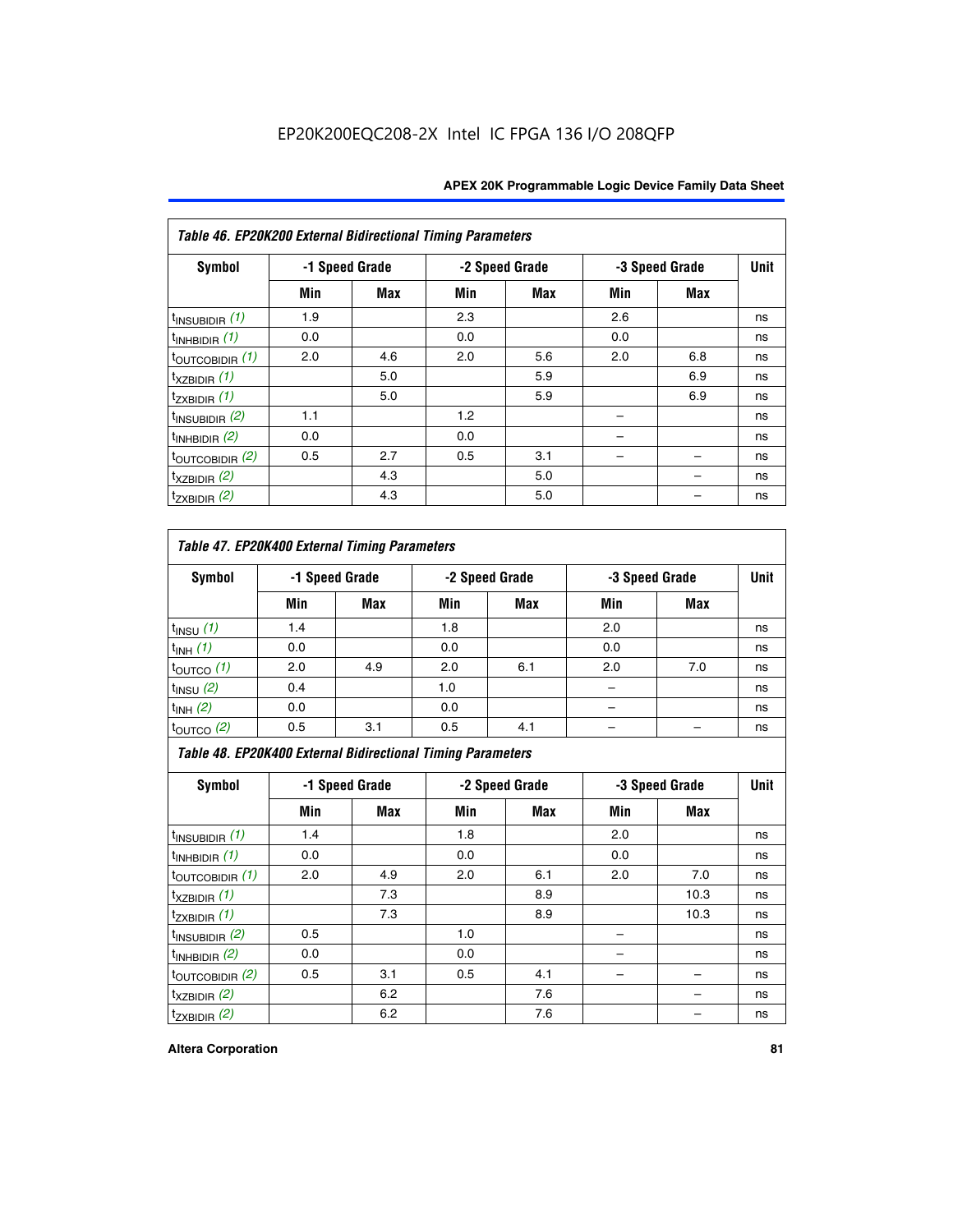#### *Notes to Tables 43 through 48:*

- (1) This parameter is measured without using ClockLock or ClockBoost circuits.
- (2) This parameter is measured using ClockLock or ClockBoost circuits.

Tables 49 through 54 describe  $f_{MAX}$  LE Timing Microparameters,  $f_{MAX}$ ESB Timing Microparameters, *f<sub>MAX</sub>* Routing Delays, Minimum Pulse Width Timing Parameters, External Timing Parameters, and External Bidirectional Timing Parameters for EP20K30E APEX 20KE devices.

| Table 49. EP20K30E f <sub>MAX</sub> LE Timing Microparameters |      |      |      |            |      |      |    |  |  |  |  |
|---------------------------------------------------------------|------|------|------|------------|------|------|----|--|--|--|--|
| <b>Symbol</b>                                                 |      | -1   |      | -2         |      | -3   |    |  |  |  |  |
|                                                               | Min  | Max  | Min  | <b>Max</b> | Min  | Max  |    |  |  |  |  |
| $t_{\text{SU}}$                                               | 0.01 |      | 0.02 |            | 0.02 |      | ns |  |  |  |  |
| $t_H$                                                         | 0.11 |      | 0.16 |            | 0.23 |      | ns |  |  |  |  |
| $t_{CO}$                                                      |      | 0.32 |      | 0.45       |      | 0.67 | ns |  |  |  |  |
| $t_{LUT}$                                                     |      | 0.85 |      | 1.20       |      | 1.77 | ns |  |  |  |  |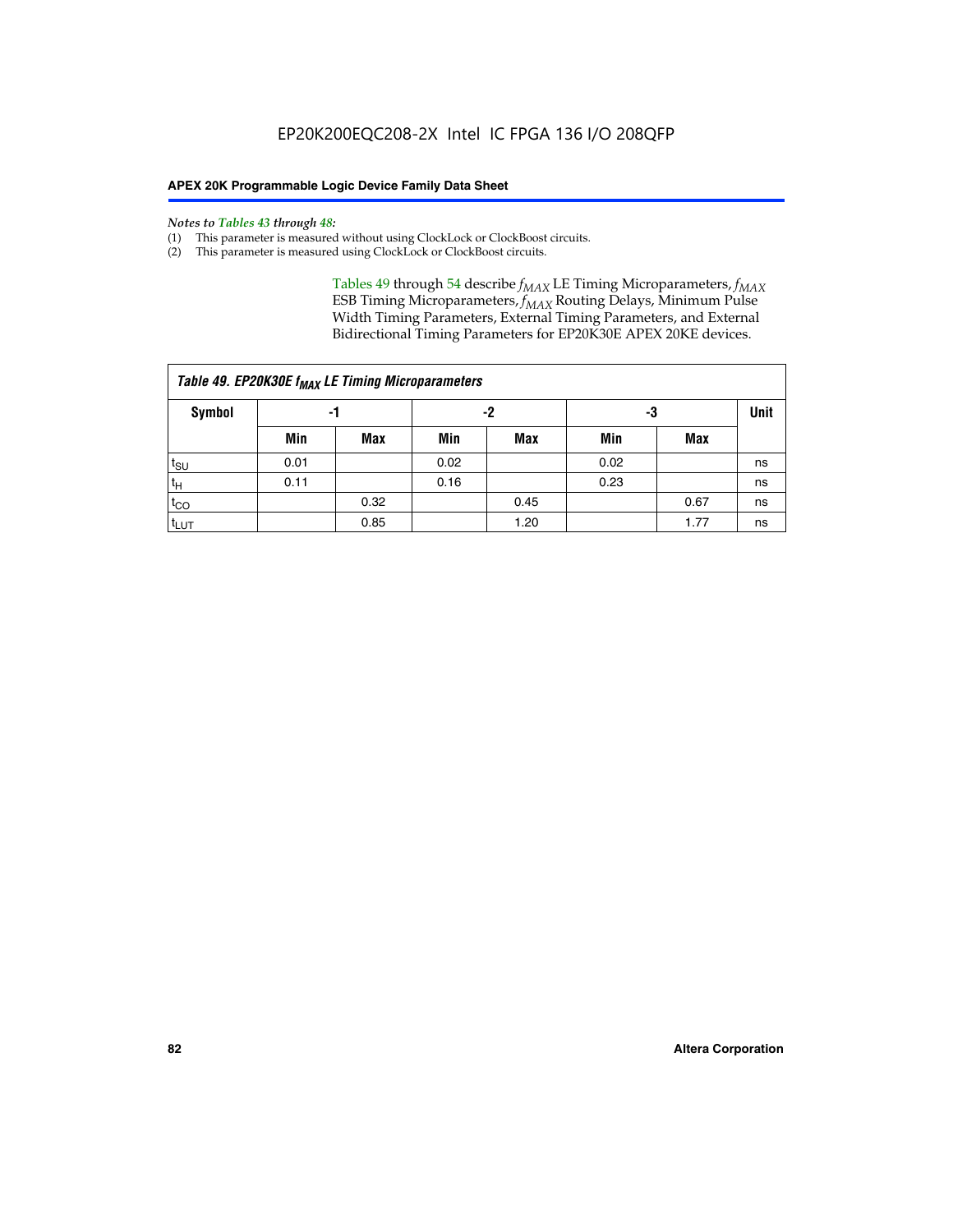| Table 50. EP20K30E f <sub>MAX</sub> ESB Timing Microparameters |      |      |      |      |      |            |             |
|----------------------------------------------------------------|------|------|------|------|------|------------|-------------|
| <b>Symbol</b>                                                  |      | $-1$ |      | $-2$ |      | -3         | <b>Unit</b> |
|                                                                | Min  | Max  | Min  | Max  | Min  | <b>Max</b> |             |
| <sup>t</sup> ESBARC                                            |      | 2.03 |      | 2.86 |      | 4.24       | ns          |
| <sup>t</sup> ESBSRC                                            |      | 2.58 |      | 3.49 |      | 5.02       | ns          |
| <sup>t</sup> ESBAWC                                            |      | 3.88 |      | 5.45 |      | 8.08       | ns          |
| t <sub>ESBSWC</sub>                                            |      | 4.08 |      | 5.35 |      | 7.48       | ns          |
| <sup>t</sup> ESBWASU                                           | 1.77 |      | 2.49 |      | 3.68 |            | ns          |
| <sup>t</sup> ESBWAH                                            | 0.00 |      | 0.00 |      | 0.00 |            | ns          |
| t <sub>ESBWDSU</sub>                                           | 1.95 |      | 2.74 |      | 4.05 |            | ns          |
| <sup>t</sup> ESBWDH                                            | 0.00 |      | 0.00 |      | 0.00 |            | ns          |
| <sup>t</sup> ESBRASU                                           | 1.96 |      | 2.75 |      | 4.07 |            | ns          |
| <sup>t</sup> ESBRAH                                            | 0.00 |      | 0.00 |      | 0.00 |            | ns          |
| <i>t</i> ESBWESU                                               | 1.80 |      | 2.73 |      | 4.28 |            | ns          |
| t <sub>ESBWEH</sub>                                            | 0.00 |      | 0.00 |      | 0.00 |            | ns          |
| <sup>t</sup> ESBDATASU                                         | 0.07 |      | 0.48 |      | 1.17 |            | ns          |
| <sup>I</sup> ESBDATAH                                          | 0.13 |      | 0.13 |      | 0.13 |            | ns          |
| <sup>t</sup> ESBWADDRSU                                        | 0.30 |      | 0.80 |      | 1.64 |            | ns          |
| <sup>I</sup> ESBRADDRSU                                        | 0.37 |      | 0.90 |      | 1.78 |            | ns          |
| ESBDATACO1                                                     |      | 1.11 |      | 1.32 |      | 1.67       | ns          |
| <sup>I</sup> ESBDATACO2                                        |      | 2.65 |      | 3.73 |      | 5.53       | ns          |
| t <sub>ESBDD</sub>                                             |      | 3.88 |      | 5.45 |      | 8.08       | ns          |
| t <sub>PD</sub>                                                |      | 1.91 |      | 2.69 |      | 3.98       | ns          |
| <sup>t</sup> PTERMSU                                           | 1.04 |      | 1.71 |      | 2.82 |            | ns          |
| t <sub>PTERMCO</sub>                                           |      | 1.13 |      | 1.34 |      | 1.69       | ns          |

## **Table 51. EP20K30E f<sub>MAX</sub> Routing Delays**

| Symbol      | - 1 |            | -2  |            | -3  |            | Unit |
|-------------|-----|------------|-----|------------|-----|------------|------|
|             | Min | <b>Max</b> | Min | <b>Max</b> | Min | <b>Max</b> |      |
| $t_{F1-4}$  |     | 0.24       |     | 0.27       |     | 0.31       | ns   |
| $t_{F5-20}$ |     | 1.03       |     | 1.14       |     | 1.30       | ns   |
| $t_{F20+}$  |     | 1.42       |     | 1.54       |     | 1.77       | ns   |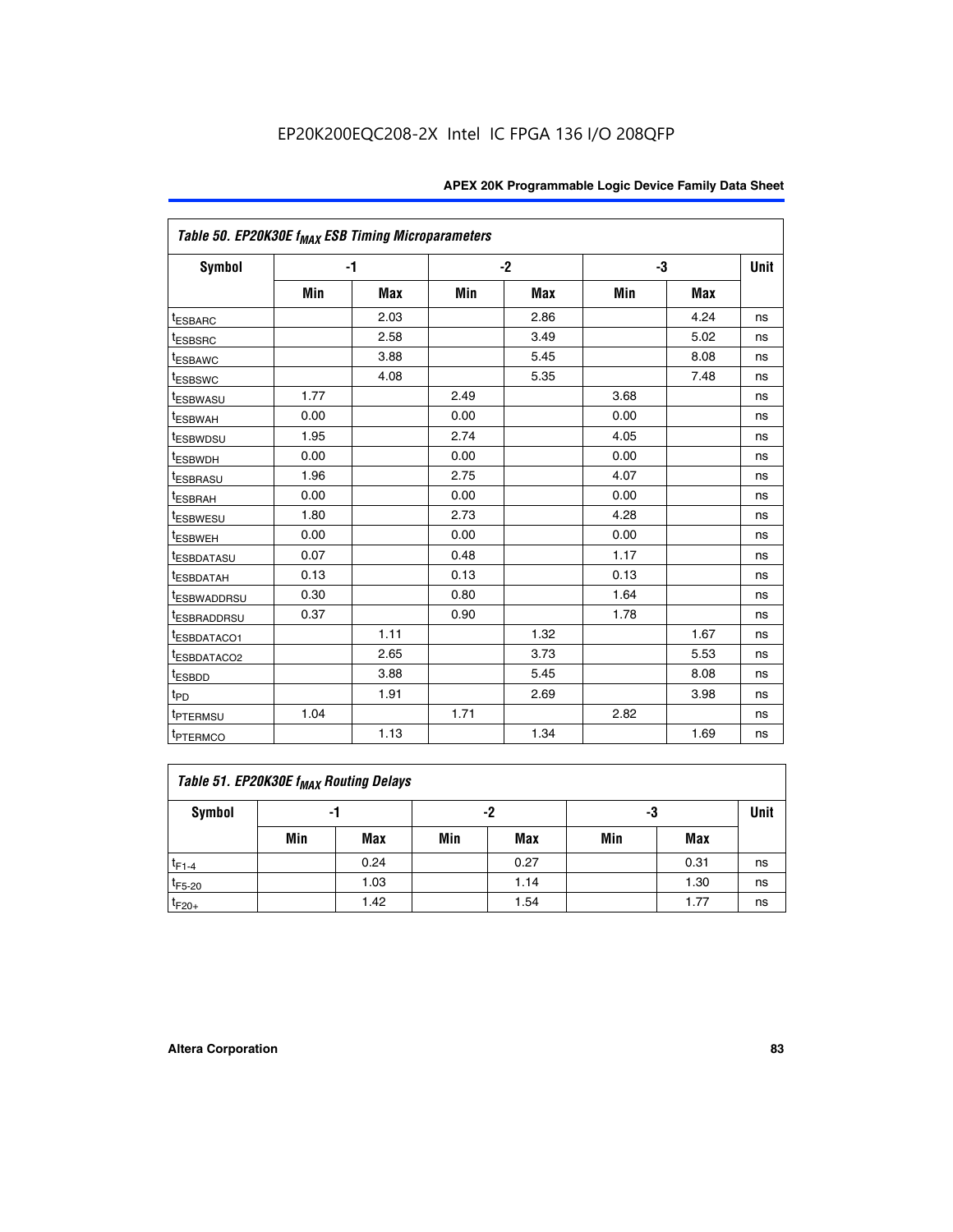### **APEX 20K Programmable Logic Device Family Data Sheet**

| Table 52. EP20K30E Minimum Pulse Width Timing Parameters |      |            |      |            |      |     |             |  |  |  |  |
|----------------------------------------------------------|------|------------|------|------------|------|-----|-------------|--|--|--|--|
| <b>Symbol</b>                                            | -1   |            |      | -2<br>-3   |      |     | <b>Unit</b> |  |  |  |  |
|                                                          | Min  | <b>Max</b> | Min  | <b>Max</b> | Min  | Max |             |  |  |  |  |
| $t_{CH}$                                                 | 0.55 |            | 0.78 |            | 1.15 |     | ns          |  |  |  |  |
| $t_{CL}$                                                 | 0.55 |            | 0.78 |            | 1.15 |     | ns          |  |  |  |  |
| t <sub>CLRP</sub>                                        | 0.22 |            | 0.31 |            | 0.46 |     | ns          |  |  |  |  |
| <sup>t</sup> PREP                                        | 0.22 |            | 0.31 |            | 0.46 |     | ns          |  |  |  |  |
| <sup>t</sup> ESBCH                                       | 0.55 |            | 0.78 |            | 1.15 |     | ns          |  |  |  |  |
| <sup>t</sup> ESBCL                                       | 0.55 |            | 0.78 |            | 1.15 |     | ns          |  |  |  |  |
| <sup>t</sup> ESBWP                                       | 1.43 |            | 2.01 |            | 2.97 |     | ns          |  |  |  |  |
| <sup>t</sup> ESBRP                                       | 1.15 |            | 1.62 |            | 2.39 |     | ns          |  |  |  |  |

| Table 53. EP20K30E External Timing Parameters |      |            |      |            |                |            |             |  |  |  |  |
|-----------------------------------------------|------|------------|------|------------|----------------|------------|-------------|--|--|--|--|
| <b>Symbol</b>                                 | -1   |            |      | -2         |                | -3         | <b>Unit</b> |  |  |  |  |
|                                               | Min  | <b>Max</b> | Min  | <b>Max</b> | Min            | <b>Max</b> |             |  |  |  |  |
| t <sub>INSU</sub>                             | 2.02 |            | 2.13 |            | 2.24           |            | ns          |  |  |  |  |
| $t_{\text{INH}}$                              | 0.00 |            | 0.00 |            | 0.00           |            | ns          |  |  |  |  |
| toutco                                        | 2.00 | 4.88       | 2.00 | 5.36       | 2.00           | 5.88       | ns          |  |  |  |  |
| <sup>t</sup> INSUPLL                          | 2.11 |            | 2.23 |            |                |            | ns          |  |  |  |  |
| <sup>t</sup> INHPLL                           | 0.00 |            | 0.00 |            | $\blacksquare$ |            | ns          |  |  |  |  |
| <b>LOUTCOPLL</b>                              | 0.50 | 2.60       | 0.50 | 2.88       |                |            | ns          |  |  |  |  |

| Table 54. EP20K30E External Bidirectional Timing Parameters |      |      |      |      |                          |      |             |  |  |  |  |
|-------------------------------------------------------------|------|------|------|------|--------------------------|------|-------------|--|--|--|--|
| Symbol                                                      |      | -1   |      | $-2$ |                          | -3   | <b>Unit</b> |  |  |  |  |
|                                                             | Min  | Max  | Min  | Max  | Min                      | Max  |             |  |  |  |  |
| <sup>t</sup> INSUBIDIR                                      | 1.85 |      | 1.77 |      | 1.54                     |      | ns          |  |  |  |  |
| <b>INHBIDIR</b>                                             | 0.00 |      | 0.00 |      | 0.00                     |      | ns          |  |  |  |  |
| <b>LOUTCOBIDIR</b>                                          | 2.00 | 4.88 | 2.00 | 5.36 | 2.00                     | 5.88 | ns          |  |  |  |  |
| <sup>T</sup> XZBIDIR                                        |      | 7.48 |      | 8.46 |                          | 9.83 | ns          |  |  |  |  |
| <sup>t</sup> zxbidir                                        |      | 7.48 |      | 8.46 |                          | 9.83 | ns          |  |  |  |  |
| <sup>I</sup> INSUBIDIRPLL                                   | 4.12 |      | 4.24 |      | $\overline{\phantom{0}}$ |      | ns          |  |  |  |  |
| <b>INHBIDIRPLL</b>                                          | 0.00 |      | 0.00 |      |                          |      | ns          |  |  |  |  |
| <b><i>COUTCOBIDIRPLL</i></b>                                | 0.50 | 2.60 | 0.50 | 2.88 |                          |      | ns          |  |  |  |  |
| <sup>I</sup> XZBIDIRPLL                                     |      | 5.21 |      | 5.99 |                          |      | ns          |  |  |  |  |
| <sup>I</sup> ZXBIDIRPLL                                     |      | 5.21 |      | 5.99 |                          |      | ns          |  |  |  |  |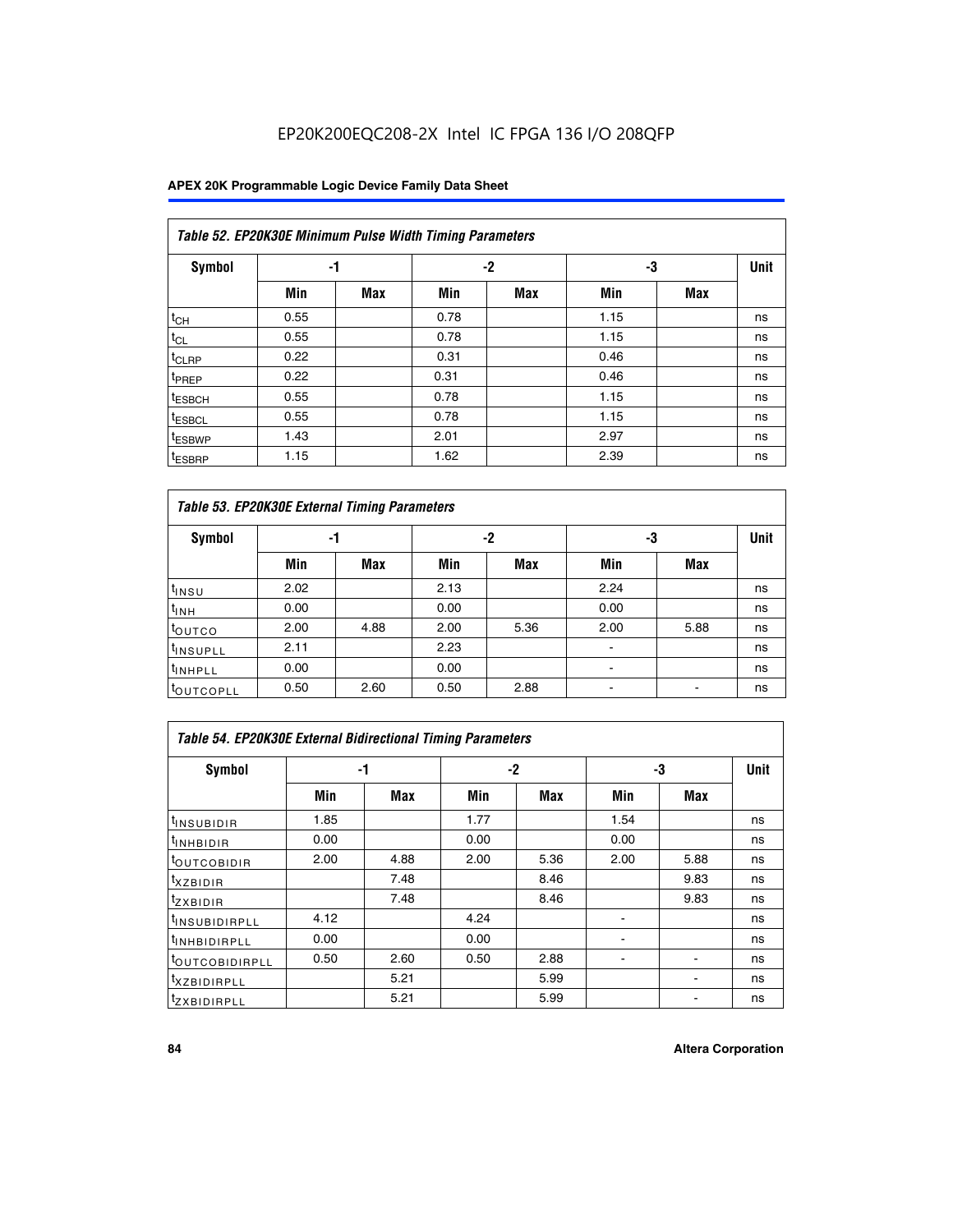Tables 55 through 60 describe *f<sub>MAX</sub>* LE Timing Microparameters, *f<sub>MAX</sub>* ESB Timing Microparameters, *f<sub>MAX</sub>* Routing Delays, Minimum Pulse Width Timing Parameters, External Timing Parameters, and External Bidirectional Timing Parameters for EP20K60E APEX 20KE devices.

| Table 55. EP20K60E f <sub>MAX</sub> LE Timing Microparameters |                |      |      |      |      |             |    |  |  |  |  |
|---------------------------------------------------------------|----------------|------|------|------|------|-------------|----|--|--|--|--|
| Symbol                                                        | -3<br>-2<br>-1 |      |      |      |      | <b>Unit</b> |    |  |  |  |  |
|                                                               | Min            | Max  | Min  | Max  | Min  | Max         |    |  |  |  |  |
| $t_{\text{SU}}$                                               | 0.17           |      | 0.15 |      | 0.16 |             | ns |  |  |  |  |
| $t_H$                                                         | 0.32           |      | 0.33 |      | 0.39 |             | ns |  |  |  |  |
| $t_{CO}$                                                      |                | 0.29 |      | 0.40 |      | 0.60        | ns |  |  |  |  |
| t <sub>lut</sub>                                              |                | 0.77 |      | 1.07 |      | 1.59        | ns |  |  |  |  |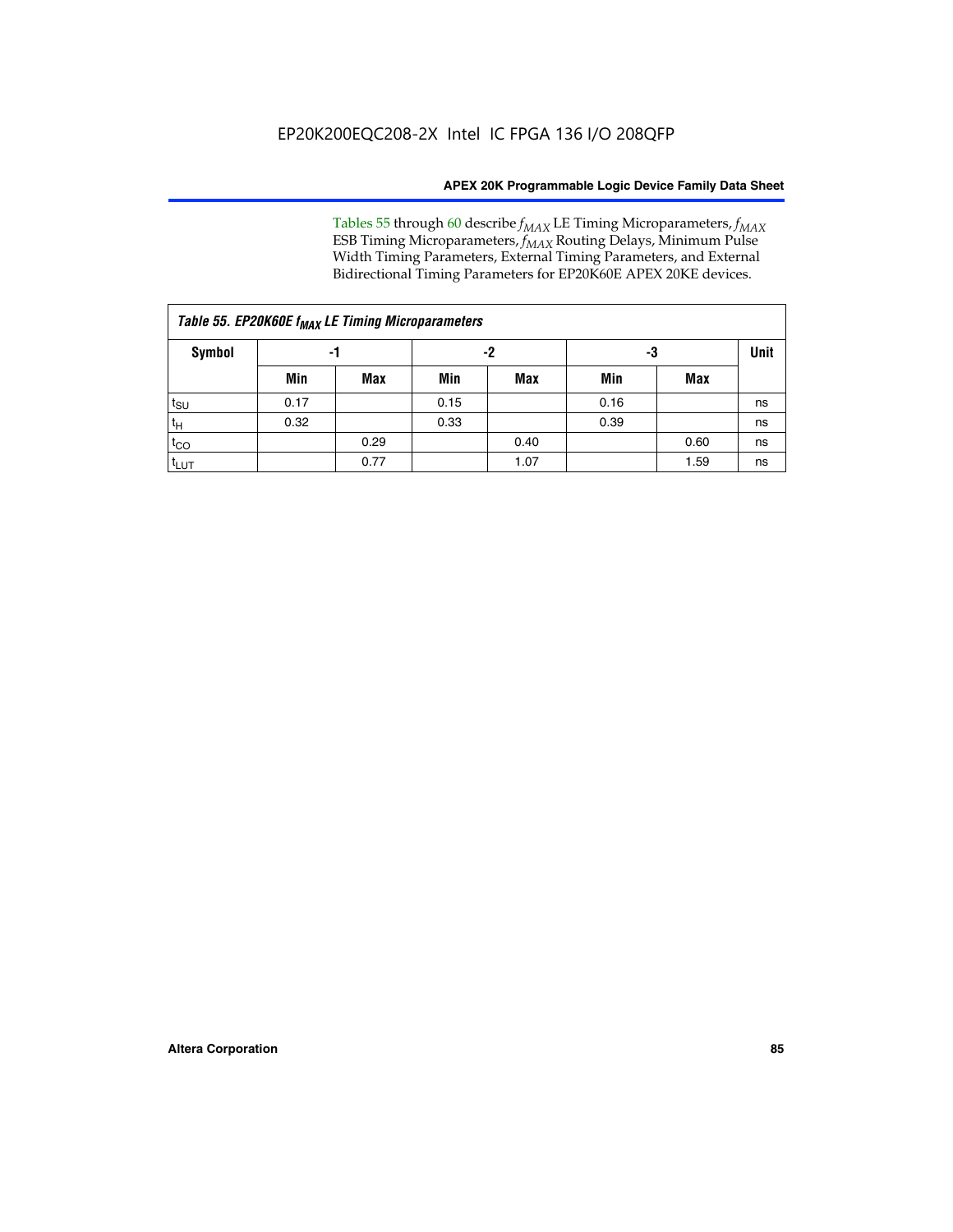| Table 56. EP20K60E f <sub>MAX</sub> ESB Timing Microparameters |      |            |      |            |      |            |             |
|----------------------------------------------------------------|------|------------|------|------------|------|------------|-------------|
| <b>Symbol</b>                                                  |      | $-1$       |      | $-2$       |      | -3         | <b>Unit</b> |
|                                                                | Min  | <b>Max</b> | Min  | <b>Max</b> | Min  | <b>Max</b> |             |
| <sup>t</sup> ESBARC                                            |      | 1.83       |      | 2.57       |      | 3.79       | ns          |
| t <sub>ESBSRC</sub>                                            |      | 2.46       |      | 3.26       |      | 4.61       | ns          |
| <sup>t</sup> ESBAWC                                            |      | 3.50       |      | 4.90       |      | 7.23       | ns          |
| <sup>t</sup> ESBSWC                                            |      | 3.77       |      | 4.90       |      | 6.79       | ns          |
| <sup>t</sup> ESBWASU                                           | 1.59 |            | 2.23 |            | 3.29 |            | ns          |
| <sup>t</sup> ESBWAH                                            | 0.00 |            | 0.00 |            | 0.00 |            | ns          |
| t <sub>ESBWDSU</sub>                                           | 1.75 |            | 2.46 |            | 3.62 |            | ns          |
| <sup>t</sup> ESBWDH                                            | 0.00 |            | 0.00 |            | 0.00 |            | ns          |
| t <sub>ESBRASU</sub>                                           | 1.76 |            | 2.47 |            | 3.64 |            | ns          |
| <sup>t</sup> ESBRAH                                            | 0.00 |            | 0.00 |            | 0.00 |            | ns          |
| t <sub>ESBWESU</sub>                                           | 1.68 |            | 2.49 |            | 3.87 |            | ns          |
| t <sub>ESBWEH</sub>                                            | 0.00 |            | 0.00 |            | 0.00 |            | ns          |
| <sup>t</sup> ESBDATASU                                         | 0.08 |            | 0.43 |            | 1.04 |            | ns          |
| t <sub>ESBDATAH</sub>                                          | 0.13 |            | 0.13 |            | 0.13 |            | ns          |
| <sup>t</sup> ESBWADDRSU                                        | 0.29 |            | 0.72 |            | 1.46 |            | ns          |
| <sup>t</sup> ESBRADDRSU                                        | 0.36 |            | 0.81 |            | 1.58 |            | ns          |
| <sup>I</sup> ESBDATACO1                                        |      | 1.06       |      | 1.24       |      | 1.55       | ns          |
| <sup>t</sup> ESBDATACO2                                        |      | 2.39       |      | 3.35       |      | 4.94       | ns          |
| <sup>t</sup> ESBDD                                             |      | 3.50       |      | 4.90       |      | 7.23       | ns          |
| t <sub>PD</sub>                                                |      | 1.72       |      | 2.41       |      | 3.56       | ns          |
| t <sub>PTERMSU</sub>                                           | 0.99 |            | 1.56 |            | 2.55 |            | ns          |
| t <sub>PTERMCO</sub>                                           |      | 1.07       |      | 1.26       |      | 1.08       | ns          |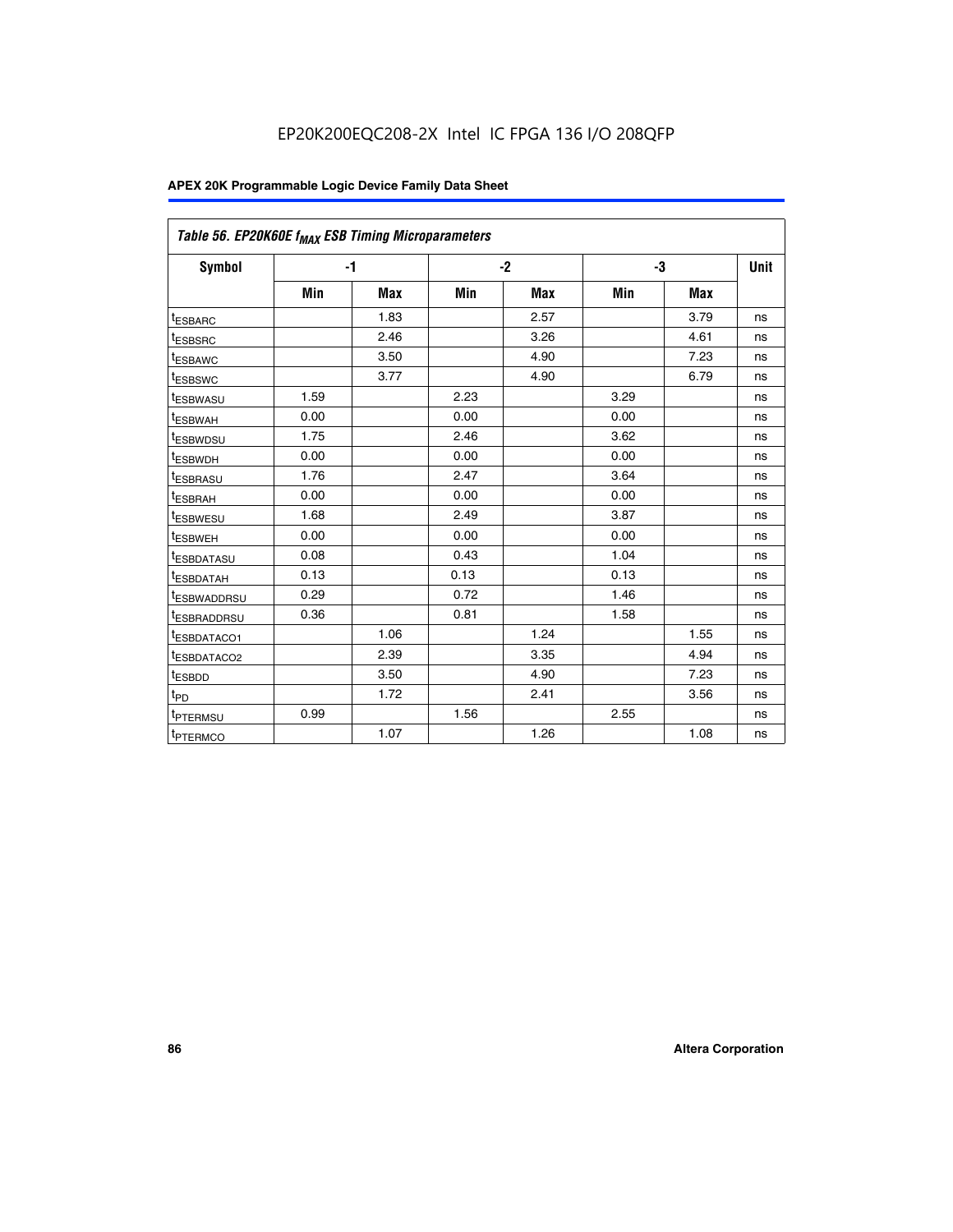| Table 57. EP20K60E f <sub>MAX</sub> Routing Delays |                |      |     |            |     |      |      |  |  |  |  |
|----------------------------------------------------|----------------|------|-----|------------|-----|------|------|--|--|--|--|
| Symbol                                             | -2<br>-3<br>-1 |      |     |            |     |      | Unit |  |  |  |  |
|                                                    | Min            | Max  | Min | <b>Max</b> | Min | Max  |      |  |  |  |  |
| $t_{F1-4}$                                         |                | 0.24 |     | 0.26       |     | 0.30 | ns   |  |  |  |  |
| $t_{F5-20}$                                        |                | 1.45 |     | 1.58       |     | 1.79 | ns   |  |  |  |  |
| $t_{F20+}$                                         |                | 1.96 |     | 2.14       |     | 2.45 | ns   |  |  |  |  |

|                    | Table 58. EP20K60E Minimum Pulse Width Timing Parameters |            |      |            |      |     |             |
|--------------------|----------------------------------------------------------|------------|------|------------|------|-----|-------------|
| Symbol             | -1                                                       |            |      | -2         |      | -3  | <b>Unit</b> |
|                    | Min                                                      | <b>Max</b> | Min  | <b>Max</b> | Min  | Max |             |
| $t_{CH}$           | 2.00                                                     |            | 2.50 |            | 2.75 |     | ns          |
| $t_{CL}$           | 2.00                                                     |            | 2.50 |            | 2.75 |     | ns          |
| t <sub>CLRP</sub>  | 0.20                                                     |            | 0.28 |            | 0.41 |     | ns          |
| t <sub>PREP</sub>  | 0.20                                                     |            | 0.28 |            | 0.41 |     | ns          |
| $t_{ESBCH}$        | 2.00                                                     |            | 2.50 |            | 2.75 |     | ns          |
| t <sub>ESBCL</sub> | 2.00                                                     |            | 2.50 |            | 2.75 |     | ns          |
| t <sub>ESBWP</sub> | 1.29                                                     |            | 1.80 |            | 2.66 |     | ns          |
| t <sub>ESBRP</sub> | 1.04                                                     |            | 1.45 |            | 2.14 |     | ns          |

|                      | <b>Table 59. EP20K60E External Timing Parameters</b> |      |      |      |      |      |      |  |  |  |  |  |  |
|----------------------|------------------------------------------------------|------|------|------|------|------|------|--|--|--|--|--|--|
| Symbol               | -1                                                   |      |      | -2   | -3   |      | Unit |  |  |  |  |  |  |
|                      | Min                                                  | Max  | Min  | Max  | Min  | Max  |      |  |  |  |  |  |  |
| $t_{INSU}$           | 2.03                                                 |      | 2.12 |      | 2.23 |      | ns   |  |  |  |  |  |  |
| $t_{INH}$            | 0.00                                                 |      | 0.00 |      | 0.00 |      | ns   |  |  |  |  |  |  |
| toutco               | 2.00                                                 | 4.84 | 2.00 | 5.31 | 2.00 | 5.81 | ns   |  |  |  |  |  |  |
| <sup>t</sup> INSUPLL | 1.12                                                 |      | 1.15 |      | ٠    |      | ns   |  |  |  |  |  |  |
| <sup>t</sup> INHPLL  | 0.00                                                 |      | 0.00 |      | ۰    |      | ns   |  |  |  |  |  |  |
| toutcopll            | 0.50                                                 | 3.37 | 0.50 | 3.69 |      |      | ns   |  |  |  |  |  |  |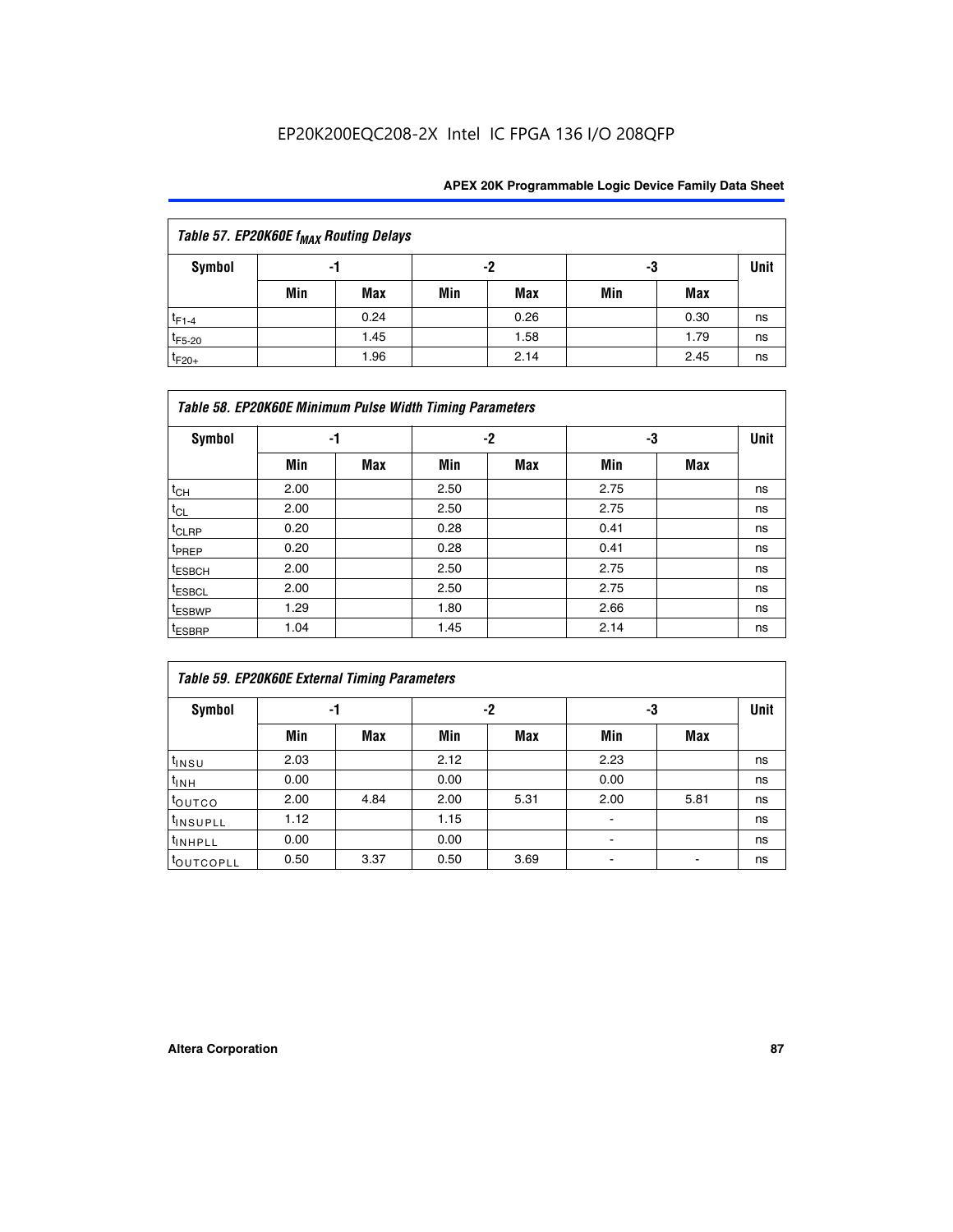| <b>Table 60. EP20K60E External Bidirectional Timing Parameters</b> |      |      |      |      |      |      |             |  |  |  |  |
|--------------------------------------------------------------------|------|------|------|------|------|------|-------------|--|--|--|--|
| Symbol                                                             |      | -1   |      | -2   |      | -3   | <b>Unit</b> |  |  |  |  |
|                                                                    | Min  | Max  | Min  | Max  | Min  | Max  |             |  |  |  |  |
| I <sup>t</sup> INSUBIDIR                                           | 2.77 |      | 2.91 |      | 3.11 |      | ns          |  |  |  |  |
| <sup>t</sup> INHBIDIR                                              | 0.00 |      | 0.00 |      | 0.00 |      | ns          |  |  |  |  |
| <sup>t</sup> OUTCOBIDIR                                            | 2.00 | 4.84 | 2.00 | 5.31 | 2.00 | 5.81 | ns          |  |  |  |  |
| $txz$ BIDIR                                                        |      | 6.47 |      | 7.44 |      | 8.65 | ns          |  |  |  |  |
| <i>tzxbidir</i>                                                    |      | 6.47 |      | 7.44 |      | 8.65 | ns          |  |  |  |  |
| <sup>t</sup> INSUBIDIRPLL                                          | 3.44 |      | 3.24 |      |      |      | ns          |  |  |  |  |
| <sup>t</sup> INHBIDIRPLL                                           | 0.00 |      | 0.00 |      |      |      | ns          |  |  |  |  |
| TOUTCOBIDIRPLL                                                     | 0.50 | 3.37 | 0.50 | 3.69 |      |      | ns          |  |  |  |  |
| <sup>t</sup> XZBIDIRPLL                                            |      | 5.00 |      | 5.82 |      |      | ns          |  |  |  |  |
| <sup>t</sup> zxbidirpll                                            |      | 5.00 |      | 5.82 |      |      | ns          |  |  |  |  |

Tables 61 through 66 describe  $f_{MAX}$  LE Timing Microparameters, *fMAX* ESB Timing Microparameters, *fMAX* Routing Delays, Minimum Pulse Width Timing Parameters, External Timing Parameters, and External Bidirectional Timing Parameters for EP20K100E APEX 20KE devices.

| Table 61. EP20K100E f <sub>MAX</sub> LE Timing Microparameters |      |      |      |            |      |            |             |  |  |  |  |
|----------------------------------------------------------------|------|------|------|------------|------|------------|-------------|--|--|--|--|
| <b>Symbol</b>                                                  |      | -1   | -2   |            |      | -3         | <b>Unit</b> |  |  |  |  |
|                                                                | Min  | Max  | Min  | <b>Max</b> | Min  | <b>Max</b> |             |  |  |  |  |
| $t_{\text{SU}}$                                                | 0.25 |      | 0.25 |            | 0.25 |            | ns          |  |  |  |  |
| tμ                                                             | 0.25 |      | 0.25 |            | 0.25 |            | ns          |  |  |  |  |
| $t_{CO}$                                                       |      | 0.28 |      | 0.28       |      | 0.34       | ns          |  |  |  |  |
| t <sub>LUT</sub>                                               |      | 0.80 |      | 0.95       |      | 1.13       | ns          |  |  |  |  |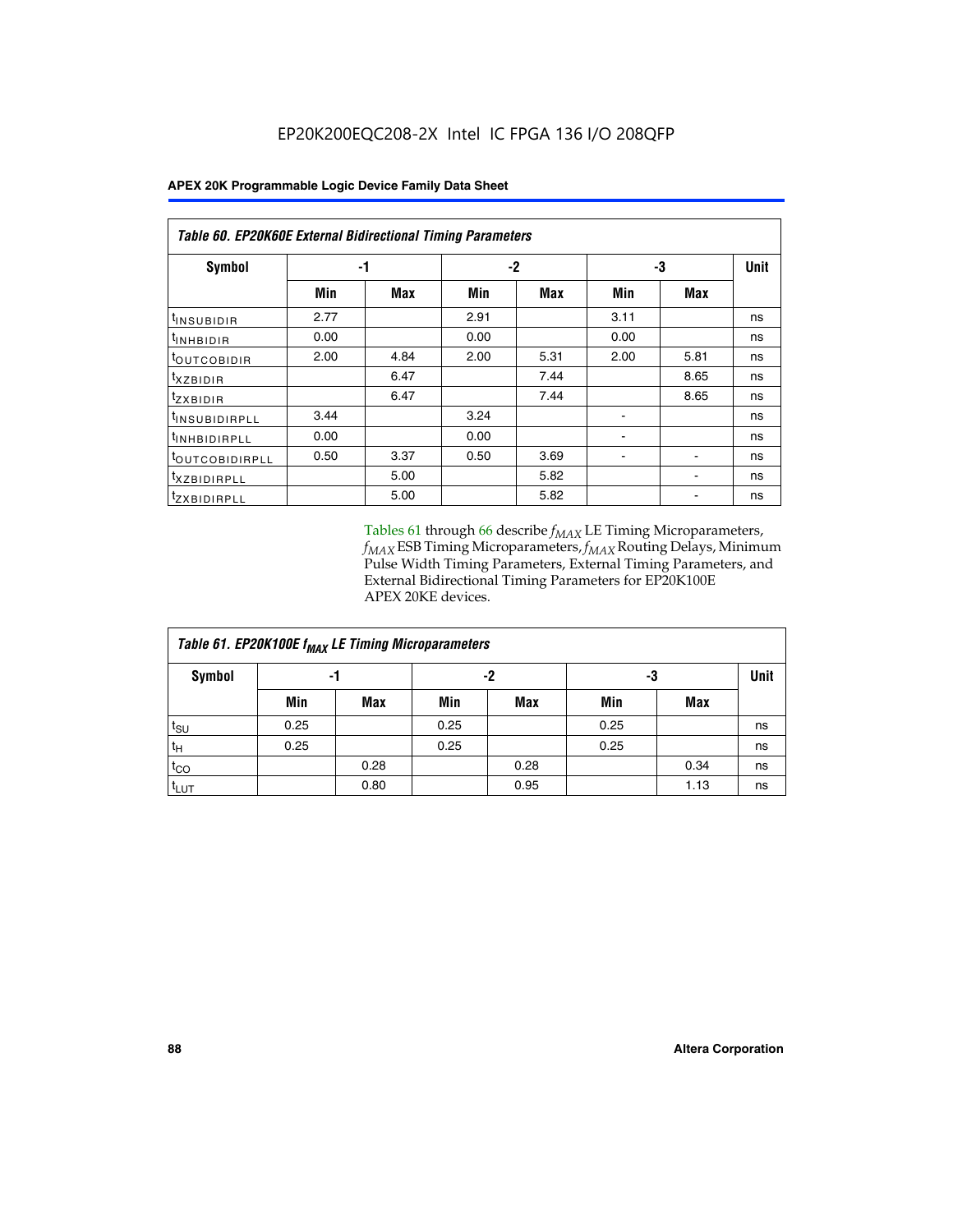| Table 62. EP20K100E f <sub>MAX</sub> ESB Timing Microparameters |         |            |         |      |         |            |             |
|-----------------------------------------------------------------|---------|------------|---------|------|---------|------------|-------------|
| <b>Symbol</b>                                                   |         | $-1$       |         | $-2$ |         | -3         | <b>Unit</b> |
|                                                                 | Min     | <b>Max</b> | Min     | Max  | Min     | <b>Max</b> |             |
| <sup>t</sup> ESBARC                                             |         | 1.61       |         | 1.84 |         | 1.97       | ns          |
| <sup>t</sup> ESBSRC                                             |         | 2.57       |         | 2.97 |         | 3.20       | ns          |
| <sup>t</sup> ESBAWC                                             |         | 0.52       |         | 4.09 |         | 4.39       | ns          |
| <sup>t</sup> ESBSWC                                             |         | 3.17       |         | 3.78 |         | 4.09       | ns          |
| <sup>t</sup> ESBWASU                                            | 0.56    |            | 6.41    |      | 0.63    |            | ns          |
| <sup>t</sup> ESBWAH                                             | 0.48    |            | 0.54    |      | 0.55    |            | ns          |
| <sup>t</sup> ESBWDSU                                            | 0.71    |            | 0.80    |      | 0.81    |            | ns          |
| t <sub>ESBWDH</sub>                                             | .048    |            | 0.54    |      | 0.55    |            | ns          |
| <sup>t</sup> ESBRASU                                            | 1.57    |            | 1.75    |      | 1.87    |            | ns          |
| t <sub>ESBRAH</sub>                                             | 0.00    |            | 0.00    |      | 0.20    |            | ns          |
| <b>ESBWESU</b>                                                  | 1.54    |            | 1.72    |      | 1.80    |            | ns          |
| t <sub>ESBWEH</sub>                                             | 0.00    |            | 0.00    |      | 0.00    |            | ns          |
| <sup>t</sup> ESBDATASU                                          | $-0.16$ |            | $-0.20$ |      | $-0.20$ |            | ns          |
| <sup>t</sup> ESBDATAH                                           | 0.13    |            | 0.13    |      | 0.13    |            | ns          |
| <sup>t</sup> ESBWADDRSU                                         | 0.12    |            | 0.08    |      | 0.13    |            | ns          |
| <sup>t</sup> ESBRADDRSU                                         | 0.17    |            | 0.15    |      | 0.19    |            | ns          |
| ESBDATACO1                                                      |         | 1.20       |         | 1.39 |         | 1.52       | ns          |
| <sup>t</sup> ESBDATACO2                                         |         | 2.54       |         | 2.99 |         | 3.22       | ns          |
| <sup>t</sup> ESBDD                                              |         | 3.06       |         | 3.56 |         | 3.85       | ns          |
| t <sub>PD</sub>                                                 |         | 1.73       |         | 2.02 |         | 2.20       | ns          |
| t <sub>PTERMSU</sub>                                            | 1.11    |            | 1.26    |      | 1.38    |            | ns          |
| <sup>t</sup> PTERMCO                                            |         | 1.19       |         | 1.40 |         | 1.08       | ns          |

| Table 63. EP20K100E f <sub>MAX</sub> Routing Delays |     |      |     |            |     |      |    |  |  |  |
|-----------------------------------------------------|-----|------|-----|------------|-----|------|----|--|--|--|
| Symbol                                              |     | -1   |     | -2         |     | -3   |    |  |  |  |
|                                                     | Min | Max  | Min | <b>Max</b> | Min | Max  |    |  |  |  |
| $t_{F1-4}$                                          |     | 0.24 |     | 0.27       |     | 0.29 | ns |  |  |  |
| $t_{F5-20}$                                         |     | 1.04 |     | 1.26       |     | 1.52 | ns |  |  |  |
| $t_{F20+}$                                          |     | 1.12 |     | 1.36       |     | 1.86 | ns |  |  |  |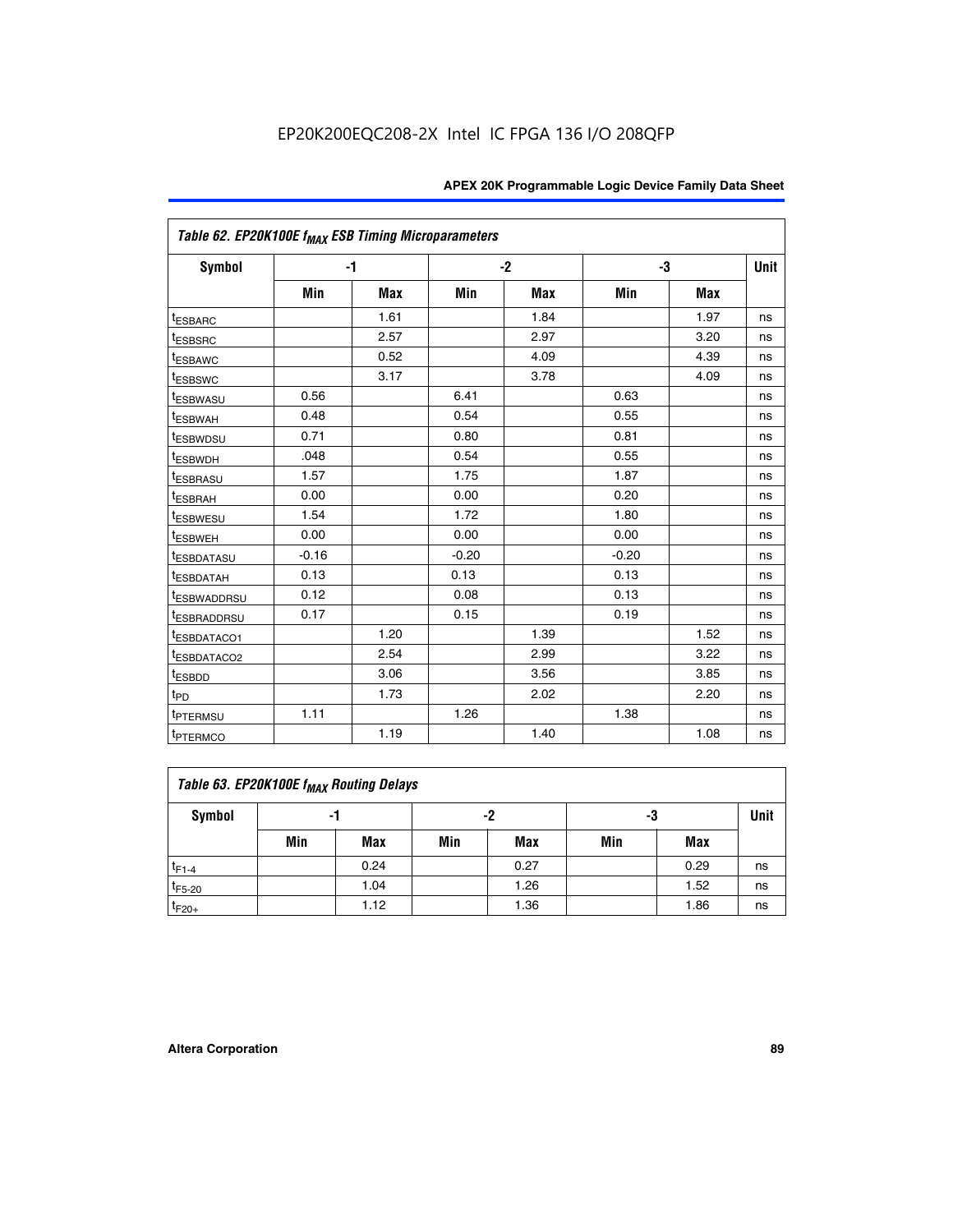### **APEX 20K Programmable Logic Device Family Data Sheet**

| Table 64. EP20K100E Minimum Pulse Width Timing Parameters |      |            |      |            |      |            |             |  |  |  |  |
|-----------------------------------------------------------|------|------------|------|------------|------|------------|-------------|--|--|--|--|
| <b>Symbol</b>                                             | -1   |            |      | -2         | -3   |            | <b>Unit</b> |  |  |  |  |
|                                                           | Min  | <b>Max</b> | Min  | <b>Max</b> | Min  | <b>Max</b> |             |  |  |  |  |
| $t_{CH}$                                                  | 2.00 |            | 2.00 |            | 2.00 |            | ns          |  |  |  |  |
| $t_{CL}$                                                  | 2.00 |            | 2.00 |            | 2.00 |            | ns          |  |  |  |  |
| $t_{CLRP}$                                                | 0.20 |            | 0.20 |            | 0.20 |            | ns          |  |  |  |  |
| <sup>t</sup> PREP                                         | 0.20 |            | 0.20 |            | 0.20 |            | ns          |  |  |  |  |
| <sup>t</sup> ESBCH                                        | 2.00 |            | 2.00 |            | 2.00 |            | ns          |  |  |  |  |
| <sup>t</sup> ESBCL                                        | 2.00 |            | 2.00 |            | 2.00 |            | ns          |  |  |  |  |
| <sup>t</sup> ESBWP                                        | 1.29 |            | 1.53 |            | 1.66 |            | ns          |  |  |  |  |
| <sup>t</sup> ESBRP                                        | 1.11 |            | 1.29 |            | 1.41 |            | ns          |  |  |  |  |

|                      | Table 65. EP20K100E External Timing Parameters |            |      |            |                          |            |             |  |  |  |  |  |
|----------------------|------------------------------------------------|------------|------|------------|--------------------------|------------|-------------|--|--|--|--|--|
| <b>Symbol</b>        | -1                                             |            |      | -2         | -3                       |            | <b>Unit</b> |  |  |  |  |  |
|                      | Min                                            | <b>Max</b> | Min  | <b>Max</b> | Min                      | <b>Max</b> |             |  |  |  |  |  |
| t <sub>INSU</sub>    | 2.23                                           |            | 2.32 |            | 2.43                     |            | ns          |  |  |  |  |  |
| $t_{\rm INH}$        | 0.00                                           |            | 0.00 |            | 0.00                     |            | ns          |  |  |  |  |  |
| toutco               | 2.00                                           | 4.86       | 2.00 | 5.35       | 2.00                     | 5.84       | ns          |  |  |  |  |  |
| <sup>t</sup> INSUPLL | 1.58                                           |            | 1.66 |            |                          |            | ns          |  |  |  |  |  |
| <sup>t</sup> INHPLL  | 0.00                                           |            | 0.00 |            | $\overline{\phantom{a}}$ |            | ns          |  |  |  |  |  |
| <b>LOUTCOPLL</b>     | 0.50                                           | 2.96       | 0.50 | 3.29       | -                        |            | ns          |  |  |  |  |  |

|                              | Table 66. EP20K100E External Bidirectional Timing Parameters |      |      |      |      |            |      |  |  |  |  |
|------------------------------|--------------------------------------------------------------|------|------|------|------|------------|------|--|--|--|--|
| Symbol                       |                                                              | -1   |      | $-2$ |      | -3         | Unit |  |  |  |  |
|                              | Min                                                          | Max  | Min  | Max  | Min  | <b>Max</b> |      |  |  |  |  |
| <sup>t</sup> INSUBIDIR       | 2.74                                                         |      | 2.96 |      | 3.19 |            | ns   |  |  |  |  |
| <b>TINHBIDIR</b>             | 0.00                                                         |      | 0.00 |      | 0.00 |            | ns   |  |  |  |  |
| <b>LOUTCOBIDIR</b>           | 2.00                                                         | 4.86 | 2.00 | 5.35 | 2.00 | 5.84       | ns   |  |  |  |  |
| <sup>T</sup> XZBIDIR         |                                                              | 5.00 |      | 5.48 |      | 5.89       | ns   |  |  |  |  |
| $I_{Z}$ XBIDIR               |                                                              | 5.00 |      | 5.48 |      | 5.89       | ns   |  |  |  |  |
| <sup>t</sup> INSUBIDIRPLL    | 4.64                                                         |      | 5.03 |      |      |            | ns   |  |  |  |  |
| <sup>I</sup> INHBIDIRPLL     | 0.00                                                         |      | 0.00 |      |      |            | ns   |  |  |  |  |
| <b><i>COUTCOBIDIRPLL</i></b> | 0.50                                                         | 2.96 | 0.50 | 3.29 |      |            | ns   |  |  |  |  |
| <sup>I</sup> XZBIDIRPLL      |                                                              | 3.10 |      | 3.42 |      |            | ns   |  |  |  |  |
| <sup>I</sup> ZXBIDIRPLL      |                                                              | 3.10 |      | 3.42 |      |            | ns   |  |  |  |  |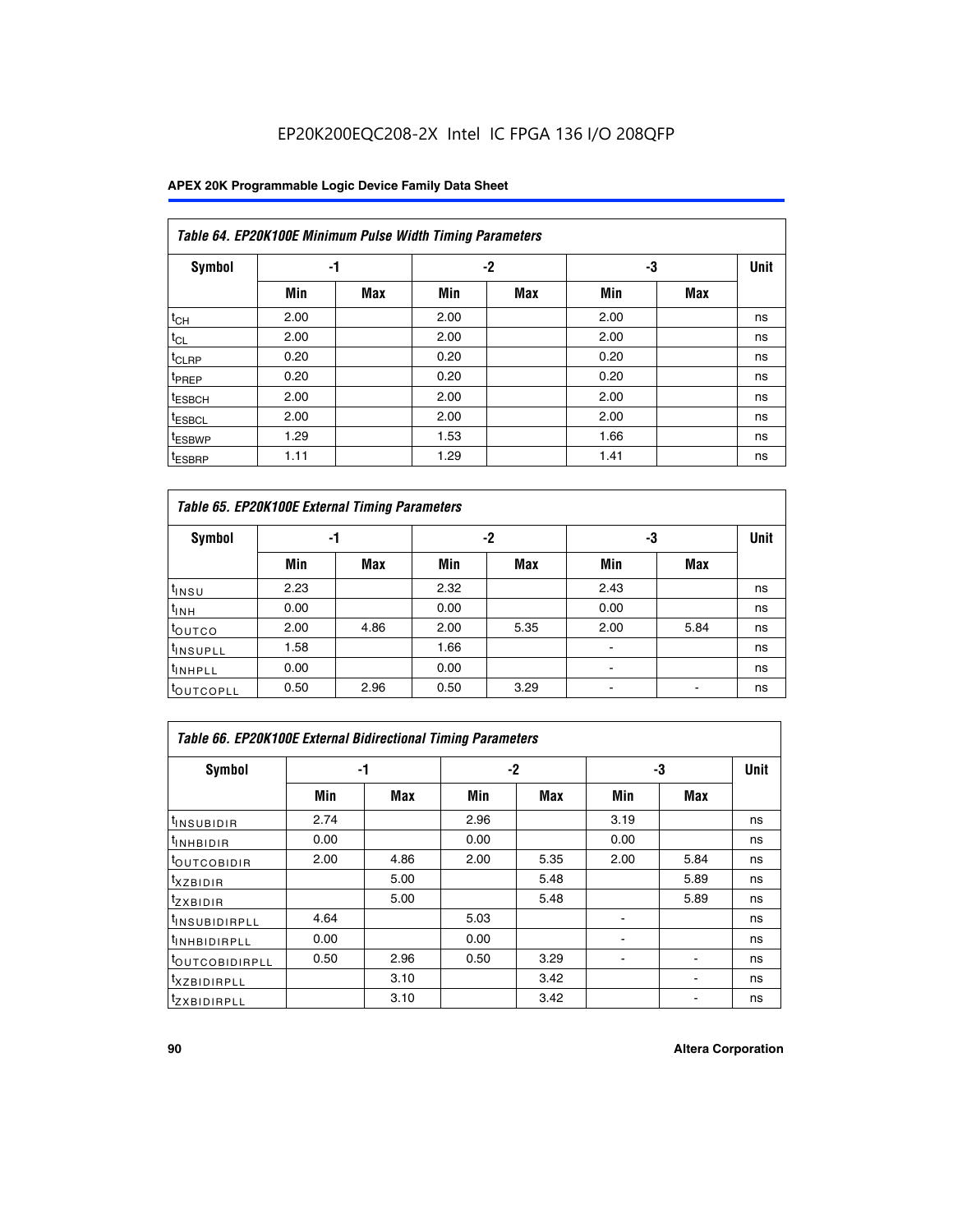Tables 67 through 72 describe *f<sub>MAX</sub>* LE Timing Microparameters, *f<sub>MAX</sub>* ESB Timing Microparameters, *f<sub>MAX</sub>* Routing Delays, Minimum Pulse Width Timing Parameters, External Timing Parameters, and External Bidirectional Timing Parameters for EP20K160E APEX 20KE devices.

|                  | Table 67. EP20K160E f <sub>MAX</sub> LE Timing Microparameters |            |      |            |      |      |    |  |  |  |  |  |
|------------------|----------------------------------------------------------------|------------|------|------------|------|------|----|--|--|--|--|--|
| <b>Symbol</b>    | -1                                                             |            |      | -2         |      | -3   |    |  |  |  |  |  |
|                  | Min                                                            | <b>Max</b> | Min  | <b>Max</b> | Min  | Max  |    |  |  |  |  |  |
| $t_{\text{SU}}$  | 0.22                                                           |            | 0.24 |            | 0.26 |      | ns |  |  |  |  |  |
| $t_H$            | 0.22                                                           |            | 0.24 |            | 0.26 |      | ns |  |  |  |  |  |
| $t_{CO}$         |                                                                | 0.25       |      | 0.31       |      | 0.35 | ns |  |  |  |  |  |
| t <sub>LUT</sub> |                                                                | 0.69       |      | 0.88       |      | 1.12 | ns |  |  |  |  |  |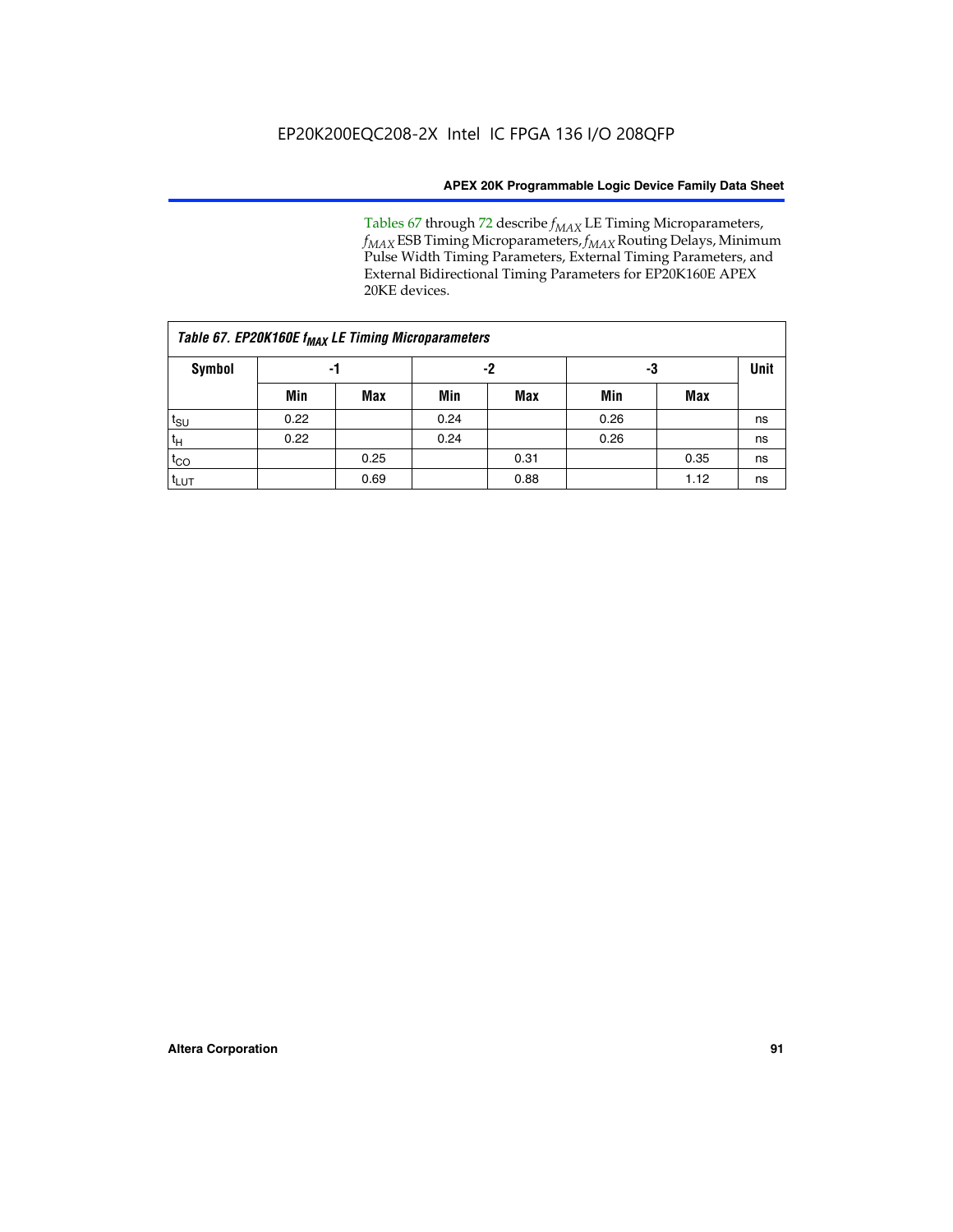| Table 68. EP20K160E f <sub>MAX</sub> ESB Timing Microparameters |         |            |         |            |      |      |      |
|-----------------------------------------------------------------|---------|------------|---------|------------|------|------|------|
| <b>Symbol</b>                                                   |         | $-1$       |         | $-2$       |      | -3   | Unit |
|                                                                 | Min     | <b>Max</b> | Min     | <b>Max</b> | Min  | Max  |      |
| <sup>t</sup> ESBARC                                             |         | 1.65       |         | 2.02       |      | 2.11 | ns   |
| t <sub>ESBSRC</sub>                                             |         | 2.21       |         | 2.70       |      | 3.11 | ns   |
| <sup>t</sup> ESBAWC                                             |         | 3.04       |         | 3.79       |      | 4.42 | ns   |
| t <sub>ESBSWC</sub>                                             |         | 2.81       |         | 3.56       |      | 4.10 | ns   |
| <sup>t</sup> ESBWASU                                            | 0.54    |            | 0.66    |            | 0.73 |      | ns   |
| <sup>t</sup> ESBWAH                                             | 0.36    |            | 0.45    |            | 0.47 |      | ns   |
| t <sub>ESBWDSU</sub>                                            | 0.68    |            | 0.81    |            | 0.94 |      | ns   |
| <sup>t</sup> ESBWDH                                             | 0.36    |            | 0.45    |            | 0.47 |      | ns   |
| t <sub>ESBRASU</sub>                                            | 1.58    |            | 1.87    |            | 2.06 |      | ns   |
| <sup>t</sup> ESBRAH                                             | 0.00    |            | 0.00    |            | 0.01 |      | ns   |
| <sup>t</sup> ESBWESU                                            | 1.41    |            | 1.71    |            | 2.00 |      | ns   |
| t <sub>ESBWEH</sub>                                             | 0.00    |            | 0.00    |            | 0.00 |      | ns   |
| t <sub>ESBDATASU</sub>                                          | $-0.02$ |            | $-0.03$ |            | 0.09 |      | ns   |
| t <sub>ESBDATAH</sub>                                           | 0.13    |            | 0.13    |            | 0.13 |      | ns   |
| t <sub>ESBWADDRSU</sub>                                         | 0.14    |            | 0.17    |            | 0.35 |      | ns   |
| <sup>t</sup> ESBRADDRSU                                         | 0.21    |            | 0.27    |            | 0.43 |      | ns   |
| <sup>I</sup> ESBDATACO1                                         |         | 1.04       |         | 1.30       |      | 1.46 | ns   |
| t <sub>ESBDATACO2</sub>                                         |         | 2.15       |         | 2.70       |      | 3.16 | ns   |
| <sup>t</sup> ESBDD                                              |         | 2.69       |         | 3.35       |      | 3.97 | ns   |
| $t_{\mathsf{PD}}$                                               |         | 1.55       |         | 1.93       |      | 2.29 | ns   |
| t <sub>PTERMSU</sub>                                            | 1.01    |            | 1.23    |            | 1.52 |      | ns   |
| t <sub>PTERMCO</sub>                                            |         | 1.06       |         | 1.32       |      | 1.04 | ns   |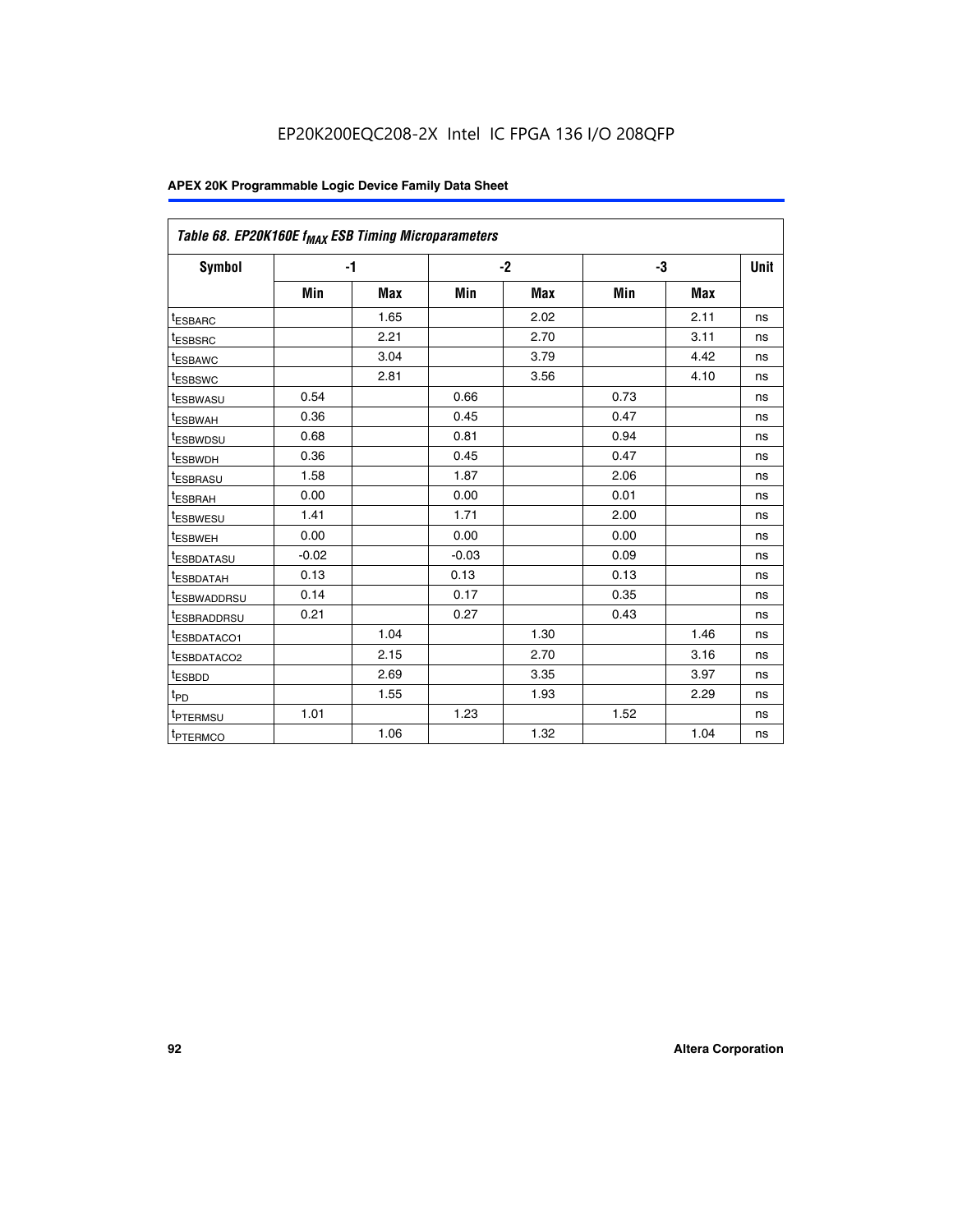| Table 69. EP20K160E f <sub>MAX</sub> Routing Delays |     |      |     |      |     |      |             |  |  |  |  |
|-----------------------------------------------------|-----|------|-----|------|-----|------|-------------|--|--|--|--|
| Symbol                                              |     | -1   |     | -2   | -3  |      | <b>Unit</b> |  |  |  |  |
|                                                     | Min | Max  | Min | Max  | Min | Max  |             |  |  |  |  |
| $t_{F1-4}$                                          |     | 0.25 |     | 0.26 |     | 0.28 | ns          |  |  |  |  |
| $t_{F5-20}$                                         |     | 1.00 |     | 1.18 |     | 1.35 | ns          |  |  |  |  |
| $t_{F20+}$                                          |     | 1.95 |     | 2.19 |     | 2.30 | ns          |  |  |  |  |

|                    | Table 70. EP20K160E Minimum Pulse Width Timing Parameters |            |      |            |      |     |             |  |  |  |  |
|--------------------|-----------------------------------------------------------|------------|------|------------|------|-----|-------------|--|--|--|--|
| <b>Symbol</b>      |                                                           | -1         |      | -2         |      | -3  | <b>Unit</b> |  |  |  |  |
|                    | Min                                                       | <b>Max</b> | Min  | <b>Max</b> | Min  | Max |             |  |  |  |  |
| $t_{CH}$           | 1.34                                                      |            | 1.43 |            | 1.55 |     | ns          |  |  |  |  |
| $t_{CL}$           | 1.34                                                      |            | 1.43 |            | 1.55 |     | ns          |  |  |  |  |
| $t_{CLRP}$         | 0.18                                                      |            | 0.19 |            | 0.21 |     | ns          |  |  |  |  |
| t <sub>PREP</sub>  | 0.18                                                      |            | 0.19 |            | 0.21 |     | ns          |  |  |  |  |
| <sup>t</sup> ESBCH | 1.34                                                      |            | 1.43 |            | 1.55 |     | ns          |  |  |  |  |
| <sup>t</sup> ESBCL | 1.34                                                      |            | 1.43 |            | 1.55 |     | ns          |  |  |  |  |
| <sup>t</sup> ESBWP | 1.15                                                      |            | 1.45 |            | 1.73 |     | ns          |  |  |  |  |
| <sup>t</sup> ESBRP | 0.93                                                      |            | 1.15 |            | 1.38 |     | ns          |  |  |  |  |

| Table 71. EP20K160E External Timing Parameters |      |      |      |      |                |      |    |  |  |  |  |
|------------------------------------------------|------|------|------|------|----------------|------|----|--|--|--|--|
| Symbol                                         |      | -1   |      | -2   |                | -3   |    |  |  |  |  |
|                                                | Min  | Max  | Min  | Max  | Min            | Max  |    |  |  |  |  |
| t <sub>INSU</sub>                              | 2.23 |      | 2.34 |      | 2.47           |      | ns |  |  |  |  |
| $t_{\text{INH}}$                               | 0.00 |      | 0.00 |      | 0.00           |      | ns |  |  |  |  |
| toutco                                         | 2.00 | 5.07 | 2.00 | 5.59 | 2.00           | 6.13 | ns |  |  |  |  |
| tinsupLL                                       | 2.12 |      | 2.07 |      | $\blacksquare$ |      | ns |  |  |  |  |
| <sup>t</sup> INHPLL                            | 0.00 |      | 0.00 |      | ۰              |      | ns |  |  |  |  |
| <b>COUTCOPLL</b>                               | 0.50 | 3.00 | 0.50 | 3.35 |                |      | ns |  |  |  |  |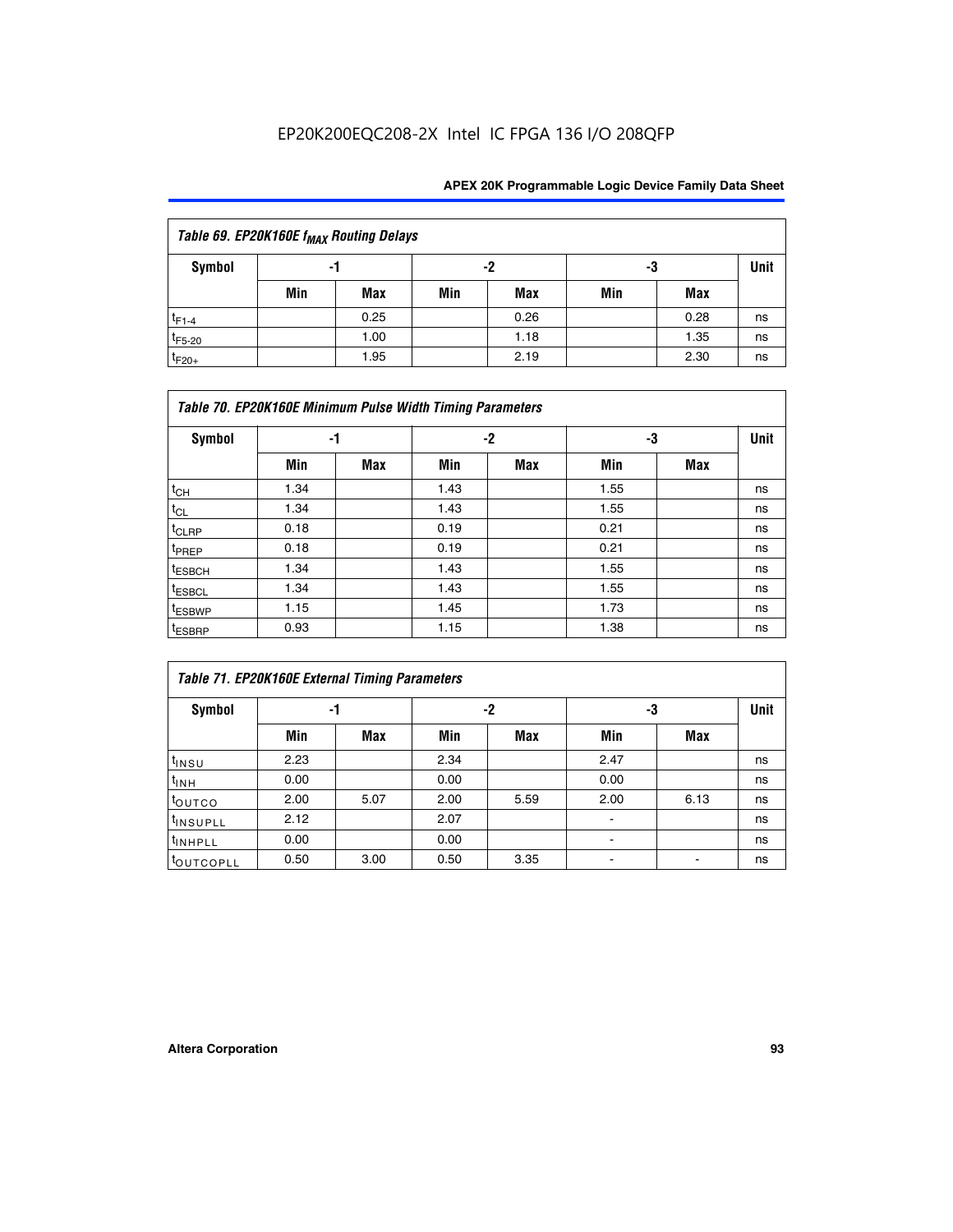|                                | Table 72. EP20K160E External Bidirectional Timing Parameters |      |      |      |      |      |             |  |  |  |  |
|--------------------------------|--------------------------------------------------------------|------|------|------|------|------|-------------|--|--|--|--|
| Symbol                         |                                                              | -1   |      | $-2$ |      | -3   | <b>Unit</b> |  |  |  |  |
|                                | Min                                                          | Max  | Min  | Max  | Min  | Max  |             |  |  |  |  |
| <sup>t</sup> INSUB <u>IDIR</u> | 2.86                                                         |      | 3.24 |      | 3.54 |      | ns          |  |  |  |  |
| <b>UNHBIDIR</b>                | 0.00                                                         |      | 0.00 |      | 0.00 |      | ns          |  |  |  |  |
| <b>LOUTCOBIDIR</b>             | 2.00                                                         | 5.07 | 2.00 | 5.59 | 2.00 | 6.13 | ns          |  |  |  |  |
| KZBIDIR                        |                                                              | 7.43 |      | 8.23 |      | 8.58 | ns          |  |  |  |  |
| <sup>t</sup> zxbidir           |                                                              | 7.43 |      | 8.23 |      | 8.58 | ns          |  |  |  |  |
| <sup>t</sup> INSUBIDIRPLL      | 4.93                                                         |      | 5.48 |      |      |      | ns          |  |  |  |  |
| <sup>I</sup> INHBIDIRPLL       | 0.00                                                         |      | 0.00 |      | ۰    |      | ns          |  |  |  |  |
| <b><i>LOUTCOBIDIRPLL</i></b>   | 0.50                                                         | 3.00 | 0.50 | 3.35 |      |      | ns          |  |  |  |  |
| <sup>T</sup> XZBIDIRPLL        |                                                              | 5.36 |      | 5.99 |      |      | ns          |  |  |  |  |
| <sup>t</sup> ZXBIDIRPLL        |                                                              | 5.36 |      | 5.99 |      |      | ns          |  |  |  |  |

Tables 73 through 78 describe  $f_{MAX}$  LE Timing Microparameters,  $f_{MAX}$ ESB Timing Microparameters, *f<sub>MAX</sub>* Routing Delays, Minimum Pulse Width Timing Parameters, External Timing Parameters, and External Bidirectional Timing Parameters for EP20K200E APEX 20KE devices.

| Table 73. EP20K200E f <sub>MAX</sub> LE Timing Microparameters |      |      |      |            |      |      |             |  |  |  |  |
|----------------------------------------------------------------|------|------|------|------------|------|------|-------------|--|--|--|--|
| <b>Symbol</b>                                                  | -1   |      |      | -2<br>-3   |      |      | <b>Unit</b> |  |  |  |  |
|                                                                | Min  | Max  | Min  | <b>Max</b> | Min  | Max  |             |  |  |  |  |
| $t_{\text{SU}}$                                                | 0.23 |      | 0.24 |            | 0.26 |      | ns          |  |  |  |  |
| $t_H$                                                          | 0.23 |      | 0.24 |            | 0.26 |      | ns          |  |  |  |  |
| $t_{CO}$                                                       |      | 0.26 |      | 0.31       |      | 0.36 | ns          |  |  |  |  |
| t <sub>LUT</sub>                                               |      | 0.70 |      | 0.90       |      | 1.14 | ns          |  |  |  |  |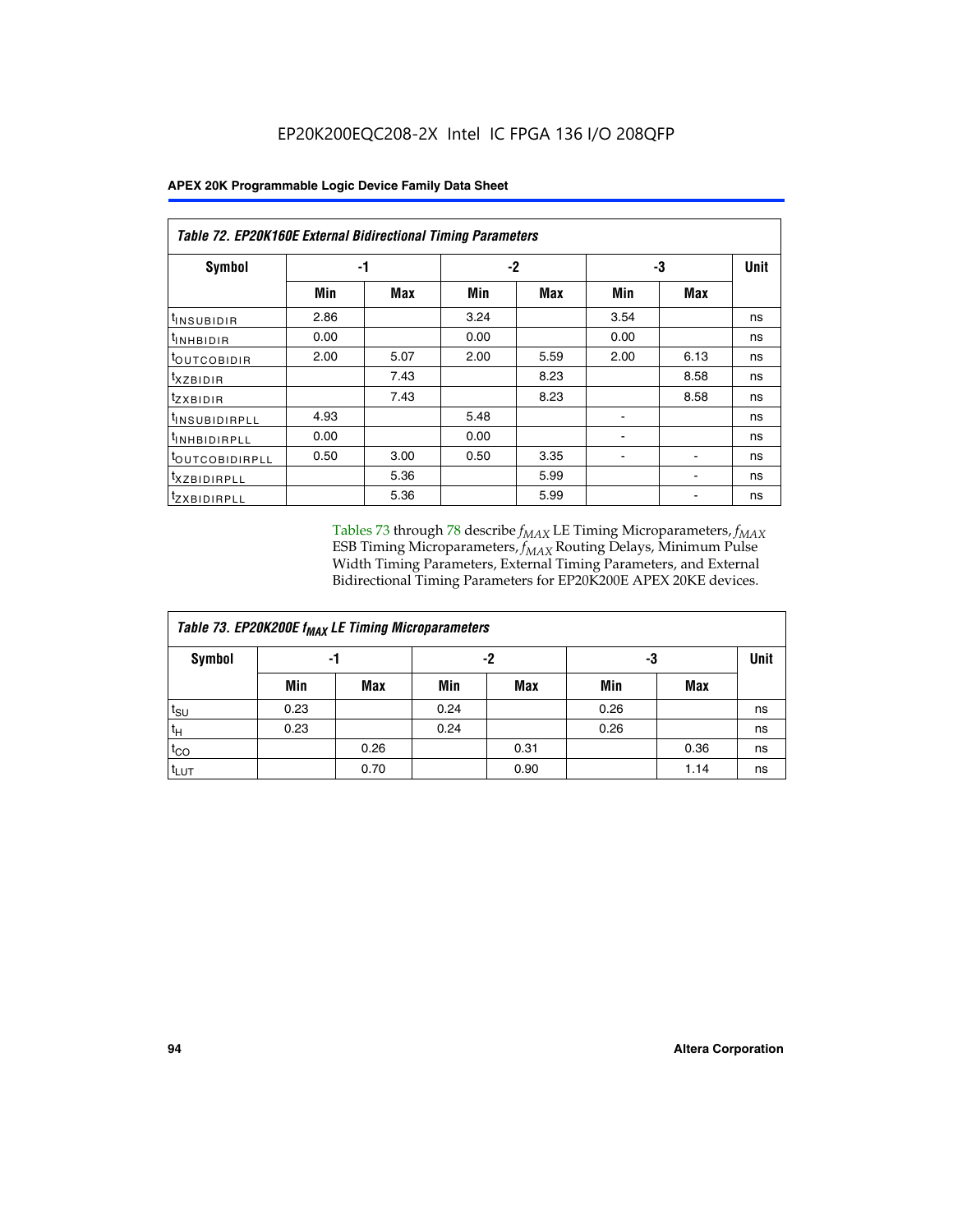|                         | Table 74. EP20K200E f <sub>MAX</sub> ESB Timing Microparameters |      |         |            |      |            |             |  |  |  |  |
|-------------------------|-----------------------------------------------------------------|------|---------|------------|------|------------|-------------|--|--|--|--|
| Symbol                  |                                                                 | $-1$ |         | $-2$       | -3   |            | <b>Unit</b> |  |  |  |  |
|                         | Min                                                             | Max  | Min     | <b>Max</b> | Min  | <b>Max</b> |             |  |  |  |  |
| <sup>t</sup> ESBARC     |                                                                 | 1.68 |         | 2.06       |      | 2.24       | ns          |  |  |  |  |
| <sup>t</sup> ESBSRC     |                                                                 | 2.27 |         | 2.77       |      | 3.18       | ns          |  |  |  |  |
| <sup>t</sup> ESBAWC     |                                                                 | 3.10 |         | 3.86       |      | 4.50       | ns          |  |  |  |  |
| <sup>t</sup> ESBSWC     |                                                                 | 2.90 |         | 3.67       |      | 4.21       | ns          |  |  |  |  |
| <sup>t</sup> ESBWASU    | 0.55                                                            |      | 0.67    |            | 0.74 |            | ns          |  |  |  |  |
| <b><i>LESBWAH</i></b>   | 0.36                                                            |      | 0.46    |            | 0.48 |            | ns          |  |  |  |  |
| <sup>t</sup> ESBWDSU    | 0.69                                                            |      | 0.83    |            | 0.95 |            | ns          |  |  |  |  |
| t <sub>ESBWDH</sub>     | 0.36                                                            |      | 0.46    |            | 0.48 |            | ns          |  |  |  |  |
| <sup>t</sup> ESBRASU    | 1.61                                                            |      | 1.90    |            | 2.09 |            | ns          |  |  |  |  |
| <sup>t</sup> ESBRAH     | 0.00                                                            |      | 0.00    |            | 0.01 |            | ns          |  |  |  |  |
| t <sub>ESBWESU</sub>    | 1.42                                                            |      | 1.71    |            | 2.01 |            | ns          |  |  |  |  |
| <sup>I</sup> ESBWEH     | 0.00                                                            |      | 0.00    |            | 0.00 |            | ns          |  |  |  |  |
| <sup>t</sup> ESBDATASU  | $-0.06$                                                         |      | $-0.07$ |            | 0.05 |            | ns          |  |  |  |  |
| <sup>I</sup> ESBDATAH   | 0.13                                                            |      | 0.13    |            | 0.13 |            | ns          |  |  |  |  |
| <sup>t</sup> ESBWADDRSU | 0.11                                                            |      | 0.13    |            | 0.31 |            | ns          |  |  |  |  |
| <sup>I</sup> ESBRADDRSU | 0.18                                                            |      | 0.23    |            | 0.39 |            | ns          |  |  |  |  |
| ESBDATACO1              |                                                                 | 1.09 |         | 1.35       |      | 1.51       | ns          |  |  |  |  |
| <sup>t</sup> ESBDATACO2 |                                                                 | 2.19 |         | 2.75       |      | 3.22       | ns          |  |  |  |  |
| t <sub>ESBDD</sub>      |                                                                 | 2.75 |         | 3.41       |      | 4.03       | ns          |  |  |  |  |
| t <sub>PD</sub>         |                                                                 | 1.58 |         | 1.97       |      | 2.33       | ns          |  |  |  |  |
| t <sub>PTERMSU</sub>    | 1.00                                                            |      | 1.22    |            | 1.51 |            | ns          |  |  |  |  |
| t <sub>PTERMCO</sub>    |                                                                 | 1.10 |         | 1.37       |      | 1.09       | ns          |  |  |  |  |

| Table 75. EP20K200E f <sub>MAX</sub> Routing Delays |     |      |     |            |     |      |             |  |  |  |
|-----------------------------------------------------|-----|------|-----|------------|-----|------|-------------|--|--|--|
| Symbol                                              |     | -1   |     | -2         | -3  |      | <b>Unit</b> |  |  |  |
|                                                     | Min | Max  | Min | <b>Max</b> | Min | Max  |             |  |  |  |
| $t_{F1-4}$                                          |     | 0.25 |     | 0.27       |     | 0.29 | ns          |  |  |  |
| $t_{F5-20}$                                         |     | 1.02 |     | 1.20       |     | 1.41 | ns          |  |  |  |
| $t_{F20+}$                                          |     | 1.99 |     | 2.23       |     | 2.53 | ns          |  |  |  |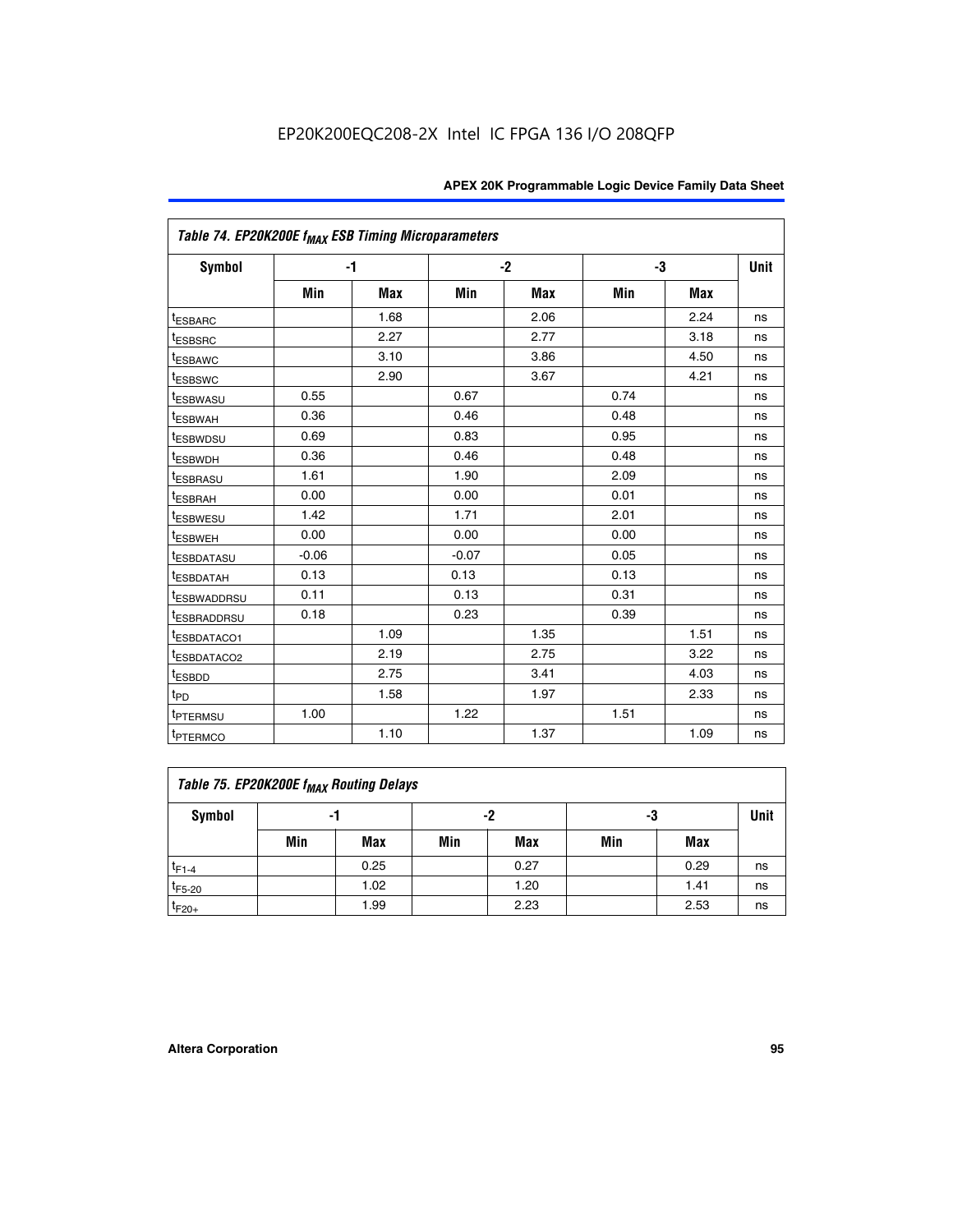|                    | Table 76. EP20K200E Minimum Pulse Width Timing Parameters |            |      |            |      |            |             |  |  |  |  |  |
|--------------------|-----------------------------------------------------------|------------|------|------------|------|------------|-------------|--|--|--|--|--|
| <b>Symbol</b>      | -1                                                        |            |      | $-2$       | -3   |            | <b>Unit</b> |  |  |  |  |  |
|                    | Min                                                       | <b>Max</b> | Min  | <b>Max</b> | Min  | <b>Max</b> |             |  |  |  |  |  |
| $t_{CH}$           | 1.36                                                      |            | 2.44 |            | 2.65 |            | ns          |  |  |  |  |  |
| $t_{CL}$           | 1.36                                                      |            | 2.44 |            | 2.65 |            | ns          |  |  |  |  |  |
| $t_{CLRP}$         | 0.18                                                      |            | 0.19 |            | 0.21 |            | ns          |  |  |  |  |  |
| t <sub>PREP</sub>  | 0.18                                                      |            | 0.19 |            | 0.21 |            | ns          |  |  |  |  |  |
| <sup>t</sup> ESBCH | 1.36                                                      |            | 2.44 |            | 2.65 |            | ns          |  |  |  |  |  |
| t <sub>ESBCL</sub> | 1.36                                                      |            | 2.44 |            | 2.65 |            | ns          |  |  |  |  |  |
| <sup>t</sup> ESBWP | 1.18                                                      |            | 1.48 |            | 1.76 |            | ns          |  |  |  |  |  |
| <sup>t</sup> ESBRP | 0.95                                                      |            | 1.17 |            | 1.41 |            | ns          |  |  |  |  |  |

|                       | Table 77. EP20K200E External Timing Parameters |            |      |            |      |      |             |  |  |  |  |  |
|-----------------------|------------------------------------------------|------------|------|------------|------|------|-------------|--|--|--|--|--|
| <b>Symbol</b>         |                                                | -1         |      | -2         |      | -3   | <b>Unit</b> |  |  |  |  |  |
|                       | Min                                            | <b>Max</b> | Min  | <b>Max</b> | Min  | Max  |             |  |  |  |  |  |
| t <sub>INSU</sub>     | 2.24                                           |            | 2.35 |            | 2.47 |      | ns          |  |  |  |  |  |
| $t_{\text{INH}}$      | 0.00                                           |            | 0.00 |            | 0.00 |      | ns          |  |  |  |  |  |
| toutco                | 2.00                                           | 5.12       | 2.00 | 5.62       | 2.00 | 6.11 | ns          |  |  |  |  |  |
| <sup>t</sup> INSUPLL  | 2.13                                           |            | 2.07 |            |      |      | ns          |  |  |  |  |  |
| <sup>t</sup> INHPLL   | 0.00                                           |            | 0.00 |            |      |      | ns          |  |  |  |  |  |
| <sup>I</sup> OUTCOPLL | 0.50                                           | 3.01       | 0.50 | 3.36       |      |      | ns          |  |  |  |  |  |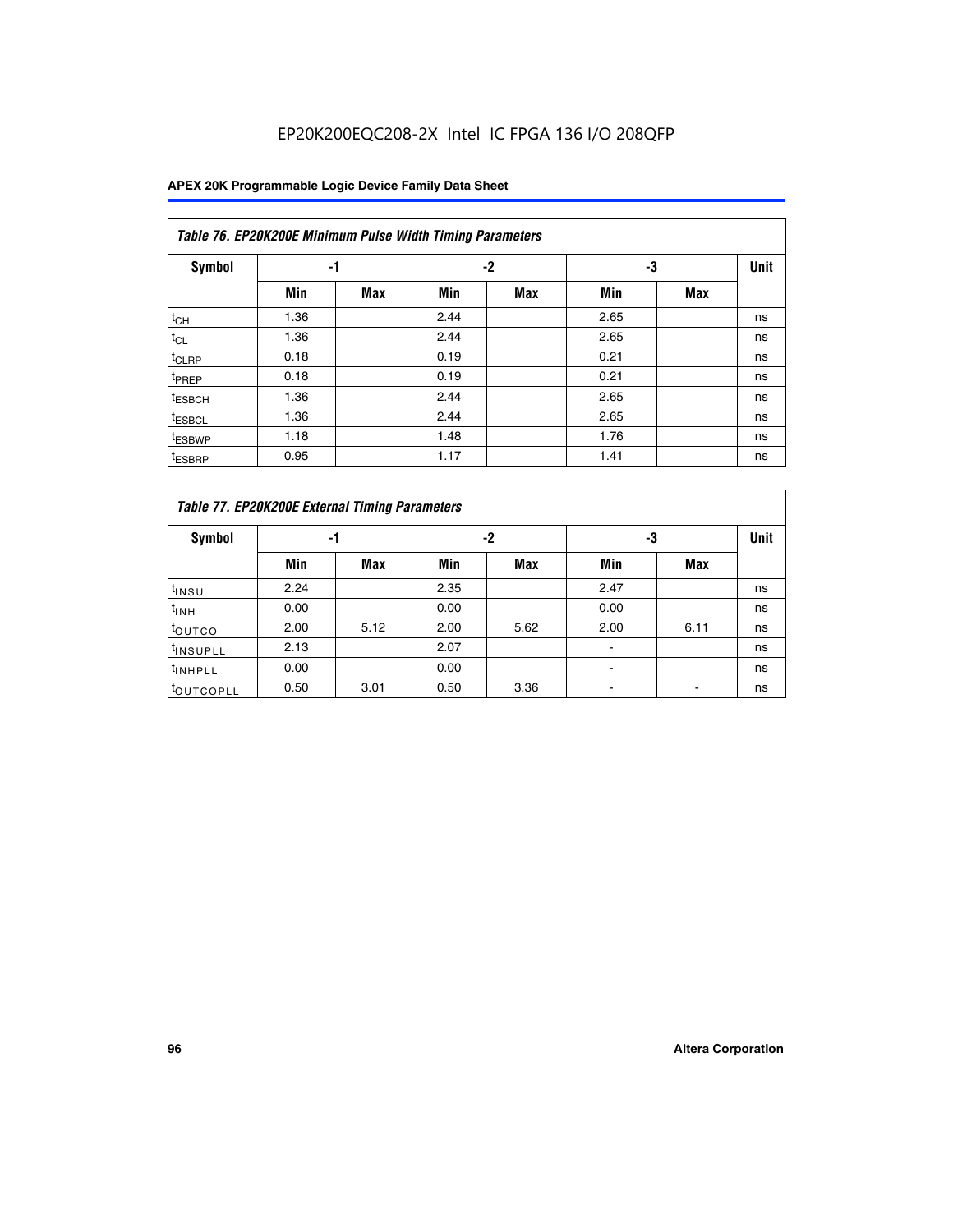| <b>Table 78. EP20K200E External Bidirectional Timing Parameters</b> |      |      |      |      |      |      |             |  |  |  |  |
|---------------------------------------------------------------------|------|------|------|------|------|------|-------------|--|--|--|--|
| Symbol                                                              |      | -1   | $-2$ |      |      | -3   | <b>Unit</b> |  |  |  |  |
|                                                                     | Min  | Max  | Min  | Max  | Min  | Max  |             |  |  |  |  |
| <sup>t</sup> INSUBIDIR                                              | 2.81 |      | 3.19 |      | 3.54 |      | ns          |  |  |  |  |
| <sup>t</sup> INHBIDIR                                               | 0.00 |      | 0.00 |      | 0.00 |      | ns          |  |  |  |  |
| <sup>t</sup> OUTCOBIDIR                                             | 2.00 | 5.12 | 2.00 | 5.62 | 2.00 | 6.11 | ns          |  |  |  |  |
| txzBIDIR                                                            |      | 7.51 |      | 8.32 |      | 8.67 | ns          |  |  |  |  |
| $t_{ZXBIDIR}$                                                       |      | 7.51 |      | 8.32 |      | 8.67 | ns          |  |  |  |  |
| <sup>t</sup> INSUBIDIRPLL                                           | 3.30 |      | 3.64 |      |      |      | ns          |  |  |  |  |
| <sup>t</sup> INHBIDIRPLL                                            | 0.00 |      | 0.00 |      |      |      | ns          |  |  |  |  |
| <sup>t</sup> OUTCOBIDIRPLL                                          | 0.50 | 3.01 | 0.50 | 3.36 |      |      | ns          |  |  |  |  |
| <sup>T</sup> XZBIDIRPLL                                             |      | 5.40 |      | 6.05 |      |      | ns          |  |  |  |  |
| <sup>t</sup> ZXBIDIRPLL                                             |      | 5.40 |      | 6.05 |      |      | ns          |  |  |  |  |

Tables 79 through 84 describe  $f_{MAX}$  LE Timing Microparameters,  $f_{MAX}$ ESB Timing Microparameters, *f<sub>MAX</sub>* Routing Delays, Minimum Pulse Width Timing Parameters, External Timing Parameters, and External Bidirectional Timing Parameters for EP20K300E APEX 20KE devices.

| Table 79. EP20K300E f <sub>MAX</sub> LE Timing Microparameters |      |            |      |            |      |            |             |  |  |  |  |
|----------------------------------------------------------------|------|------------|------|------------|------|------------|-------------|--|--|--|--|
| <b>Symbol</b>                                                  |      | -1         | -2   |            |      | -3         | <b>Unit</b> |  |  |  |  |
|                                                                | Min  | <b>Max</b> | Min  | <b>Max</b> | Min  | <b>Max</b> |             |  |  |  |  |
| $t_{\text{SU}}$                                                | 0.16 |            | 0.17 |            | 0.18 |            | ns          |  |  |  |  |
| $t_H$                                                          | 0.31 |            | 0.33 |            | 0.38 |            | ns          |  |  |  |  |
| $t_{CO}$                                                       |      | 0.28       |      | 0.38       |      | 0.51       | ns          |  |  |  |  |
| $t_{LUT}$                                                      |      | 0.79       |      | 1.07       |      | 1.43       | ns          |  |  |  |  |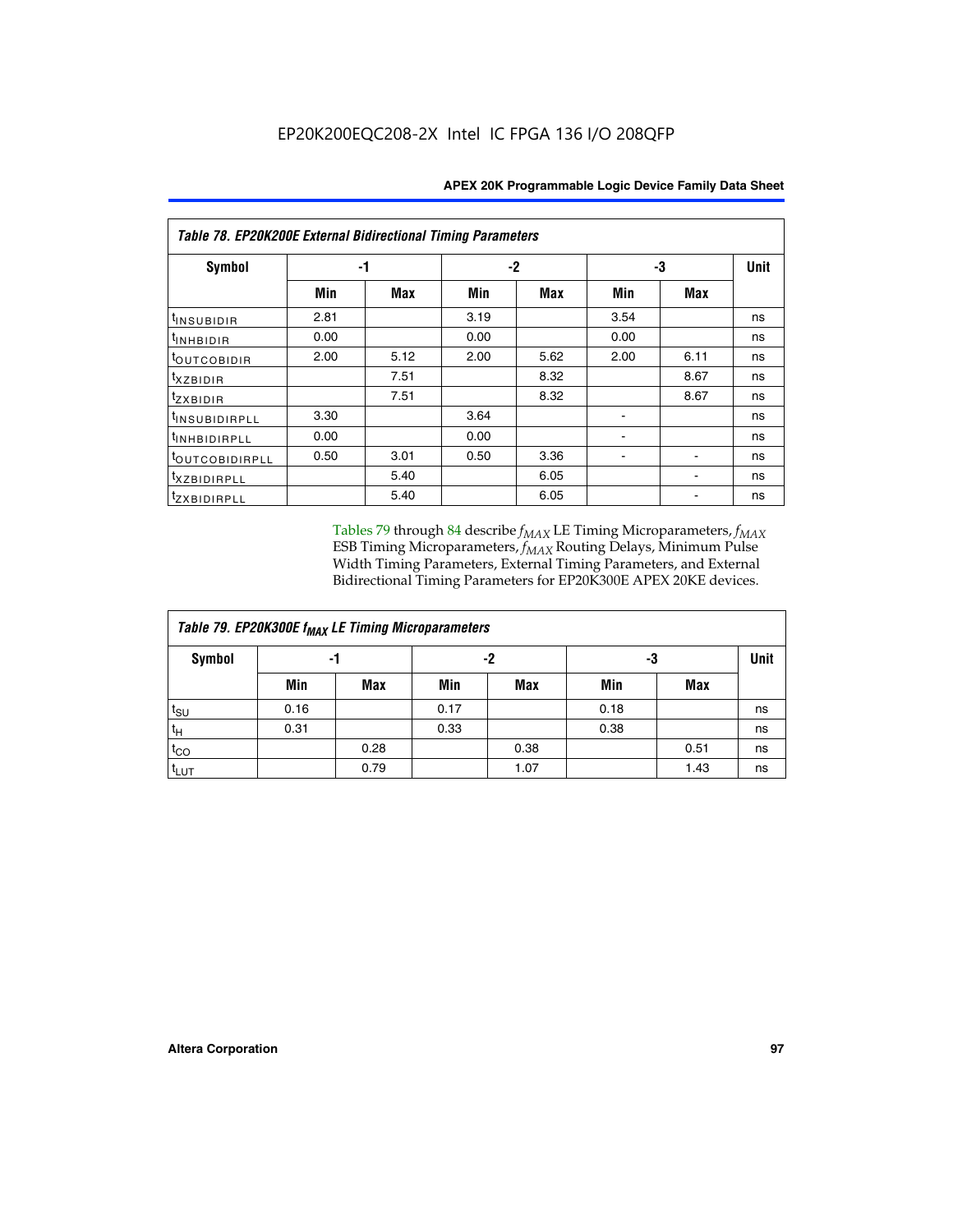| Table 80. EP20K300E f <sub>MAX</sub> ESB Timing Microparameters |      |            |      |            |      |            |      |
|-----------------------------------------------------------------|------|------------|------|------------|------|------------|------|
| <b>Symbol</b>                                                   |      | -1         |      | $-2$       |      | -3         | Unit |
|                                                                 | Min  | <b>Max</b> | Min  | <b>Max</b> | Min  | <b>Max</b> |      |
| t <sub>ESBARC</sub>                                             |      | 1.79       |      | 2.44       |      | 3.25       | ns   |
| t <sub>ESBSRC</sub>                                             |      | 2.40       |      | 3.12       |      | 4.01       | ns   |
| t <sub>ESBAWC</sub>                                             |      | 3.41       |      | 4.65       |      | 6.20       | ns   |
| t <sub>ESBSWC</sub>                                             |      | 3.68       |      | 4.68       |      | 5.93       | ns   |
| <sup>I</sup> ESBWASU                                            | 1.55 |            | 2.12 |            | 2.83 |            | ns   |
| <sup>t</sup> ESBWAH                                             | 0.00 |            | 0.00 |            | 0.00 |            | ns   |
| <sup>I</sup> ESBWDSU                                            | 1.71 |            | 2.33 |            | 3.11 |            | ns   |
| <sup>t</sup> ESBWDH                                             | 0.00 |            | 0.00 |            | 0.00 |            | ns   |
| <sup>t</sup> ESBRASU                                            | 1.72 |            | 2.34 |            | 3.13 |            | ns   |
| t <sub>ESBRAH</sub>                                             | 0.00 |            | 0.00 |            | 0.00 |            | ns   |
| <sup>t</sup> ESBWESU                                            | 1.63 |            | 2.36 |            | 3.28 |            | ns   |
| <sup>t</sup> ESBWEH                                             | 0.00 |            | 0.00 |            | 0.00 |            | ns   |
| t <sub>ESBDATASU</sub>                                          | 0.07 |            | 0.39 |            | 0.80 |            | ns   |
| <sup>t</sup> ESBDATAH                                           | 0.13 |            | 0.13 |            | 0.13 |            | ns   |
| <sup>t</sup> ESBWADDRSU                                         | 0.27 |            | 0.67 |            | 1.17 |            | ns   |
| <sup>t</sup> ESBRADDRSU                                         | 0.34 |            | 0.75 |            | 1.28 |            | ns   |
| <sup>I</sup> ESBDATACO1                                         |      | 1.03       |      | 1.20       |      | 1.40       | ns   |
| <sup>t</sup> ESBDATACO2                                         |      | 2.33       |      | 3.18       |      | 4.24       | ns   |
| <sup>t</sup> ESBDD                                              |      | 3.41       |      | 4.65       |      | 6.20       | ns   |
| t <sub>PD</sub>                                                 |      | 1.68       |      | 2.29       |      | 3.06       | ns   |
| t <sub>PTERMSU</sub>                                            | 0.96 |            | 1.48 |            | 2.14 |            | ns   |
| t <sub>PTERMCO</sub>                                            |      | 1.05       |      | 1.22       |      | 1.42       | ns   |

| Table 81. EP20K300E f <sub>MAX</sub> Routing Delays |     |      |     |      |     |      |    |  |  |  |
|-----------------------------------------------------|-----|------|-----|------|-----|------|----|--|--|--|
| Symbol                                              |     | -1   |     | -2   | -3  |      |    |  |  |  |
|                                                     | Min | Max  | Min | Max  | Min | Max  |    |  |  |  |
| $t_{F1-4}$                                          |     | 0.22 |     | 0.24 |     | 0.26 | ns |  |  |  |
| $t_{F5-20}$                                         |     | 1.33 |     | 1.43 |     | 1.58 | ns |  |  |  |
| $t_{F20+}$                                          |     | 3.63 |     | 3.93 |     | 4.35 | ns |  |  |  |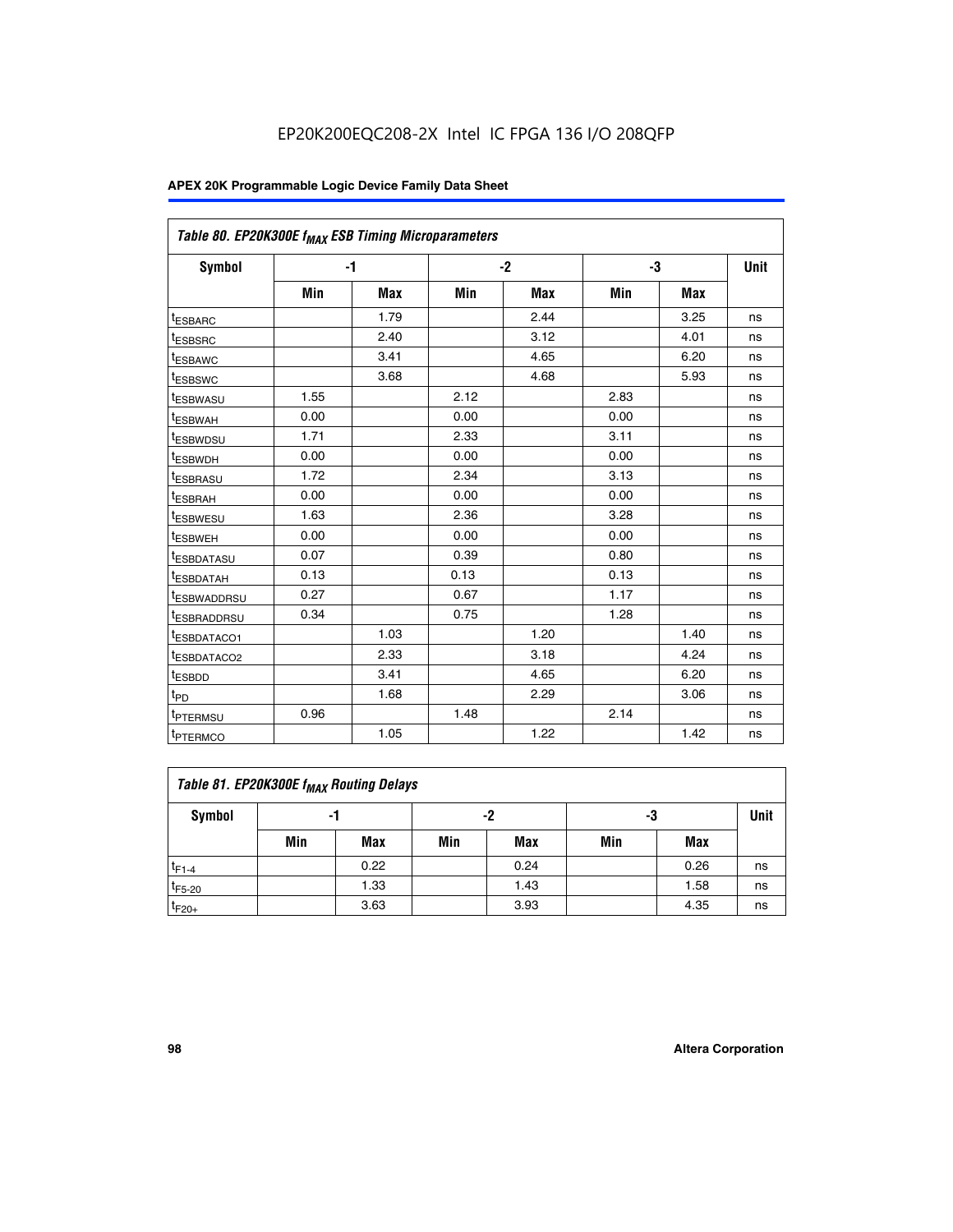|                    | Table 82. EP20K300E Minimum Pulse Width Timing Parameters |            |      |     |      |     |      |  |  |  |  |  |
|--------------------|-----------------------------------------------------------|------------|------|-----|------|-----|------|--|--|--|--|--|
| <b>Symbol</b>      | -1                                                        |            |      | -2  |      | -3  | Unit |  |  |  |  |  |
|                    | Min                                                       | <b>Max</b> | Min  | Max | Min  | Max |      |  |  |  |  |  |
| $t_{CH}$           | 1.25                                                      |            | 1.43 |     | 1.67 |     | ns   |  |  |  |  |  |
| $t_{CL}$           | 1.25                                                      |            | 1.43 |     | 1.67 |     | ns   |  |  |  |  |  |
| t <sub>CLRP</sub>  | 0.19                                                      |            | 0.26 |     | 0.35 |     | ns   |  |  |  |  |  |
| t <sub>PREP</sub>  | 0.19                                                      |            | 0.26 |     | 0.35 |     | ns   |  |  |  |  |  |
| t <sub>ESBCH</sub> | 1.25                                                      |            | 1.43 |     | 1.67 |     | ns   |  |  |  |  |  |
| <sup>t</sup> ESBCL | 1.25                                                      |            | 1.43 |     | 1.67 |     | ns   |  |  |  |  |  |
| <sup>t</sup> ESBWP | 1.25                                                      |            | 1.71 |     | 2.28 |     | ns   |  |  |  |  |  |
| <sup>t</sup> ESBRP | 1.01                                                      |            | 1.38 |     | 1.84 |     | ns   |  |  |  |  |  |

|                       | Table 83. EP20K300E External Timing Parameters |      |      |      |      |            |             |  |  |  |  |  |
|-----------------------|------------------------------------------------|------|------|------|------|------------|-------------|--|--|--|--|--|
| Symbol                |                                                | -1   |      | -2   |      | -3         | <b>Unit</b> |  |  |  |  |  |
|                       | Min                                            | Max  | Min  | Max  | Min  | <b>Max</b> |             |  |  |  |  |  |
| t <sub>INSU</sub>     | 2.31                                           |      | 2.44 |      | 2.57 |            | ns          |  |  |  |  |  |
| $t_{\rm INH}$         | 0.00                                           |      | 0.00 |      | 0.00 |            | ns          |  |  |  |  |  |
| toutco                | 2.00                                           | 5.29 | 2.00 | 5.82 | 2.00 | 6.24       | ns          |  |  |  |  |  |
| <sup>t</sup> INSUPLL  | 1.76                                           |      | 1.85 |      |      |            | ns          |  |  |  |  |  |
| <sup>t</sup> INHPLL   | 0.00                                           |      | 0.00 |      | -    |            | ns          |  |  |  |  |  |
| <sup>t</sup> OUTCOPLL | 0.50                                           | 2.65 | 0.50 | 2.95 |      |            | ns          |  |  |  |  |  |

| Table 84. EP20K300E External Bidirectional Timing Parameters |      |      |      |      |      |             |    |  |  |  |  |
|--------------------------------------------------------------|------|------|------|------|------|-------------|----|--|--|--|--|
| Symbol                                                       |      | -1   | $-2$ |      | -3   | <b>Unit</b> |    |  |  |  |  |
|                                                              | Min  | Max  | Min  | Max  | Min  | <b>Max</b>  |    |  |  |  |  |
| <sup>t</sup> INSUBIDIR                                       | 2.77 |      | 2.85 |      | 3.11 |             | ns |  |  |  |  |
| <b>TINHBIDIR</b>                                             | 0.00 |      | 0.00 |      | 0.00 |             | ns |  |  |  |  |
| <sup>t</sup> OUTCOBIDIR                                      | 2.00 | 5.29 | 2.00 | 5.82 | 2.00 | 6.24        | ns |  |  |  |  |
| KZBIDIR                                                      |      | 7.59 |      | 8.30 |      | 9.09        | ns |  |  |  |  |
| $t_{Z}$ <i>x</i> BIDIR                                       |      | 7.59 |      | 8.30 |      | 9.09        | ns |  |  |  |  |
| <b>INSUBIDIRPLL</b>                                          | 2.50 |      | 2.76 |      |      |             | ns |  |  |  |  |
| <sup>t</sup> INHBIDIRPLL                                     | 0.00 |      | 0.00 |      |      |             | ns |  |  |  |  |
| <sup>t</sup> OUTCOBIDIRPLL                                   | 0.50 | 2.65 | 0.50 | 2.95 |      |             | ns |  |  |  |  |
| <sup>t</sup> XZBIDIRPLL                                      |      | 5.00 |      | 5.43 |      |             | ns |  |  |  |  |
| <sup>t</sup> ZXBIDIRPLL                                      |      | 5.00 |      | 5.43 |      |             | ns |  |  |  |  |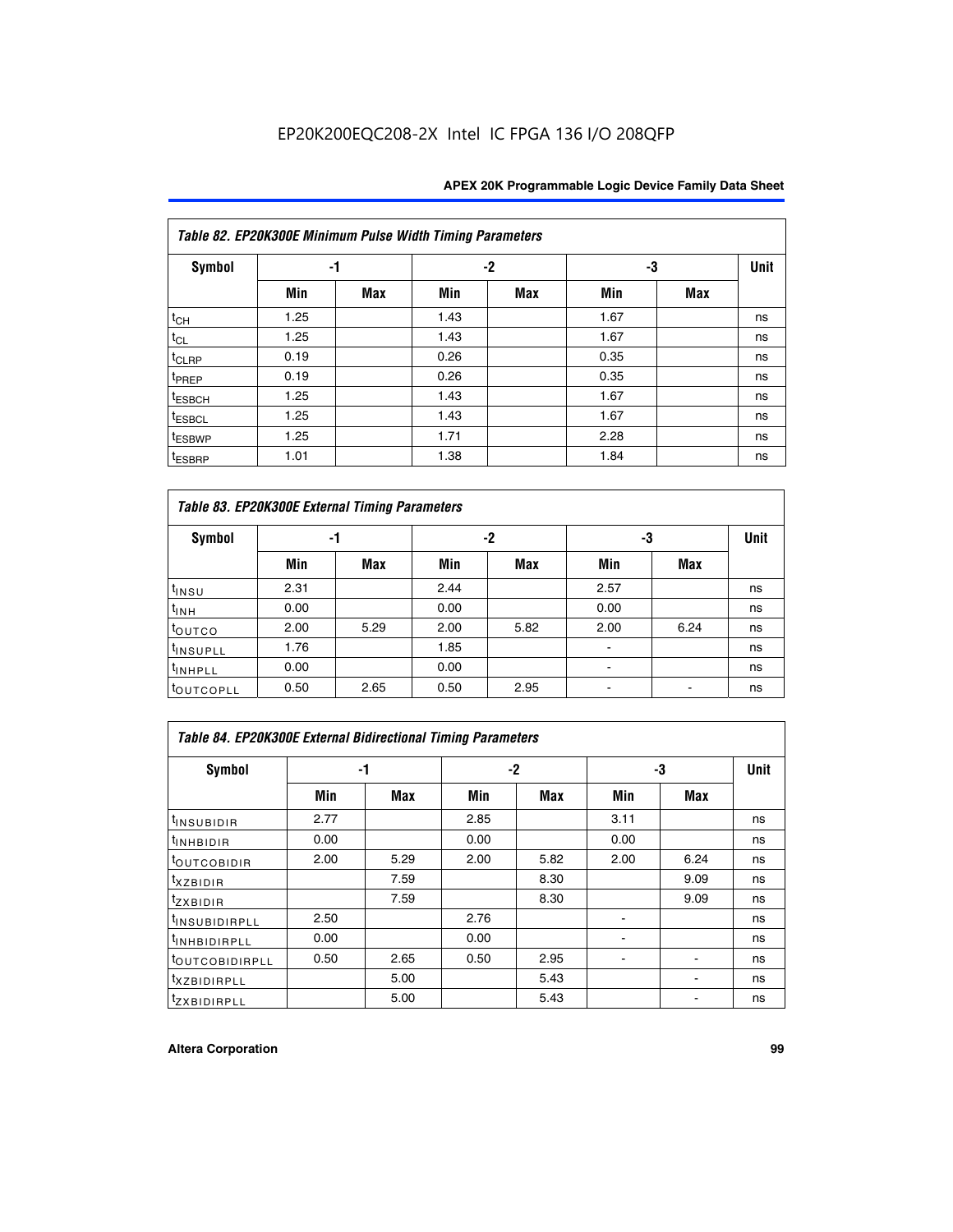Tables 85 through 90 describe  $f_{MAX}$  LE Timing Microparameters,  $f_{MAX}$ ESB Timing Microparameters, *f<sub>MAX</sub>* Routing Delays, Minimum Pulse Width Timing Parameters, External Timing Parameters, and External Bidirectional Timing Parameters for EP20K400E APEX 20KE devices.

|                    | Table 85. EP20K400E f <sub>MAX</sub> LE Timing Microparameters |            |                |            |                |      |      |  |  |  |  |  |
|--------------------|----------------------------------------------------------------|------------|----------------|------------|----------------|------|------|--|--|--|--|--|
| Symbol             | -1 Speed Grade                                                 |            | -2 Speed Grade |            | -3 Speed Grade |      | Unit |  |  |  |  |  |
|                    | Min                                                            | <b>Max</b> | Min            | <b>Max</b> | Min            | Max  |      |  |  |  |  |  |
| $t_{\text{SU}}$    | 0.23                                                           |            | 0.23           |            | 0.23           |      | ns   |  |  |  |  |  |
| $t_H$              | 0.23                                                           |            | 0.23           |            | 0.23           |      | ns   |  |  |  |  |  |
| $t_{CO}$           |                                                                | 0.25       |                | 0.29       |                | 0.32 | ns   |  |  |  |  |  |
| ι <sup>t</sup> ιυτ |                                                                | 0.70       |                | 0.83       |                | 1.01 | ns   |  |  |  |  |  |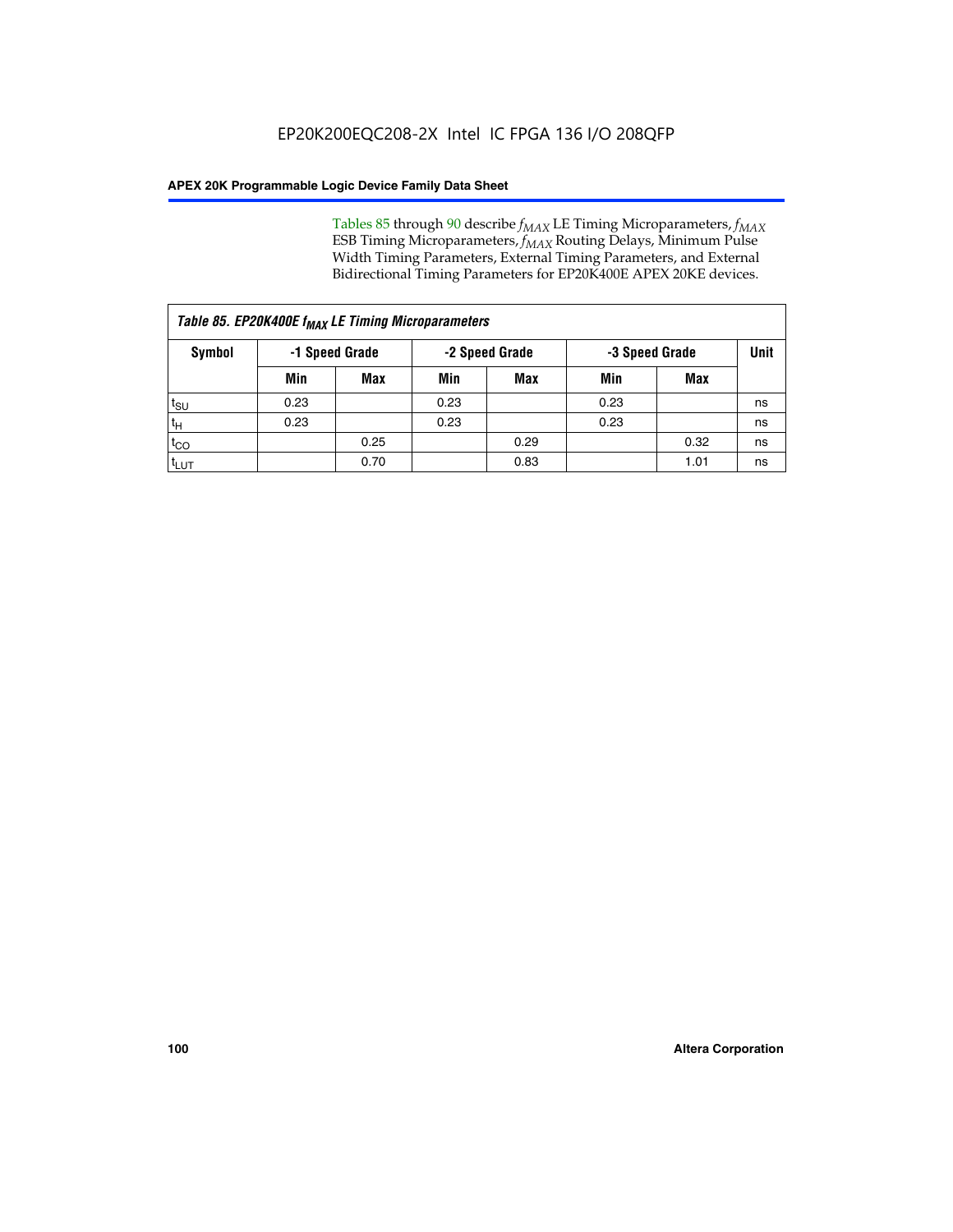| Table 86. EP20K400E f <sub>MAX</sub> ESB Timing Microparameters |         |                |         |                |         |                |             |
|-----------------------------------------------------------------|---------|----------------|---------|----------------|---------|----------------|-------------|
| Symbol                                                          |         | -1 Speed Grade |         | -2 Speed Grade |         | -3 Speed Grade | <b>Unit</b> |
|                                                                 | Min     | <b>Max</b>     | Min     | <b>Max</b>     | Min     | <b>Max</b>     |             |
| <sup>t</sup> ESBARC                                             |         | 1.67           |         | 1.91           |         | 1.99           | ns          |
| <sup>t</sup> ESBSRC                                             |         | 2.30           |         | 2.66           |         | 2.93           | ns          |
| <sup>t</sup> ESBAWC                                             |         | 3.09           |         | 3.58           |         | 3.99           | ns          |
| <sup>t</sup> ESBSWC                                             |         | 3.01           |         | 3.65           |         | 4.05           | ns          |
| <sup>t</sup> ESBWASU                                            | 0.54    |                | 0.63    |                | 0.65    |                | ns          |
| t <sub>ESBWAH</sub>                                             | 0.36    |                | 0.43    |                | 0.42    |                | ns          |
| <sup>t</sup> ESBWDSU                                            | 0.69    |                | 0.77    |                | 0.84    |                | ns          |
| <sup>t</sup> ESBWDH                                             | 0.36    |                | 0.43    |                | 0.42    |                | ns          |
| <sup>t</sup> ESBRASU                                            | 1.61    |                | 1.77    |                | 1.86    |                | ns          |
| <sup>t</sup> ESBRAH                                             | 0.00    |                | 0.00    |                | 0.01    |                | ns          |
| t <sub>ESBWESU</sub>                                            | 1.35    |                | 1.47    |                | 1.61    |                | ns          |
| t <sub>ESBWEH</sub>                                             | 0.00    |                | 0.00    |                | 0.00    |                | ns          |
| <sup>I</sup> ESBDATASU                                          | $-0.18$ |                | $-0.30$ |                | $-0.27$ |                | ns          |
| <b>ESBDATAH</b>                                                 | 0.13    |                | 0.13    |                | 0.13    |                | ns          |
| <sup>t</sup> ESBWADDRSU                                         | $-0.02$ |                | $-0.11$ |                | $-0.03$ |                | ns          |
| t <sub>ESBRADDRSU</sub>                                         | 0.06    |                | $-0.01$ |                | $-0.05$ |                | ns          |
| <sup>t</sup> ESBDATACO1                                         |         | 1.16           |         | 1.40           |         | 1.54           | ns          |
| <sup>I</sup> ESBDATACO2                                         |         | 2.18           |         | 2.55           |         | 2.85           | ns          |
| <sup>t</sup> ESBDD                                              |         | 2.73           |         | 3.17           |         | 3.58           | ns          |
| $t_{\mathsf{PD}}$                                               |         | 1.57           |         | 1.83           |         | 2.07           | ns          |
| t <sub>PTERMSU</sub>                                            | 0.92    |                | 0.99    |                | 1.18    |                | ns          |
| <sup>t</sup> PTERMCO                                            |         | 1.18           |         | 1.43           |         | 1.17           | ns          |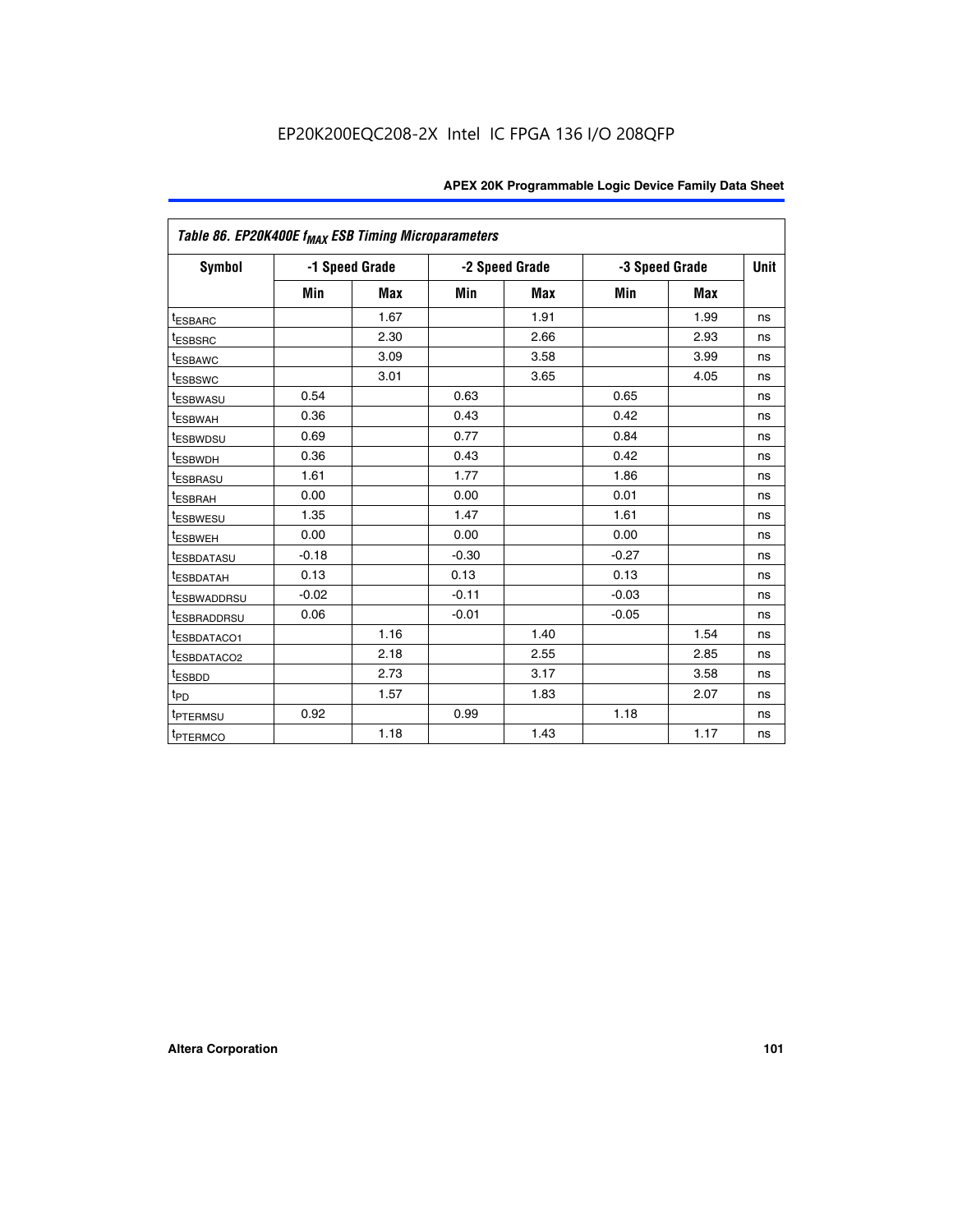| Table 87. EP20K400E f <sub>MAX</sub> Routing Delays |     |                |     |                |     |                |      |  |  |  |
|-----------------------------------------------------|-----|----------------|-----|----------------|-----|----------------|------|--|--|--|
| Symbol                                              |     | -1 Speed Grade |     | -2 Speed Grade |     | -3 Speed Grade | Unit |  |  |  |
|                                                     | Min | <b>Max</b>     | Min | Max            | Min | Max            |      |  |  |  |
| $t_{F1-4}$                                          |     | 0.25           |     | 0.25           |     | 0.26           | ns   |  |  |  |
| $t_{F5-20}$                                         |     | 1.01           |     | 1.12           |     | 1.25           | ns   |  |  |  |
| $t_{F20+}$                                          |     | 3.71           |     | 3.92           |     | 4.17           | ns   |  |  |  |

| Table 88. EP20K400E Minimum Pulse Width Timing Parameters |      |                |      |                |      |                |      |  |  |  |
|-----------------------------------------------------------|------|----------------|------|----------------|------|----------------|------|--|--|--|
| Symbol                                                    |      | -1 Speed Grade |      | -2 Speed Grade |      | -3 Speed Grade | Unit |  |  |  |
|                                                           | Min  | <b>Max</b>     | Min  | <b>Max</b>     | Min  | Max            |      |  |  |  |
| $t_{CH}$                                                  | 1.36 |                | 2.22 |                | 2.35 |                | ns   |  |  |  |
| $t_{\rm CL}$                                              | 1.36 |                | 2.26 |                | 2.35 |                | ns   |  |  |  |
| $t_{CLRP}$                                                | 0.18 |                | 0.18 |                | 0.19 |                | ns   |  |  |  |
| <sup>t</sup> PREP                                         | 0.18 |                | 0.18 |                | 0.19 |                | ns   |  |  |  |
| t <sub>ESBCH</sub>                                        | 1.36 |                | 2.26 |                | 2.35 |                | ns   |  |  |  |
| <sup>t</sup> ESBCL                                        | 1.36 |                | 2.26 |                | 2.35 |                | ns   |  |  |  |
| <sup>t</sup> ESBWP                                        | 1.17 |                | 1.38 |                | 1.56 |                | ns   |  |  |  |
| <sup>t</sup> ESBRP                                        | 0.94 |                | 1.09 |                | 1.25 |                | ns   |  |  |  |

| Table 89. EP20K400E External Timing Parameters |                |      |      |                |                          |                               |    |  |  |  |
|------------------------------------------------|----------------|------|------|----------------|--------------------------|-------------------------------|----|--|--|--|
| Symbol                                         | -1 Speed Grade |      |      | -2 Speed Grade |                          | <b>Unit</b><br>-3 Speed Grade |    |  |  |  |
|                                                | Min            | Max  | Min  | <b>Max</b>     | Min                      | Max                           |    |  |  |  |
| $t_{INSU}$                                     | 2.51           |      | 2.64 |                | 2.77                     |                               | ns |  |  |  |
| $t_{INH}$                                      | 0.00           |      | 0.00 |                | 0.00                     |                               | ns |  |  |  |
| toutco                                         | 2.00           | 5.25 | 2.00 | 5.79           | 2.00                     | 6.32                          | ns |  |  |  |
| <sup>t</sup> INSUPLL                           | 3.221          |      | 3.38 |                | ۰                        |                               | ns |  |  |  |
| I <sup>t</sup> INHPLL                          | 0.00           |      | 0.00 |                | $\overline{\phantom{0}}$ |                               | ns |  |  |  |
| toutcopll                                      | 0.50           | 2.25 | 0.50 | 2.45           |                          |                               | ns |  |  |  |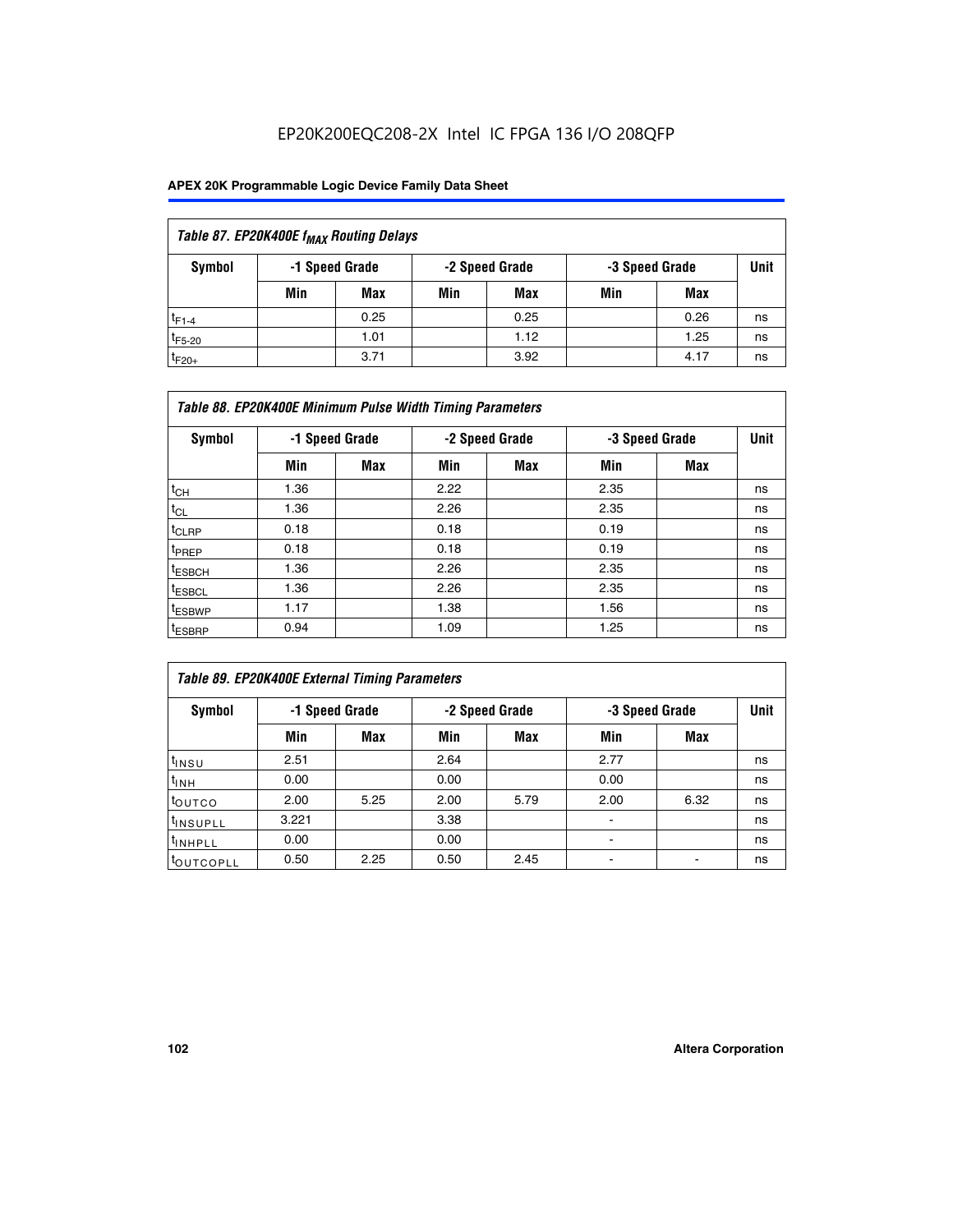| <b>Table 90. EP20K400E External Bidirectional Timing Parameters</b> |                |            |                |            |      |                |             |  |  |
|---------------------------------------------------------------------|----------------|------------|----------------|------------|------|----------------|-------------|--|--|
| Symbol                                                              | -1 Speed Grade |            | -2 Speed Grade |            |      | -3 Speed Grade | <b>Unit</b> |  |  |
|                                                                     | Min            | <b>Max</b> | Min            | <b>Max</b> | Min  | <b>Max</b>     |             |  |  |
| tinsubidir                                                          | 2.93           |            | 3.23           |            | 3.44 |                | ns          |  |  |
| $t_{INHBIDIR}$                                                      | 0.00           |            | 0.00           |            | 0.00 |                | ns          |  |  |
| <b>toutcobidir</b>                                                  | 2.00           | 5.25       | 2.00           | 5.79       | 2.00 | 6.32           | ns          |  |  |
| <i>txzbidir</i>                                                     |                | 5.95       |                | 6.77       |      | 7.12           | ns          |  |  |
| tzxbidir                                                            |                | 5.95       |                | 6.77       |      | 7.12           | ns          |  |  |
| <sup>t</sup> INSUBIDIRPLL                                           | 4.31           |            | 4.76           |            |      |                | ns          |  |  |
| t <sub>INHBIDIRPLL</sub>                                            | 0.00           |            | 0.00           |            |      |                | ns          |  |  |
| <sup>t</sup> OUTCOBIDIRPLL                                          | 0.50           | 2.25       | 0.50           | 2.45       |      |                | ns          |  |  |
| txzBIDIRPLL                                                         |                | 2.94       |                | 3.43       |      |                | ns          |  |  |
| tzxBIDIRPLL                                                         |                | 2.94       |                | 3.43       |      |                | ns          |  |  |

Tables 91 through 96 describe  $f_{MAX}$  LE Timing Microparameters,  $f_{MAX}$ ESB Timing Microparameters, *f<sub>MAX</sub>* Routing Delays, Minimum Pulse Width Timing Parameters, External Timing Parameters, and External Bidirectional Timing Parameters for EP20K600E APEX 20KE devices.

| Table 91. EP20K600E f <sub>MAX</sub> LE Timing Microparameters |      |                |      |                |                |      |      |  |  |
|----------------------------------------------------------------|------|----------------|------|----------------|----------------|------|------|--|--|
| Symbol                                                         |      | -1 Speed Grade |      | -2 Speed Grade | -3 Speed Grade |      | Unit |  |  |
|                                                                | Min  | <b>Max</b>     | Min  | <b>Max</b>     | Min            | Max  |      |  |  |
| $t_{\text{SU}}$                                                | 0.16 |                | 0.16 |                | 0.17           |      | ns   |  |  |
| $t_H$                                                          | 0.29 |                | 0.33 |                | 0.37           |      | ns   |  |  |
| $t_{CO}$                                                       |      | 0.65           |      | 0.38           |                | 0.49 | ns   |  |  |
| $t_{LUT}$                                                      |      | 0.70           |      | 1.00           |                | 1.30 | ns   |  |  |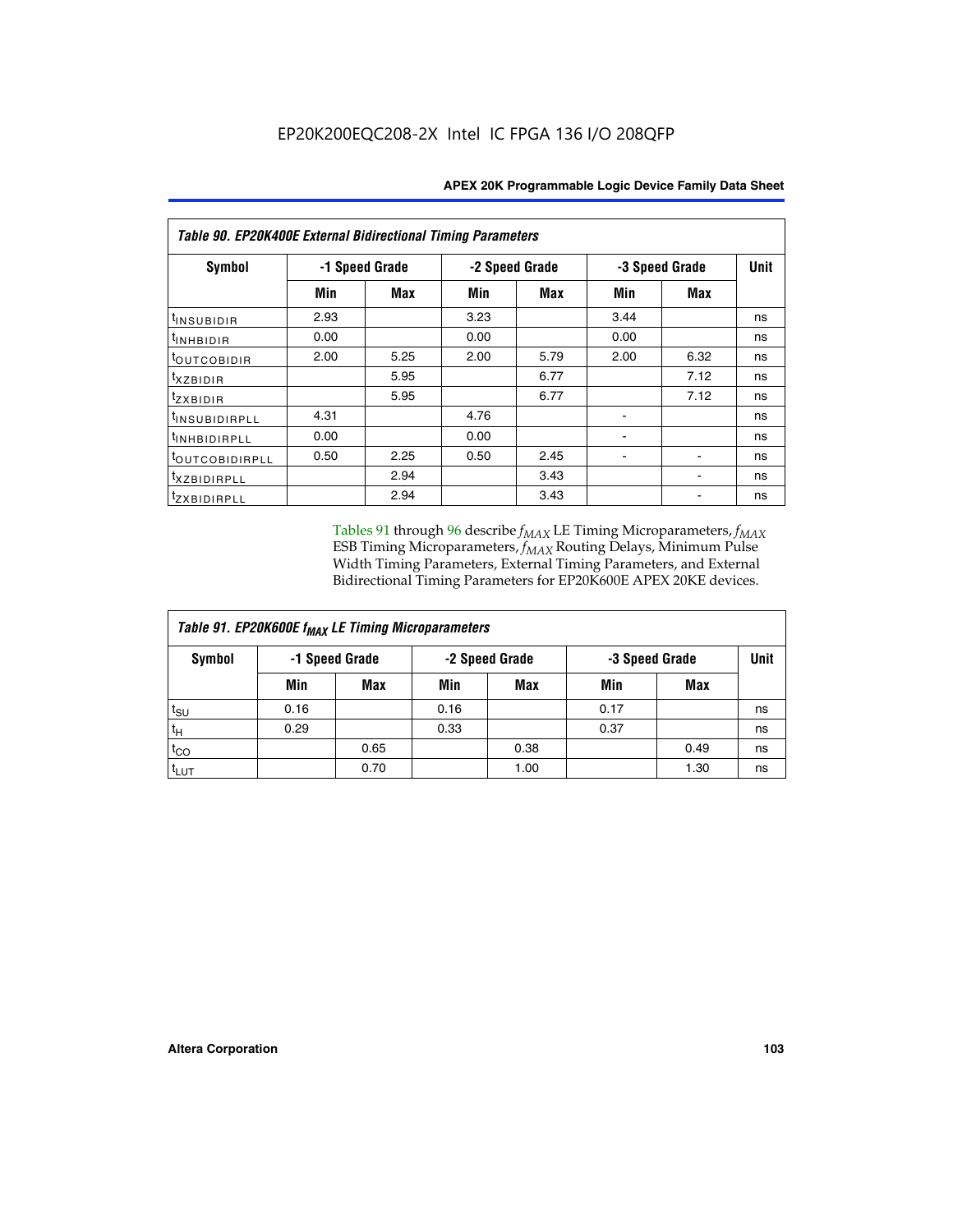| Table 92. EP20K600E f <sub>MAX</sub> ESB Timing Microparameters |         |                |      |                |      |                |             |
|-----------------------------------------------------------------|---------|----------------|------|----------------|------|----------------|-------------|
| <b>Symbol</b>                                                   |         | -1 Speed Grade |      | -2 Speed Grade |      | -3 Speed Grade | <b>Unit</b> |
|                                                                 | Min     | <b>Max</b>     | Min  | <b>Max</b>     | Min  | <b>Max</b>     |             |
| t <sub>ESBARC</sub>                                             |         | 1.67           |      | 2.39           |      | 3.11           | ns          |
| t <sub>ESBSRC</sub>                                             |         | 2.27           |      | 3.07           |      | 3.86           | ns          |
| <sup>t</sup> ESBAWC                                             |         | 3.19           |      | 4.56           |      | 5.93           | ns          |
| t <sub>ESBSWC</sub>                                             |         | 3.51           |      | 4.62           |      | 5.72           | ns          |
| <sup>t</sup> ESBWASU                                            | 1.46    |                | 2.08 |                | 2.70 |                | ns          |
| t <sub>ESBWAH</sub>                                             | 0.00    |                | 0.00 |                | 0.00 |                | ns          |
| t <sub>ESBWDSU</sub>                                            | 1.60    |                | 2.29 |                | 2.97 |                | ns          |
| <sup>t</sup> ESBWDH                                             | 0.00    |                | 0.00 |                | 0.00 |                | ns          |
| <sup>t</sup> ESBRASU                                            | 1.61    |                | 2.30 |                | 2.99 |                | ns          |
| t <sub>ESBRAH</sub>                                             | 0.00    |                | 0.00 |                | 0.00 |                | ns          |
| t <sub>ESBWESU</sub>                                            | 1.49    |                | 2.30 |                | 3.11 |                | ns          |
| <sup>t</sup> ESBWEH                                             | 0.00    |                | 0.00 |                | 0.00 |                | ns          |
| <sup>t</sup> ESBDATASU                                          | $-0.01$ |                | 0.35 |                | 0.71 |                | ns          |
| <sup>t</sup> ESBDATAH                                           | 0.13    |                | 0.13 |                | 0.13 |                | ns          |
| <sup>t</sup> ESBWADDRSU                                         | 0.19    |                | 0.62 |                | 1.06 |                | ns          |
| <sup>t</sup> ESBRADDRSU                                         | 0.25    |                | 0.71 |                | 1.17 |                | ns          |
| <sup>I</sup> ESBDATACO1                                         |         | 1.01           |      | 1.19           |      | 1.37           | ns          |
| <sup>t</sup> ESBDATACO2                                         |         | 2.18           |      | 3.12           |      | 4.05           | ns          |
| <sup>t</sup> ESBDD                                              |         | 3.19           |      | 4.56           |      | 5.93           | ns          |
| t <sub>PD</sub>                                                 |         | 1.57           |      | 2.25           |      | 2.92           | ns          |
| t <sub>PTERMSU</sub>                                            | 0.85    |                | 1.43 |                | 2.01 |                | ns          |
| t <sub>PTERMCO</sub>                                            |         | 1.03           |      | 1.21           |      | 1.39           | ns          |

| Table 93. EP20K600E f <sub>MAX</sub> Routing Delays |     |                |     |                |     |                |      |  |  |
|-----------------------------------------------------|-----|----------------|-----|----------------|-----|----------------|------|--|--|
| Symbol                                              |     | -1 Speed Grade |     | -2 Speed Grade |     | -3 Speed Grade | Unit |  |  |
|                                                     | Min | Max            | Min | Max            | Min | Max            |      |  |  |
| $t_{F1-4}$                                          |     | 0.22           |     | 0.25           |     | 0.26           | ns   |  |  |
| $t_{F5-20}$                                         |     | 1.26           |     | 1.39           |     | 1.52           | ns   |  |  |
| $t_{F20+}$                                          |     | 3.51           |     | 3.88           |     | 4.26           | ns   |  |  |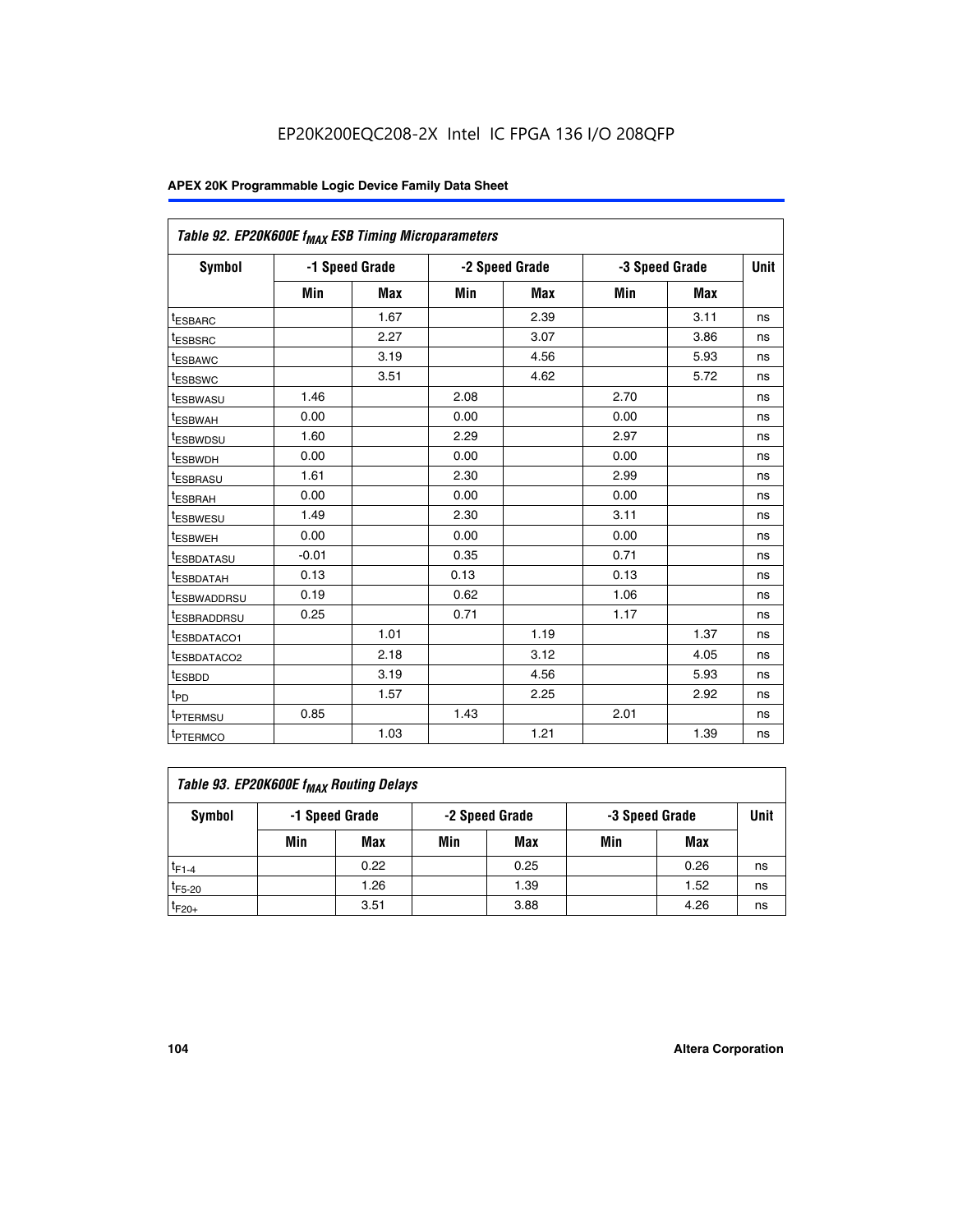| Table 94. EP20K600E Minimum Pulse Width Timing Parameters |      |                |      |                |      |                |    |  |  |  |
|-----------------------------------------------------------|------|----------------|------|----------------|------|----------------|----|--|--|--|
| Symbol                                                    |      | -1 Speed Grade |      | -2 Speed Grade |      | -3 Speed Grade |    |  |  |  |
|                                                           | Min  | <b>Max</b>     | Min  | Max            | Min  | Max            |    |  |  |  |
| $t_{CH}$                                                  | 2.00 |                | 2.50 |                | 2.75 |                | ns |  |  |  |
| $t_{CL}$                                                  | 2.00 |                | 2.50 |                | 2.75 |                | ns |  |  |  |
| $t_{CLRP}$                                                | 0.18 |                | 0.26 |                | 0.34 |                | ns |  |  |  |
| t <sub>PREP</sub>                                         | 0.18 |                | 0.26 |                | 0.34 |                | ns |  |  |  |
| <sup>t</sup> ESBCH                                        | 2.00 |                | 2.50 |                | 2.75 |                | ns |  |  |  |
| <sup>t</sup> ESBCL                                        | 2.00 |                | 2.50 |                | 2.75 |                | ns |  |  |  |
| <sup>t</sup> ESBWP                                        | 1.17 |                | 1.68 |                | 2.18 |                | ns |  |  |  |
| <sup>t</sup> ESBRP                                        | 0.95 |                | 1.35 |                | 1.76 |                | ns |  |  |  |

| Table 95. EP20K600E External Timing Parameters |                |      |      |                |                          |      |    |  |  |
|------------------------------------------------|----------------|------|------|----------------|--------------------------|------|----|--|--|
| Symbol                                         | -1 Speed Grade |      |      | -2 Speed Grade | -3 Speed Grade           | Unit |    |  |  |
|                                                | Min            | Max  | Min  | Max            | Min                      | Max  |    |  |  |
| t <sub>insu</sub>                              | 2.74           |      | 2.74 |                | 2.87                     |      | ns |  |  |
| $t_{INH}$                                      | 0.00           |      | 0.00 |                | 0.00                     |      | ns |  |  |
| toutco                                         | 2.00           | 5.51 | 2.00 | 6.06           | 2.00                     | 6.61 | ns |  |  |
| <sup>t</sup> INSUPLL                           | 1.86           |      | 1.96 |                |                          |      | ns |  |  |
| <sup>t</sup> INHPLL                            | 0.00           |      | 0.00 |                | $\overline{\phantom{a}}$ |      | ns |  |  |
| <b>LOUTCOPLL</b>                               | 0.50           | 2.62 | 0.50 | 2.91           |                          |      | ns |  |  |

| Table 96. EP20K600E External Bidirectional Timing Parameters |                |      |      |                |                |             |    |  |  |
|--------------------------------------------------------------|----------------|------|------|----------------|----------------|-------------|----|--|--|
| Symbol                                                       | -1 Speed Grade |      |      | -2 Speed Grade | -3 Speed Grade | <b>Unit</b> |    |  |  |
|                                                              | Min            | Max  | Min  | Max            | Min            | <b>Max</b>  |    |  |  |
| <sup>t</sup> INSUBIDIR                                       | 0.64           |      | 0.98 |                | 1.08           |             | ns |  |  |
| $t_{\text{INHBIDIR}}$                                        | 0.00           |      | 0.00 |                | 0.00           |             | ns |  |  |
| <sup>t</sup> OUTCOBIDIR                                      | 2.00           | 5.51 | 2.00 | 6.06           | 2.00           | 6.61        | ns |  |  |
| $t_{XZBIDIR}$                                                |                | 6.10 |      | 6.74           |                | 7.10        | ns |  |  |
| $t_{ZXBIDIR}$                                                |                | 6.10 |      | 6.74           |                | 7.10        | ns |  |  |
| <sup>t</sup> INSUBIDIRPLL                                    | 2.26           |      | 2.68 |                |                |             | ns |  |  |
| <sup>t</sup> INHBIDIRPLL                                     | 0.00           |      | 0.00 |                |                |             | ns |  |  |
| <b><i>LOUTCOBIDIRPLL</i></b>                                 | 0.50           | 2.62 | 0.50 | 2.91           |                |             | ns |  |  |
| <sup>t</sup> xzbidirpll                                      |                | 3.21 |      | 3.59           |                |             | ns |  |  |
| <i>t</i> zxbidirpll                                          |                | 3.21 |      | 3.59           |                | ٠           | ns |  |  |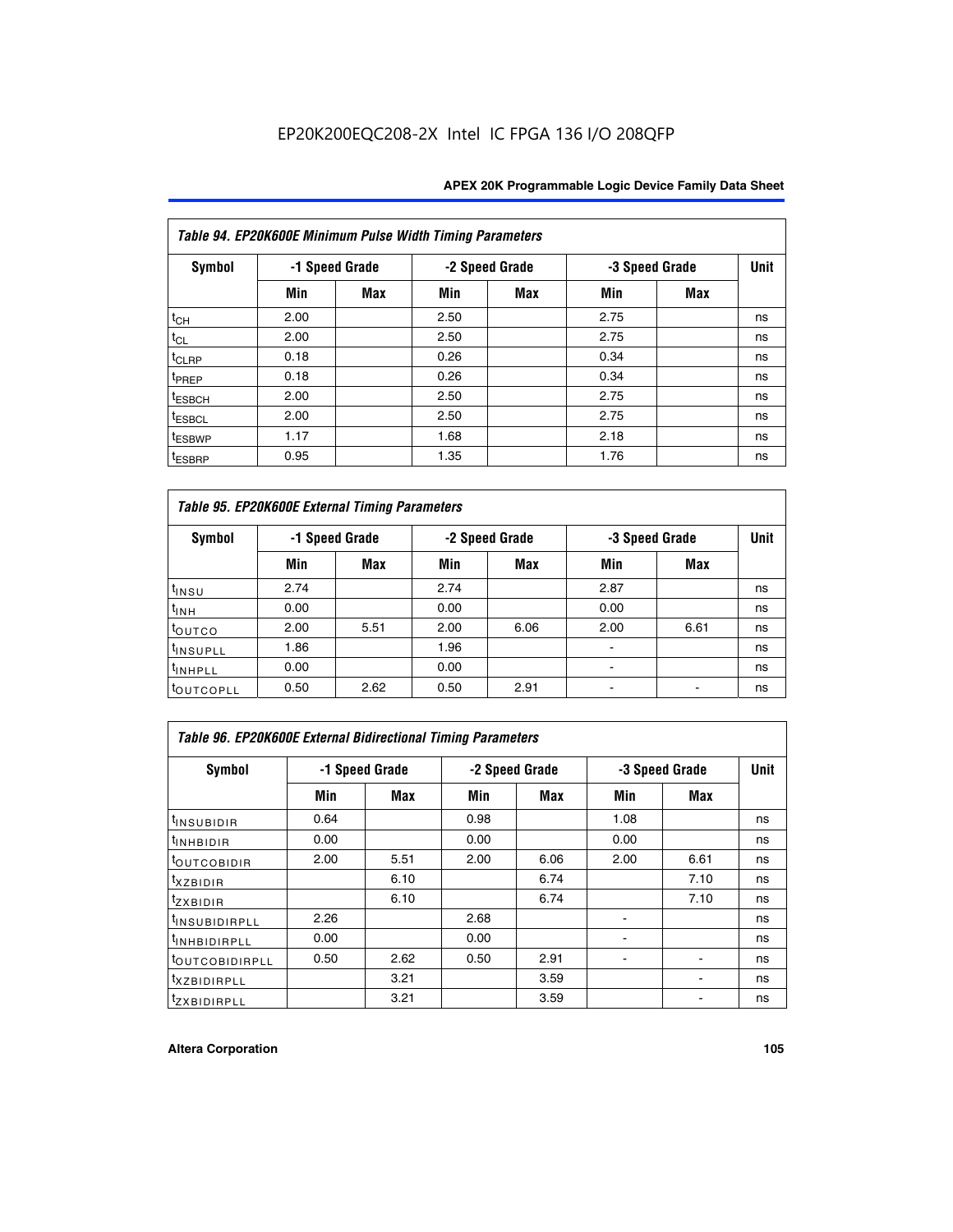Tables 97 through 102 describe  $f_{MAX}$  LE Timing Microparameters,  $f_{MAX}$ ESB Timing Microparameters, *f<sub>MAX</sub>* Routing Delays, Minimum Pulse Width Timing Parameters, External Timing Parameters, and External Bidirectional Timing Parameters for EP20K1000E APEX 20KE devices.

| Table 97. EP20K1000E f <sub>MAX</sub> LE Timing Microparameters |                |            |                |            |                |      |      |  |  |
|-----------------------------------------------------------------|----------------|------------|----------------|------------|----------------|------|------|--|--|
| Symbol                                                          | -1 Speed Grade |            | -2 Speed Grade |            | -3 Speed Grade |      | Unit |  |  |
|                                                                 | Min            | <b>Max</b> | Min            | <b>Max</b> | Min            | Max  |      |  |  |
| $t_{\text{SU}}$                                                 | 0.25           |            | 0.25           |            | 0.25           |      | ns   |  |  |
| $t_H$                                                           | 0.25           |            | 0.25           |            | 0.25           |      | ns   |  |  |
| $t_{CO}$                                                        |                | 0.28       |                | 0.32       |                | 0.33 | ns   |  |  |
| ι <sup>t</sup> ιυτ                                              |                | 0.80       |                | 0.95       |                | 1.13 | ns   |  |  |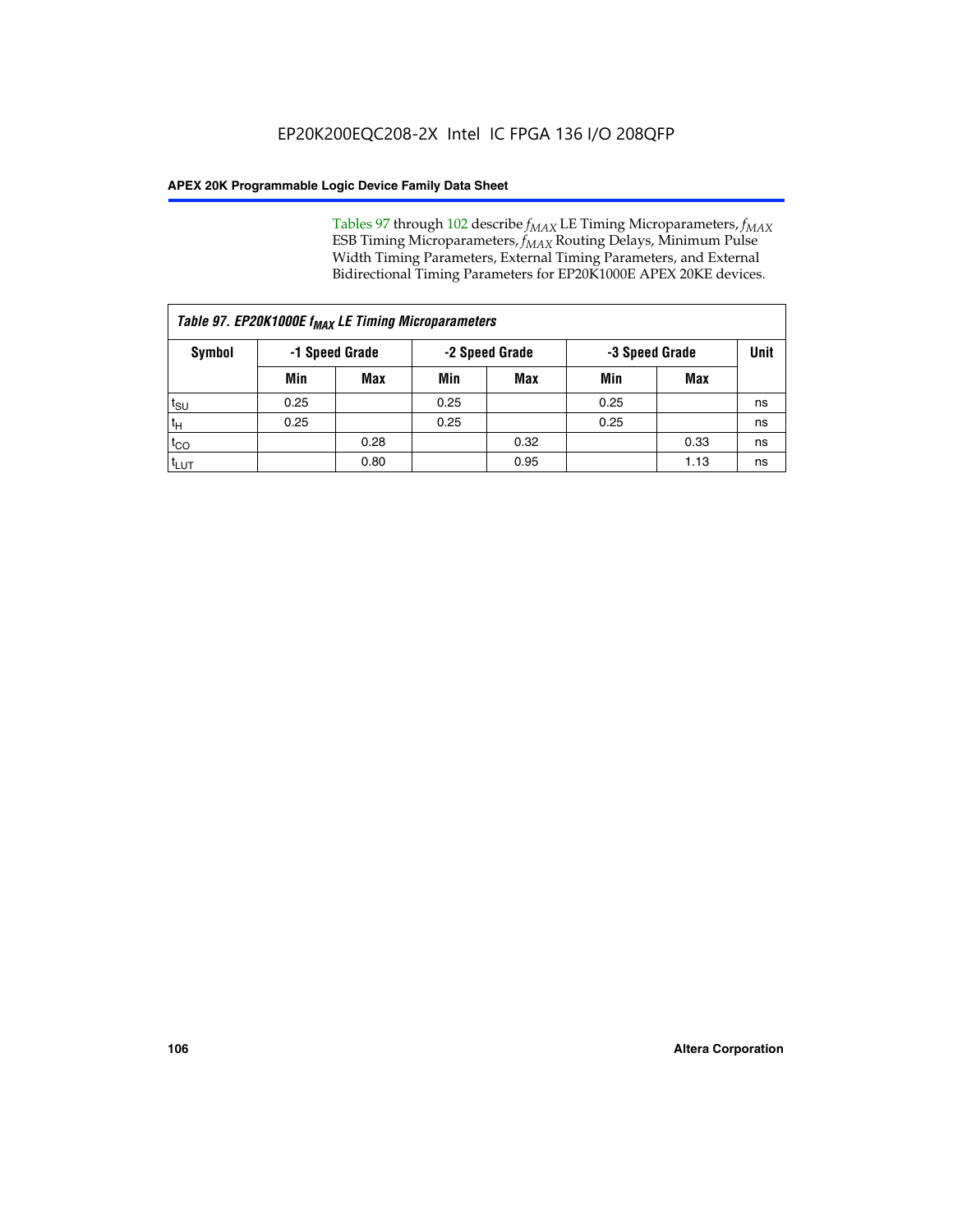|                         | Table 98. EP20K1000E f <sub>MAX</sub> ESB Timing Microparameters |                |      |                |                |            |             |  |  |  |  |
|-------------------------|------------------------------------------------------------------|----------------|------|----------------|----------------|------------|-------------|--|--|--|--|
| Symbol                  |                                                                  | -1 Speed Grade |      | -2 Speed Grade | -3 Speed Grade |            | <b>Unit</b> |  |  |  |  |
|                         | Min                                                              | <b>Max</b>     | Min  | Max            | Min            | <b>Max</b> |             |  |  |  |  |
| <sup>t</sup> ESBARC     |                                                                  | 1.78           |      | 2.02           |                | 1.95       | ns          |  |  |  |  |
| <sup>t</sup> ESBSRC     |                                                                  | 2.52           |      | 2.91           |                | 3.14       | ns          |  |  |  |  |
| t <sub>ESBAWC</sub>     |                                                                  | 3.52           |      | 4.11           |                | 4.40       | ns          |  |  |  |  |
| <sup>t</sup> ESBSWC     |                                                                  | 3.23           |      | 3.84           |                | 4.16       | ns          |  |  |  |  |
| <sup>t</sup> ESBWASU    | 0.62                                                             |                | 0.67 |                | 0.61           |            | ns          |  |  |  |  |
| t <sub>ESBWAH</sub>     | 0.41                                                             |                | 0.55 |                | 0.55           |            | ns          |  |  |  |  |
| <sup>t</sup> ESBWDSU    | 0.77                                                             |                | 0.79 |                | 0.81           |            | ns          |  |  |  |  |
| t <sub>ESBWDH</sub>     | 0.41                                                             |                | 0.55 |                | 0.55           |            | ns          |  |  |  |  |
| t <sub>ESBRASU</sub>    | 1.74                                                             |                | 1.92 |                | 1.85           |            | ns          |  |  |  |  |
| t <sub>ESBRAH</sub>     | 0.00                                                             |                | 0.01 |                | 0.23           |            | ns          |  |  |  |  |
| <sup>t</sup> ESBWESU    | 2.07                                                             |                | 2.28 |                | 2.41           |            | ns          |  |  |  |  |
| t <sub>ESBWEH</sub>     | 0.00                                                             |                | 0.00 |                | 0.00           |            | ns          |  |  |  |  |
| <sup>I</sup> ESBDATASU  | 0.25                                                             |                | 0.27 |                | 0.29           |            | ns          |  |  |  |  |
| <b>ESBDATAH</b>         | 0.13                                                             |                | 0.13 |                | 0.13           |            | ns          |  |  |  |  |
| <sup>T</sup> ESBWADDRSU | 0.11                                                             |                | 0.04 |                | 0.11           |            | ns          |  |  |  |  |
| <sup>T</sup> ESBRADDRSU | 0.14                                                             |                | 0.11 |                | 0.16           |            | ns          |  |  |  |  |
| <sup>t</sup> ESBDATACO1 |                                                                  | 1.29           |      | 1.50           |                | 1.63       | ns          |  |  |  |  |
| <sup>t</sup> ESBDATACO2 |                                                                  | 2.55           |      | 2.99           |                | 3.22       | ns          |  |  |  |  |
| <sup>t</sup> ESBDD      |                                                                  | 3.12           |      | 3.57           |                | 3.85       | ns          |  |  |  |  |
| $t_{P\underline{D}}$    |                                                                  | 1.84           |      | 2.13           |                | 2.32       | ns          |  |  |  |  |
| t <sub>PTERMSU</sub>    | 1.08                                                             |                | 1.19 |                | 1.32           |            | ns          |  |  |  |  |
| <sup>t</sup> PTERMCO    |                                                                  | 1.31           |      | 1.53           |                | 1.66       | ns          |  |  |  |  |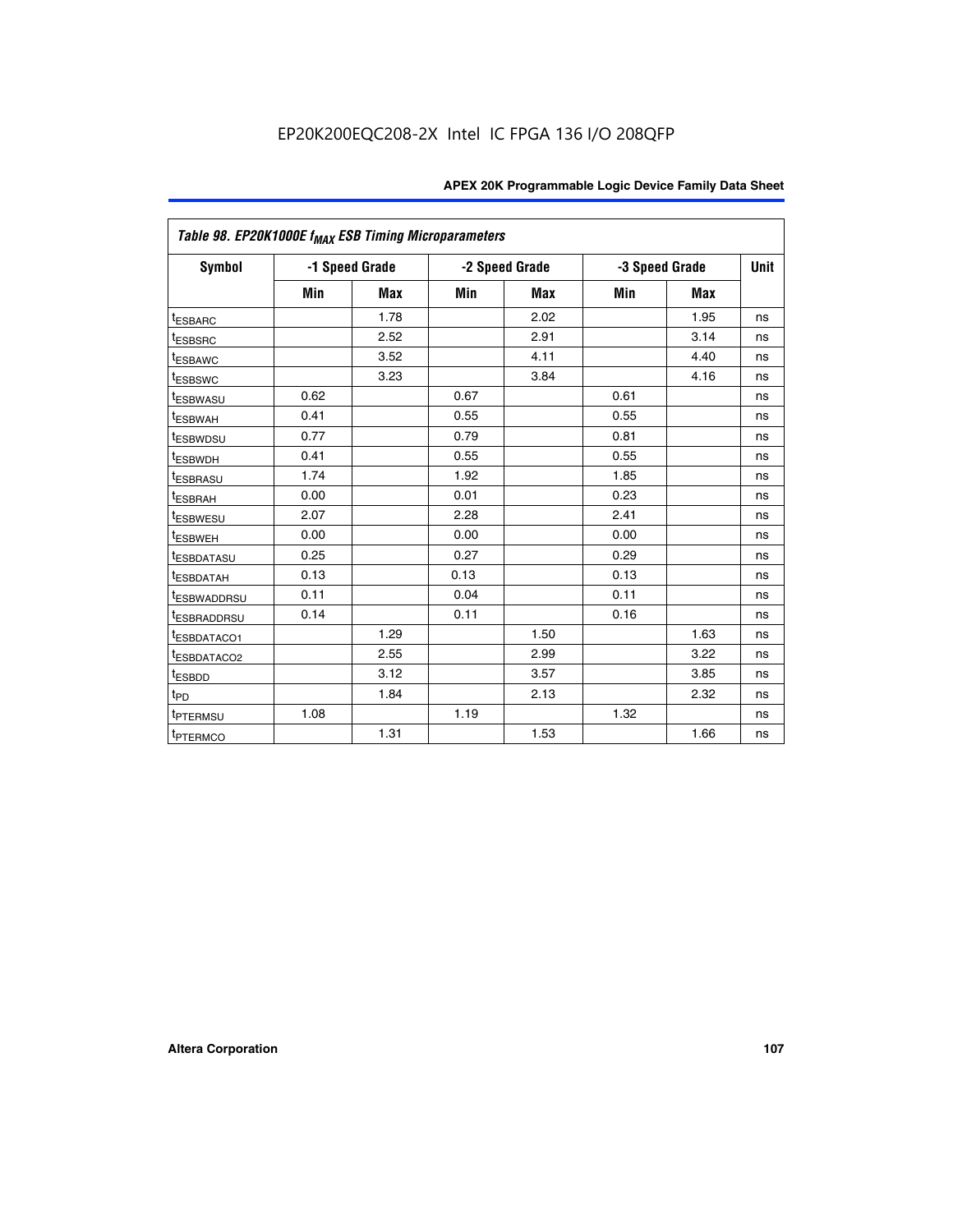### EP20K200EQC208-2X Intel IC FPGA 136 I/O 208QFP

### **APEX 20K Programmable Logic Device Family Data Sheet**

| Table 99. EP20K1000E f <sub>MAX</sub> Routing Delays |                |            |     |                |     |                |    |  |  |  |  |
|------------------------------------------------------|----------------|------------|-----|----------------|-----|----------------|----|--|--|--|--|
| Symbol                                               | -1 Speed Grade |            |     | -2 Speed Grade |     | -3 Speed Grade |    |  |  |  |  |
|                                                      | Min            | <b>Max</b> | Min | Max            | Min | Max            |    |  |  |  |  |
| $t_{F1-4}$                                           |                | 0.27       |     | 0.27           |     | 0.27           | ns |  |  |  |  |
| $t_{F5-20}$                                          |                | 1.45       |     | 1.63           |     | 1.75           | ns |  |  |  |  |
| $t_{F20+}$                                           |                | 4.15       |     | 4.33           |     | 4.97           | ns |  |  |  |  |

|                    | Table 100. EP20K1000E Minimum Pulse Width Timing Parameters |            |      |                |      |                |    |  |  |  |  |  |
|--------------------|-------------------------------------------------------------|------------|------|----------------|------|----------------|----|--|--|--|--|--|
| Symbol             | -1 Speed Grade                                              |            |      | -2 Speed Grade |      | -3 Speed Grade |    |  |  |  |  |  |
|                    | Min                                                         | <b>Max</b> | Min  | Max            | Min  | Max            |    |  |  |  |  |  |
| $t_{CH}$           | 1.25                                                        |            | 1.43 |                | 1.67 |                | ns |  |  |  |  |  |
| $t_{CL}$           | 1.25                                                        |            | 1.43 |                | 1.67 |                | ns |  |  |  |  |  |
| t <sub>CLRP</sub>  | 0.20                                                        |            | 0.20 |                | 0.20 |                | ns |  |  |  |  |  |
| <sup>t</sup> PREP  | 0.20                                                        |            | 0.20 |                | 0.20 |                | ns |  |  |  |  |  |
| <sup>t</sup> ESBCH | 1.25                                                        |            | 1.43 |                | 1.67 |                | ns |  |  |  |  |  |
| <sup>t</sup> ESBCL | 1.25                                                        |            | 1.43 |                | 1.67 |                | ns |  |  |  |  |  |
| <sup>t</sup> ESBWP | 1.28                                                        |            | 1.51 |                | 1.65 |                | ns |  |  |  |  |  |
| <sup>t</sup> ESBRP | 1.11                                                        |            | 1.29 |                | 1.41 |                | ns |  |  |  |  |  |

|                       | Table 101. EP20K1000E External Timing Parameters |      |      |                |                          |      |             |  |  |  |  |  |
|-----------------------|--------------------------------------------------|------|------|----------------|--------------------------|------|-------------|--|--|--|--|--|
| Symbol                | -1 Speed Grade                                   |      |      | -2 Speed Grade | -3 Speed Grade           |      | <b>Unit</b> |  |  |  |  |  |
|                       | Min                                              | Max  | Min  | <b>Max</b>     | Min                      | Max  |             |  |  |  |  |  |
| t <sub>INSU</sub>     | 2.70                                             |      | 2.84 |                | 2.97                     |      | ns          |  |  |  |  |  |
| $t_{INH}$             | 0.00                                             |      | 0.00 |                | 0.00                     |      | ns          |  |  |  |  |  |
| toutco                | 2.00                                             | 5.75 | 2.00 | 6.33           | 2.00                     | 6.90 | ns          |  |  |  |  |  |
| <sup>t</sup> INSUPLL  | 1.64                                             |      | 2.09 |                | ٠                        |      | ns          |  |  |  |  |  |
| I <sup>t</sup> INHPLL | 0.00                                             |      | 0.00 |                | $\overline{\phantom{a}}$ |      | ns          |  |  |  |  |  |
| toutcopll             | 0.50                                             | 2.25 | 0.50 | 2.99           | -                        |      | ns          |  |  |  |  |  |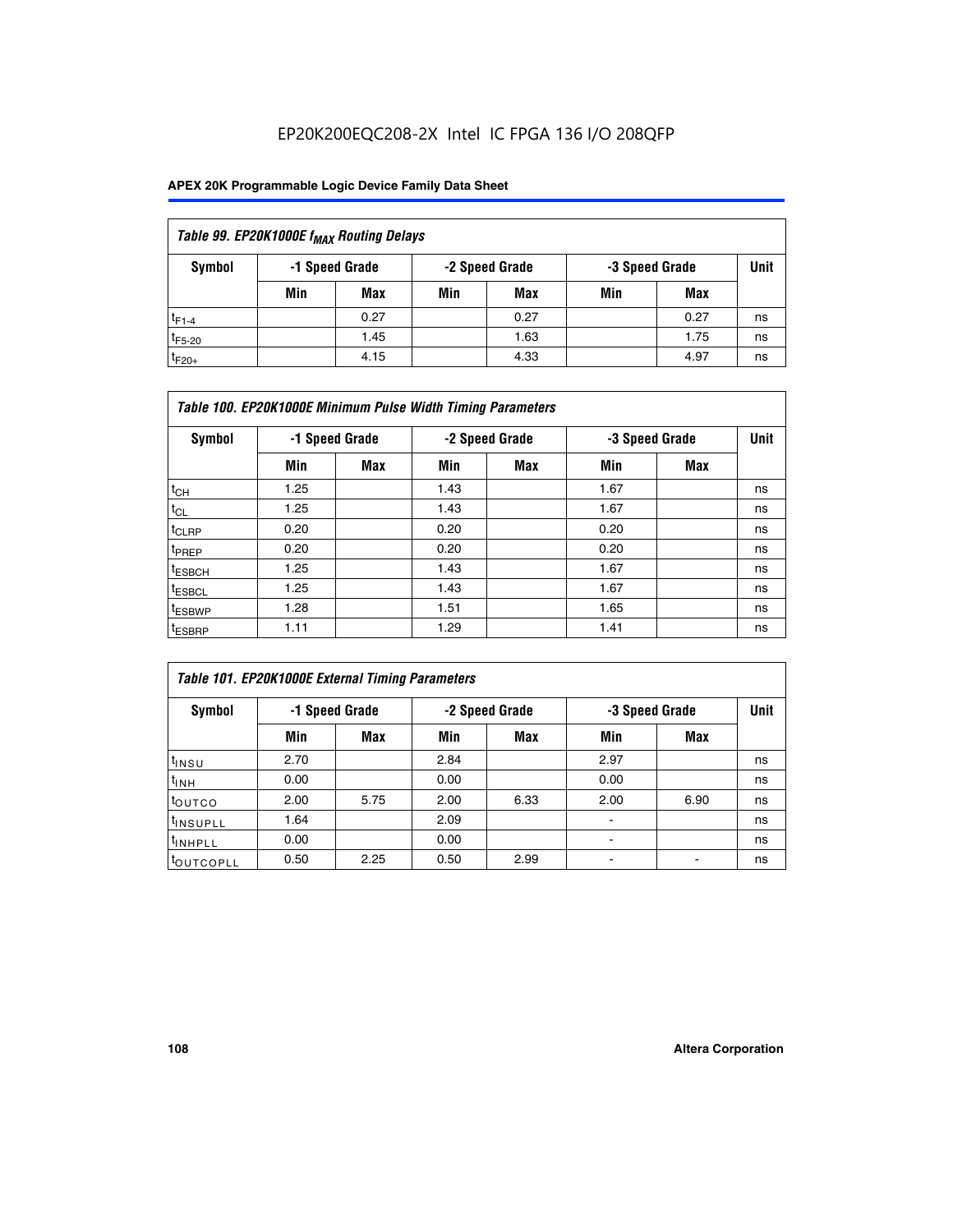| Table 102. EP20K1000E External Bidirectional Timing Parameters |                |      |                |      |                |            |             |  |  |  |
|----------------------------------------------------------------|----------------|------|----------------|------|----------------|------------|-------------|--|--|--|
| Symbol                                                         | -1 Speed Grade |      | -2 Speed Grade |      | -3 Speed Grade |            | <b>Unit</b> |  |  |  |
|                                                                | Min            | Max  | Min            | Max  | Min            | <b>Max</b> |             |  |  |  |
| tINSUBIDIR                                                     | 3.22           |      | 3.33           |      | 3.51           |            | ns          |  |  |  |
| t <sub>INHBIDIR</sub>                                          | 0.00           |      | 0.00           |      | 0.00           |            | ns          |  |  |  |
| t <sub>outcobidir</sub>                                        | 2.00           | 5.75 | 2.00           | 6.33 | 2.00           | 6.90       | ns          |  |  |  |
| <i>txzbidir</i>                                                |                | 6.31 |                | 7.09 |                | 7.76       | ns          |  |  |  |
| tzxbidir                                                       |                | 6.31 |                | 7.09 |                | 7.76       | ns          |  |  |  |
| tINSUBIDIRPLL                                                  | 3.25           |      | 3.26           |      |                |            | ns          |  |  |  |
| t <sub>INHBIDIRPLL</sub>                                       | 0.00           |      | 0.00           |      |                |            | ns          |  |  |  |
| <sup>t</sup> OUTCOBIDIRPLL                                     | 0.50           | 2.25 | 0.50           | 2.99 |                |            | ns          |  |  |  |
| <i>txzBIDIRPLL</i>                                             |                | 2.81 |                | 3.80 |                |            | ns          |  |  |  |
| tzxBIDIRPLL                                                    |                | 2.81 |                | 3.80 |                |            | ns          |  |  |  |

Tables 103 through 108 describe  $f_{MAX}$  LE Timing Microparameters,  $f_{MAX}$ ESB Timing Microparameters, *f<sub>MAX</sub>* Routing Delays, Minimum Pulse Width Timing Parameters, External Timing Parameters, and External Bidirectional Timing Parameters for EP20K1500E APEX 20KE devices.

| Table 103. EP20K1500E f <sub>MAX</sub> LE Timing Microparameters |                |            |                |            |                |      |             |  |  |  |
|------------------------------------------------------------------|----------------|------------|----------------|------------|----------------|------|-------------|--|--|--|
| Symbol                                                           | -1 Speed Grade |            | -2 Speed Grade |            | -3 Speed Grade |      | <b>Unit</b> |  |  |  |
|                                                                  | Min            | <b>Max</b> | Min            | <b>Max</b> | Min            | Max  |             |  |  |  |
| $t_{\text{SU}}$                                                  | 0.25           |            | 0.25           |            | 0.25           |      | ns          |  |  |  |
| $t_H$                                                            | 0.25           |            | 0.25           |            | 0.25           |      | ns          |  |  |  |
| $t_{CO}$                                                         |                | 0.28       |                | 0.32       |                | 0.33 | ns          |  |  |  |
| t <sub>lut</sub>                                                 |                | 0.80       |                | 0.95       |                | 1.13 | ns          |  |  |  |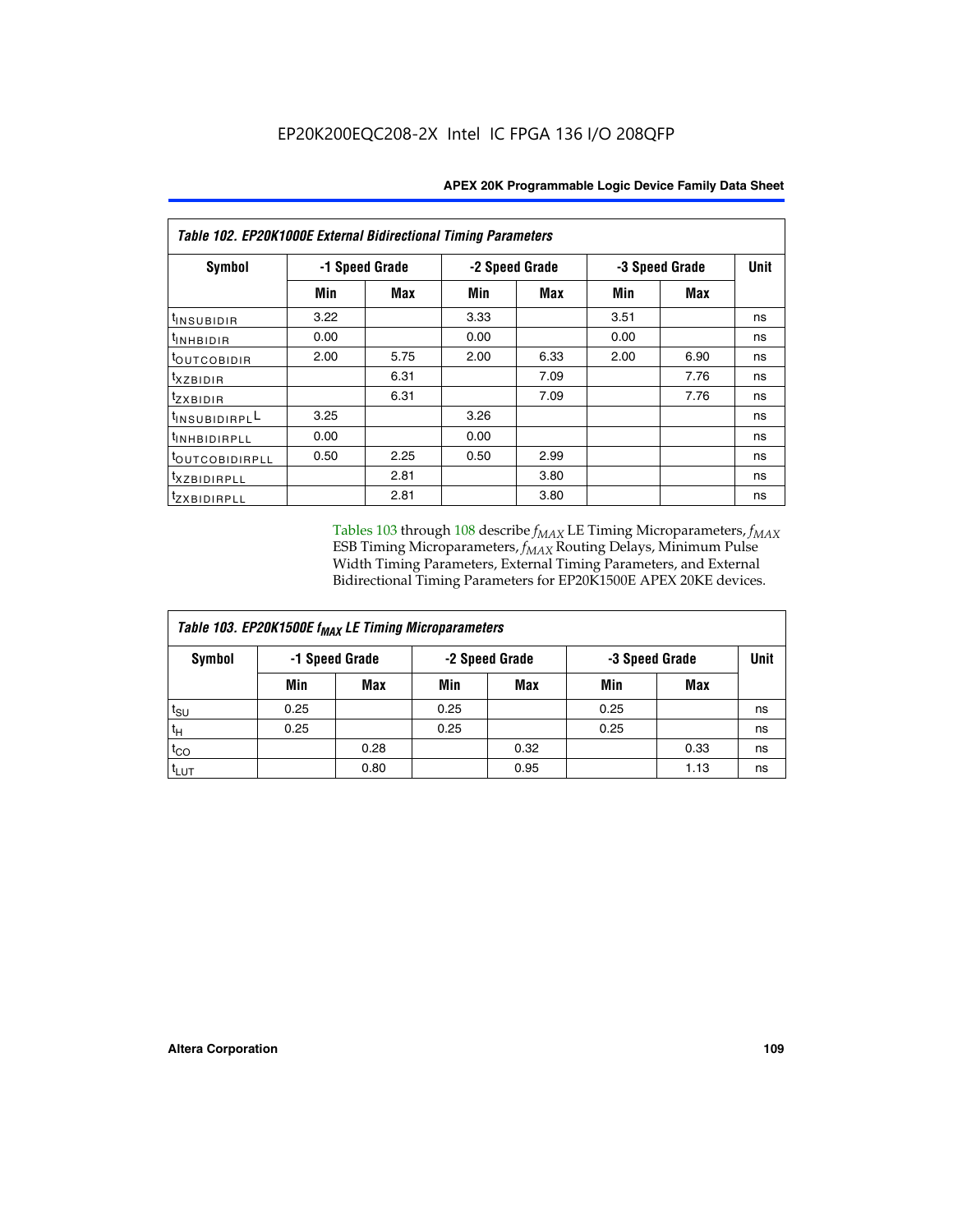| Table 104. EP20K1500E f <sub>MAX</sub> ESB Timing Microparameters |      |                |      |                |      |                |             |
|-------------------------------------------------------------------|------|----------------|------|----------------|------|----------------|-------------|
| <b>Symbol</b>                                                     |      | -1 Speed Grade |      | -2 Speed Grade |      | -3 Speed Grade | <b>Unit</b> |
|                                                                   | Min  | <b>Max</b>     | Min  | <b>Max</b>     | Min  | <b>Max</b>     |             |
| t <sub>ESBARC</sub>                                               |      | 1.78           |      | 2.02           |      | 1.95           | ns          |
| t <sub>ESBSRC</sub>                                               |      | 2.52           |      | 2.91           |      | 3.14           | ns          |
| <sup>t</sup> ESBAWC                                               |      | 3.52           |      | 4.11           |      | 4.40           | ns          |
| t <sub>ESBSWC</sub>                                               |      | 3.23           |      | 3.84           |      | 4.16           | ns          |
| <sup>t</sup> ESBWASU                                              | 0.62 |                | 0.67 |                | 0.61 |                | ns          |
| t <sub>ESBWAH</sub>                                               | 0.41 |                | 0.55 |                | 0.55 |                | ns          |
| t <sub>ESBWDSU</sub>                                              | 0.77 |                | 0.79 |                | 0.81 |                | ns          |
| t <sub>ESBWDH</sub>                                               | 0.41 |                | 0.55 |                | 0.55 |                | ns          |
| <sup>t</sup> ESBRASU                                              | 1.74 |                | 1.92 |                | 1.85 |                | ns          |
| <sup>t</sup> ESBRAH                                               | 0.00 |                | 0.01 |                | 0.23 |                | ns          |
| <sup>t</sup> ESBWESU                                              | 2.07 |                | 2.28 |                | 2.41 |                | ns          |
| t <sub>ESBWEH</sub>                                               | 0.00 |                | 0.00 |                | 0.00 |                | ns          |
| t <sub>ESBDATASU</sub>                                            | 0.25 |                | 0.27 |                | 0.29 |                | ns          |
| <sup>t</sup> ESBDATAH                                             | 0.13 |                | 0.13 |                | 0.13 |                | ns          |
| <sup>t</sup> ESBWADDRSU                                           | 0.11 |                | 0.04 |                | 0.11 |                | ns          |
| <sup>t</sup> ESBRADDRSU                                           | 0.14 |                | 0.11 |                | 0.16 |                | ns          |
| t <sub>ESBDATACO1</sub>                                           |      | 1.29           |      | 1.50           |      | 1.63           | ns          |
| <sup>t</sup> ESBDATACO2                                           |      | 2.55           |      | 2.99           |      | 3.22           | ns          |
| <sup>t</sup> ESBDD                                                |      | 3.12           |      | 3.57           |      | 3.85           | ns          |
| t <sub>PD</sub>                                                   |      | 1.84           |      | 2.13           |      | 2.32           | ns          |
| <sup>t</sup> PTERMSU                                              | 1.08 |                | 1.19 |                | 1.32 |                | ns          |
| t <sub>PTERMCO</sub>                                              |      | 1.31           |      | 1.53           |      | 1.66           | ns          |

| Table 105. EP20K1500E f <sub>MAX</sub> Routing Delays |                |      |                |      |                |      |             |  |  |  |
|-------------------------------------------------------|----------------|------|----------------|------|----------------|------|-------------|--|--|--|
| Symbol                                                | -1 Speed Grade |      | -2 Speed Grade |      | -3 Speed Grade |      | <b>Unit</b> |  |  |  |
|                                                       | Min            | Max  | Min            | Max  | Min            | Max  |             |  |  |  |
| $t_{F1-4}$                                            |                | 0.28 |                | 0.28 |                | 0.28 | ns          |  |  |  |
| $t_{F5-20}$                                           |                | 1.36 |                | 1.50 |                | 1.62 | ns          |  |  |  |
| $t_{F20+}$                                            |                | 4.43 |                | 4.48 |                | 5.07 | ns          |  |  |  |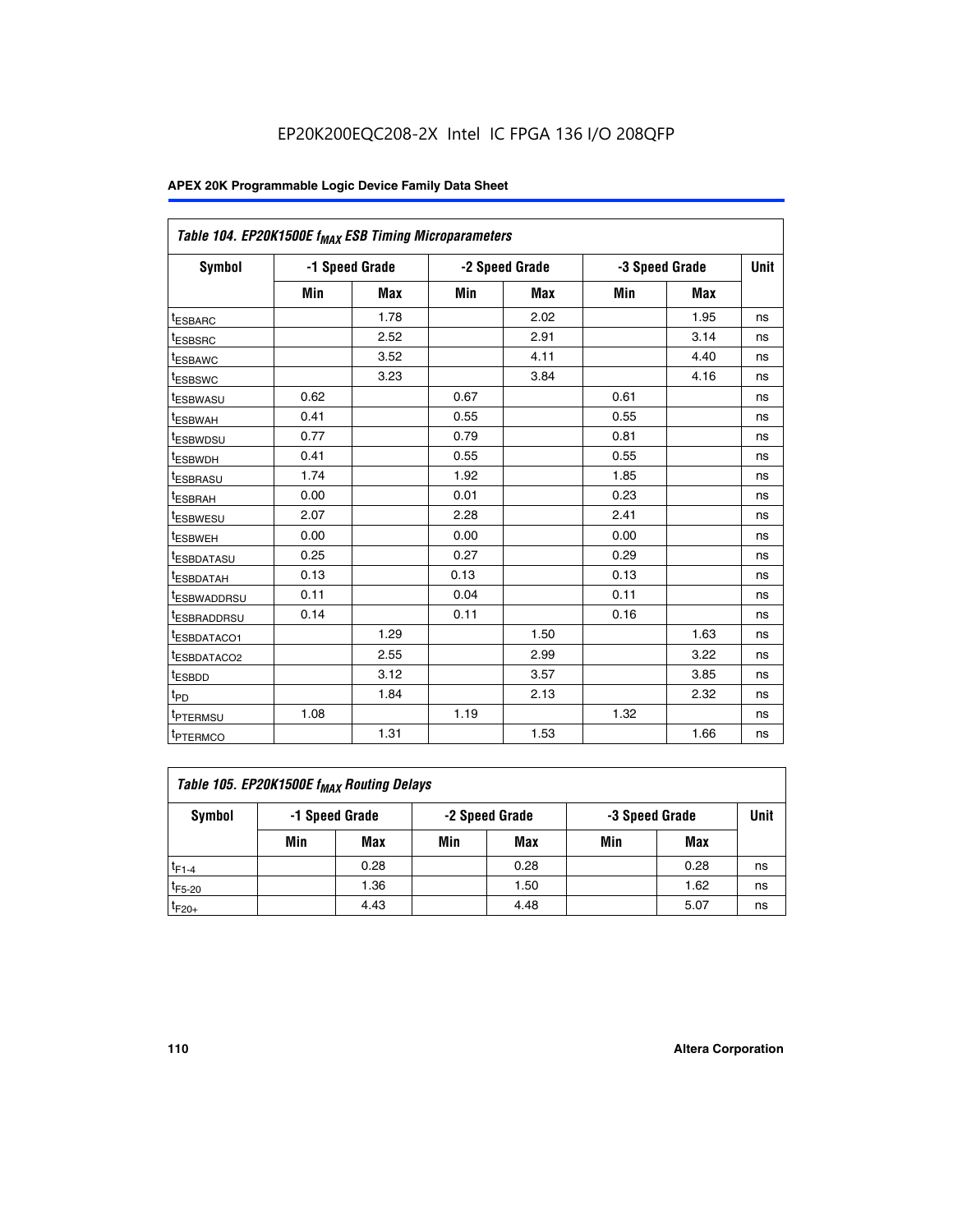|                    | Table 106. EP20K1500E Minimum Pulse Width Timing Parameters |                |      |                |      |                |             |  |  |  |  |  |
|--------------------|-------------------------------------------------------------|----------------|------|----------------|------|----------------|-------------|--|--|--|--|--|
| Symbol             |                                                             | -1 Speed Grade |      | -2 Speed Grade |      | -3 Speed Grade | <b>Unit</b> |  |  |  |  |  |
|                    | Min                                                         | <b>Max</b>     | Min  | Max            | Min  | <b>Max</b>     |             |  |  |  |  |  |
| $t_{CH}$           | 1.25                                                        |                | 1.43 |                | 1.67 |                | ns          |  |  |  |  |  |
| $t_{CL}$           | 1.25                                                        |                | 1.43 |                | 1.67 |                | ns          |  |  |  |  |  |
| t <sub>CLRP</sub>  | 0.20                                                        |                | 0.20 |                | 0.20 |                | ns          |  |  |  |  |  |
| <sup>t</sup> PREP  | 0.20                                                        |                | 0.20 |                | 0.20 |                | ns          |  |  |  |  |  |
| <sup>t</sup> ESBCH | 1.25                                                        |                | 1.43 |                | 1.67 |                | ns          |  |  |  |  |  |
| <sup>t</sup> ESBCL | 1.25                                                        |                | 1.43 |                | 1.67 |                | ns          |  |  |  |  |  |
| <sup>t</sup> ESBWP | 1.28                                                        |                | 1.51 |                | 1.65 |                | ns          |  |  |  |  |  |
| <sup>t</sup> ESBRP | 1.11                                                        |                | 1.29 |                | 1.41 |                | ns          |  |  |  |  |  |

|                      | Table 107. EP20K1500E External Timing Parameters |                |      |                |      |                |    |  |  |  |  |
|----------------------|--------------------------------------------------|----------------|------|----------------|------|----------------|----|--|--|--|--|
| Symbol               |                                                  | -1 Speed Grade |      | -2 Speed Grade |      | -3 Speed Grade |    |  |  |  |  |
|                      | Min                                              | Max            | Min  | <b>Max</b>     | Min  | <b>Max</b>     |    |  |  |  |  |
| t <sub>insu</sub>    | 3.09                                             |                | 3.30 |                | 3.58 |                | ns |  |  |  |  |
| $t_{INH}$            | 0.00                                             |                | 0.00 |                | 0.00 |                | ns |  |  |  |  |
| toutco               | 2.00                                             | 6.18           | 2.00 | 6.81           | 2.00 | 7.36           | ns |  |  |  |  |
| <sup>t</sup> INSUPLL | 1.94                                             |                | 2.08 |                |      |                | ns |  |  |  |  |
| <sup>t</sup> INHPLL  | 0.00                                             |                | 0.00 |                |      |                | ns |  |  |  |  |
| <b>LOUTCOPLL</b>     | 0.50                                             | 2.67           | 0.50 | 2.99           |      |                | ns |  |  |  |  |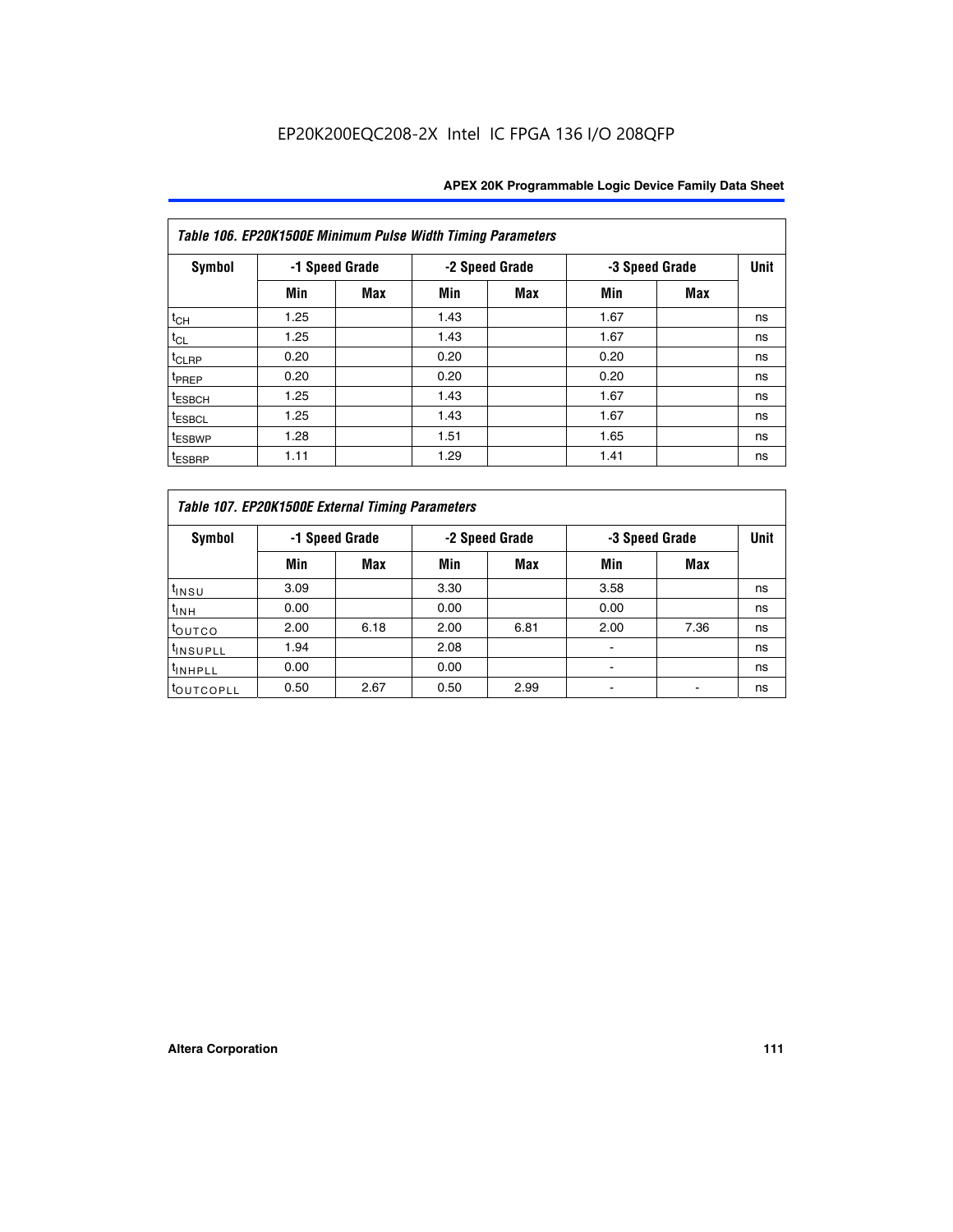| Table 108. EP20K1500E External Bidirectional Timing Parameters |      |                |                |      |                |      |             |  |  |  |
|----------------------------------------------------------------|------|----------------|----------------|------|----------------|------|-------------|--|--|--|
| Symbol                                                         |      | -1 Speed Grade | -2 Speed Grade |      | -3 Speed Grade |      | <b>Unit</b> |  |  |  |
|                                                                | Min  | Max            | Min            | Max  | Min            | Max  |             |  |  |  |
| <sup>t</sup> INSUBIDIR                                         | 3.47 |                | 3.68           |      | 3.99           |      | ns          |  |  |  |
| <sup>t</sup> INHBIDIR                                          | 0.00 |                | 0.00           |      | 0.00           |      | ns          |  |  |  |
| <sup>t</sup> OUTCOBIDIR                                        | 2.00 | 6.18           | 2.00           | 6.81 | 2.00           | 7.36 | ns          |  |  |  |
| txzBIDIR                                                       |      | 6.91           |                | 7.62 |                | 8.38 | ns          |  |  |  |
| $t_{Z}$ <i>x</i> BIDIR                                         |      | 6.91           |                | 7.62 |                | 8.38 | ns          |  |  |  |
| <sup>t</sup> INSUBIDIRPLL                                      | 3.05 |                | 3.26           |      |                |      | ns          |  |  |  |
| <sup>t</sup> INHBIDIRPLL                                       | 0.00 |                | 0.00           |      |                |      | ns          |  |  |  |
| <sup>t</sup> OUTCOBIDIRPLL                                     | 0.50 | 2.67           | 0.50           | 2.99 |                |      | ns          |  |  |  |
| <sup>t</sup> XZBIDIRPLL                                        |      | 3.41           |                | 3.80 |                |      | ns          |  |  |  |
| <sup>t</sup> zxbidirpll                                        |      | 3.41           |                | 3.80 |                |      | ns          |  |  |  |

Tables 109 and 110 show selectable I/O standard input and output delays for APEX 20KE devices. If you select an I/O standard input or output delay other than LVCMOS, add or subtract the selected speed grade to or from the LVCMOS value.

| Table 109. Selectable I/O Standard Input Delays |     |                |     |                |                |         |             |  |  |  |
|-------------------------------------------------|-----|----------------|-----|----------------|----------------|---------|-------------|--|--|--|
| <b>Symbol</b>                                   |     | -1 Speed Grade |     | -2 Speed Grade | -3 Speed Grade |         | <b>Unit</b> |  |  |  |
|                                                 | Min | Max            | Min | Max            | Min            | Max     | Min         |  |  |  |
| <b>LVCMOS</b>                                   |     | 0.00           |     | 0.00           |                | 0.00    | ns          |  |  |  |
| <b>LVTTL</b>                                    |     | 0.00           |     | 0.00           |                | 0.00    | ns          |  |  |  |
| 2.5V                                            |     | 0.00           |     | 0.04           |                | 0.05    | ns          |  |  |  |
| 1.8V                                            |     | $-0.11$        |     | 0.03           |                | 0.04    | ns          |  |  |  |
| PCI                                             |     | 0.01           |     | 0.09           |                | 0.10    | ns          |  |  |  |
| $GTL+$                                          |     | $-0.24$        |     | $-0.23$        |                | $-0.19$ | ns          |  |  |  |
| SSTL-3 Class I                                  |     | $-0.32$        |     | $-0.21$        |                | $-0.47$ | ns          |  |  |  |
| SSTL-3 Class II                                 |     | $-0.08$        |     | 0.03           |                | $-0.23$ | ns          |  |  |  |
| SSTL-2 Class I                                  |     | $-0.17$        |     | $-0.06$        |                | $-0.32$ | ns          |  |  |  |
| SSTL-2 Class II                                 |     | $-0.16$        |     | $-0.05$        |                | $-0.31$ | ns          |  |  |  |
| <b>LVDS</b>                                     |     | $-0.12$        |     | $-0.12$        |                | $-0.12$ | ns          |  |  |  |
| <b>CTT</b>                                      |     | 0.00           |     | 0.00           |                | 0.00    | ns          |  |  |  |
| <b>AGP</b>                                      |     | 0.00           |     | 0.00           |                | 0.00    | ns          |  |  |  |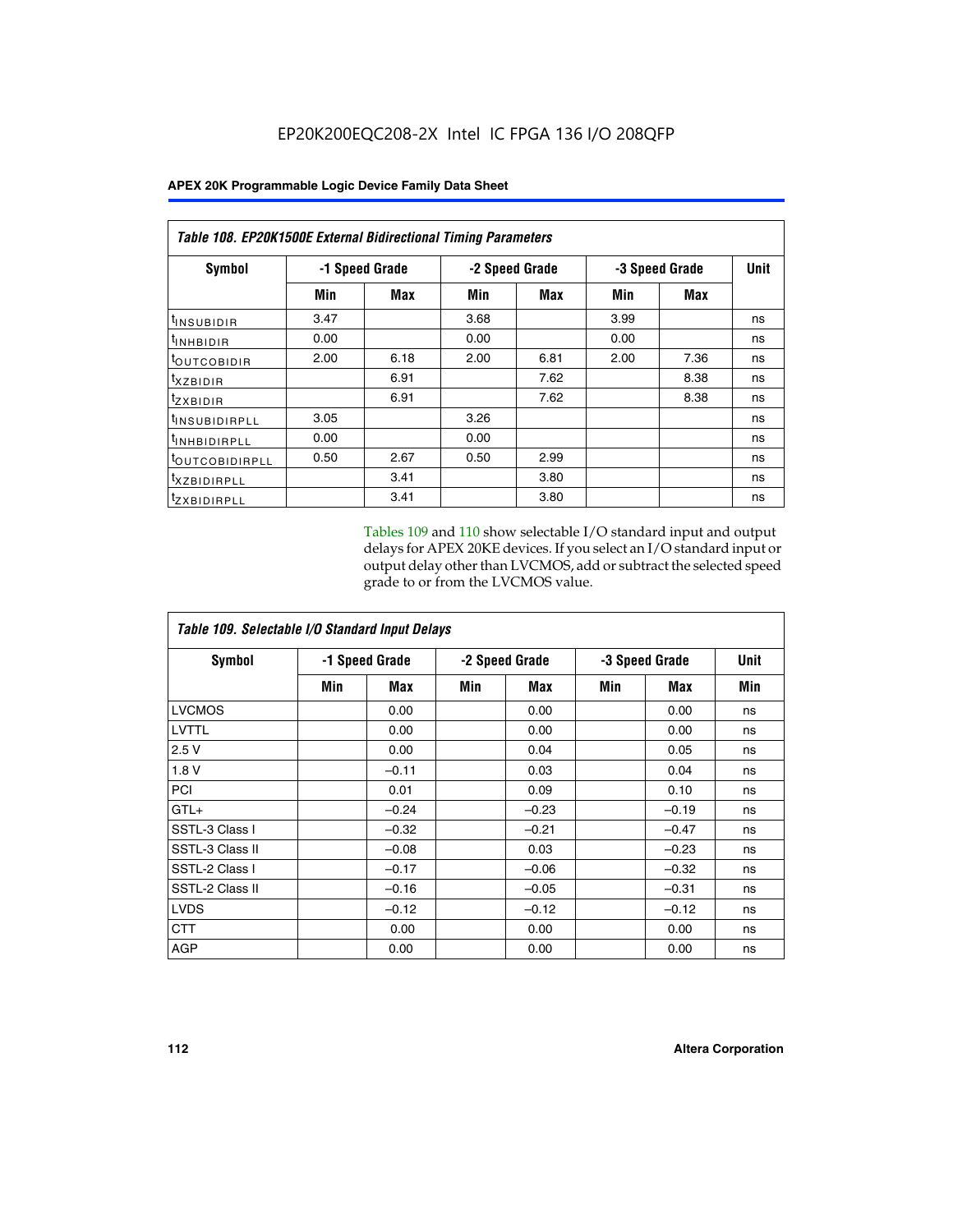|  | <b>APEX 20K Programmable Logic Device Family Data Sheet</b> |  |  |  |
|--|-------------------------------------------------------------|--|--|--|
|--|-------------------------------------------------------------|--|--|--|

| Table 110. Selectable I/O Standard Output Delays |     |                |     |                |     |                |     |  |
|--------------------------------------------------|-----|----------------|-----|----------------|-----|----------------|-----|--|
| Symbol                                           |     | -1 Speed Grade |     | -2 Speed Grade |     | -3 Speed Grade |     |  |
|                                                  | Min | Max            | Min | Max            | Min | Max            | Min |  |
| <b>LVCMOS</b>                                    |     | 0.00           |     | 0.00           |     | 0.00           | ns  |  |
| LVTTL                                            |     | 0.00           |     | 0.00           |     | 0.00           | ns  |  |
| 2.5V                                             |     | 0.00           |     | 0.09           |     | 0.10           | ns  |  |
| 1.8V                                             |     | 2.49           |     | 2.98           |     | 3.03           | ns  |  |
| PCI                                              |     | $-0.03$        |     | 0.17           |     | 0.16           | ns  |  |
| $GTL+$                                           |     | 0.75           |     | 0.75           |     | 0.76           | ns  |  |
| SSTL-3 Class I                                   |     | 1.39           |     | 1.51           |     | 1.50           | ns  |  |
| SSTL-3 Class II                                  |     | 1.11           |     | 1.23           |     | 1.23           | ns  |  |
| SSTL-2 Class I                                   |     | 1.35           |     | 1.48           |     | 1.47           | ns  |  |
| SSTL-2 Class II                                  |     | 1.00           |     | 1.12           |     | 1.12           | ns  |  |
| <b>LVDS</b>                                      |     | $-0.48$        |     | $-0.48$        |     | $-0.48$        | ns  |  |
| <b>CTT</b>                                       |     | 0.00           |     | 0.00           |     | 0.00           | ns  |  |
| <b>AGP</b>                                       |     | 0.00           |     | 0.00           |     | 0.00           | ns  |  |

# **Power Consumption**

To estimate device power consumption, use the interactive power calculator on the Altera web site at **http://www.altera.com**.

# **Configuration & Operation**

The APEX 20K architecture supports several configuration schemes. This section summarizes the device operating modes and available device configuration schemes.

## **Operating Modes**

The APEX architecture uses SRAM configuration elements that require configuration data to be loaded each time the circuit powers up. The process of physically loading the SRAM data into the device is called configuration. During initialization, which occurs immediately after configuration, the device resets registers, enables I/O pins, and begins to operate as a logic device. The I/O pins are tri-stated during power-up, and before and during configuration. Together, the configuration and initialization processes are called *command mode*; normal device operation is called *user mode*.

Before and during device configuration, all I/O pins are pulled to  $V<sub>CCIO</sub>$ by a built-in weak pull-up resistor.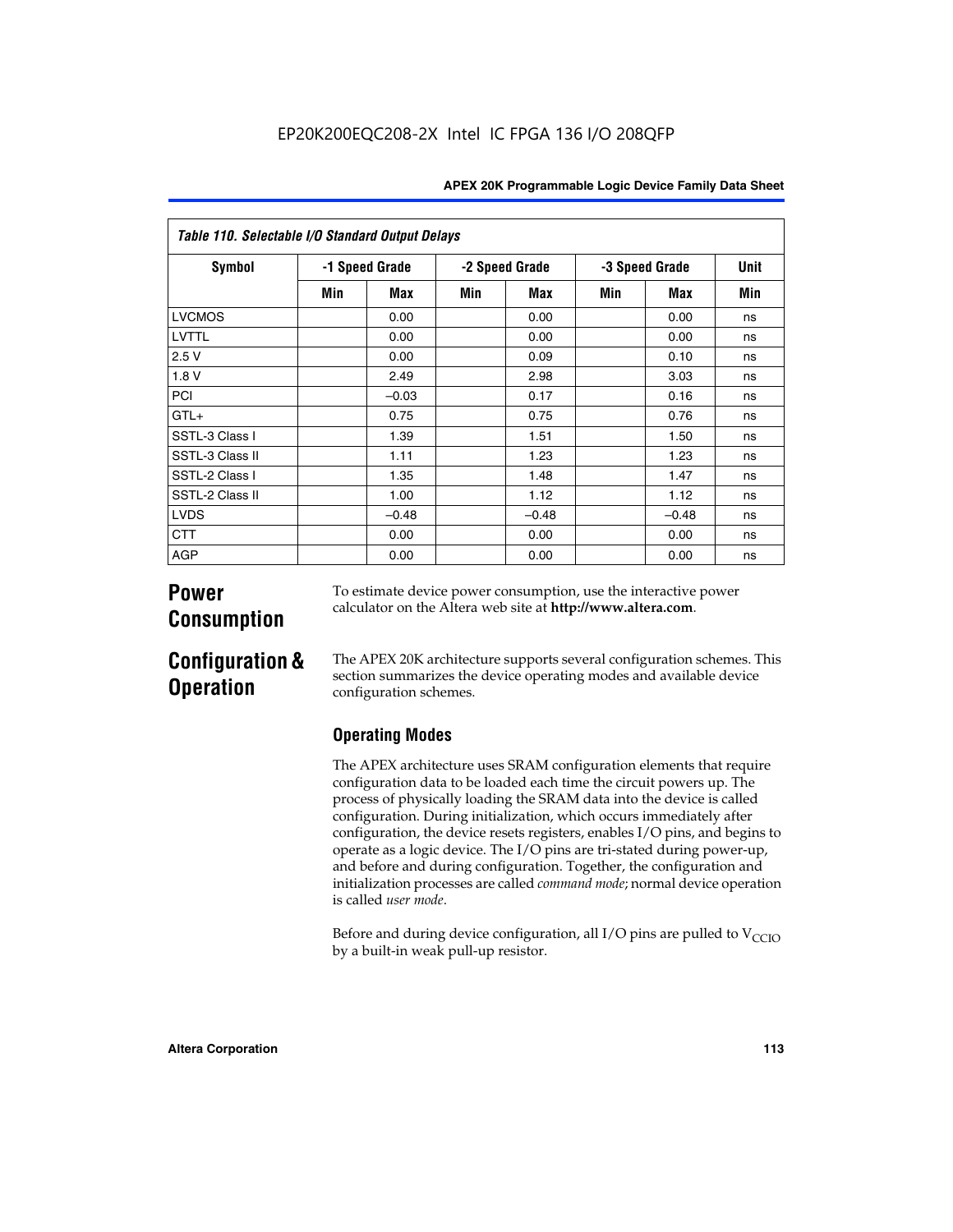SRAM configuration elements allow APEX 20K devices to be reconfigured in-circuit by loading new configuration data into the device. Real-time reconfiguration is performed by forcing the device into command mode with a device pin, loading different configuration data, reinitializing the device, and resuming usermode operation. In-field upgrades can be performed by distributing new configuration files.

### **Configuration Schemes**

The configuration data for an APEX 20K device can be loaded with one of five configuration schemes (see Table 111), chosen on the basis of the target application. An EPC2 or EPC16 configuration device, intelligent controller, or the JTAG port can be used to control the configuration of an APEX 20K device. When a configuration device is used, the system can configure automatically at system power-up.

Multiple APEX 20K devices can be configured in any of five configuration schemes by connecting the configuration enable (nCE) and configuration enable output (nCEO) pins on each device.

| <b>Table 111. Data Sources for Configuration</b> |                                                                                             |  |  |  |  |
|--------------------------------------------------|---------------------------------------------------------------------------------------------|--|--|--|--|
| <b>Configuration Scheme</b>                      | Data Source                                                                                 |  |  |  |  |
| Configuration device                             | EPC1, EPC2, EPC16 configuration devices                                                     |  |  |  |  |
| Passive serial (PS)                              | MasterBlaster or ByteBlasterMV download cable or serial data source                         |  |  |  |  |
| Passive parallel asynchronous (PPA)              | Parallel data source                                                                        |  |  |  |  |
| Passive parallel synchronous (PPS)               | Parallel data source                                                                        |  |  |  |  |
| <b>JTAG</b>                                      | MasterBlaster or ByteBlasterMV download cable or a microprocessor<br>with a Jam or JBC File |  |  |  |  |



**For more information on configuration, see Application Note 116** *(Configuring APEX 20K, FLEX 10K, & FLEX 6000 Devices.)*

**Device Pin-Outs** See the Altera web site **(http://www.altera.com)** or the *Altera Digital Library* for pin-out information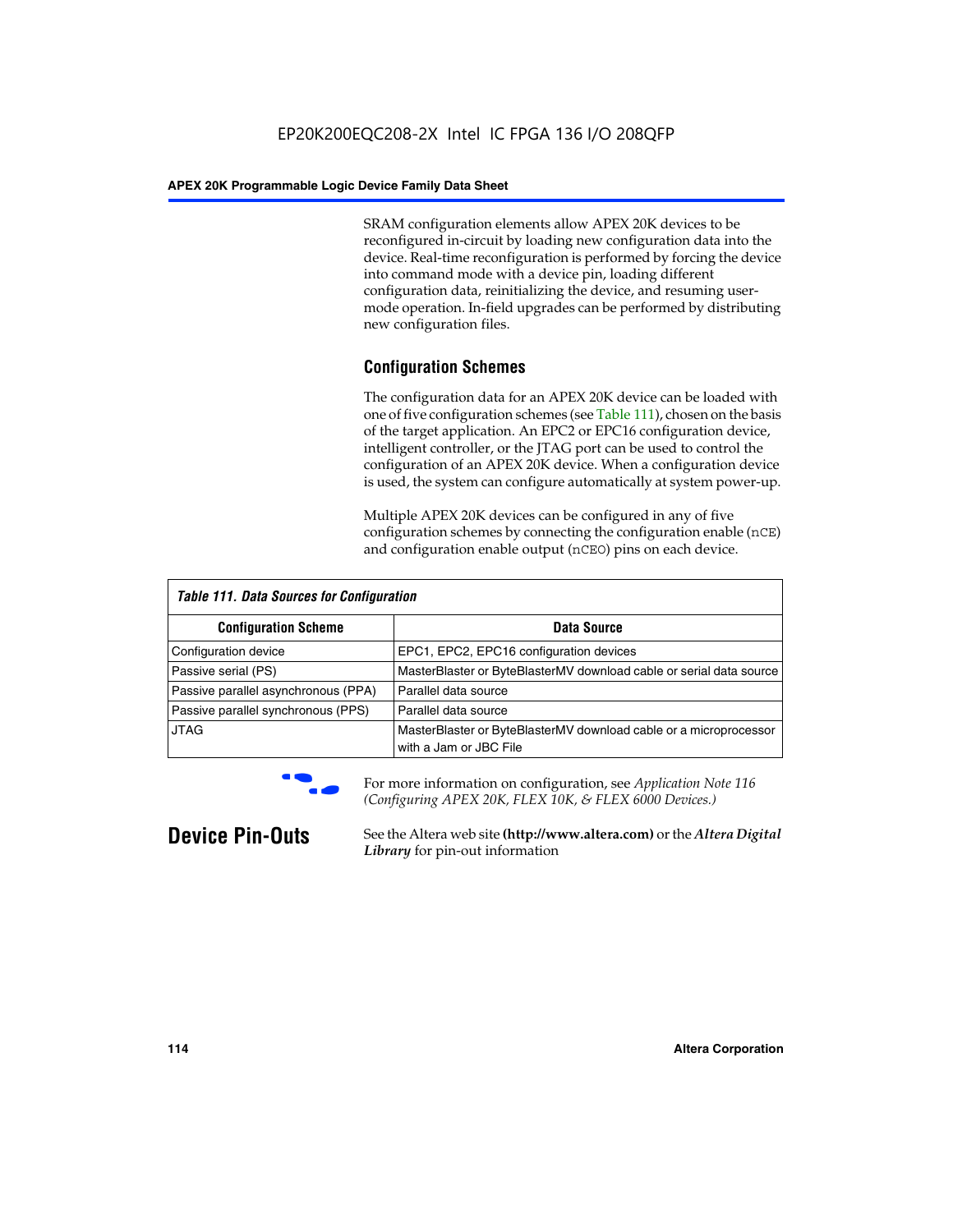#### **Revision History** The information contained in the *APEX 20K Programmable Logic Device Family Data Sheet* version 5.1 supersedes information published in previous versions.

### **Version 5.1**

*APEX 20K Programmable Logic Device Family Data Sheet* version 5.1 contains the following changes:

- In version 5.0, the VI input voltage spec was updated in Table 28 on page 63.
- In version 5.0, *Note* (5) to Tables 27 through 30 was revised.
- Added *Note* (2) to Figure 21 on page 33.

### **Version 5.0**

*APEX 20K Programmable Logic Device Family Data Sheet* version 5.0 contains the following changes:

- Updated Tables 23 through 26. Removed 2.5-V operating condition tables because all APEX 20K devices are now 5.0-V tolerant.
- Updated conditions in Tables 33, 38 and 39.
- Updated data for t<sub>ESBDATAH</sub> parameter.

### **Version 4.3**

*APEX 20K Programmable Logic Device Family Data Sheet* version 4.3 contains the following changes:

- Updated Figure 20.
- Updated *Note (2)* to Table 13.
- Updated notes to Tables 27 through 30.

### **Version 4.2**

*APEX 20K Programmable Logic Device Family Data Sheet* version 4.2 contains the following changes:

- Updated Figure 29.
- Updated *Note (1)* to Figure 29.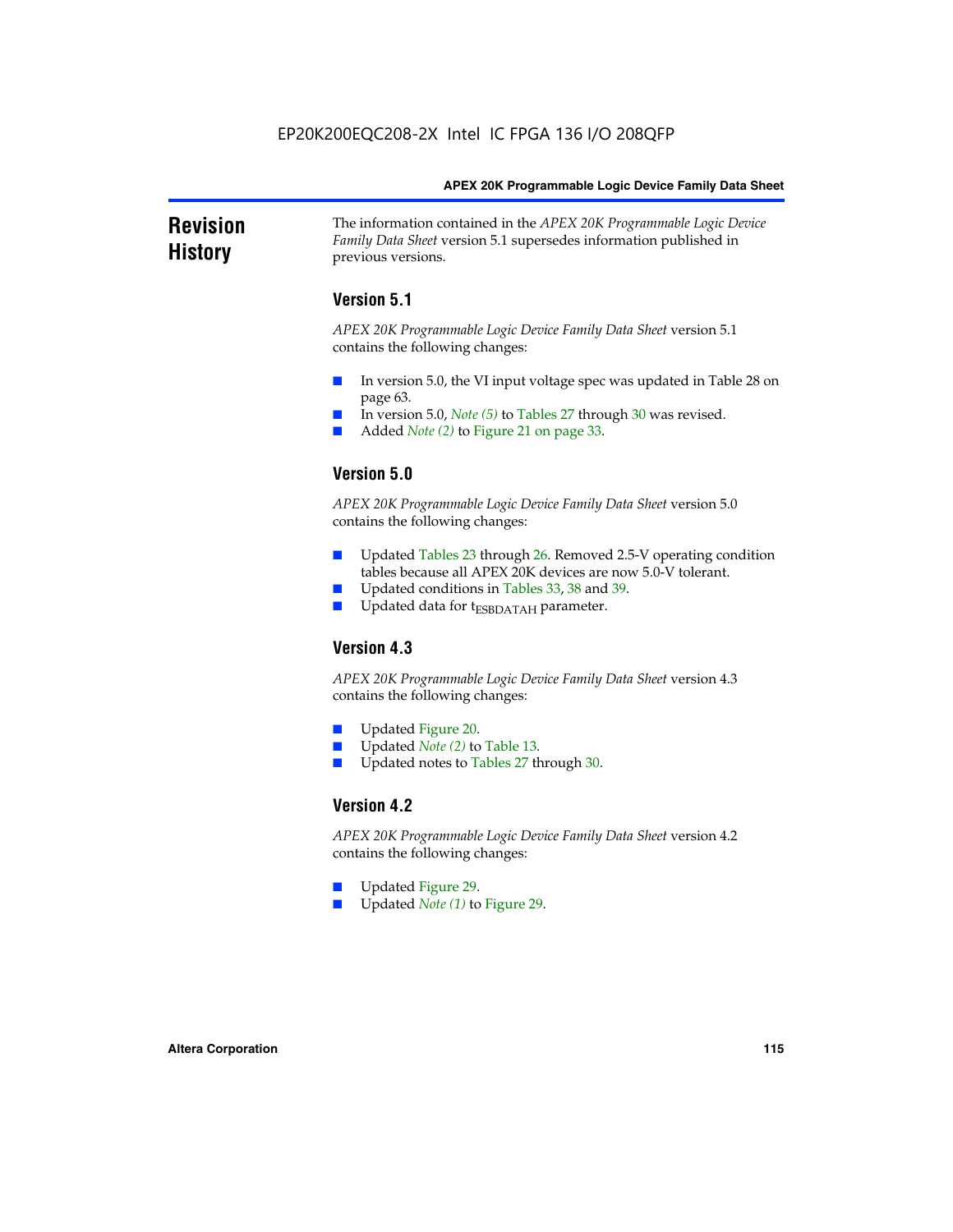### **Version 4.1**

*APEX 20K Programmable Logic Device Family Data Sheet* version 4.1 contains the following changes:

- *t<sub>ESBWEH</sub>* added to Figure 37 and Tables 35, 50, 56, 62, 68, 74, 86, 92, 97, and 104.
- Updated EP20K300E device internal and external timing numbers in Tables 79 through 84.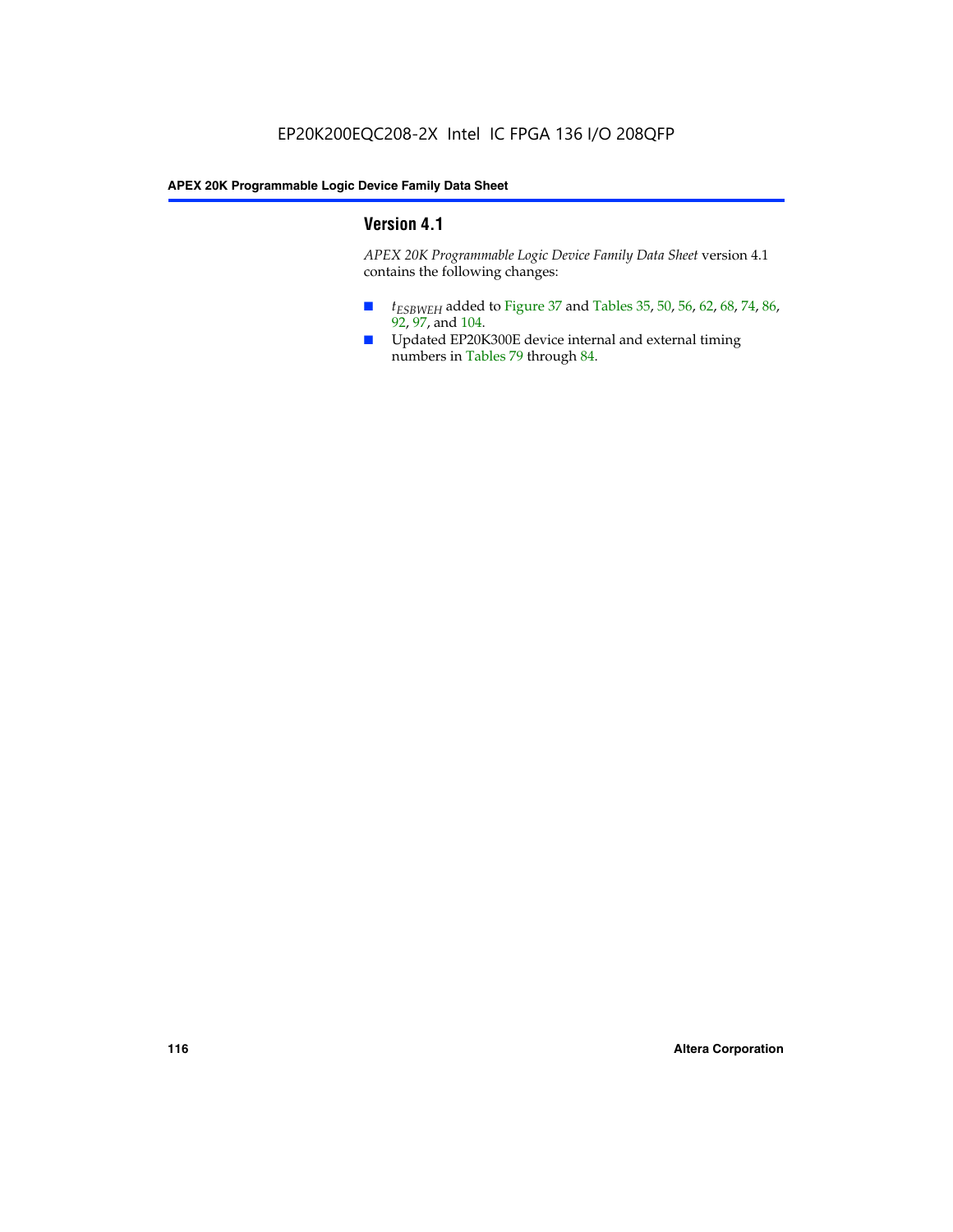

101 Innovation Drive San Jose, CA 95134 (408) 544-7000 http://www.altera.com Applications Hotline: (800) 800-EPLD Customer Marketing: (408) 544-7104 Literature Services: lit\_req@altera.com

Copyright © 2004 Altera Corporation. All rights reserved. Altera, The Programmable Solutions Company, the stylized Altera logo, specific device designations, and all other words and logos that are identified as trademarks and/or service marks are, unless noted otherwise, the trademarks and service marks of Altera Corporation in the U.S. and other countries. All other product or service names are the property of their respective holders. Altera products are protected under numerous U.S. and foreign patents and pending applications, mask work rights, and copyrights. Altera warrants performance of its semiconductor products to current specifications in accordance with Altera's standard warranty, but reserves the right to make changes

to any products and services at any time without notice. Altera assumes no responsibility or liability arising out of the application or use of any information, product, or service described herein except as expressly agreed to in writing by Altera Corporation. Altera customers are advised to obtain the latest version of device specifications before relying on any published information and before placing orders for products or services.



**117 Altera Corporation**